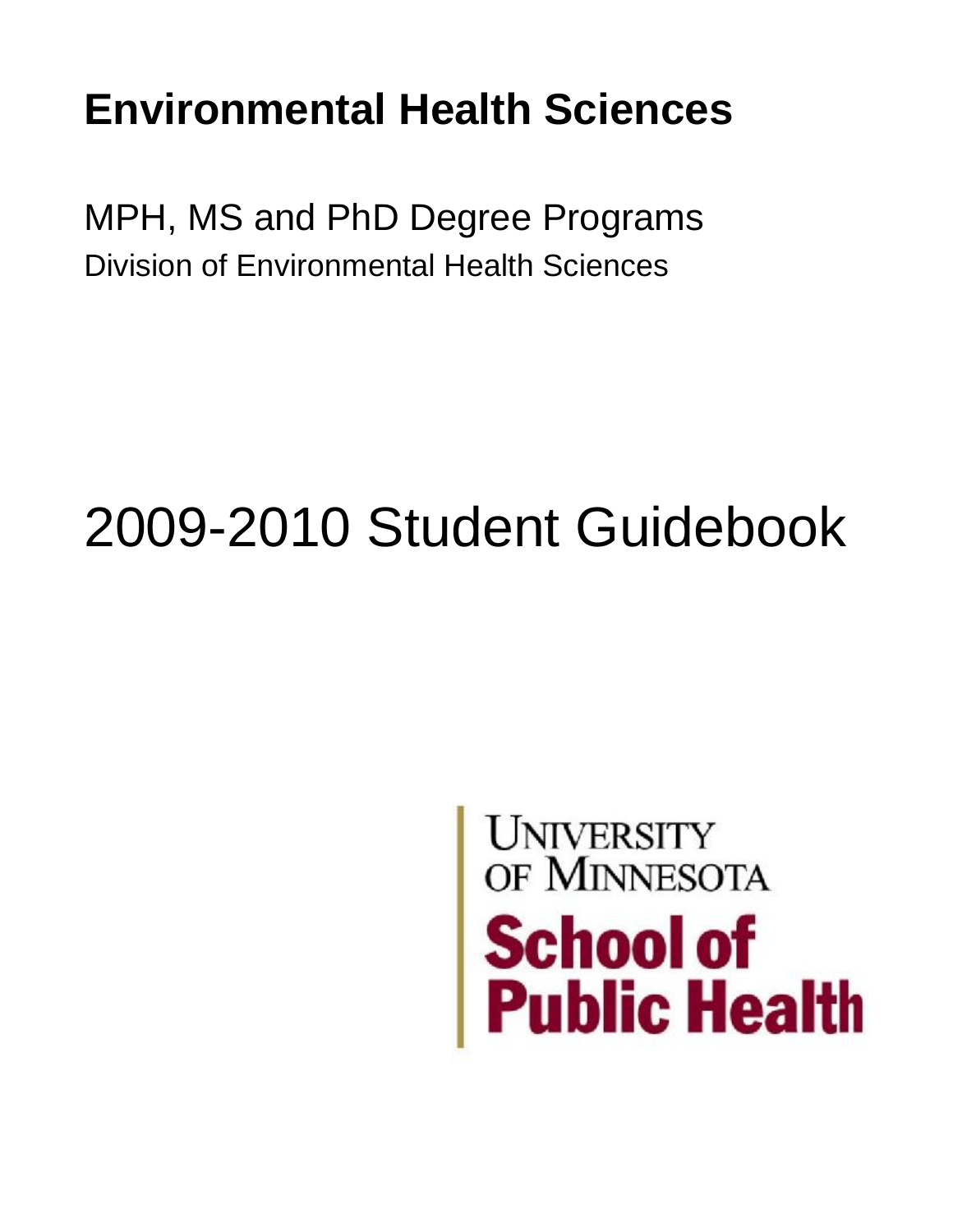### **Welcome to the University of Minnesota School of Public Health And the Division of Environmental Health Sciences**

All students are responsible for knowing the rules and policies that govern their academic program. To this end, we are providing you with this guidebook, which covers your specific academic program requirements. Please keep it with you and refer to it often.

In addition, you are responsible for knowing University of Minnesota and School of Public Health policies and procedures that pertain to all students. Links to these policies and procedures can be found by clicking on the "Current Students" link at<http://www.sph.umn.edu/current/policies/home.html>

### **Division of Environmental Health Sciences**  Administrative Contacts:

Division Head – William Toscano, PhD 612-624.2967 [\(tosca001@umn.edu\)](mailto:tosca001@umn.edu) Director of Graduate Studies – Elizabeth Wattenberg, PhD 612 626.0184 [\(watte004@umn.edu](mailto:watte004@umn.edu))<br>Major Chair – Matt Simcik, PhD 612.626.6269 (msimcik@umn.ed) Graduate Student Coordinator – Khosi Nkosi 612 625.0622 [\(enhsss@umn.edu](mailto:enhsss@umn.edu)

612.626.6269 [\(msimcik@umn.ed](mailto:msimcik@umn.ed)) (or [nkosi001@umn.edu\)](mailto:nkosi001@umn.edu)

### **Our Mission**

The primary mission of the Division of Environmental Health Sciences is to provide excellence in the education of environmental and occupational health professionals, in the conduct of research, and in the service to the people and the State of Minnesota. These aims are achieved through

**Education:** Masters' and doctoral education programs

**Research:** Research and scholarly activities

**Service:** Professional practice and service

**Outreach:** Continuing education, and outreach programs that include collaborative efforts with faculty in colleges throughout the university, and through collaboration with health care organizations, industry and government agencies.

The University of Minnesota is committed to the policy that all persons shall have equal access to its programs, *facilities, and employment without regard to race, color, creed, religion, national origin, sex, age, marital status, disability, public assistance status, veteran status, or sexual orientation.* 

This publication can be made available in alternative formats for people with disabilities. Direct requests to the Student Services Center, School of Public Health, MMC 819 Mayo, 420 Delaware St SE, Minneapolis, MN 55455; 612.626-3500 or 800.774.8636.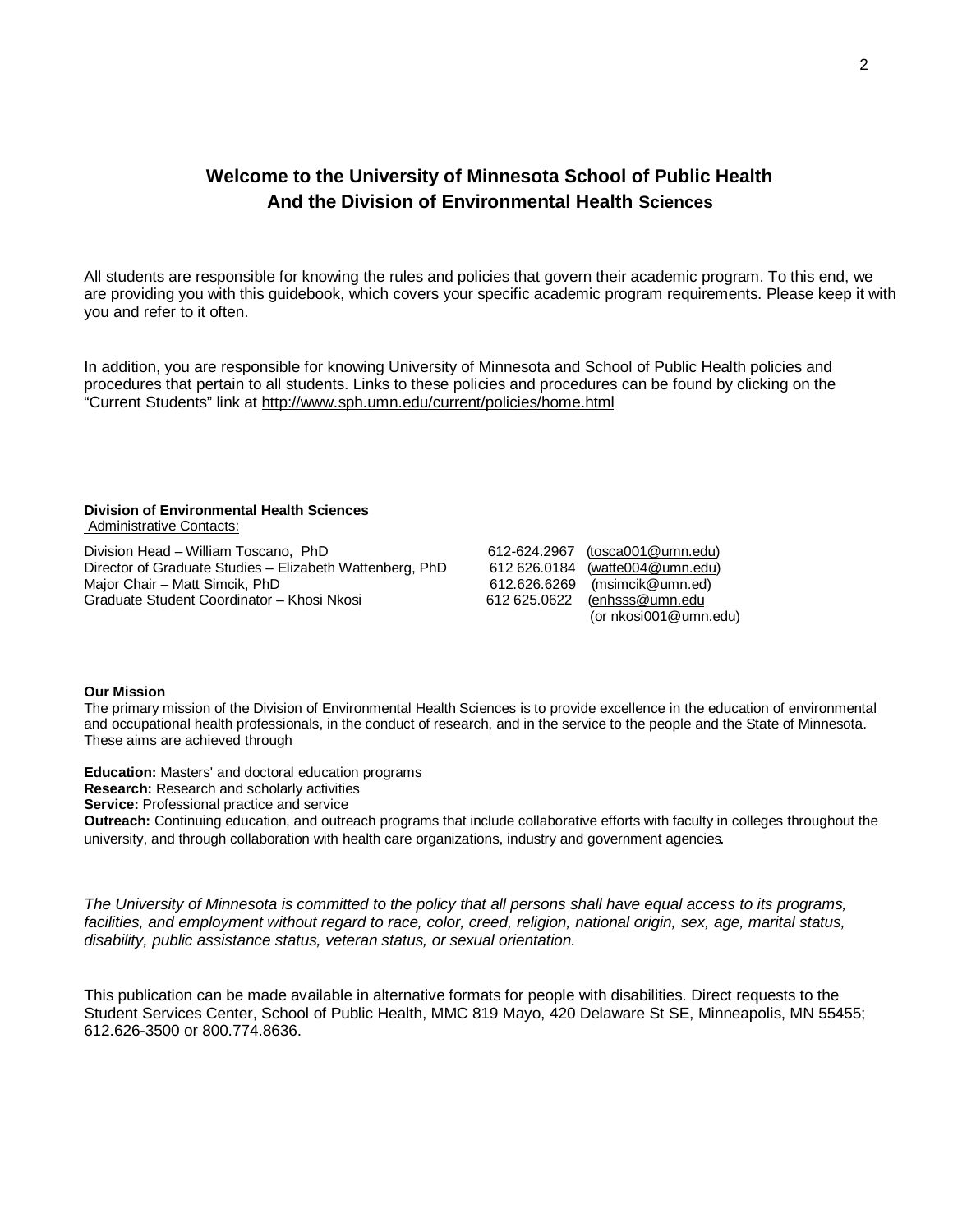### **Table of Contents**

| 1.1  |                                                                                                         |  |  |
|------|---------------------------------------------------------------------------------------------------------|--|--|
| 1.2  |                                                                                                         |  |  |
| 1.21 |                                                                                                         |  |  |
| 1.3  |                                                                                                         |  |  |
| 1.4  |                                                                                                         |  |  |
| 1.5  |                                                                                                         |  |  |
| 1.6  |                                                                                                         |  |  |
| 1.7  |                                                                                                         |  |  |
| 1.8  | Online Course Delivery Options (WebCT- course management, Internet Courses)  10                         |  |  |
| 1.9  |                                                                                                         |  |  |
|      |                                                                                                         |  |  |
| 2.1  |                                                                                                         |  |  |
| 2.2  | U Libraries, Student Id Card (U-Card), Health Services, Clinics, Urgent Care, Minute Clinic 14          |  |  |
| 2.3  |                                                                                                         |  |  |
| 2.4  |                                                                                                         |  |  |
| 2.5  |                                                                                                         |  |  |
|      |                                                                                                         |  |  |
| 3.1  |                                                                                                         |  |  |
| 3.2  |                                                                                                         |  |  |
| 3.3  | Registration Changes, Additions, and Cancellations, Petitions, Course Transfers/Waivers/Substitutions20 |  |  |
| 3.4  | SPH Core Course 2009-2010 http://www.sph.umn.edu/education/phm/core.html                                |  |  |
|      |                                                                                                         |  |  |
| 4.1  |                                                                                                         |  |  |
|      |                                                                                                         |  |  |
| 5.1  |                                                                                                         |  |  |
| 5.2  |                                                                                                         |  |  |
| 5.3  |                                                                                                         |  |  |
| 5.4  |                                                                                                         |  |  |
| 5.5  |                                                                                                         |  |  |
| 5.6  |                                                                                                         |  |  |
| 5.7  | Immunizations (Academic Health Science special requirement for SPH students) 33                         |  |  |
| 5.8  |                                                                                                         |  |  |
| 5.9  |                                                                                                         |  |  |
| 5.10 |                                                                                                         |  |  |
|      |                                                                                                         |  |  |
| 6.1  |                                                                                                         |  |  |
| 6.2  |                                                                                                         |  |  |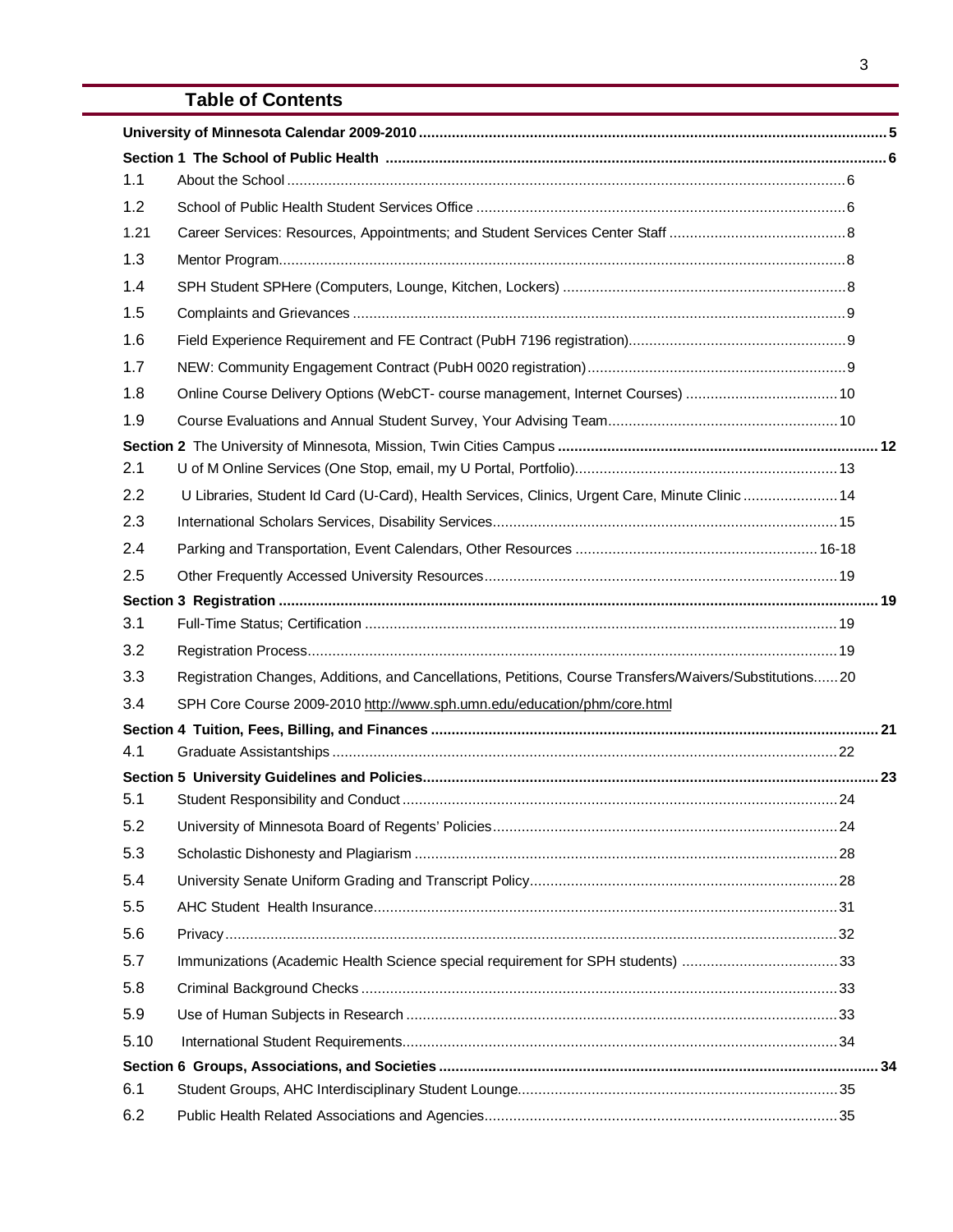| 6.3       |                                                                                                      |  |
|-----------|------------------------------------------------------------------------------------------------------|--|
|           |                                                                                                      |  |
| 7.1       |                                                                                                      |  |
| 7.2       |                                                                                                      |  |
| 7.3       |                                                                                                      |  |
| 7.4       |                                                                                                      |  |
| 7.5       |                                                                                                      |  |
| 7.6       |                                                                                                      |  |
|           | Environmental Health Core Coursework [required of MPH and MS students]                               |  |
| 7.7       | Environmental Health Core Coursework [required of All MPH Students]                                  |  |
| 7.8       | Division Course Schedule Fall 09                                                                     |  |
| 7.9       | EnHS Division Course List (syllabi at: http://www.sph.umn.edu/education/syllabi/home.html)  43       |  |
|           |                                                                                                      |  |
| 8.1       |                                                                                                      |  |
| 8.2       |                                                                                                      |  |
| 8.3       |                                                                                                      |  |
| 8.4       | Other MPH Degree Requirements - Field Experience, Contract and Registration52                        |  |
| 8.5       |                                                                                                      |  |
| 8.6       | Master's Project (PubH 7194); Master's Thesis and guidelines and sample form 53-55                   |  |
| 8.7       |                                                                                                      |  |
| 8.8       |                                                                                                      |  |
| Section 9 |                                                                                                      |  |
| 9.1       |                                                                                                      |  |
| 9.2       |                                                                                                      |  |
| 9.3       | Transfer of Credit, Grade Point Average Expectation, Responsible Conduct of Research  60             |  |
| 9.4       |                                                                                                      |  |
| 9.5       |                                                                                                      |  |
| 9.6       |                                                                                                      |  |
| 9.7       |                                                                                                      |  |
| 9.8       |                                                                                                      |  |
|           |                                                                                                      |  |
| 10.1      |                                                                                                      |  |
| 10.2      |                                                                                                      |  |
| 10.3      | Preliminary Written Examination, Degree Program Form and Other Requirements  64                      |  |
| 10.4      |                                                                                                      |  |
| 10.5      | Committees, Preliminary Oral Examination and the Dissertation, Final Oral Examination and Graduating |  |
|           |                                                                                                      |  |
|           |                                                                                                      |  |
|           |                                                                                                      |  |
|           |                                                                                                      |  |

4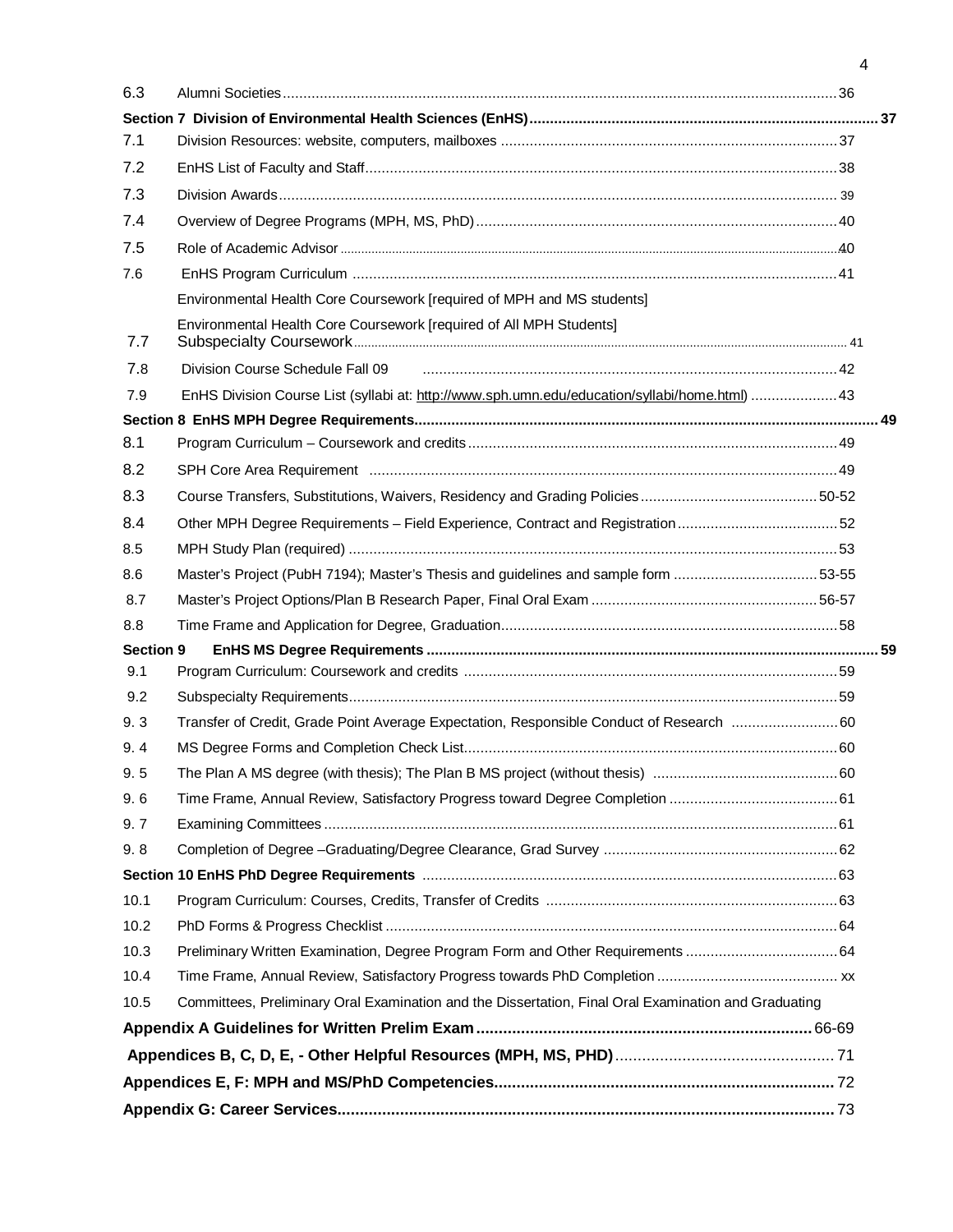### **University of Minnesota Calendar 2009-2010**

The official University Calendar can be found at<http://onestop.umn.edu>.

### **Fall Semester 2009**

| September | 2            | SPH and EnHS New Student Orientation         |  |  |
|-----------|--------------|----------------------------------------------|--|--|
|           | $3 - 4$      | SPH New Student Academic Warm-up             |  |  |
| September |              | Labor Day holiday - University closed        |  |  |
|           | 8            | Classes begin                                |  |  |
| November  | 11           | Registration for Spring Semester 2010 begins |  |  |
|           | 26-27        | Thanksgiving holiday - University closed     |  |  |
| December  | 16           | Last day of instruction                      |  |  |
|           | 17-19, 21-23 | Final examinations                           |  |  |
|           | 23           | End of Fall semester                         |  |  |

### **Spring Semester 2010**

| January | 18        | Martin Luther King holiday - University closed |  |
|---------|-----------|------------------------------------------------|--|
|         | 19        | Classes begin                                  |  |
| March   | $15 - 19$ | Spring break - no classes                      |  |
| May     |           | Last day of instruction                        |  |
|         | $10 - 15$ | Final examinations                             |  |
|         | 15        | End of Spring semester                         |  |

### **May Session 2010**

| May                                | Memorial Day holiday - University closed<br>31 |                                                |
|------------------------------------|------------------------------------------------|------------------------------------------------|
| 3-week session classes begin<br>24 |                                                |                                                |
| June                               |                                                | Last day of instruction for 3-week May session |

### **Summer Session 2010**

| June                                                       | 14 | 8 and 10-week session classes begin         |  |
|------------------------------------------------------------|----|---------------------------------------------|--|
| Independence Day holiday - University closed<br>July<br>.5 |    |                                             |  |
| Last day of instruction for 8-week session<br>August<br>6  |    |                                             |  |
|                                                            | 20 | Last day of instruction for 10-week session |  |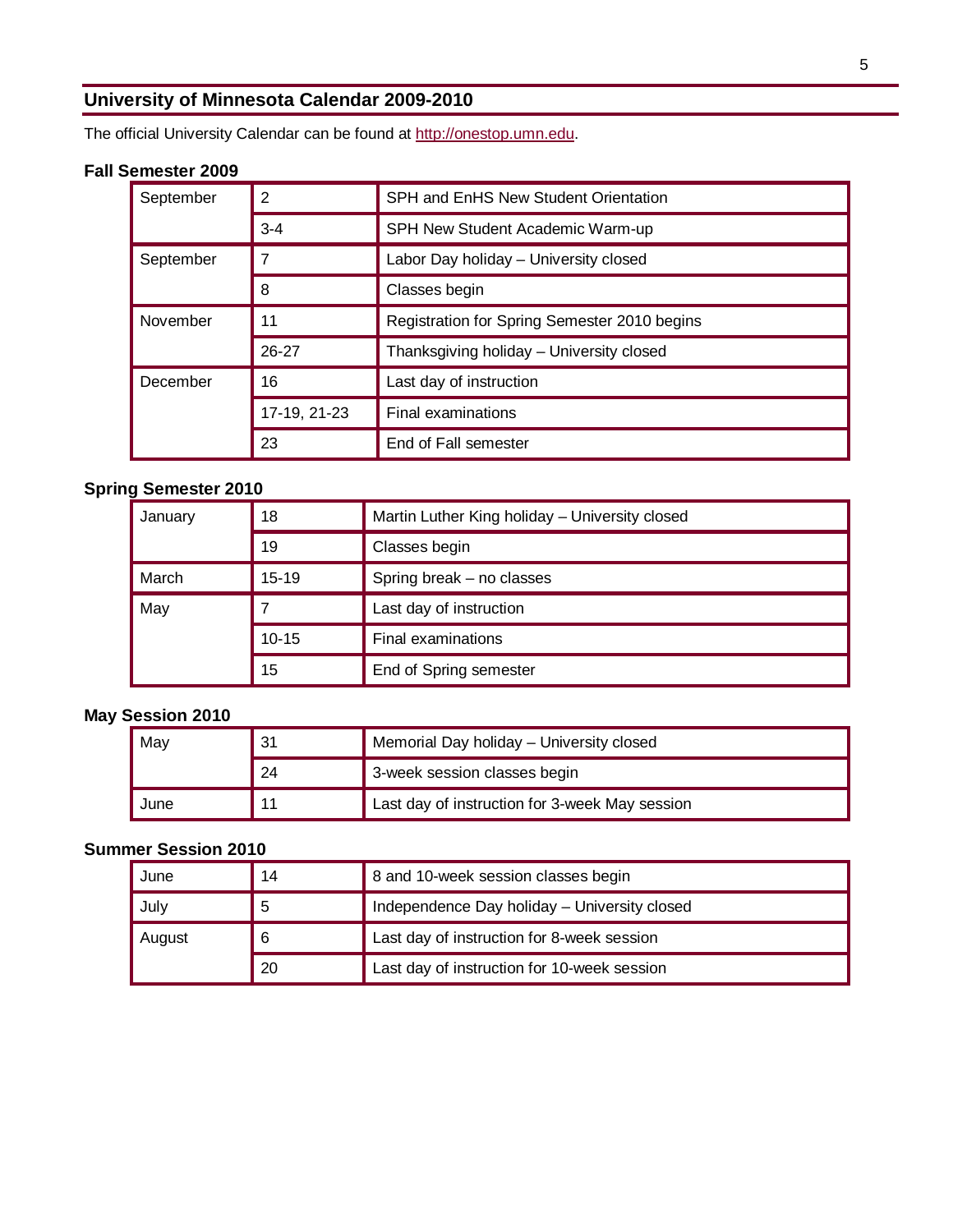### **1. THE SCHOOL OF PUBLIC HEALTH**

### **1.1 About the School**

The mission of the School of Public Health is to preserve and enhance the health of the public through education, research, and service programs designed to discover and transmit new knowledge aimed at the prevention of disease and disability, the improvement of health, and the planning, analysis, management, evaluation, and improvement of systems for the delivery of health services.

Our school was founded in 1944, although public health courses have been offered at the University of Minnesota since its inception. We consistently rank among the top schools of public health in the country.

Through our education, research, and community outreach, we focus on improving the health of populations. We emphasize prevention of illness and injury, and we look at health through a multi-faceted prism that includes physiology, the environment, communities, economics, and public policy.

This interdisciplinary approach allows us to collaborate with many other schools throughout the University, including the College of Veterinary Medicine and the Medical School, as well as the Humphrey Institute of Public Services, the Carlson School of Management, and the College of Agriculture. By combining our expertise, we can explore innovative, far-reaching ways of maintaining and improving the health of the people in Minnesota and throughout the country and world.

### **Notable accomplishments:**

- § Invented K Rations
- § Improved the recovery of World War II survivors through the Minnesota Starvation Study (1944)
- § Established the connection between diet and heart disease in the Seven Countries Study (1967)
- § Established the first U.S. Ph.D. program in epidemiology (1958)
- § Conducts one of the largest HIV/AIDS studies in the world, involving 120 countries
- § Trains the majority of the public health workforce in the Upper Midwest
- § Was the first school of public health in the country to require a course in ethics

### **Academic Health Center (AHC)**

The School of Public Health is one of the six schools and colleges that make up the Academic Health Center at the University of Minnesota. The others include the disciplines of medicine, dentistry, nursing, pharmacy, and veterinary medicine. Strong interdisciplinary centers and programs in bioethics, cancer, genomics, infectious disease, drug design, food safety, and spirituality and healing augment the broad range of professional health education and research efforts.

### **1.2 School of Public Health Student Services Office**

### **Office Hours**

```
Monday – Friday, 7:45 AM - 4:30 PM
```
**Location**  Mayo Memorial Building, Room D305

**Telephone**  612.626.3500 or 800.774.8636

**Fax**  612.624.4498

### **E-Mail**

[sph-ssc@umn.edu](mailto:sph-ssc@umn.edu)

### **Mailing Address**

Student Services Center School of Public Health Mayo Mail Code 819 420 Delaware Street SE Minneapolis, MN 55455-0381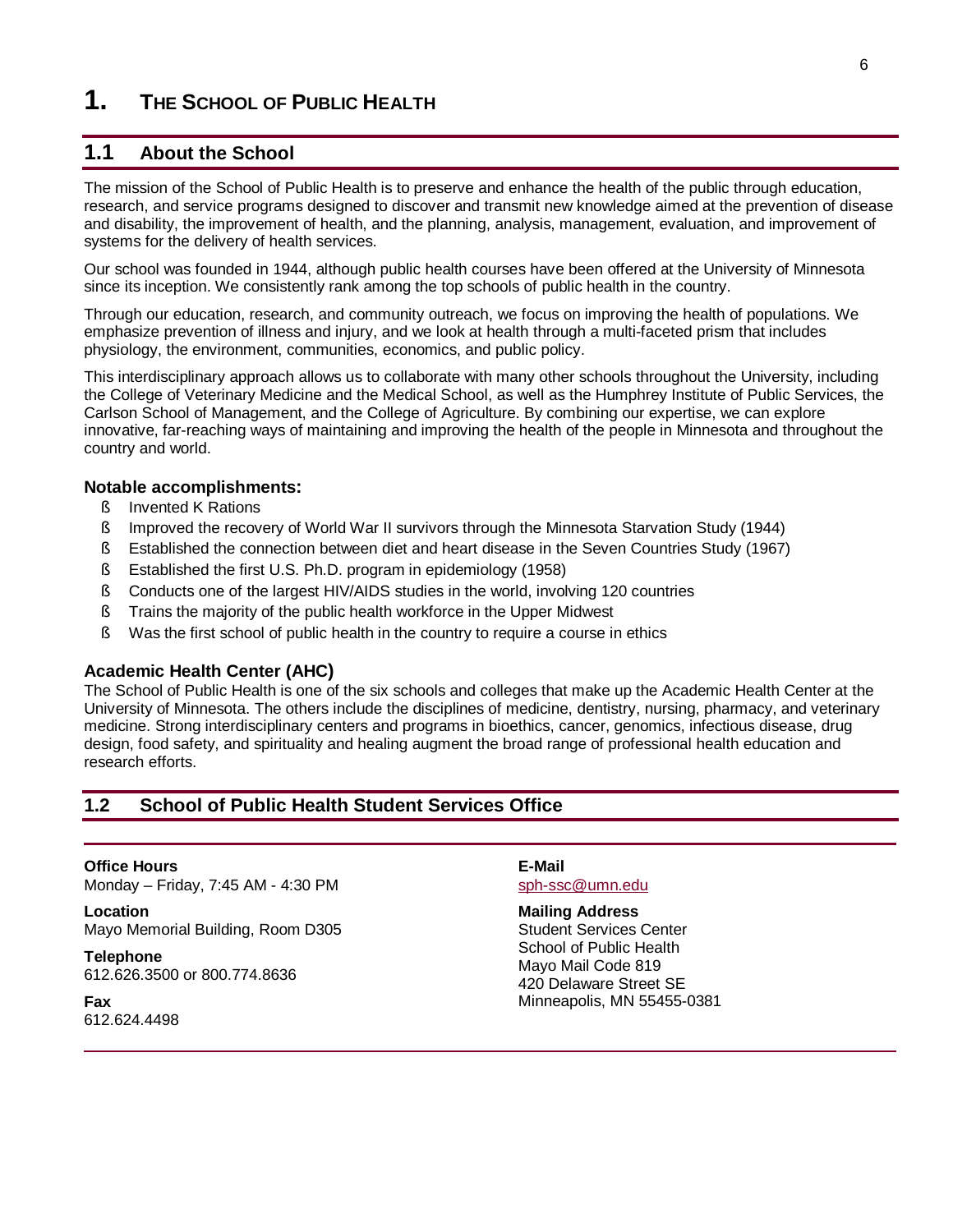### **Student Services Center (SSC)**

The Student Services Center is a school-wide office that assists students with all phases of their academic journey. The SSC staff works closely with the major coordinators to create a set of school-wide and major-specific services that we hope meets your needs for high-tech and high-touch delivery. You will be interacting with us directly or indirectly throughout your education here.

We coordinate many functions including:

§ Applications

§ CoursEval

§ SPH Scholarships

- § Orientation and Academic Warm-Up
- § Class Scheduling
- § Student Tracking
- § Graduation clearance
- § Commencement

### **1.21 Career Services**

Career Services, located in Mayo D305, offers a variety of resources to assist you in your efforts to locate and apply for professional positions – from internships to fellowships to full-time career positions. As a student and later as an alumnus/alumna, you are able to take advantage of the following free resources to help you achieve your career goals:

### **Career Services Website**

The Career Services Web site at [www.sph.umn.edu/career](http://www.sph.umn.edu/career) has many links to help you start your new career, including:

- § Our online job posting system listing internships, graduate assistantships and fellowships, and career opportunities.
- § A searchable *Alumni Networking Directory*, to help you connect with SPH alumnae all over the world.
- § Links to numerous public health organizations that will help you become familiar with professional membership and career opportunities in public health.
- § General career-related links and tip sheets on a variety of job-search related topics.

### **Career Resource Center**

The Career Resource Center (located in Mayo D-305) is filled with information to help you in your job search efforts. You will find handouts, books, DVDs, and other resources to provide guidance on networking, resume writing, interviewing and negotiating, job and internship opportunities.

### **Our Staff**

Barbara Laporte, Director of Career Services for the School of Public Health, has a Master's degree in Human Development and has been with the SPH since 2003. Mary Dwyer, Career Counselor, has a Master's degree in Human Resource Development with an emphasis in Career Development and joined the staff in 2009, primarily to serve Health Policy and Management students and alumni. Both Barbara and Mary have significant experience serving the career needs of diverse populations in academia, non-profits, and the private sector.

Kristina Pearson, Career Services assistant, earned her B.A. in Journalism and Mass Communication from the University of Minnesota. She is available to help you schedule appointments, sign out materials, and use technical resources.

### **Individual Appointments**

You may schedule individual appointments with Barb or Mary to discuss any career-related issues, from creating a top-notch resume to ideas for field experiences to interviewing to negotiating job offers. To schedule an appointment, please email Barb at [blaporte@umn.edu](mailto:blaporte@umn.edu), or Mary at dwyer012@umn.edu; or Kristina at pearson@umn.edu.

### **Other Resources**

Throughout the year, you will have the opportunity to take advantage of other career-related events. In the fall, you may choose to attend the Etiquette Dinner, participate in the Mentor Program, and attend the Field Experience Fair. Other activities will be announced via e-mail, and may include employer visits, alumnae panel discussions, and campus-wide career fairs.

You are on your way to an exciting and fulfilling career! We look forward to helping you get started!

### **Recruitment Services**

The Recruitment Services Office seeks to make the School of Public Health a welcoming place to all prospective students and is the center for recruitment activities at the School of Public Health. Recruitment staff meets with prospective students to learn about their interests and goals, and discusses the School of Public Health's learning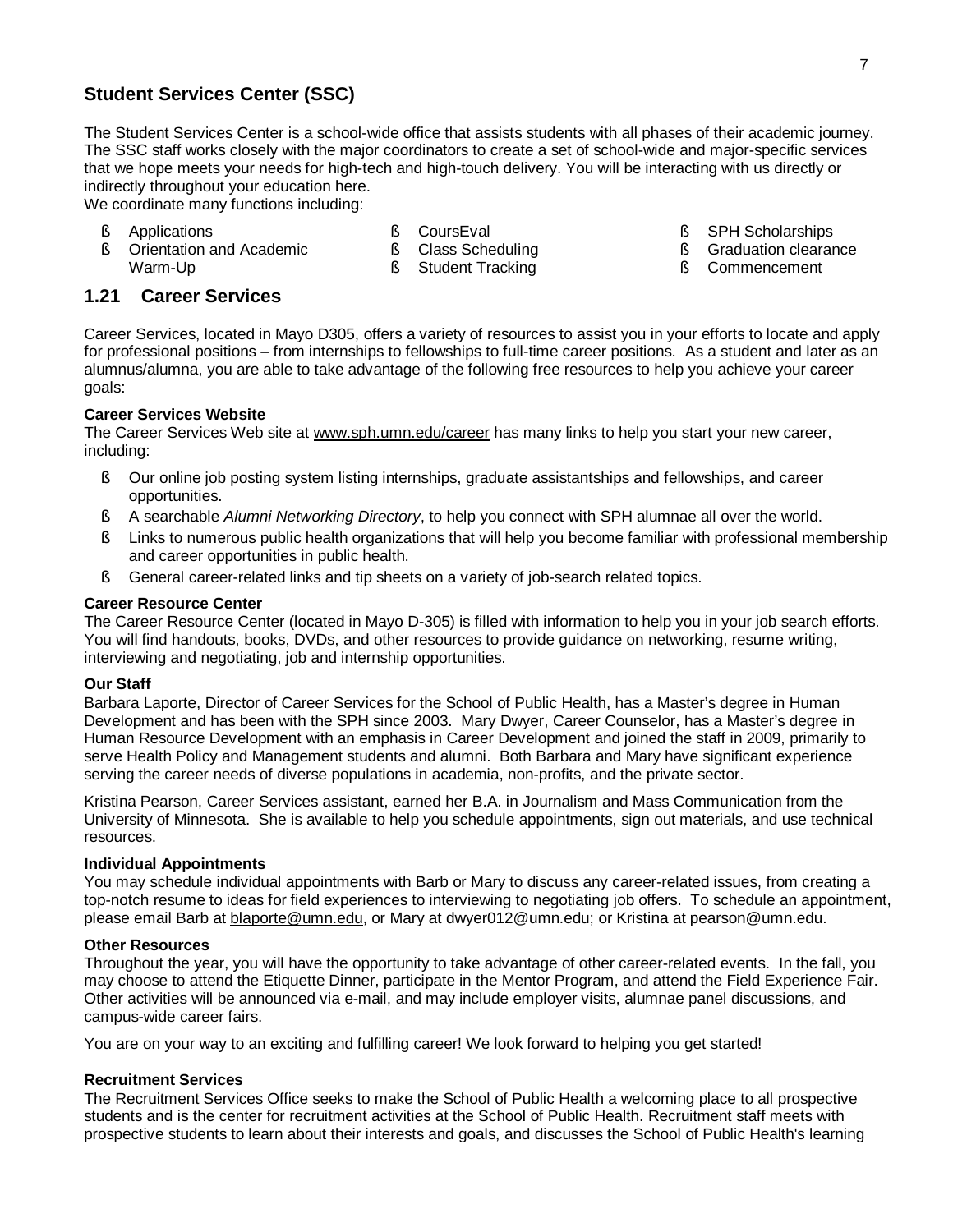opportunities. Recruitment Services also coordinates preview days, information sessions, and other special events, as well as attends career fairs and recruitment venues to meet with prospective students.

### **Student Services Staff**

**Barbara Laporte**  Director of Career Services 612.626.5443 [blaporte@umn.edu](mailto:blaporte@umn.edu)

**Carol Francis**  Assistant Director of Student and Academic Service 612.624.6952 [franc004@umn.edu](mailto:franc004@umn.edu)

**Guy Piotrowski**  Coordinator for Applications and Admissions 612.624.1991 [piotr005@umn.edu](mailto:piotr005@umn.edu)

**Kristina Pearson**  Exec Oper/Student Services Specialist, Career Services 612.626.8908 [pearson@umn.edu](mailto:pearson@umn.edu)

**Lori Herzog**  Assistant to the Director of Recruitment Services 612.624.2494 [herzo086@umn.edu](mailto:herzo086@umn.edu)

**Mary Dwyer**  Career Consultant 612.626.4448 [dwyer012@umn.edu](mailto:dwyer012@umn.edu)

**Mary Ellen Nerney**  Sr. Director of Education Operations 612.626.5005 [nerne002@umn.edu](mailto:nerne002@umn.edu)

**Melvin Monette**  Director of Student Recruitment 612.624.0601 **[monet008@umn.edu](mailto:monet008@umn.edu)**

**Micaela Kucinski**  Principal Office and Administrative Specialist 612.624.7660 [kuci0005@umn.edu](mailto:kuci0005@umn.edu)

### **1.3 Mentor Program**

Preparing for a career in public health extends well beyond the classroom. A vital part of that preparation can be learning from the experiences of others.

That is the idea behind our Public Health Mentor Program, which we co-sponsor with the Minnesota Public Health Association. Each year we match about 125 students with alumni and other professionals who share their interests.

Students learn from the professional experiences of their mentors, and mentors play a role in training future public health leaders. These matches often prove to be enriching relationships for students and professionals alike.

For more information, go to [www.sph.umn.edu/alumni/mentor/home.html.](http://www.sph.umn.edu/alumni/mentor/home.html)

### **1.4 SPH Student SPHere**

Make use of the SPH Student SPHere (Commons) to relax or study with your student colleagues. All students actively registered in an SPH degree program have access to the SPH Student SPHere (Mayo A150) via their U-Card. The Student Commons has the following amenities:

- § Locker room lockers are assigned in the Student Services Center (Mayo D305). Students need to provide their own lock.
- § Kitchen area with tables, chairs, microwaves, refrigerators, sink, and a telephone for free local calls.
- § Lounge area with couches, chairs, and wireless internet.
- § Study room with tables, chairs, computers (with internet connectivity, Microsoft Office, SAS and STATA software) and a printer.

Please work together to ensure that the student commons is a comfortable and safe place.

- § Keep all areas of the SPHere clean in consideration of others.
- § Please protect the security of access. Do not let anyone enter behind you that you do not know to be a SPH student. Never prop the door open for any reason. The student commons is for SPH students only.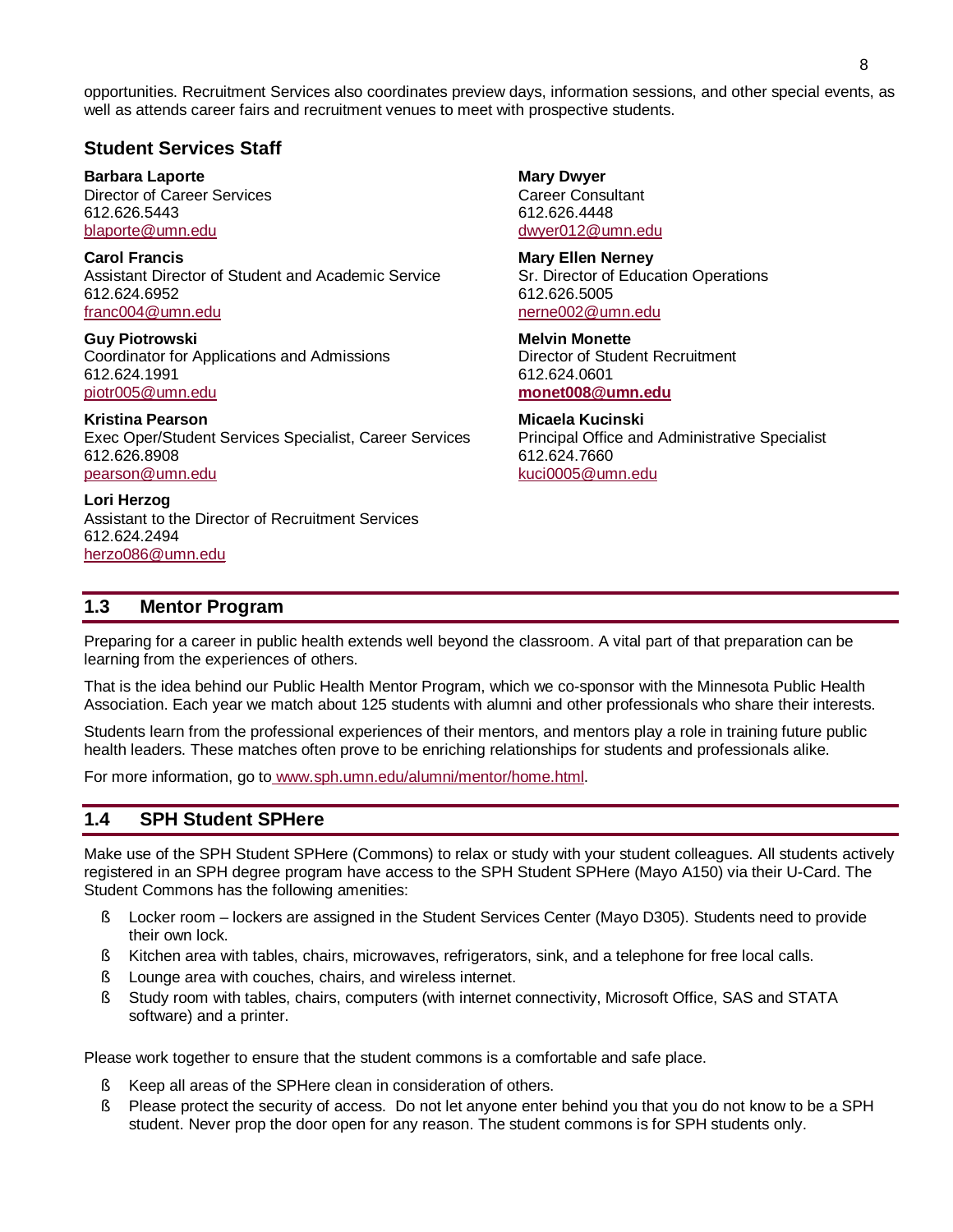- § If you are aware of a breach of security or if you see something in the commons that needs repair, please report it to the SSC (D305 Mayo) as soon as possible.
- § Avoid being alone in the commons during the evening or early morning.
- § If you believe, you are in danger or see improper activity in progress, call 9-1-1.

### **1.5 Complaints and Grievances**

The SPH seeks to be aware of and responsive to student issues and complaints. There are numerous ways for you to channel your academic and student life concerns:

- § provide comments on the annual student survey (in May)
- § meet with your advisor and/or major coordinator
- § raise the issue with your major chair or director of graduate studies, either individually or in a meeting set up for this kind of feedback

The SPH takes all student input seriously and we welcome your input in any of these ways. If the matter is not handled satisfactorily by any of these methods, or if the issue is particularly widespread or serious, please make an appointment with Mary Ellen Nerney, Sr. Director of Education Operations, at [nerne002@umn.edu.](mailto:nerne002@umn.edu)

The University provides resources as well. Report incidents of bias, discrimination, or harassment to the University Office of Equal Opportunity and Affirmative Action at [http://www.eoaffact.umn.edu/.](http://www.eoaffact.umn.edu/) For student issues that are not resolved through SPH channels or for which you seek external support, the Student Conflict Resolution Center will assist in resolving campus-based problems or concerns [http://www.sos.umn.edu/.](http://www.sos.umn.edu/)

### **1.6 Field Experience Requirement and Contract**

All students completing a required field experience **(PubH 7196)** must complete a contract prior to beginning the experience. The online contract form provides streamlined, comprehensive information for you, your preceptors, and your faculty advisor. Please refer to the current student Web site for this and other resources related to the field experience. [http://www.sph.umn.edu/current/fe/student/home.html.](http://www.sph.umn.edu/current/fe/student/home.html)

### **1.7 Community Engagement Contract**

Many students in the School of Public Health volunteer in the community. Liability insurance is available through the University if the student registers for **PUBH 0020** (a zero credit class), and has the approval of their academic faculty advisor. Registration for PubH 0020 will be officially documented on the student's transcript; however, the zero credit course has no tuition, no fees, no credits, and no grades. It is important to understand that a zero credit registration for a community engagement activity is not a substitute for a required course or field experience.

To access liability insurance students must register for PubH 0020 for each semester in which they are volunteering. To register for PUBH 0020 students must contact Mary Ellen Nerney, Sr. Director of Education Operations, for a permission number. Students are required to provide information about the experience by completing the Community Engagement Contract available at <http://www.ahc.umn.edu/sphcommunity>. The contract is complete once the student's advisor and the Senior Director of Education Operations have approved it.

To complete the Student Engagement Contract a student must provide the following information:

Name of the organization, Address, Organization phone number, Supervisor within the organization

Description of the activity, Description of how this activity relates to their development as a public health professional Semester and date of experience

Electronic signature of academic advisor

### **1.8 Online Courses**

WebCT is the course management software used by the University of Minnesota that enables instructors to create and manage Web-based learning materials and activities. Students use WebCT to access these materials and participate in learning activities via the Web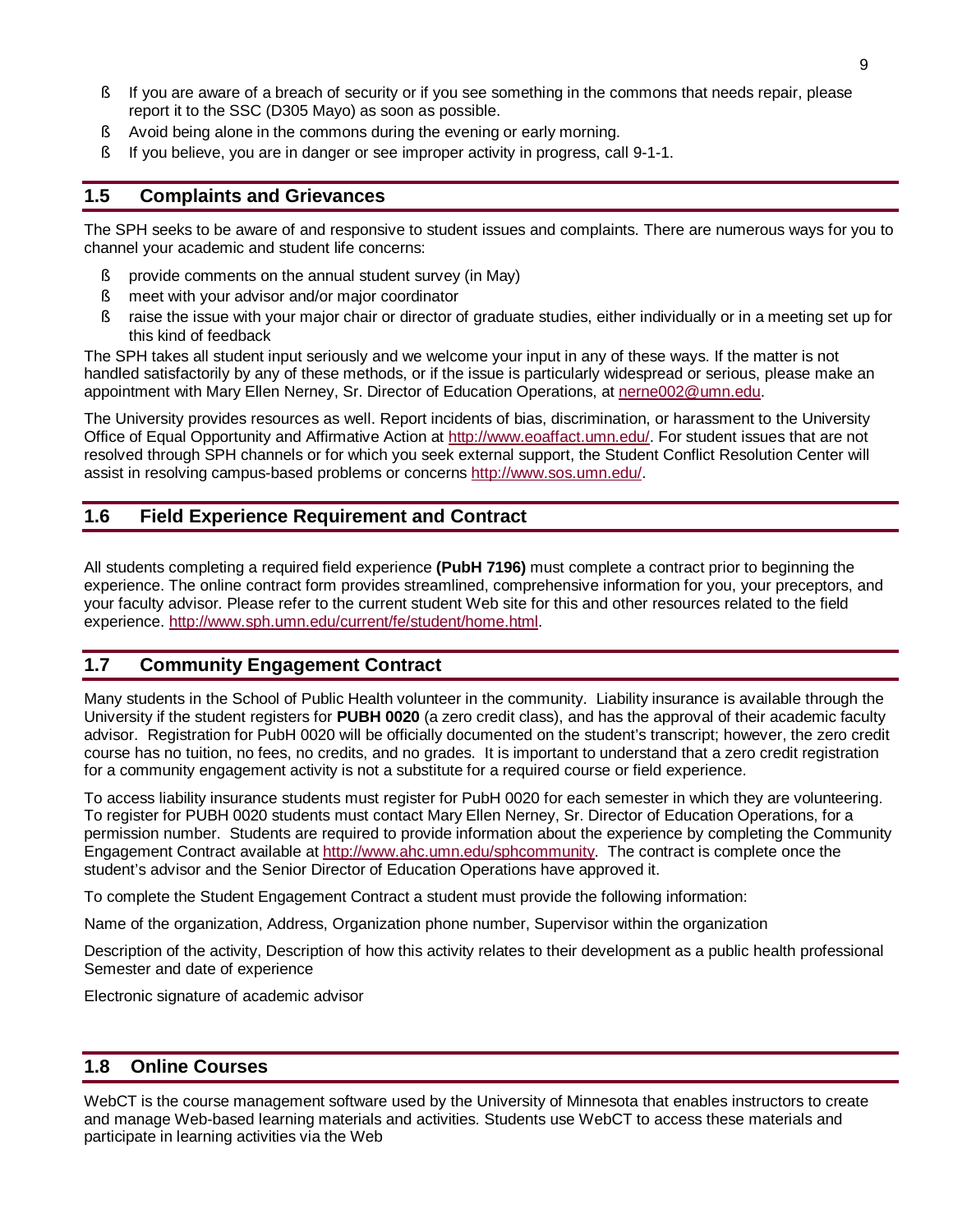Once you register for classes, you will be given access to an orientation specific to School of Public Health online courses. A general WebCT tutorial is also available. Neither of these orientations is mandatory but may prove helpful to those with little or no experience with online courses.

SPH Internet Courses and In person 2009-2010:<http://www.sph.umn.edu/education/phm/core.html>

### **1.9 Course Evaluations and Annual Student Survey**

### **Course Evaluations**

§ Students provide very important input into the continued development of the School of Public Health's teaching program. Students will be asked to complete evaluations for all SPH courses. Evaluations are done online at the end of each term.

### **SPH Annual Student Survey**

Students also are strongly encouraged to evaluate and comment on the school and its programs through our annual end of year SPH Student Survey. The survey covers many aspects of student experiences including field placements, career services, financing, and overall School service.

### **1.10 Your Advising Team**

The School of Public Health provides advising that promotes collaboration among students, staff and faculty to enhance students' academic and professional development in the field of public health. The School's goal is educational and experiential excellence that prepares students for successful careers improving the health of populations.

### **DEFINING ADVISING**

The School of Public Health is committed to creating and sustaining high quality advising in the following four areas:

- 1. **Administrative Advising**: advising on course planning and scheduling, policies, procedures and benchmarks of the degree program/major, SPH, and the University. Your program coordinator is your first point of contact for these questions
- 2. **Academic Advising**: general guidance on topics related to program/major including, but not limited to program focus (may include identifying appropriate course work options), project selection and career planning. Students find their faculty advisors, coordinators and career services staff helpful in answering these questions.
- 3. **Field Experience/Internship/Practicum Advising**: specific and targeted advising for field experience/internship/practicum development, placement and completion. Your faculty advisor can assist you as you select the type of field experience that would best match your goals. Career Services staff can help you to learn how to network with other students and alums to explore possible field experiences sites.
- 4. **Masters Project/Thesis/Plan A&B/Dissertation Advising**: specific and targeted direction on a master's project or a PhD dissertation including, but not limited to development, completion and in some cases publication. Your faculty advisor will assist you in developing a direction for your project or dissertation.

### **ADVISING EXPECTATIONS FOR STUDENTS**

SPH students are expected to…

• Regularly read and respond to University email (ideally once per day); email is the official mode of communication at the University of Minnesota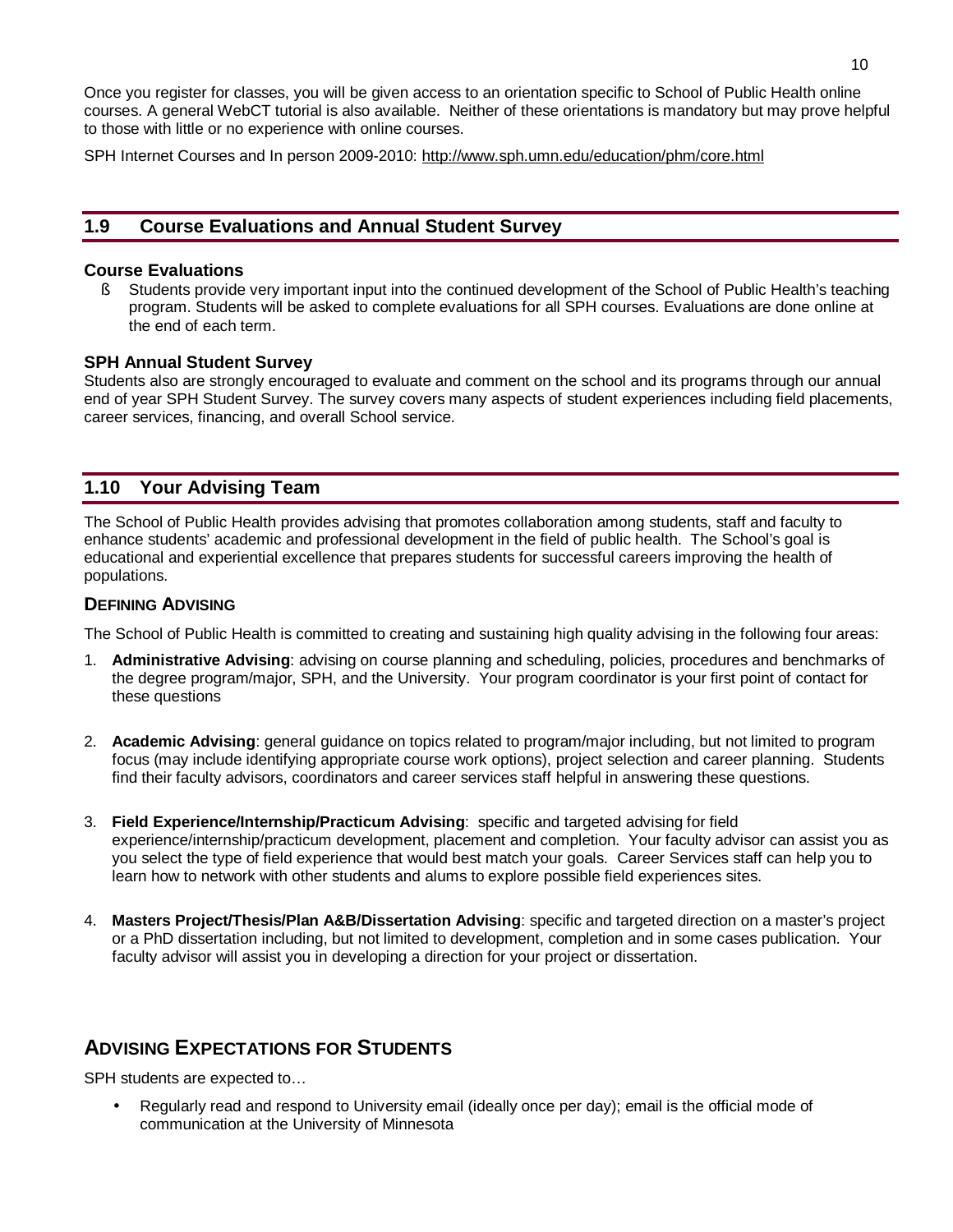- Review program objectives and educational documents at least once per semester, (i.e. Student Guidebook, etc.), or when directed by major coordinator or major chair/DGS; students are responsible for knowing the requirements of the degree program
- Actively contribute to a welcoming and supportive SPH climate
- Initiate meetings with advisor(s) at least once per semester; regularly communicate with faculty advisor(s) and/or major coordinator about program progress
- Respond to inquiries from faculty or staff in a timely manner (ideally within  $5 7$  business days)
- Behave in a professional and courteous manner; fulfill educational and advising commitments, such as appointments, project deadlines, etc.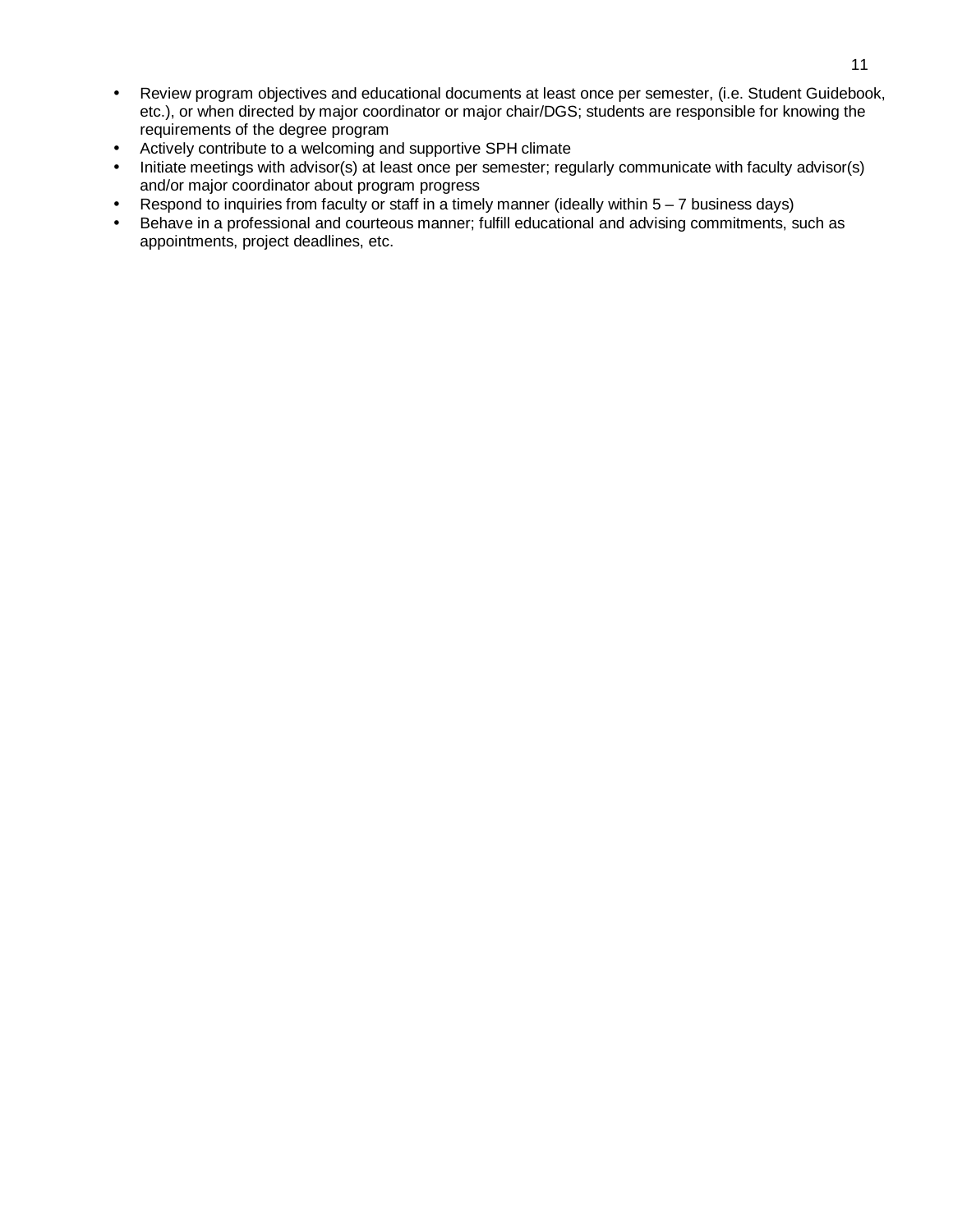### **2. THE UNIVERSITY OF MINNESOTA**

### **Mission**

The University of Minnesota, founded in the belief that all people are enriched by understanding, is dedicated to the advancement of learning and the search for truth; to the sharing of this knowledge through education for a diverse community; and to the application of this knowledge to benefit the people of the state, the nation, and the world. The University's mission carried out on multiple campuses and throughout the state, is threefold:

### 1. **Research and Discovery**

Generate and preserve knowledge, understanding, and creativity by conducting high-quality research, scholarship, and artistic activity that benefit students, scholars, and communities across the state, the nation, and the world.

### 2. **Teaching and Learning**

Share that knowledge, understanding, and creativity by providing a broad range of educational programs in a strong and diverse community of learners and teachers, and prepare graduate, professional, and undergraduate students, as well as non-degree-seeking students interested in continuing education and lifelong learning, for active roles in a multiracial and multicultural world.

### 3. **Outreach and Public Service**

Extend, apply, and exchange knowledge between the University and society by applying scholarly expertise to community problems, by helping organizations and individuals respond to their changing environments, and by making the knowledge and resources created and preserved at the University accessible to the citizens of the state, the nation, and the world.

In all of its activities, the University strives to sustain an open exchange of ideas in an environment that embodies the values of academic freedom, responsibility, integrity, and cooperation; that provides an atmosphere of mutual respect, free from racism, sexism, and other forms of prejudice and intolerance; that assists individuals, institutions, and communities in responding to a continuously changing world; that is conscious of and responsive to the needs of the many communities it is committed to serving; that creates and supports partnerships within the University, with other educational systems and institutions, and with communities to achieve common goals; and that inspires, sets high expectations for, and empowers individuals within its community.

### **Twin Cities Campus**

The University of Minnesota is an excellent university, known globally as a leader in teaching, research, and public service. It is both a land-grant university, with a strong tradition of education and public service, and a major research institution, with scholars of national and international reputation. UMNTC consistently ranks among the top 20 public universities in the United States. The classic Big 10 campus, located in the heart of the Minneapolis-St. Paul metropolitan area, provides an exceptional setting for lifelong learning.

The University community is a broad mix of ethnic backgrounds, interests, and cultures. Students come from all 50 states and from more than 100 foreign countries. Many small communities of students, faculty, and staff help to create a welcoming atmosphere on campus.

UMNTC is also a thriving center for culture and the arts, featuring outstanding galleries, museums, concerts, theatre productions, and public lectures. For sports fans, the Golden Gophers offer all the spirit and excitement of Division I college athletics.

The campus in Minneapolis is located just a few minutes east of downtown. Nestled along the bluffs of the Mississippi River, buildings in Minneapolis range from the ultramodern Weisman Art Museum to the classic and stately Northrop Memorial Auditorium. A few miles to the east in St. Paul, rolling hills and quiet lawns create a more rural setting. The Minneapolis and St. Paul parts of the campus are connected by a convenient campus shuttle system.

UMNTC also provides a life beyond the campus like few other Big 10 universities can. The dynamic communities of Minneapolis and St. Paul offer something for everyone - a nationally recognized art and theatre community, a thriving entertainment industry, a host of Fortune 500 companies, four glorious seasons of outdoor recreation, exciting professional sports, shopping, and restaurants for every taste--all located close to campus.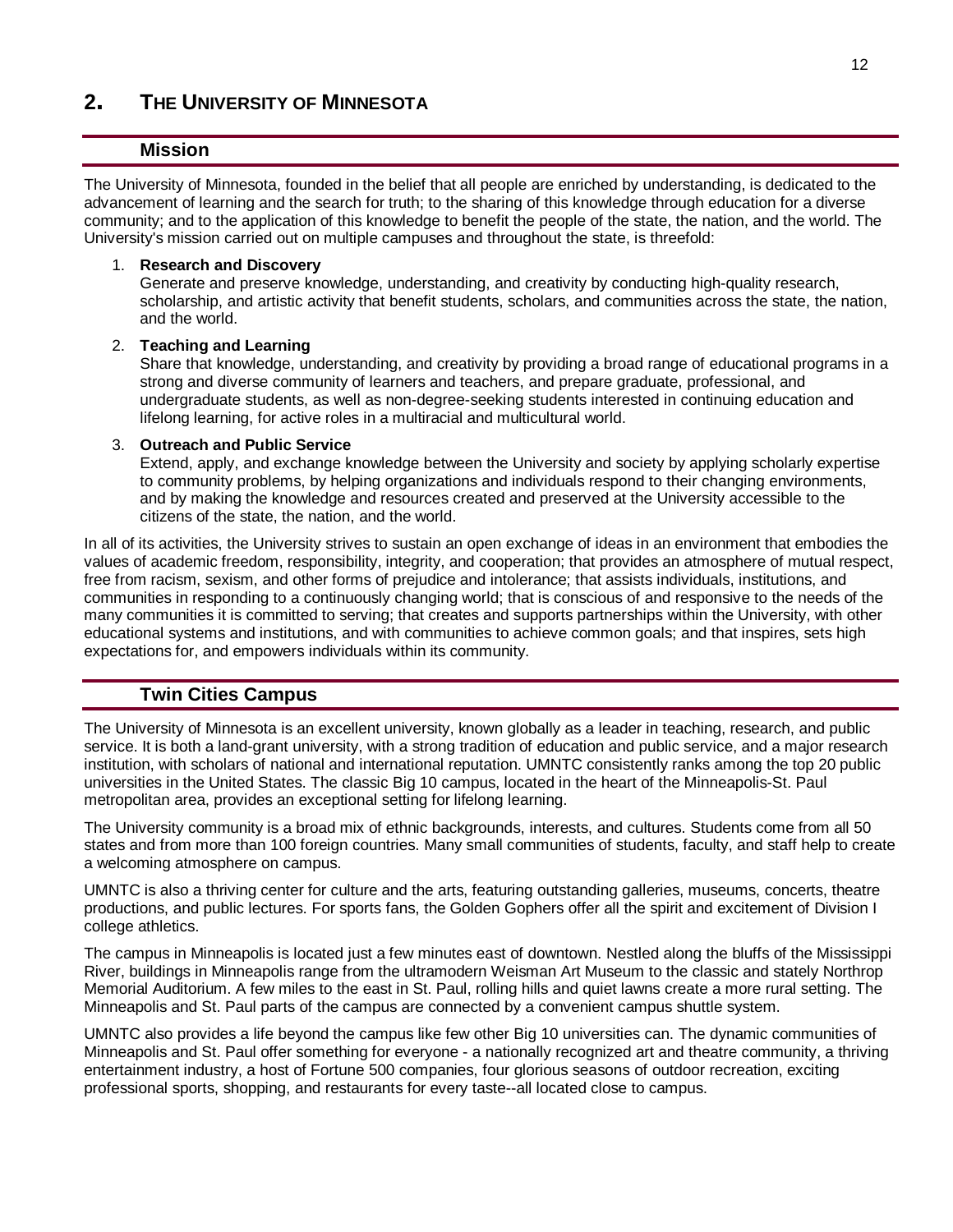### **2.1 U of M Online Services** (for your convenience)

### **One Stop One Stop onestop.umn.edu**

The first resource for students having a question about the University is onestop.umn.edu. Please bookmark this site. One Stop offers links to a variety of online services and information about the University including course information, grades, registration, finances, transcripts, and general services.

**E-mail Accounts** [www.umn.edu/initiate](http://www.umn.edu/initiate)

Each student attending the University of Minnesota must set-up a student internet/e-mail account by going to [www.umn.edu/initiate](http://www.umn.edu/initiate) or by calling the Technology Help Line at 612.301.4357 (1-HELP).

**All SPH students are required to use their University of Minnesota e-mail account.** Course lists, immunizations, billing statements, financial aid updates, and other important information will be sent via the U of M student e-mail address. It is strongly recommended that students use their U of M e-mail account and do not transfer it to a personal e-mail account.

The School of Public Health relies heavily on e-mail notices to students, staff, and faculty. To keep current on upcoming events, job announcements, new course announcements, scholarships, internships, the SPH newsletter, or good opportunities, etc., students should check their e-mail regularly.

Students can retrieve e-mail messages in many locations including the SPH student commons, SPH Career Resource Center, and SPH division computer facilities. Other computer facilities are located in numerous locations on campus; see [www.umn.edu/adcs/info/publabs.html](http://www.umn.edu/adcs/info/publabs.html) for a list.

**Note:** Students who choose to forward their University e-mail account to another e-mail account are still responsible for all the information, including all attachments, sent to their University e-mail account.

The U has expanded technological capacity to allow free lifetime access to University e-mail. This allows students to use the U of M e-mail address for personal or professional purposes even after graduation. (Imagine never having to subscribe to an e-mail service or memorize another address! In addition, imagine being able to stay in touch with your student colleagues wherever you and they may journey.)

To keep the account active, graduates must access it at least every 6 months. If left to go dormant, graduates can reactivate it through the alumni association for a fee.

Service includes full access to these features:

- § myU Portal myu.umn.edu
- § Portfolio <https://portfolio.umn.edu/portfolio/index.jsp>

### **myU Portal** myu.umn.edu

The myU web portal permits you to:

- § Sign-in once to access all major applications
- § Receive personalized information
- § Create a custom news page from over 200 news channels
- § Set-up secure areas to discuss, share, and collaborate.

myU can be personalized based on your role as a student in the School of Public Health and Academic Health Center (AHC). The myU portal view currently serves students, faculty, and staff in AHC collegiate units. It provides information to students in AHC affiliated colleges that are personalized to the level of specific academic program and, in some cases, to their year in the program. The School of Public Health and AHC are using myU as a method of communicating with students.

### **Portfolio** portfolio.umn.edu

Portfolio is a secure web site at the University of Minnesota (U of M) for entering, saving, organizing, viewing, and selectively sharing personal educational records. This is a lifelong resource for all U of M students and graduates. This software allows the user to store information about their academic history, awards, presentations, publications, professional activities, conferences, employment history, etc. The system provides easy templates to file these records and to use them in creating résumé, CV, and even online presentations. Users can create documents for others to view electronically. It is a unique and high-powered tool.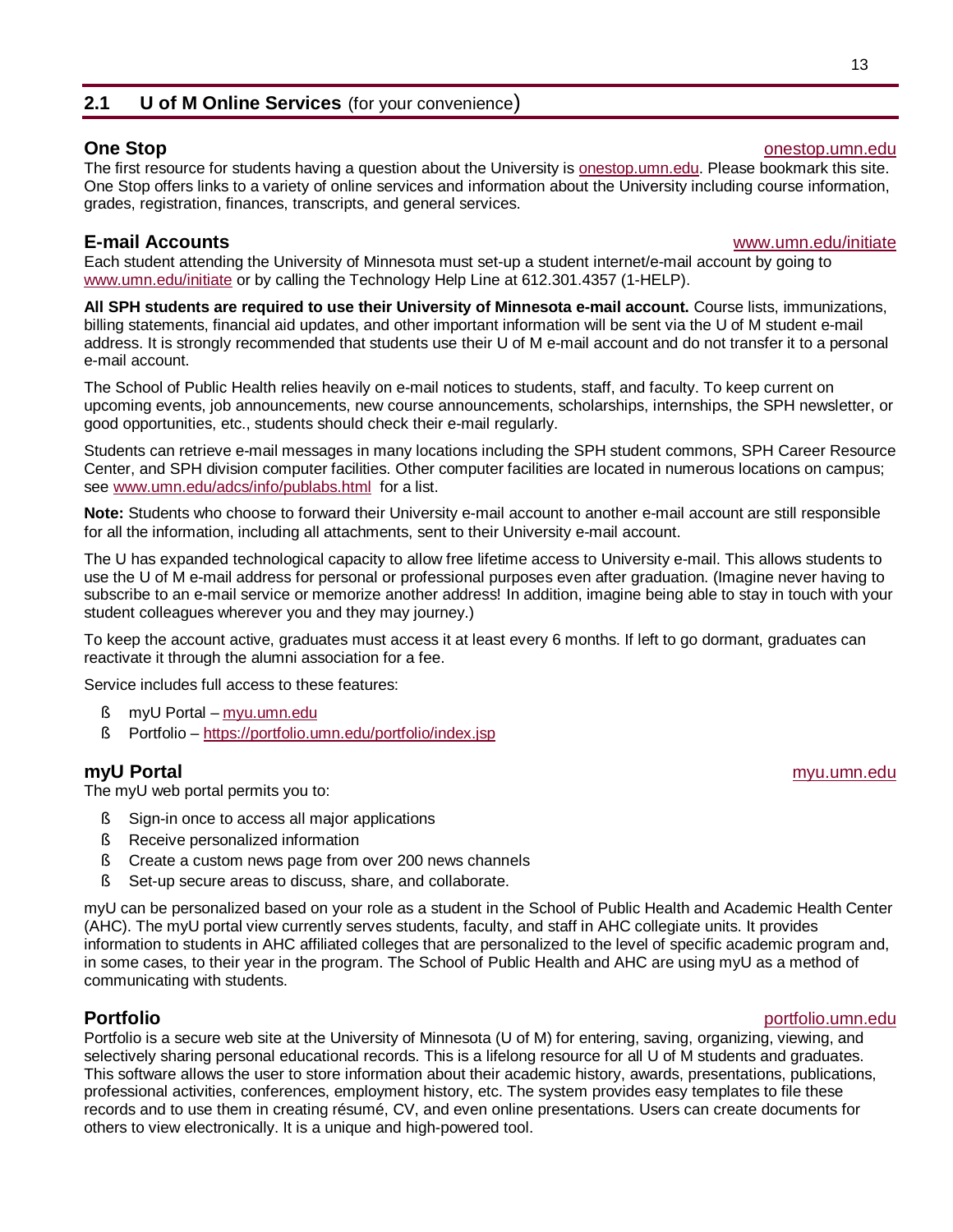### **2.2 University Libraries**

### [www.biomed.lib.umn.edu](http://www.biomed.lib.umn.edu)

The Bio-Medical Library, located in Diehl Hall, contains materials in the areas of allied health, medicine, mortuary science, nursing, pharmacy, public health, and the basic life sciences. In addition the library provides numerous resources and services such as library instructional classes, research workshops, reference consultations, library mediated searches, and citation clarification. The Mathematics library (math.lib.umn.edu/index.phtml), located in Vincent Hall, contains materials in the area of mathematics and statistics.

Information on other University libraries and collections can be found at [www.lib.umn.edu.](http://www.lib.umn.edu)

Lisa McGuire, a reference librarian which a focus on public health, has designed a great online tutorial to help you become familiar with the available resources. Go to <http://blog.lib.umn.edu/lmcguire/publichealthliaison>

### **U Card** [www.umn.edu/ucard](http://www.umn.edu/ucard)

The U Card identifies you as a student on the Twin Cities campus. Your first U Card is free and can be obtained at the U Card Office. Bring your driver's license, state ID, or passport and be prepared to have your picture taken.

**U Card Main Office**  G22 Coffman Memorial Union 300 Washington Avenue SE Phone 612.626.9900 Weekdays: 8:30 to 4:00pm

The U Card is your key to all sorts of campus services and facilities. Your U Card can also be used as your card. Since the U Card never expires, you should hold on to it even after you leave the University. If you ever return as a student, staff or faculty member, your card will still be valid.

Use your U Card for:

Campus ID purposes All your checking needs Making Gopher GOLD purchases Charging textbook purchases at the U of M Bookstores to your student account Checking out library materials Entering the recreation center, golf course, computer labs, buildings, and residence hall dining rooms

Cashing checks at the Bursar's Office

- Art and athletic ticket discounts (available at place of purchase)
- Accessing art materials, student employment, business school services, and more

Report lost or stolen U Cards immediately. There is a \$15.00 replacement fee for lost, stolen, or damaged U Cards.

### **Boynton Health Services** [www.bhs.umn.edu](http://www.bhs.umn.edu)

Boynton Health Services offers comprehensive medical services for students, faculty, and staff.

### **Clinics**

Dental Clinic Eye Clinic Int'l Travel Clinic Mental Health Clinic Sports Medicine Clinic Women's Clinic

### **Services**

Contraceptive Services Immunization Services Massage Therapy Services Nutrition Services

- § Pediatric Services Immunizations
- § Nursing Mothers Room

### **Testing Services**

- § HIV Testing and Counseling
- § Pregnancy Testing
- § STI Testing

### **General Care**

- § Pharmacy
	- § Physical Exams
- § Primary Care
- § Urgent Care <http://www.bhs.umn.edu/services/urgentcare.htm>
- § Minute Clinic [www.umn.edu/ohr/eb/uplan/minuteclinic.htm](http://www.umn.edu/ohr/eb/uplan/minuteclinic.htm)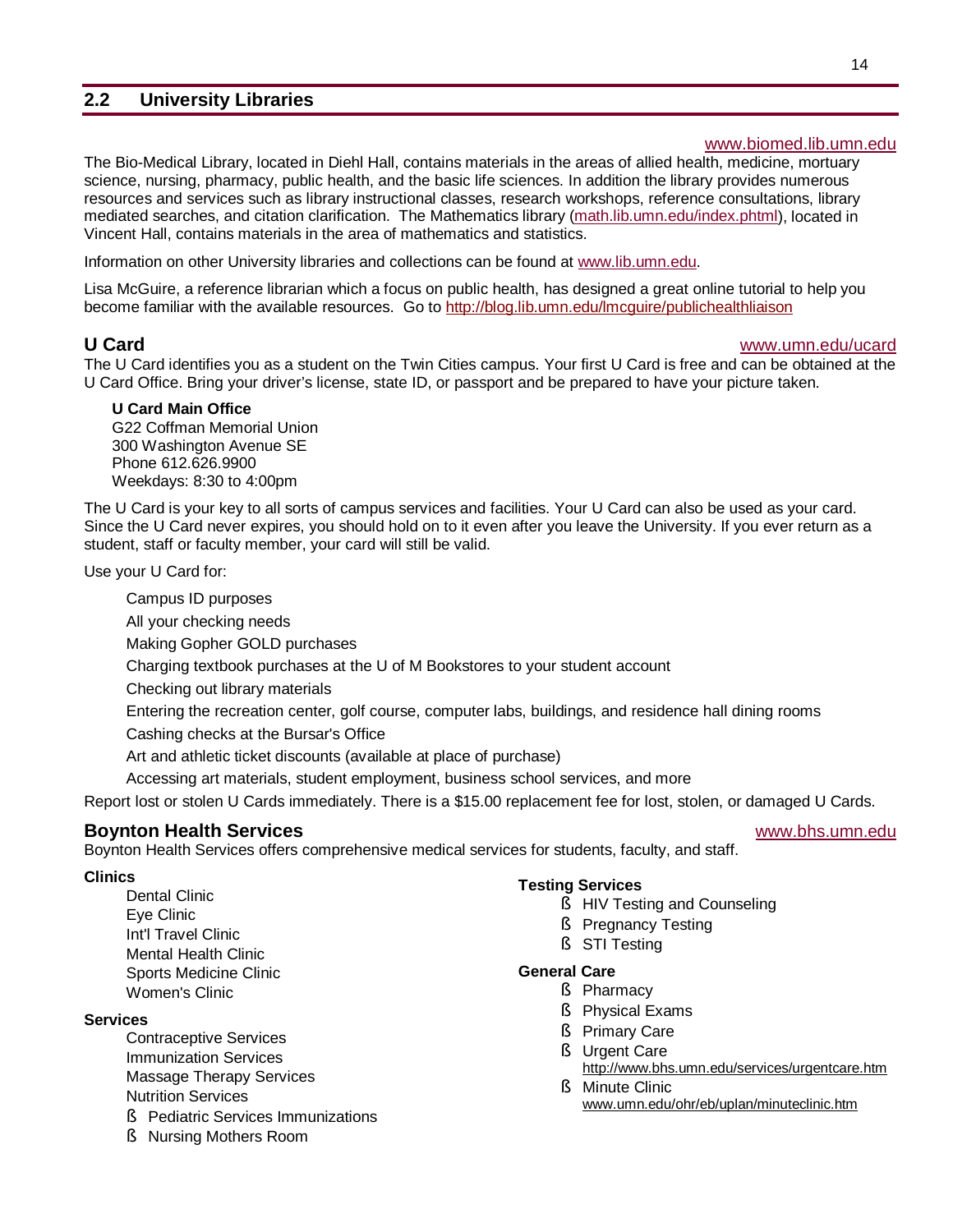### **Boynton also offers a variety of programs and classes including:**

- § Alcohol & Other Drugs Presentations
- § Birth Control Classes
- § CPR/First Aid Classes
- § Eating-Disorders Program

### **Mental Health Resources**

Financial challenges, isolation, cultural changes, academic stress, and other pressures on graduate students can create health issues. Please seek assistance before you feel overwhelmed. Resources include:

- § Boynton Health Service Mental Health Clinic [www.bhs.umn.edu/services/mentalhealth.htm](http://www.bhs.umn.edu/services/mentalhealth.htm)
- § International Student and Scholar Services counseling [www.isss.umn.edu/services/advising/personal.html](http://www.isss.umn.edu/services/advising/personal.html)

Your advisor or major coordinator can also help lead you to appropriate resources.

### **2.3 International Student and Scholar Services**

### **International Student and Scholar Services** [www.isss.umn.edu](http://www.isss.umn.edu)

International Student and Scholar Services (ISSS) is the office dedicated to serving the University of Minnesota's international community. Its primary mission is to assist international students and scholars in successfully accomplishing the goals that brought them to the University, by using all available resources.

In addition, ISSS supports the University of Minnesota's international efforts by helping departments to bring new foreign nationals to our four campuses and communities, by providing intercultural training for students, staff, and faculty, and by offering events that build links between the U.S. and international campus communities.

Services include:

- § Counseling and Advising
	- Ø Personal and Academic Advising

Ø Immigration and Visa Regulation Advising

- § Weekly Update
- § Alumni and Friends
- § Newsletters
- § Administrative fees related to international scholars, faculty, and students
- § Career Services
- § Academic Opportunities for University Students
- § Announcements, Tax Return Information, Graduation

### **2.4 Disability Services**

### **Disability Services** ds.umn.edu/

The University's mission is to provide optimal educational opportunities for all students, including those with disabilities. The University recognizes that reasonable accommodations may be necessary for students with disabilities to have access to campus programs and facilities. In general, University policy calls for accommodations to be made on an individualized and flexible basis. Students are responsible for seeking assistance at the University and making their needs known.

One of the first places to seek assistance is Disability Services (DS). This office is provided by the University of Minnesota to promote access, which means ensuring the rights of students with disabilities (e.g., physical, learning, psychiatric, sensory or systemic) and assisting the University in meetings its obligations under federal and state statutes.

Disability Services has Academic Health Center Liaisons. The DS Academic Health Center Liaisons provide direct assistance such as

### § HIV Testing and Counseling

- § Smoking Cessation
- § Stress Management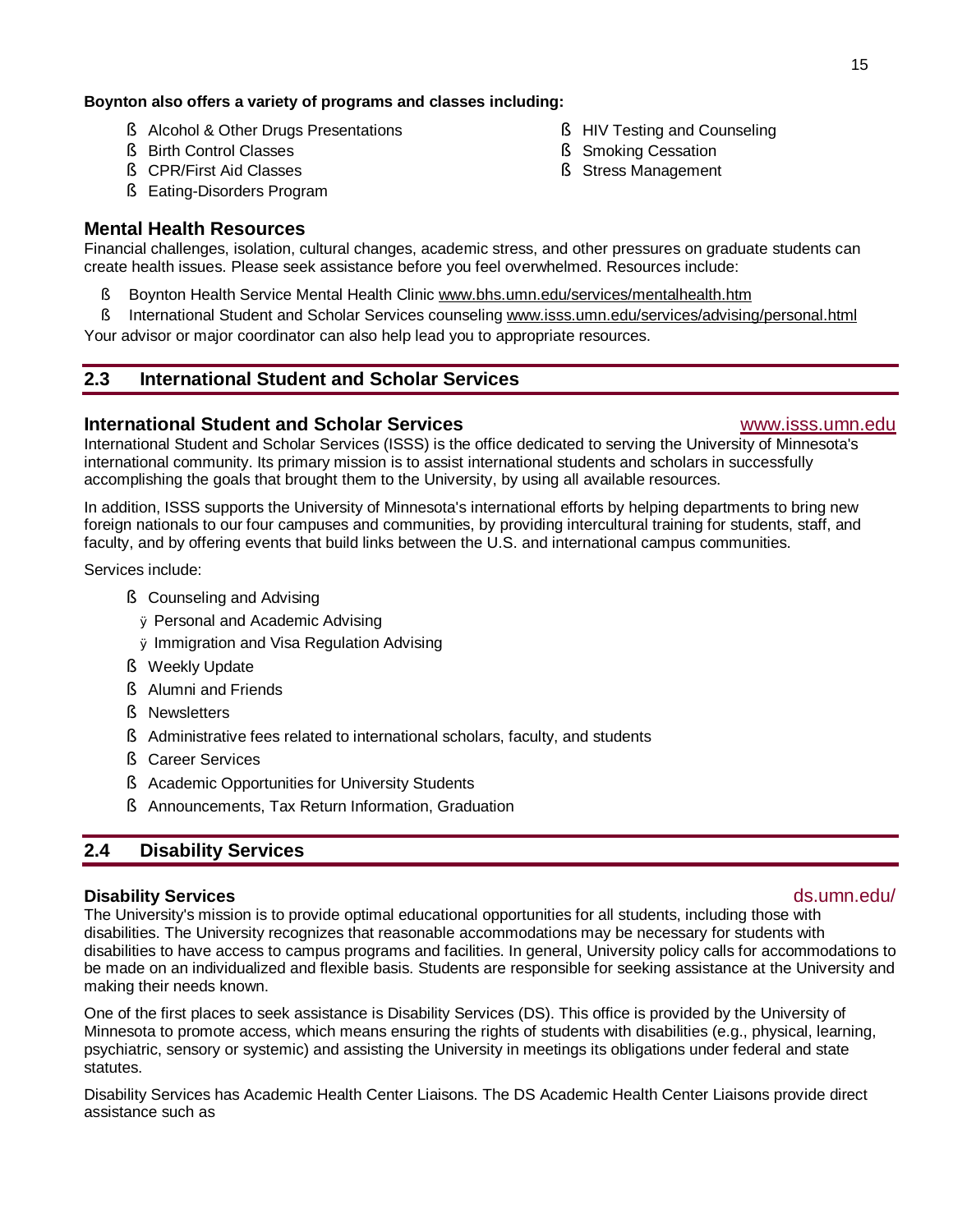- § securing documentation of disability conditions
- § determining and implementing reasonable accommodations
- § referral and consultation for enrolled and prospective students.

The Academic Health Center Liaisons also provide consultation with and training for faculty and staff to ensure access to their programs, facilities and services. All services are confidential and free of charge. For more information or to arrange reasonable accommodations, contact the DS Academic Health Center Liaisons in the McNamara Alumni Center, Suite180, 612.626.1333 (voice or TTY)

### **2.5 Parking and Transportation**

### **Parking and Transportation** [www.umn.edu/pts/](http://www.umn.edu/pts/)

The University's *Parking and Transportation* website has a wealth of information concerning getting to and around campus. Parking is extremely limited on campus and we encourage students to bus, bike, or walk if possible.

### **Campus Shuttle Busses**

Campus shuttle buses run at no charge between the East and West Bank and St. Paul campuses with varying routes and times. Current schedule information is posted on the above listed website as well as various locations throughout the Twin Cities campus.

### **Metro Transit and the U Pass**

Take advantage of the deeply discounted Metro Transit bus pass. U-Pass is the ultimate transit pass that provides unlimited rides 24 hours a day. It is valid on all regular bus and light-rail train routes, as well as express, local, limitedstop, or Downtown Zone routes. It may not, however, be used on some special event services. Information can be found at<http://www1.umn.edu/pts/upass.htm>.

### **Parking**

Contract parking for students is sold through a lottery system each semester. Locations may vary but include spaces on the East Bank, West Bank, and St Paul campuses. Hourly parking is available in several University public facilities. Parking rates vary depending on proximity to campus and the facility type. Visit the Parking and Transportation website or call 612.626.PARK (7275) for more information.

The Motorist Assistance Program offers free services (unlocking vehicles, jump-starts, changing flat tires, and referral to a service station) to all customers parked in U parking facilities. Hours are Monday through Thursday from 7 a.m. to midnight, Friday from 7 a.m. to 10 p.m. (Service is not available on weekends or official University holidays). Call 612.626.PARK for motorist assistance or any other questions.

Disability parking is available in many parking facilities and metered areas. Use of these designated spaces requires a state-issued permit or license plate. For additional information, call the State of Minnesota at 651.296.6911 or Disability Services at 612.624.4037.

### **2.6 Events Calendar**

### **Event Calendars Campus Events** <http://events.tc.umn.edu/>

**Community Events**

(web links to local/community events around the Twin Cities area)

**School of Public Health Events <http://www.sph.umn.edu/about/news/home.html> Academic Health Center Events** <http://www.ahc.umn.edu/news/home.html>

<http://events.umn.edu/aroundtown>

### **2.7 Other Frequently Accessed University Resources**

### **The Aurora Center** [www.umn.edu/aurora](http://www.umn.edu/aurora)

The Aurora Center for Advocacy and Education provides crisis intervention and advocacy services to victim/survivors of sexual and relationship violence, harassment and stalking. The staff and volunteers are also available to provide prevention training and education on a variety of issues.

### 16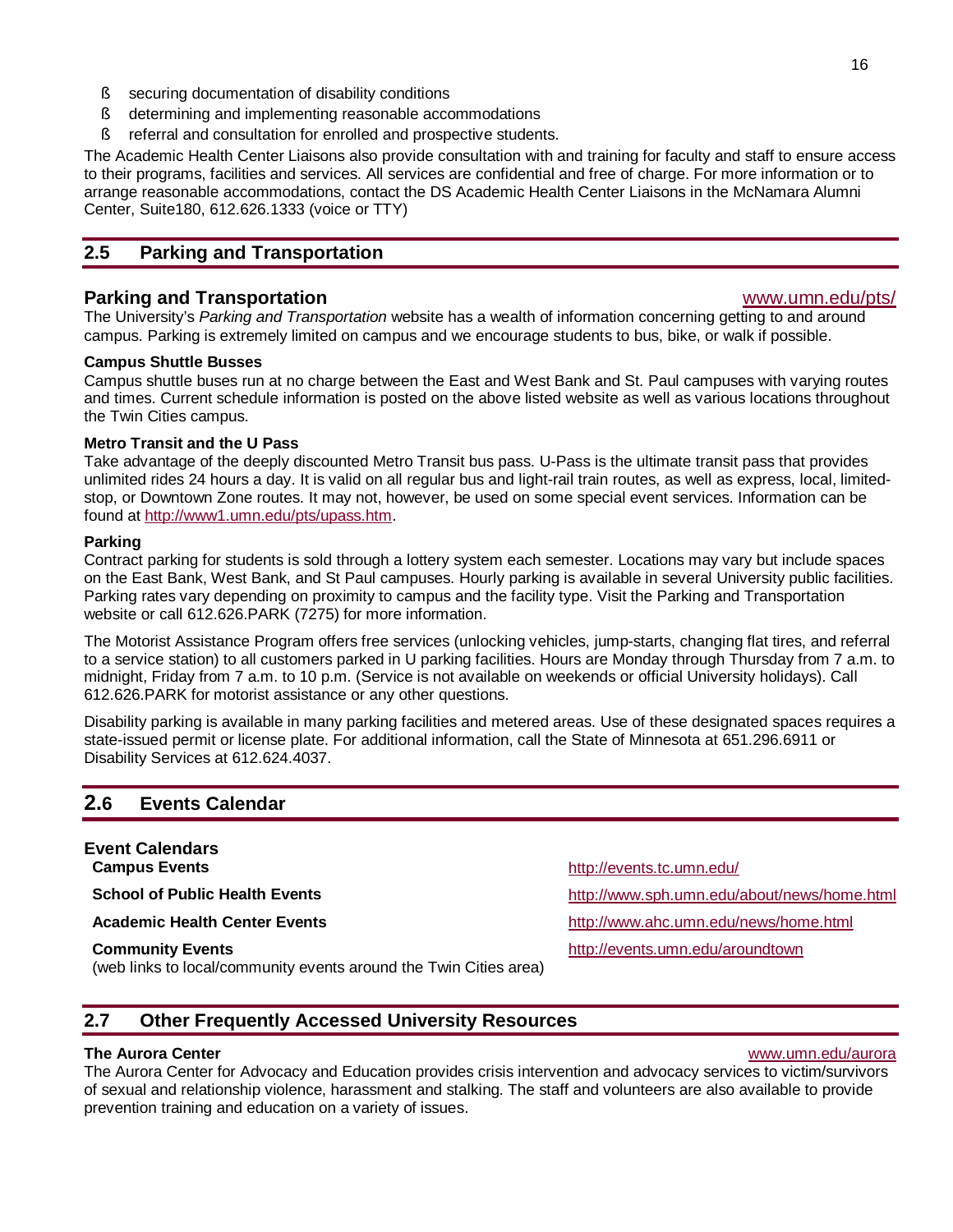### **Bookstore** [www.bookstore.umn.edu](http://www.bookstore.umn.edu)

The University of Minnesota Bookstore, located in Coffman Union, sells texts for all Public Health courses. Course materials can also be ordered online.

### **Center for Teaching and Learning Services All and Community Center Manufacturers** [www.umn.edu/ohr/teachlearn/](http://www.umn.edu/ohr/teachlearn/)

The Center for Teaching and Learning Services works to enhance the culture of teaching and learning through campus-wide workshops, courses, and facilitated discussions about teaching and learning.

### **Center for Writing** writing.umn.edu

The Center for Writing provides free writing instruction for all University of Minnesota students at all stages of the writing process. In collaborative consultations, we help students develop productive writing habits and revision strategies.

### **Computing Services** [www.umn.edu/adcs](http://www.umn.edu/adcs)

The University's Academic and Distributed Computing Services (ADCS) website provides a wealth of information and services available to students including:

- § Computer Lab Locations
- § Computer Rental
- § Internet Services and E-mail Accounts
- § Computers and Software for Purchase

### **Copies/Fax Machines** [www.printing.umn.edu](http://www.printing.umn.edu)

A University Copy Center is located in Mayo D104 as well as other locations throughout the University.

### **Counseling and Consulting Services** [www.ucs.umn.edu](http://www.ucs.umn.edu)

- Provides the following services to the University community:
	- § Career Development Center
	- § Consultation, Outreach, and Diversity Program
	- § Counseling Program
- § Training
- § Support and Help Services
- 
- § Security

- § Groups and Workshops
- § Learning and Academic Skills Center
- § Academic Support Groups

### **Dining** [www.umn.edu/dining](http://www.umn.edu/dining)

University Dining Services offers a wide variety of dining experiences throughout the Twin Cities campus. The East Bank Campus offers several University Dining Service locations.

### **Expression Connection for Nursing Mothers** [www.bhs.umn.edu/services/expression.htm](http://www.bhs.umn.edu/services/expression.htm)

Spaces are available on campus offering private and comfortable rooms that are designed specifically for nursing mothers to be able pump and store breast milk. This service, offered through Boynton Health Services, requires a brief orientation for users to familiarize themselves with the rooms. The orientation can be scheduled by emailing [bellx024@umn.edu](mailto:bellx024@umn.edu).

### **GLBT Programs Office** [www.glbta.umn.edu](http://www.glbta.umn.edu)

Through its various services, the GLBT Programs Offices assists bisexual, transgender, gay, and lesbian faculty, staff, and students in creating a supportive campus community while educating and providing resources for all members of the University of Minnesota about issues that impact the experiences of transgender, gay, lesbian, and bisexual people.

### **Housing** [www.housing.umn.edu](http://www.housing.umn.edu)

The University's Office of Housing & Residential Life is the best resource for finding housing on or near campus.

### **Maps** onestop.umn.edu/Maps/

Find the way to any University building.

### **Office for University Women** [www.umn.edu/women/](http://www.umn.edu/women/)

The Office for University Women serves a diverse population of women students by enhancing their learning environments through programming and campus awareness.

### **Office of Equal Opportunity and Affirmative Action** [www.eoaffact.umn.edu](http://www.eoaffact.umn.edu)

The Office of Equal Opportunity and Affirmative Action (EOAA) was founded in 1972 to ensure that all University community members uphold federal and state civil rights laws and regulations, as well as University equal opportunity policies.

- § Resources and Useful Links
- 
-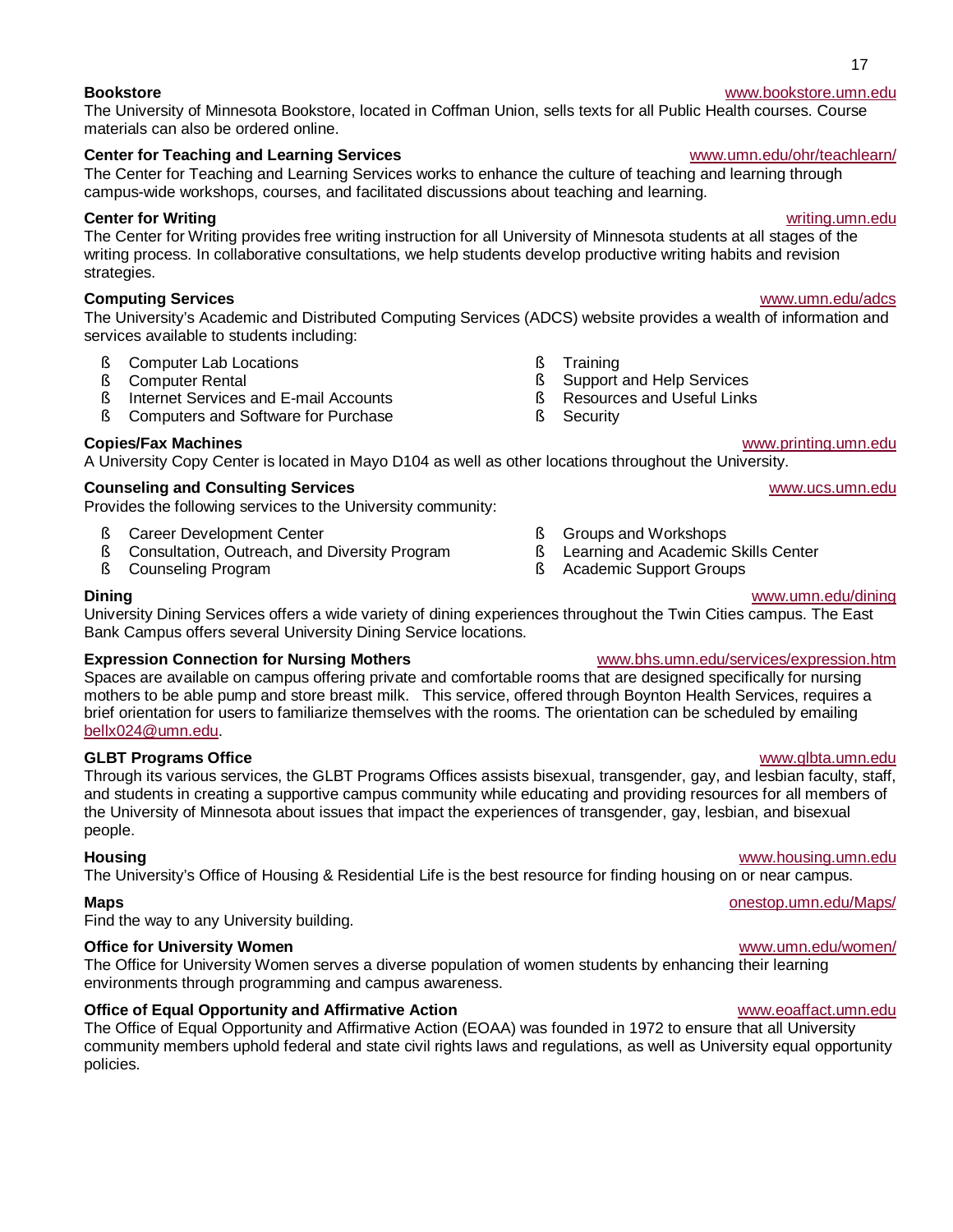### **Online Writing Center** writing.umn.edu

The Online Writing Center offers online tutoring to students taking Writing-Intensive courses at the University of Minnesota. Online tutoring is conducted via the Web, and consists of comments and feedback offered by our experienced writing tutors.

Tutors are trained in fields such as composition, speech communication, scientific and technical communication, and rhetoric, and many of them are instructors at the university. Tutors review the writing you submit by offering comments and suggestions for improvement; however, they will comment mainly on the areas students specify.

### **Police** [www.umn.edu/umpolice/](http://www.umn.edu/umpolice/)

The University of Minnesota Police Department website.

### **Post Office**

A full-service U.S. Post Office is located on the ground floor of Coffman Union.

### **Recreation Center Number of Allen Structure and Structure and Structure and Structure and Structure and Structure and Structure and Structure and Structure and Structure and Structure and Structure and Structure and Str**

UMNTC has extensive opportunities for fitness. University Recreation Center houses 2 fitness centers, 14 handball and racquetball courts, 5 international squash courts, 2 gymnasiums, a kitchenette, steam rooms, saunas, locker rooms, family locker rooms, a pro shop, a deli, and numerous lounge spaces. All full-time students pay a student services fee that includes membership to the Rec Center.

The Security Monitor Program offers a walking/biking escort service to and from campus locations and nearby adjacent neighborhoods. This service is available at no charge to students, staff, faculty, and visitors to the University of Minnesota - Twin Cities campus. To request an escort by a trained student security monitor, please call 612.624.WALK (9255) shortly before the desired departure time and walk safe.

### **Student Unions and Activities Office** [www.sua.umn.edu](http://www.sua.umn.edu)

The Student Unions and Activities Office is the University of Minnesota's center for campus-wide programs and activities, leadership opportunities, skill development, and student organization training, advising and registration.

More than 400 student groups on campus are registered with the Student Unions and Activities Office, including academic societies, cultural centers, sports clubs, political action groups and fraternities and sororities. These organizations provide students with endless involvement opportunities and the chance to interact with others who share a similar interest.

### **Student Conflict Resolution Center** [www.sos.umn.edu](http://www.sos.umn.edu)

The Student Conflict Resolution Center assists students in resolving campus-based problems and concerns through coaching, intervention and mediation by Ombudsman and Advocacy staff.

### **Student Legal Service** [www.umn.edu/usls/](http://www.umn.edu/usls/)

University Student Legal Service (USLS) functions to provide legal representation and legal advice to eligible students on the Twin Cities campus.

**Security Monitor Program** www1.umn.edu/police/escort.html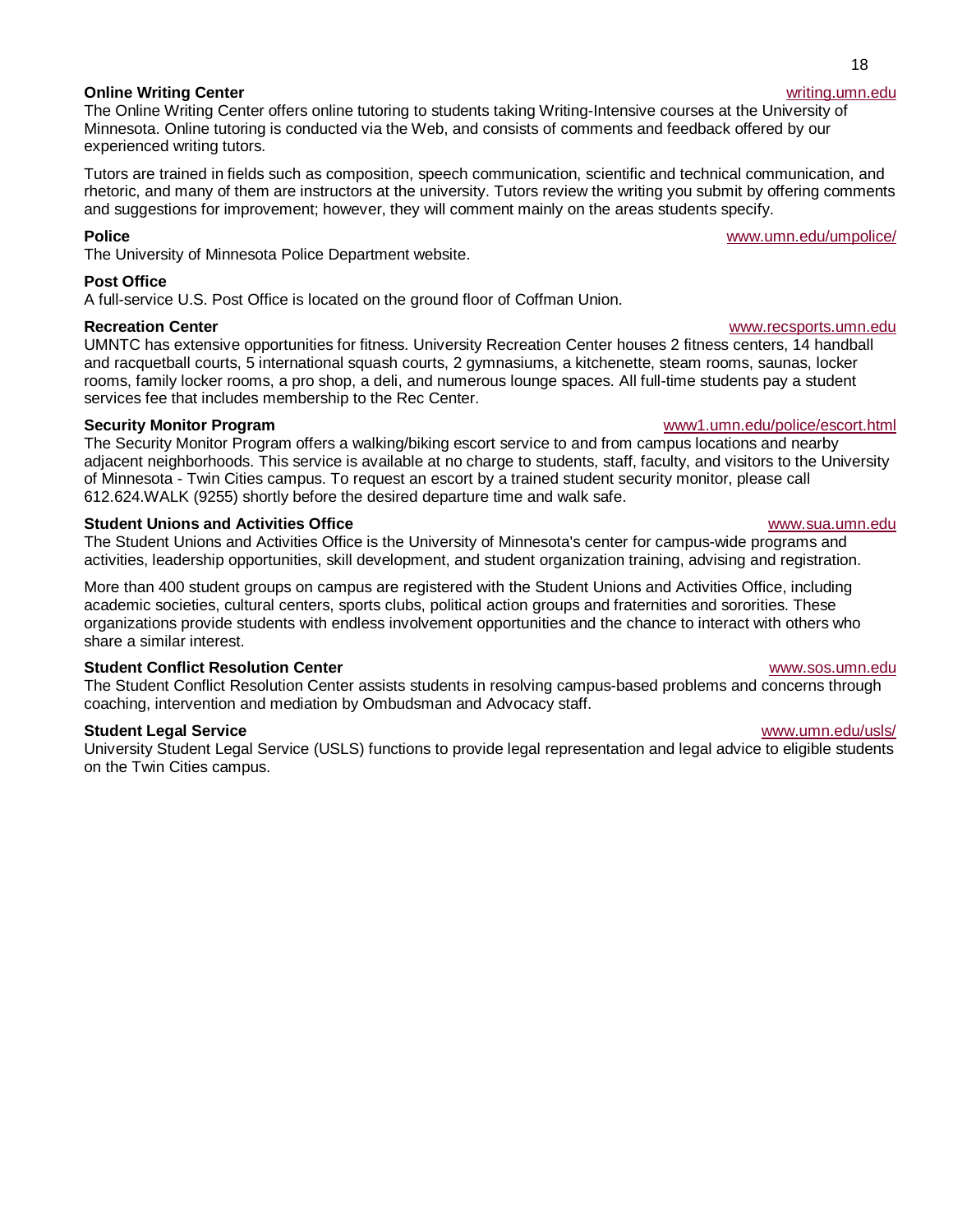### **3. REGISTRATION**

### **3.1 Full-Time Status and Certification**

MPH and Certificate students need to register for at least nine (9) credits in fall and spring semester to be considered full-time. MS and PhD students must register for at least six (6) credits each semester to be certified by the Office of the Registrar as full-time: [http://onestop.umn.edu/contact\\_us/index.html](http://onestop.umn.edu/contact_us/index.html) (helpingu@umn.edu.)

In summer MPH, students must be registered for 6 credits to be considered fulltime and 3 credits to be considered halftime.

**Note:** The Office of Financial Aid or external agencies may require students to be registered for more than six or nine credits to be considered full-time; check with these agencies to verify their requirements.

Procedure for Enrollment Certification: <http://onestop.umn.edu/pdf/EnrollVer806b.pdf>

### **3.2 Registration Process**

### **Step One**

View the Class Schedule for each term on the web at onestop.umn.edu. Select courses for the term with your advisor before registering (make an appointment at the earliest convenient time).

**Note:** 5000 through 8000-level courses are considered graduate-level. 1000 and 3000-level courses are for undergraduates and will not receive approval for graduate credit. Under some circumstances – with approval of the student's major field – 4000-level courses may also be applied toward a MPH degree as long as they are taught by a member of the graduate faculty.

### **Step Two**

After selecting your courses, run through the checklist below before registering. Frustrating delays can be avoided by following these hints:

- § If instructor consent is necessary for any of your selected course(s), get a permission number from the course instructor or his/her designee before registering. This number permits registration for the course through the second week of the semester; after the second week, it expires. Note that the number is specific to the student it is given to and the course requiring instructor consent. Once a number is used to register, it becomes invalid and cannot be used for another course or by another student.
- § You will not be able to register if you have any holds on your University record. Notice of any hold, including the name of the department or office where it may be cleared, is available at onestop.umn.edu.
- § You can find your registration queue date and time on the web at onestop.umn.edu.
- § You will need your x.500 login and password to register. If you have forgotten your password, call 612.301.4357 to have your password reset. You can also call this number if you have problems logging in to register.

### **Step Three**

Register via the web at onestop.umn.edu or go to the University's One Stop Student Services Center in 200 Fraser Hall on the East Bank Campus to register in person. Students having difficulty with self-registration should contact the registration help-line at 612.624.1111 (M-F 8:00-4:00) or email [helpingu@umn.edu](mailto:helpingu@umn.edu). You may also contact your Major Coordinator or the School of Public Health Student Services Center at 612.626.3500. Please note the following when registering:

- § Most courses give the option of either an A/F or S/N (pass/fail) grading option. Be sure to select the grade option desired for the course. Note that there may be a limit to the number of credits a student can take S/N (pass/fail); see the major section of this guidebook for more information.
- § Some courses have variable credits. Before selecting the number of credits, students should make sure they are in agreement with the instructor as to the number of credits appropriate for the work proposed.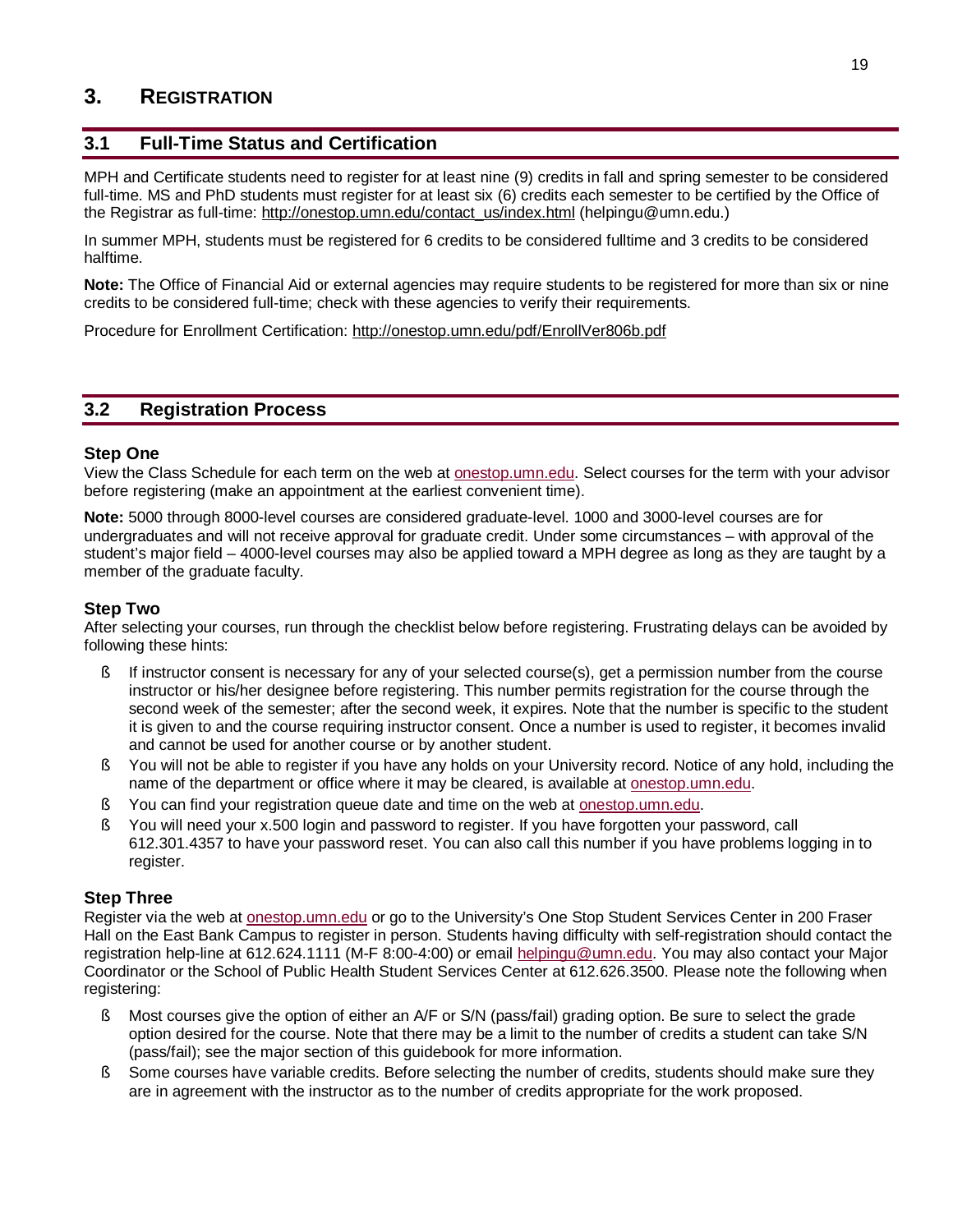### **3.3 Grade Option Changes, Course Additions and Withdrawal, Petitions, Course Transfers/ Course Waivers/Course Substitutions**

**Full Calendar and deadlines:** [http://onestop.umn.edu/calendars/cancel\\_add\\_refund\\_deadlines/fall\\_2009.html](http://onestop.umn.edu/calendars/cancel_add_refund_deadlines/fall_2009.html)

### **Change of Grade Option**

For full-semester courses, students may change their grade option, if applicable, through the second week of the semester. Grade option change deadlines for other terms (i.e. summer and half-semester) can be found at onestop.umn.edu.

### **Adding a Course**

No approval is required to add a course during the first week of classes. Instructor approval is required during week two. After the second week of classes, instructor and college scholastic committee approval is required. Adding a course for other terms (i.e. summer and half-semester) can be found at onestop.umn.edu.

### **Change of Grading Option**

Grading options cannot be changed after the second week of classes.

### **Course Cancellation and Withdrawal**

School of Public Health students may withdraw from a course through the second week of the semester without permission. No "W" will appear on the transcript. As a courtesy, students should notify their instructor and, if applicable, advisor of their intent to withdraw.

After the second week, students are required to do the following:

- 1. The student must contact and notify their advisor and course instructor informing them of the decision to withdraw from the course.
- 2. The student must send an e-mail to the SPH Student Services Center (SSC) at [franc004@umn.edu.](mailto:franc004@umn.edu) The email must provide the student name, ID#, course number, section number, semester, and year with instructions to withdraw the student from the course, and acknowledgement that the instructor and advisor have been contacted.
- 3. The advisor and instructor must email the SSC acknowledging the student is canceling the course. All parties must be notified of the student's intent.
- 4. The SSC will complete the process by withdrawing the student from the course after receiving all emails (student, advisor, and instructor). A "W" will be placed and remain on the student transcript for the course.

After discussion with their advisor and notification to the instructor, students may withdraw up until the eighth week of the semester. There is no appeal process. For more information, contact the SPH Student Services Center at 612.626.3500.

A refund schedule is listed at <http://onestop.umn.edu>. Please refer to these dates when withdrawing from courses.

### **Course Transfers/ Course Waivers/Course Substitutions**

MPH students who have completed graduate-level coursework at the University of Minnesota or another college or university may petition to transfer those courses toward their MPH degree. To be considered for transfer, graduate level coursework must have been taken at an accredited graduate institution. Students must:

- 1. Meet with their advisor to discuss the petitioning process. If the petition is acceptable to the advisor, the student will complete and sign the *Petition* form:<http://www.hpm.umn.edu/education/mph/files/Course%20Petition.pdf>, obtain the advisor's signature, attach an official transcript on which the final grade has been posted and submit the **full course syllabus**.
- 2. Submit the *Petition* form and materials to the Major Coordinator for processing. The *Petition* form can be downloaded from: <http://www.hpm.umn.edu/education/mph/files/Course%20Petition.pdf>

The Major Coordinator will forward the petition to the major chair and then to the Associate Dean for final evaluation and/or approval.

### **Petition form:** <http://www.hpm.umn.edu/education/mph/files/Course%20Petition.pdf>

SPH Core Curriculum: <http://www.sph.umn.edu/education/phm/core.html>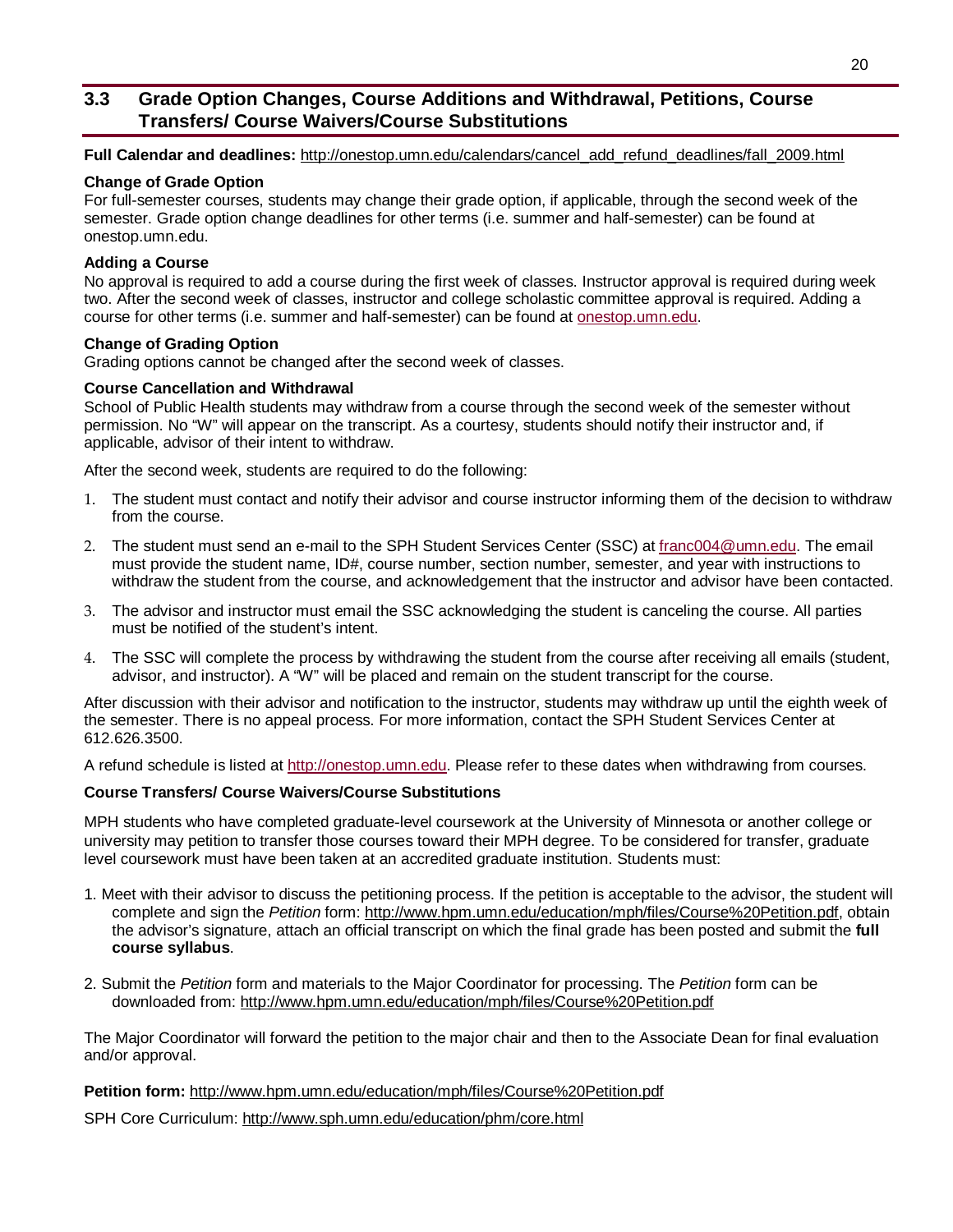### **4. TUITION, FEES, BILLING, AND FINANCES**

### **4.1 Tuition and Fees**

### **Tuition**

|                                                         | Resident   | Non-Resident |
|---------------------------------------------------------|------------|--------------|
| School of Public Health (MPH and Certificate students)  |            |              |
| Per credit                                              | \$607.00   | \$821.00     |
| <b>School of Public Health (MHA full-time students)</b> |            |              |
| Per credit                                              | \$607.00   | \$821.00     |
| <b>School of Public Health (MHA part-time students)</b> |            |              |
| Per credit                                              | \$990.00   | \$990.00     |
| <b>Graduate School (MS and PhD students)</b>            |            |              |
| 1-5 credits (per credit)                                | \$934.33   | \$1,525.83   |
| 6-14 credits (flat rate)                                | \$5,606.00 | \$9,155.00   |
| Each credit over 14 (per credit)                        | \$934.33   | \$1,525.83   |

### **Fees**

| Fee                              | <b>Students</b><br>Assessed        | Frequency | # of Credits                   | Amount   |
|----------------------------------|------------------------------------|-----------|--------------------------------|----------|
| <b>SPH Technology Fee</b>        | All students                       | per term  | 1-5 credits                    | \$90.00  |
|                                  |                                    |           | 6 or more credits              | \$115.00 |
| University Fee                   | All students                       | per term  | 1-9 credits (per credit)       | \$60.00  |
|                                  |                                    |           | 10 or more credits (flat rate) | \$600.00 |
| University Student Services Fee* | All students                       | per term  | 6 or more credits              | \$348.41 |
| AHC Student Health Benefit Plan  | See section 5.6 of this guidebook. |           |                                |          |

\*Students may be assessed other fees each semester. Please go to onestop.umn.edu for complete tuition and fee information.

### **4.2 BILLING**

Students will receive a billing statement approximately 4 weeks after a semester begins (May/Summer Session billing statements are sent mid-June. Students may view their fee statement online at **onestop.umn.edu**.

Students will receive electronic bills and have the option of paying their bill online with an electronic check from their checking or savings account. Students can also allow access to authorized users, such as parents, to view and pay tuition bills on their behalf. For more information on electronic billing and payment, visit onestop.umn.edu. Questions on billing and fee statements can be referred to [helpingu@umn.edu.](mailto:helpingu@umn.edu)

### **4.3 Financial Aid and Scholarships**

A variety of resources to assist students in financing their education as well as estimations of living expenses can be found at [www.sph.umn.edu/students/studentservices/incoming/tuition/home.html.](http://www.sph.umn.edu/students/studentservices/incoming/tuition/home.html) Information specific to SPH Divisions and/or Majors may be found in the Division and/or degree program sections of this guidebook.

Information on financial aid can be found at **onestop.umn.edu** or by e-mailing [helpingu@umn.edu](mailto:helpingu@umn.edu).

Students having questions about the status of their financial aid should refer to the appropriate contact below: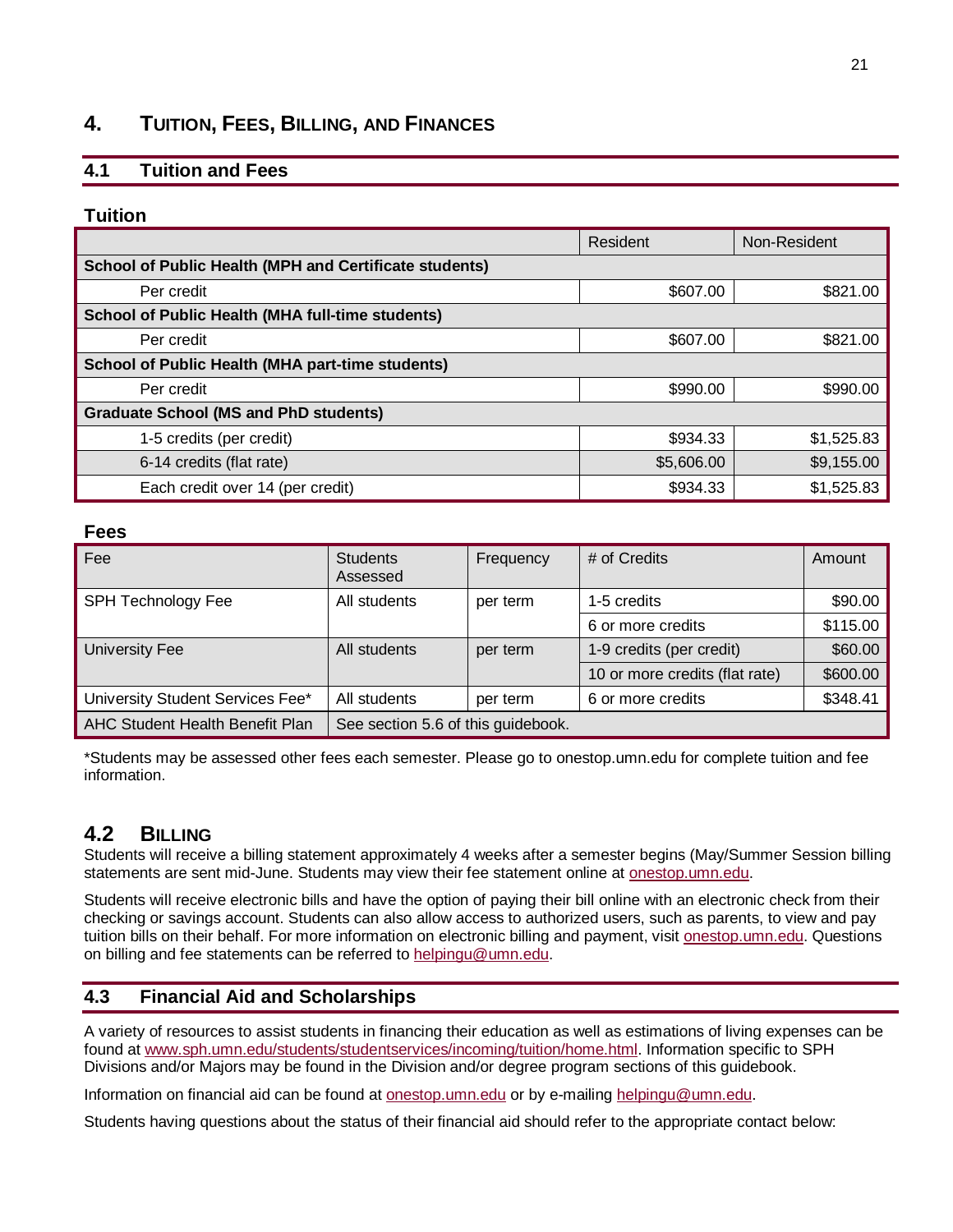| Aid Type                                                                          | Contact                                                                      |                                               |
|-----------------------------------------------------------------------------------|------------------------------------------------------------------------------|-----------------------------------------------|
| <b>EnHS Specific Awards and Traineeships,</b><br>the Dean's Scholarship           | Your Major Coordinator                                                       | http://enhs.umn.edu/prospective/financial.htm |
| Medica Scholarships, and scholarships that<br>support specific US minority groups | <b>Melvin Monette</b><br><b>SPH Student Services</b>                         | monet008@umn.edu                              |
| Federal Loans, Financial Aid Package                                              | Rockne Bergman*<br>U of M Office of Student<br><b>Finance Administration</b> | r-berg@umn.edu                                |

\*Rockne Bergman holds walk-in office hours in MoosT 2-693 on M, W, and Th from noon to 4:00 p.m.

### **4.4 Graduate Assistantships**

Many SPH students use graduate assistantships to help finance their education. These are campus working/learning positions that take the form of research, teaching, or administrative appointments. Degree-seeking students in the SPH registered for six or more credits, including international students, are eligible to apply for any assistantship on campus. Because many assistantships are funded by grants, the vigorous research activity of SPH faculty makes available numerous opportunities in the school.

Graduate assistantships include an hourly wage, tuition benefits, subsidized insurance coverage, and may include resident tuition rates for student and dependents.

For graduate assistant policies and benefits, go to www1.umn.edu/ohr/employment/index.html.

The tuition benefits are particularly attractive to students. Graduate assistants who work at least 25% time from the beginning to the end of the official semester appointment dates are eligible to receive tuition benefits (tuition remission and resident rates) during that semester. The tuition remission does not cover fees. The maximum tuition benefit is defined by the Graduate School tuition plateau. For 2008-09, the tuition plateau cap was \$5,231.00 per semester for a 50% appointment. MPH students may calculate your tuition with the following method:

- § Multiply your actual appointment percentage times two to determine tuition benefit percentage
- § Multiply the maximum tuition benefit by your calculated tuition benefit percentage
- § Subtract this amount from your total tuition (number of registered credits times \$566.00 resident or \$764.00 nonresident tuition).
- §

**The example below is based on 2008-09 information since tuition rates for 2009-2010 were not set at the time this guide was of published.** 

| <b>Example 1: 25% appointment</b>     |                                                                                        | \$5,231.00                | (Maximum 2008-09 Tuition Benefit)                 |  |
|---------------------------------------|----------------------------------------------------------------------------------------|---------------------------|---------------------------------------------------|--|
| 25%<br>X <sub>2</sub>                 | (Appointment Percentage)                                                               | 100%<br>\$5,231.00        | (Tuition Benefit Percentage)<br>(Tuition Benefit) |  |
| 50%                                   | (Tuition Benefit Percentage)                                                           | \$6,792.00                | (12 cr. at \$566.00 SPH resident rate)            |  |
| \$5,231.00<br>50%<br>X.<br>\$2,616.00 | (Maximum 2008-09 Tuition Benefit)<br>(Tuition Benefit Percentage)<br>(Tuition Benefit) | $-5,231.00$<br>\$1,561.00 | (Tuition benefit)<br>(Tuition billed to student)  |  |
| \$6,792.00                            | $(12 \text{ cr. at } $566.00 \text{ SPH}$ resident rate)                               |                           |                                                   |  |

### - 2,616.00 (Tuition benefit)

\$4,176.00 (Tuition billed to student)

### **Example 2: 50% appointment**

50% (Appointment Percentage)  $X<sub>2</sub>$ 100% (Tuition Benefit Percentage)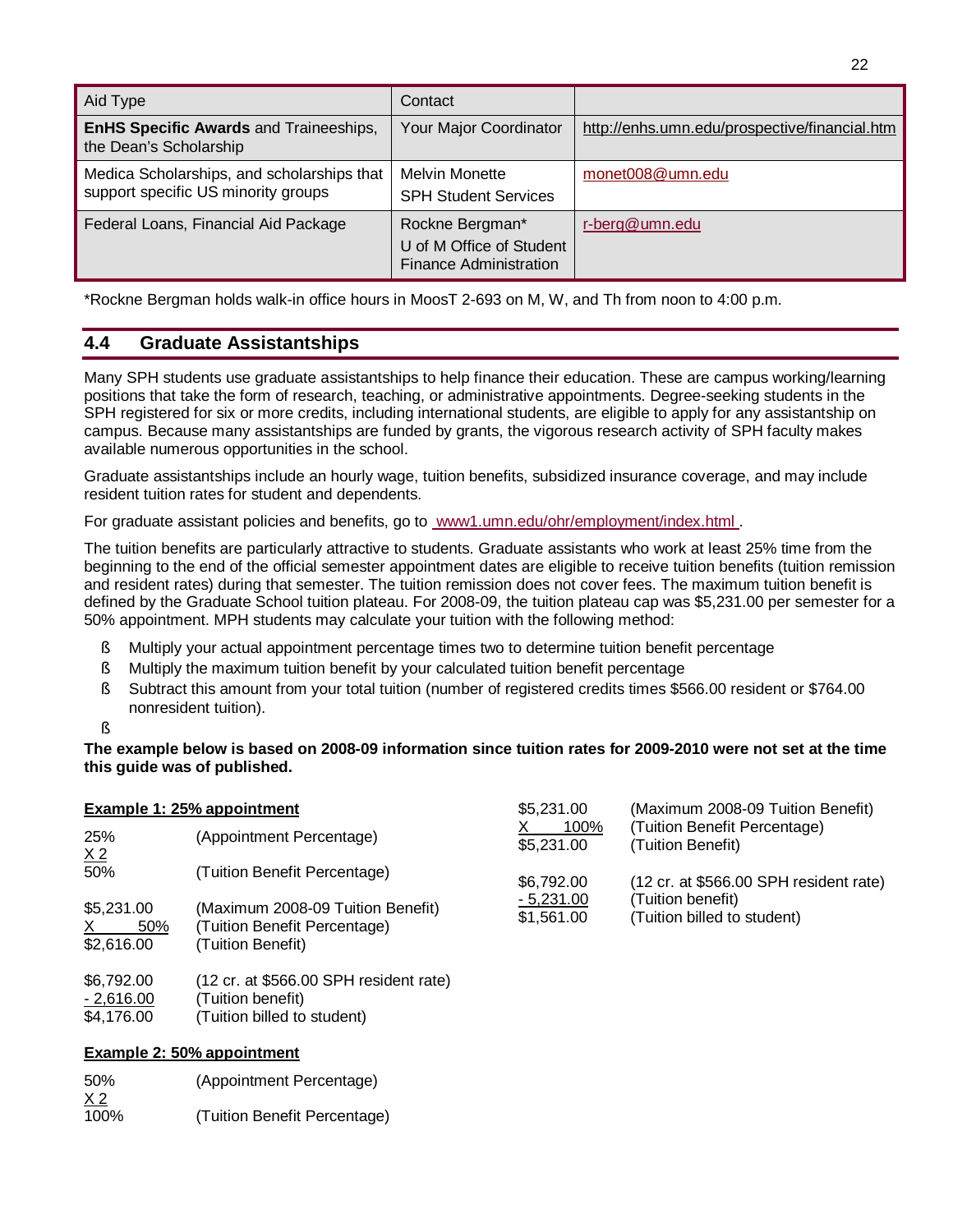### **5. UNIVERSITY GUIDELINES AND POLICIES**

### **5.1 Student Responsibility and Conduct**

Students are ultimately responsible for the level of success that they achieve in their program of study and for the time it takes to complete that program. Students should:

- § Attend fall orientation and understand the information distributed.
- § Understand and follow University, School of Public Health, Division, and Major rules and procedures for completion of degree requirements.
- § Read e-mail messages frequently for announcements from the Major Coordinators, Major Chair/Director of Graduate Studies, Student Services Center, and Career Center. These announcements may involve changes in the University, School or Division rules and procedures for completion of degree requirements; Students are responsible for reading and understanding these announcements.
- § Check their student mailbox often for printed informational materials.
- § Contact a Major Coordinator, Major Chair, or Director of Graduate Studies if they are not getting reasonable assistance from their academic and/or master's project/thesis advisor.
- § Initiate and maintain contact each semester with their academic advisor to review progress toward the completion of their degree.
- § Complete the degree in a timely fashion.

The School of Public Health emphasizes three principles of student conduct in all of its degree programs:

### 1. **Respect others**

Students are expected to behave in a respectful and professional manner with other students, faculty, and staff in the classroom and on campus.

### 2. **Honor privacy**

Every student's course grades are private and are not to be shown to anyone else. This also applies to the grades of students in courses for which you are a Teaching Assistant.

### 3. **Present your work honestly**

Plagiarism is defined as the presentation of another's writing or ideas as your own. For more information on this policy and for a helpful discussion of preventing plagiarism, please consult University policies and procedures regarding academic integrity: [http://writing.umn.edu/tww/plagiarism/definitions.html.](http://writing.umn.edu/tww/plagiarism/definitions.html) Students should be careful to properly attribute and cite others' work in their writing. For guidelines for correctly citing sources, go to tutorial.lib.umn.edu.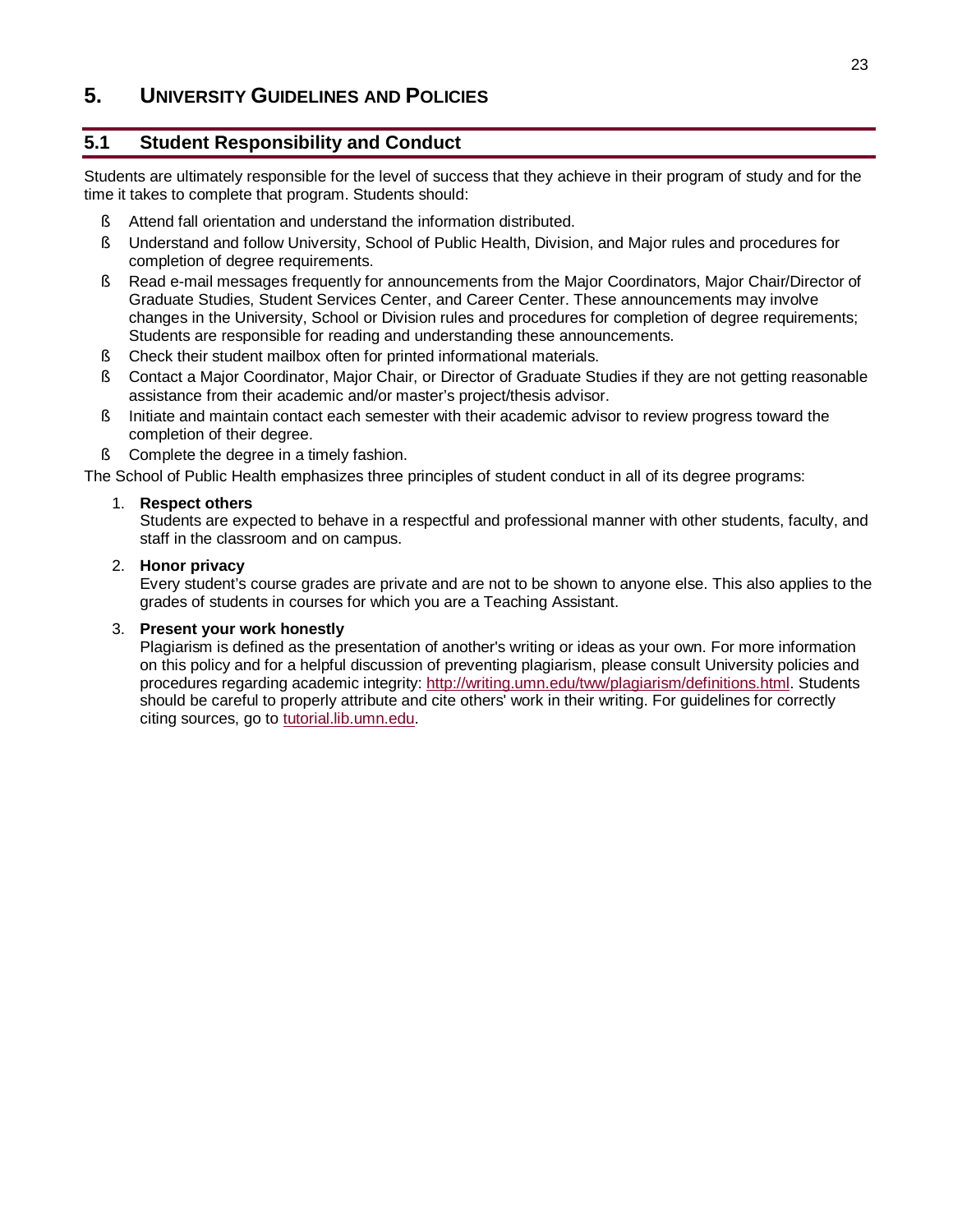### **5.2 University of Minnesota Board of Regents' Policies**

The policies of the Board of Regents are umbrella policies that provide the framework under which the administration is responsible for implementation of and compliance with the intent of the board policy. Students are responsible for abiding by the Board of Regents policies. The Board of Regents policies can be found at [www.umn.edu/regents/policies.html](http://www.umn.edu/regents/policies.html).

We encourage students to read the policies and ask that they particularly become aware of the following policies reprinted here in a slightly different format:



### **University of Minnesota Board of Regents Policy Student Conduct Code**

**Adopted:** July 10, 1970 **Amended:** December 13, 1974; March 11, 1994; June 13, 2003, December 8, 2006 **Supersedes:** (see end of policy)

### **SECTION I. SCOPE.**

This policy applies to all students and student organizations at the University of Minnesota (University).

### **SECTION II. JURISDICTION.**

The Student Conduct Code (Code) shall apply to student conduct that occurs on University premises or at University-sponsored activities. At the discretion of the president or delegate, the Code also shall apply to offcampus student conduct when the conduct, as alleged, adversely affects a substantial University interest and either:

(a) constitutes a criminal offense as defined by state or federal law, regardless of the existence or outcome of any criminal proceeding; or

(b) indicates that the student may present a danger or threat to the health or safety of the student or others.

### **SECTION III. GUIDING PRINCIPLES.**

(a) The University seeks an environment that promotes academic achievement and integrity, that is protective of free inquiry, and that serves the educational mission of the University.

(b) The University seeks a community that is free from violence, threats, and intimidation; that is respectful of the rights, opportunities, and welfare of students, faculty, staff, and guests of the University; and that does not threaten the physical or mental health or safety of members of the University community.

(c) The University is dedicated to responsible stewardship of its resources and to protecting its property and resources from theft, damage, destruction, or misuse.

(d) The University supports and is guided by state and federal law while also setting its own standards of conduct for its academic community.

(e) The University is dedicated to the rational and orderly resolution of conflict.

### **SECTION IV. THE RESPONSIBILITIES OF DUAL MEMBERSHIP.**

Students are both members of the University community and citizens of the state. As citizens, students are responsible to the community of which they are a part, and, as students, they are responsible to the academic community of the University. By enforcing its Code, the University neither substitutes for nor interferes with other civil or criminal legal processes. When a student is charged in both jurisdictions, the University will decide on the basis of its interests, the interests of affected students, and the interests of the community whether to proceed with its disciplinary process or to defer action. Determinations made or sanctions imposed under the Code will not be subject to change because criminal charges arising out of the same facts were dismissed, reduced, or resolved in favor of the criminal law defendant.

### **SECTION V. DISCIPLINARY OFFENSES.**

Any student or student organization found to have committed or to have attempted to commit the following misconduct is subject to appropriate disciplinary action under this policy:

**Subd. 1. Scholastic Dishonesty.** Scholastic dishonesty means plagiarizing; cheating on assignments or examinations; engaging in unauthorized collaboration on academic work; taking, acquiring, or using test materials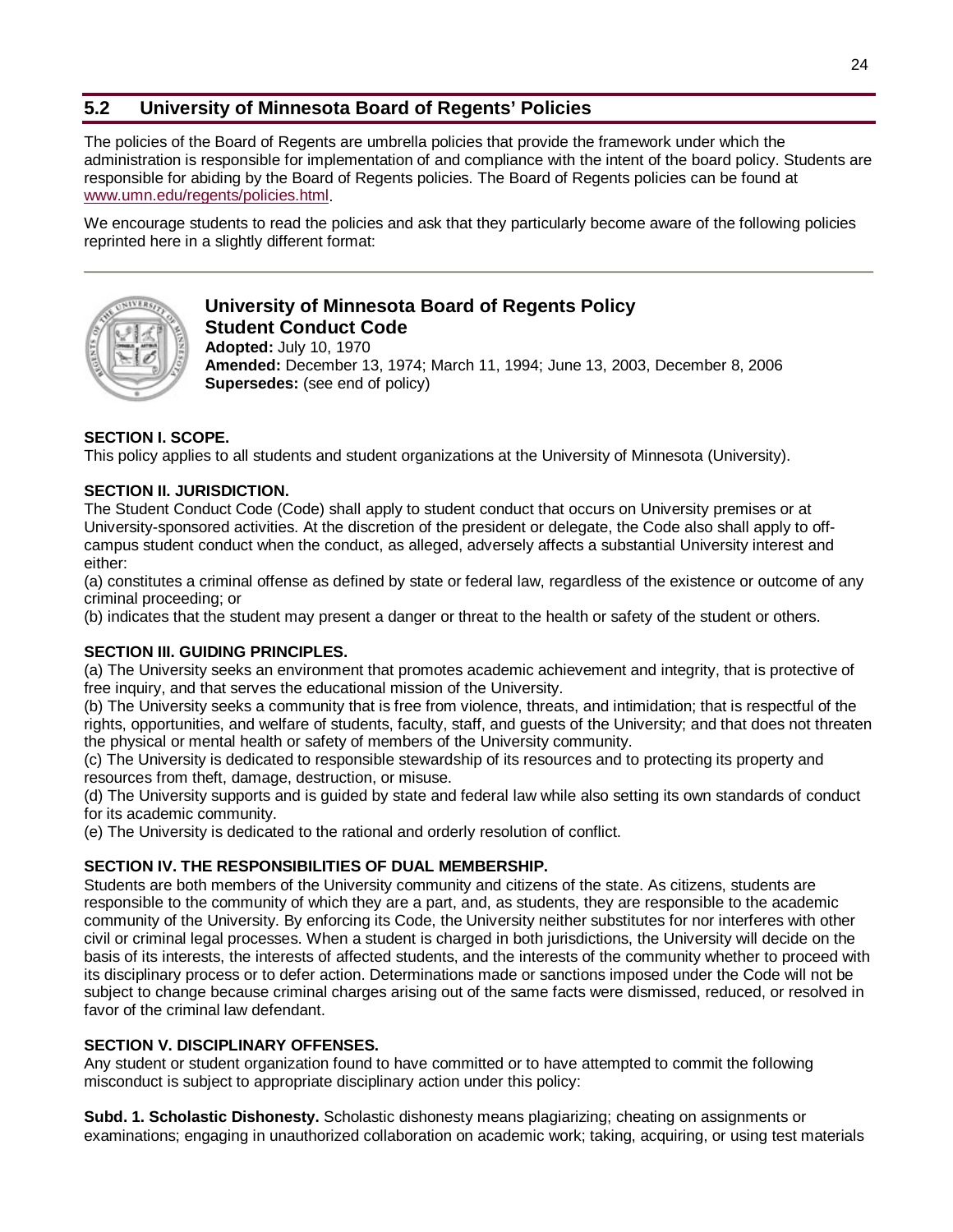without faculty permission; submitting false or incomplete records of academic achievement; acting alone or in cooperation with another to falsify records or to obtain dishonestly grades, honors, awards, or professional endorsement; altering, forging, or misusing a University academic record; or fabricating or falsifying data, research procedures, or data analysis.

**Subd. 2. Disruptive Classroom Conduct.** Disruptive classroom conduct means engaging in behavior that substantially or repeatedly interrupts either the instructor's ability to teach or student learning. The classroom extends to any setting where a student is engaged in work toward academic credit or satisfaction of programbased requirements or related activities.

**Subd. 3. Falsification.** Falsification means willfully providing University offices or officials with false, misleading, or incomplete information; forging or altering without proper authorization official University records or documents or conspiring with or inducing others to forge or alter without proper authorization University records or documents; misusing, altering, forging, falsifying, or transferring to another person University-issued identification; or intentionally making a false report of a bomb, fire, natural disaster, or other emergency to a University official or an emergency service agency.

**Subd. 4. Refusal to Identify and Comply.** Refusal to identify and comply means willfully refusing to or falsely identifying one's self or willfully failing to comply with a proper order or summons when requested by an authorized University official.

**Subd. 5. Attempts to Injure or Defraud.** Attempts to injure or defraud means making, forging, printing, reproducing, copying, or altering any record, document, writing, or identification used or maintained by the University when done with intent to injure, defraud, or misinform.

**Subd. 6. Threatening, Harassing, or Assaultive Conduct.** Threatening, harassing, or assaultive conduct means engaging in conduct that endangers or threatens to endanger the health, safety, or welfare of another person, including, but not limited to, threatening, harassing, or assaultive behavior.

**Subd. 7. Disorderly Conduct.** Disorderly conduct means engaging in conduct that incites or threatens to incite an assault or breach of the peace; breaching the peace; obstructing or disrupting teaching, research, administrative, or public service functions; or obstructing or disrupting disciplinary procedures or authorized University activities.

**Subd. 8. Illegal or Unauthorized Possession or Use of Weapons.** Illegal or unauthorized possession or use of weapons means possessing or using weapons or articles or substances usable as weapons, including, but not limited to, firearms, incendiary devices, explosives, and dangerous biological or chemical agents, except in those instances when authorized by law and, where applicable, by proper University authority.

**Subd. 9. Illegal or Unauthorized Possession or Use of Drugs or Alcohol**. Illegal or unauthorized possession or use of drugs or alcohol means possessing or using drugs or alcohol illegally or, where applicable, without proper University authorization.

**Subd. 10. Unauthorized Use of University Facilities and Services.** Unauthorized use of University facilities and services means wrongfully using University properties or facilities; misusing, altering, or damaging fire-fighting equipment, safety devices, or other emergency equipment or interfering with the performance of those specifically charged to carry out emergency services; or acting to obtain fraudulently-through deceit, unauthorized procedures, bad checks, or misrepresentation-goods, quarters, services, or funds from University departments or student organizations or individuals acting in their behalf.

**Subd. 11. Theft, Property Damage, and Vandalism.** Theft, property damage, and vandalism include theft or embezzlement of, damage to, destruction of, unauthorized possession of, or wrongful sale or gift of property.

**Subd. 12. Unauthorized Access.** Unauthorized access means accessing without authorization University property, facilities, services, or information systems, or obtaining or providing to another person the means of such unauthorized access, including, but not limited to, using or providing without authorization keys, access cards, or access codes.

**Subd. 13. Disruptive Behavior.** Disruptive behavior means willfully disrupting University events; participating in a campus demonstration that disrupts the normal operations of the University and infringes on the rights of other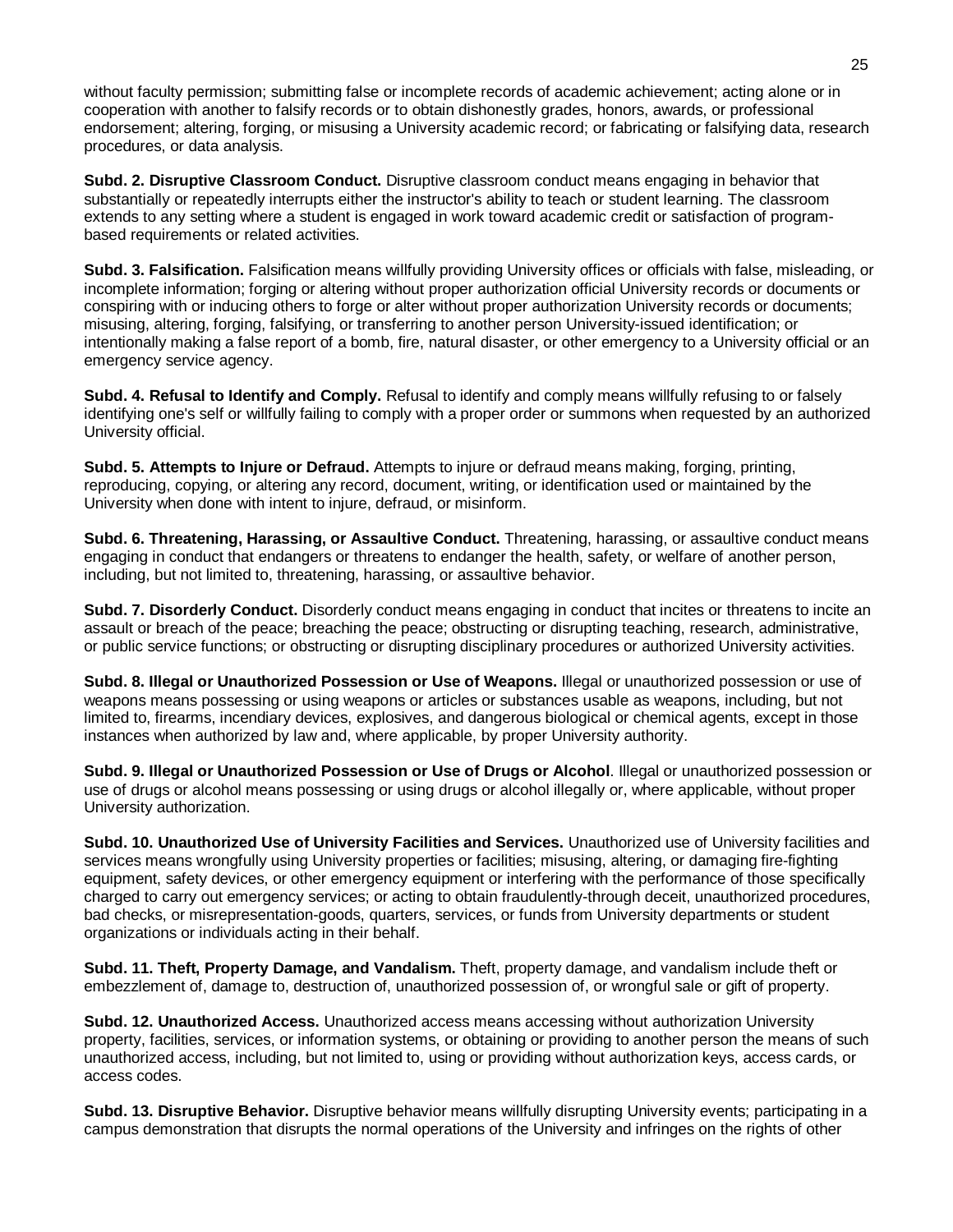individuals; leading or inciting others to disrupt scheduled or normal activities of the University; engaging in intentional obstruction that interferes with freedom of movement, either pedestrian or vehicular, on campus; using sound amplification equipment on campus without authorization; or making or causing noise, regardless of the means, that disturbs authorized University activities or functions.

**Subd. 14. Hazing**. Hazing means any act taken on University property or in connection with any University-related group or activity that endangers the mental or physical health or safety of an individual (including, without limitation, an act intended to cause personal degradation or humiliation), or that destroys or removes public or private property, for the purpose of initiation in, admission to, affiliation with, or as a condition for continued membership in a group or organization.

**Subd. 15. Rioting**. Rioting means engaging in, or inciting others to engage in, harmful or destructive behavior in the context of an assembly of persons disturbing the peace on campus, in areas proximate to campus, or in any location when the riot occurs in connection with, or in response to, a University-sponsored event. Rioting includes, but is not limited to, such conduct as using or threatening violence to others, damaging or destroying property, impeding or impairing fire or other emergency services, or refusing the direction of an authorized person.

**Subd. 16. Violation of University Rules.** Violation of University rules means engaging in conduct that violates University, collegiate, or departmental regulations that have been posted or publicized, including provisions contained in University contracts with students.

**Subd. 17. Violation of Federal or State Laws.** Violation of federal or state laws means engaging in conduct that violates a federal or state law, including, but not limited to, laws governing alcoholic beverages, drugs, gambling, sex offenses, indecent conduct, or arson.

**Subd. 18. Persistent Violations.** Persistent violations means engaging in repeated conduct or action in violation of this Code.

### **SECTION VI. SANCTIONS.**

The following sanctions may be imposed upon students or student organizations found to have violated the Code:

**Subd. 1. Warning.** A warning means the issuance of an oral or written warning or reprimand.

**Subd. 2. Probation.** Probation means special status with conditions imposed for a defined period of time and includes the probability of more severe disciplinary sanctions if the student is found to violate any institutional regulation during the probationary period.

**Subd. 3. Required Compliance.** Required compliance means satisfying University requirements, work assignments, community service, or other discretionary assignments.

**Subd. 4. Confiscation.** Confiscation means confiscation of goods used or possessed in violation of University regulations or confiscation of falsified identification or identification wrongly used.

**Subd. 5. Restitution**. Restitution means making compensation for loss, injury, or damage.

**Subd. 6. Restriction of Privileges.** Restriction of privileges means the denial or restriction of specified privileges, including, but not limited to, access to an official transcript for a defined period of time.

**Subd. 7. University Housing Suspension.** University housing suspension means separation of the student from University Housing for a defined period of time.

**Subd. 8. University Housing Expulsion.** University housing expulsion means permanent separation of the student from University housing.

**Subd. 9. Suspension.** Suspension means separation of the student from the University for a defined period of time, after which the student is eligible to return to the University. Suspension may include conditions for readmission.

**Subd. 10. Expulsion.** Expulsion means the permanent separation of the student from the University.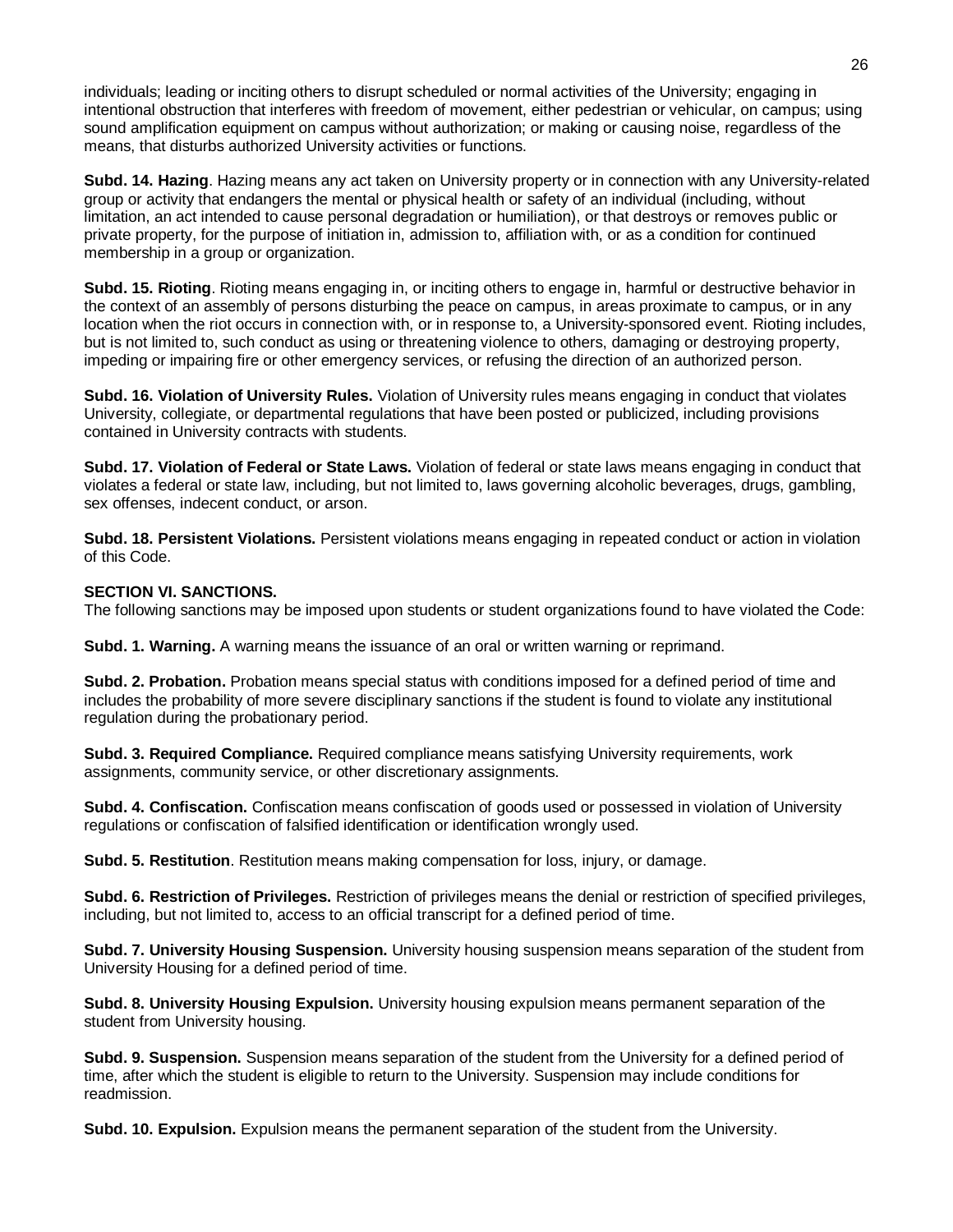**Subd. 11. Withholding of Diploma or Degree.** Withholding of diploma or degree means the withholding of diploma or degree otherwise earned for a defined period of time or until the completion of assigned sanctions.

**Subd. 12. Revocation of Admission or Degree.** Revocation of admission or degree means revoking a student's admission to the University or revoking a degree already awarded by the University.

### **SECTION. VII. INTERIM SUSPENSION.**

The president or delegate may impose an immediate suspension on a student or student organization pending a hearing before the appropriate disciplinary committee (1) to ensure the safety and well-being of members of the University community or to preserve University property, (2) to ensure the student's own physical or emotional safety and well-being, or (3) if the student or student organization poses an ongoing threat of disrupting or interfering with the operations of the University. During the interim suspension, the student or student organization may be denied access to all University activities or privileges for which the student or student organization might otherwise be eligible, including access to University housing or property. The student or student organization has a right to a prompt hearing before the president or delegate on the questions of identification and whether the interim suspension should remain in effect until the full hearing is completed.

### **SECTION VIII. HEARING AND APPEALS OF STUDENT DISCIPLINE.**

Any student or student organization charged with violation of the Code shall have the opportunity to receive a fair hearing and access to a campus-wide appeal. To safeguard the rights of students and student organizations, the president or delegate shall ensure that each campus has an appeals procedure to govern alleged violations of this policy. The appeals procedure shall provide both substantive and procedural fairness for the student or student organization alleged to have violated the Code and shall provide for resolution of cases within a reasonable period of time.

The appeals procedure must describe:

(a) grounds for an appeal;

(b) procedures for filing an appeal; and

(c) the nature of an appellate review.

### **SECTION IX. DELEGATION OF AUTHORITY.**

The president or delegate shall implement this policy, including publishing and distributing the Code and the procedures governing the student disciplinary process at the University.

**SUPERSEDES:** Existing disciplinary appeals policies in contradiction and specifically repeals the appeals policies dated F 9, 1979.



**University of Minnesota Board of Regents Policy Sexual Harassment Adopted:** December 11, 1998

### **SECTION I. DEFINITION.**

**Subd. 1. Sexual Harassment.** "Sexual harassment" means unwelcome sexual advances, requests for sexual favors, and/or other verbal or physical conduct of a sexual nature when:

(1) submission to such conduct is made either explicitly or implicitly a term or condition of an individual's employment or academic advancement in any University activity or program;

(2) submission to or rejection of such conduct by an individual is used as the basis of employment or academic decisions affecting this individual in any University activity or program; or

(3) such conduct has the purpose or effect of unreasonably interfering with an individual's work or academic performance or creating an intimidating, hostile, or offensive working or academic environment in any University activity or program.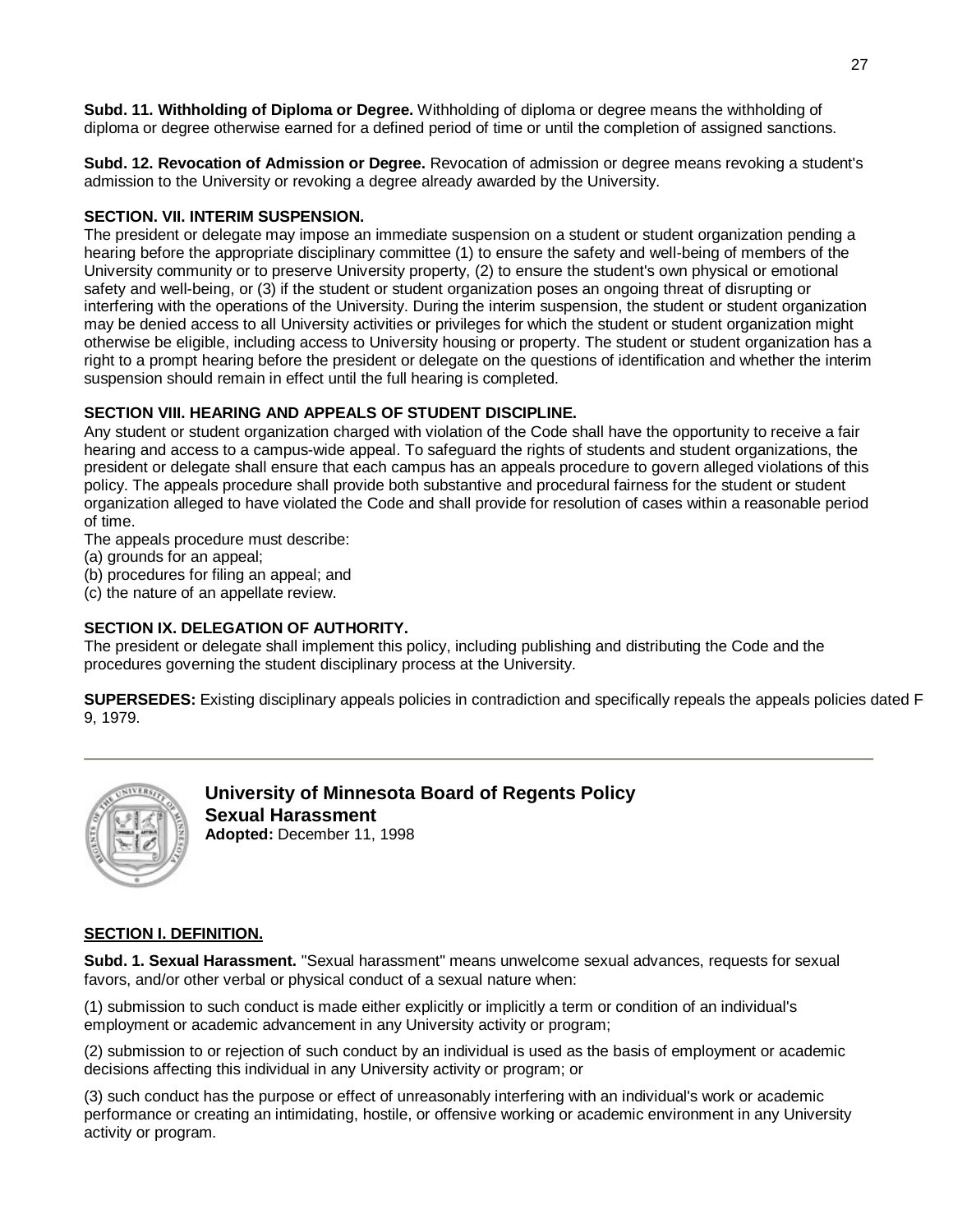**Subd. 2. Member of the University Community.** "Member of the University community" or "University member" means any University of Minnesota faculty member, student, or staff member, or other individual engaged in any University activity or program.

### **SECTION II. POLICY.**

**Subd. 1. Prohibition.** Sexual harassment by or toward a member of the University community is prohibited.

**Subd. 2. Responsibility to Report.** Department heads, deans, provosts, chancellors, vice presidents, and other supervisors and managers must take timely and appropriate action when they know or should know of the existence of sexual harassment. Other persons who suspect sexual harassment should report it to an appropriate person in their unit or to the University equal opportunity officer.

**Subd. 3. Administrative Responsibility.** Each campus must adopt procedures for investigating and resolving complaints of sexual harassment in coordination with the director of equal opportunity and affirmative action.

**Subd. 4. Disciplinary Action.** A violation of this policy may lead to disciplinary action up to and including termination of employment or academic dismissal.

### **5.3 Scholastic Dishonesty and Plagiarism**

Students are responsible for maintaining scholastic honesty in their work at all times. Students engaged in scholastic dishonesty will be penalized, and offenses will be reported to the Office of Student Conduct and Academic Integrity (OSCAI, www1.umn.edu/oscai/).

The University's Student Conduct Code defines scholastic dishonesty as "plagiarizing; cheating on assignments or examinations; engaging in unauthorized collaboration on academic work; taking, acquiring, or using test materials without faculty permission; submitting false or incomplete records of academic achievement; acting alone or in cooperation with another to falsify records or to obtain dishonestly grades, honors, awards, or professional endorsement; or altering, forging, or misusing a University academic record; or fabricating or falsifying of data, research procedures, or data analysis."

Plagiarism is an important element of this policy. It is defined as the presentation of another's writing or ideas as your own. Serious, intentional plagiarism will result in a grade of "F" or "N" for the entire course. For more information on this policy and for a helpful discussion of preventing plagiarism, please consult University policies and procedures regarding academic integrity: <http://writing.umn.edu/tww/plagiarism/definitions.html>.

Students are urged to be careful that they properly attribute and cite others' work in their own writing. For guidelines for correctly citing sources, go to <http://tutorial.lib.umn.edu/> and click on "Citing Sources."

In addition, original work is expected in all coursework. It is unacceptable for students to hand in assignments for any course for which they received credit in another course unless by prior agreement with the instructor. Building on a line of work begun in another course or leading to a thesis, dissertation, or final project is acceptable.

### **5.4 University Senate Uniform Grading & Transcript Policy**

**Note:** The following is an abbreviated version of the University Senate Uniform Grading and Transcript Policy that can be found at [www.umn.edu/usenate/usen/policies.html.](http://www.umn.edu/usenate/usen/policies.html)

### **General Provisions**

- 1. There are two distinct grading systems on each campus of the University of Minnesota, A-B-C-D-F (with pluses and minuses), and S-N. The S-N system is a self-contained alternative to the A-F system and the two may not be combined for a particular student in a particular course. Students may receive grades or symbols only from the grading system under which they have registered for a course.
- 2. Interpretation by the Committee on Educational Policy: The policy does not require any instructor to use pluses and minuses.
- 3. Each college, campus, and program shall determine to what extent and under what conditions each of these two systems may be available to its students and to its faculty, consistent with the provisions of this policy. Any college, campus, or program may specify what courses or proportion of courses taken by its students or its prospective students must be on one or the other grading system. No campus, college, or program is required to offer a course on the S-N grading system. Any unit may choose to limit grades in a particular course to the A-F or the S-N system.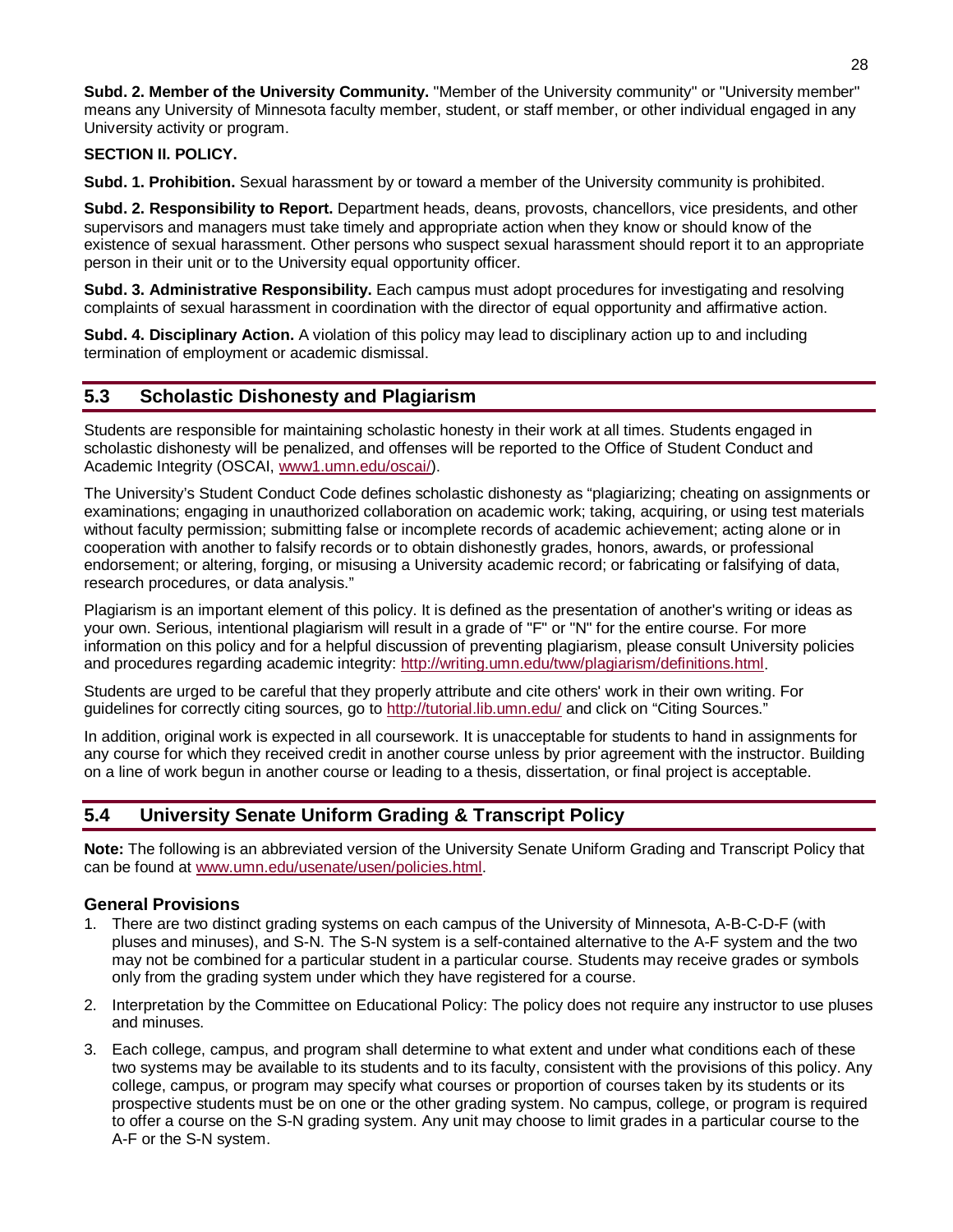- 4. When both grading systems are available to a student, he or she must declare a choice of system as part of the initial registration for the course. The choice may not be changed after the end of the second week of classes (the first week in summer sessions).
- 5. The University's official transcript, the chronological record of the student's enrollment and academic performance, will be released by the University only at the request of the student or in accord with state or federal statutes; mailed copies will include the official seal of the University imprinted on them. Students may obtain an unofficial transcript of their own academic work at their request, except when they have a transcript hold on their record.

### **Permanent Grades for Academic Work**

1. There are five permanent grades given for a single course for which credit shall be awarded, which will be entered on a student's official transcript. A-B-C-D-F grades including pluses and minuses, as follows, and carry the indicated grade points. The S grade shall not carry grade points but the credits shall count toward the student's degree program if allowed by the college, campus, or program.

| $\mathsf{A}$ | 4.00 | Represents achievement that is outstanding relative to the level necessary to meet course<br>requirements.     |
|--------------|------|----------------------------------------------------------------------------------------------------------------|
| $A -$        | 3.67 |                                                                                                                |
| $B+$         | 3.33 |                                                                                                                |
| B            | 3.00 | Represents achievement that is significantly above the level necessary to meet course<br>requirements.         |
| B-           | 2.67 |                                                                                                                |
| $C+$         | 2.33 |                                                                                                                |
| C            | 2.00 | Represents achievement that meets the course requirements in every respect.                                    |
| $C-$         | 1.67 |                                                                                                                |
| D+           | 1.33 |                                                                                                                |
| D            | 1.00 | Represents achievement that is worthy of credit even though it fails to meet fully the course<br>requirements. |
| S            |      | Represents achievement that is satisfactory, which is equivalent to a C- or better.                            |

2. There are two permanent grades given for a single course for which no credit shall be awarded and which will be entered on a student's official transcript.

|              | 0.00 | Represents failure and signifies that the work was either (1) completed but at a level of<br>achievement that is not worthy of credit or (2) was not completed and there was no<br>agreement between the instructor and the student that the student would be awarded an I.<br>The F carries zero grade points and the credits for the course do not count toward any<br>academic degree program. The credit hours for the course shall count in the grade point<br>average.  |
|--------------|------|-------------------------------------------------------------------------------------------------------------------------------------------------------------------------------------------------------------------------------------------------------------------------------------------------------------------------------------------------------------------------------------------------------------------------------------------------------------------------------|
| $\mathsf{N}$ |      | Represents no credit and signifies that the work was either (1) completed but at a level of<br>achievement that is not worthy of credit or (2) was not completed and there was no<br>agreement between the instructor and the student that the student would be awarded an I.<br>The N carries no grade points and the credits for the course do not count toward any<br>academic degree program. The credit hours for the course do not count in the grade point<br>average. |

Academic dishonesty in any portion of the academic work for a course shall be grounds for awarding a grade of F or N for the entire course.

Students who enroll for a course on the A-F grading system shall receive an F if such grade is warranted; students who enroll for a course on the S-N system shall receive an N if such grade is warranted.

3. In connection with all symbols of achievement, and especially for the S, instructors shall define for a class, at one of its earliest meetings and as explicitly as possible, the performance that will be necessary to earn each (subject to the provision in this policy that the amount and quality of work required for an S may not be less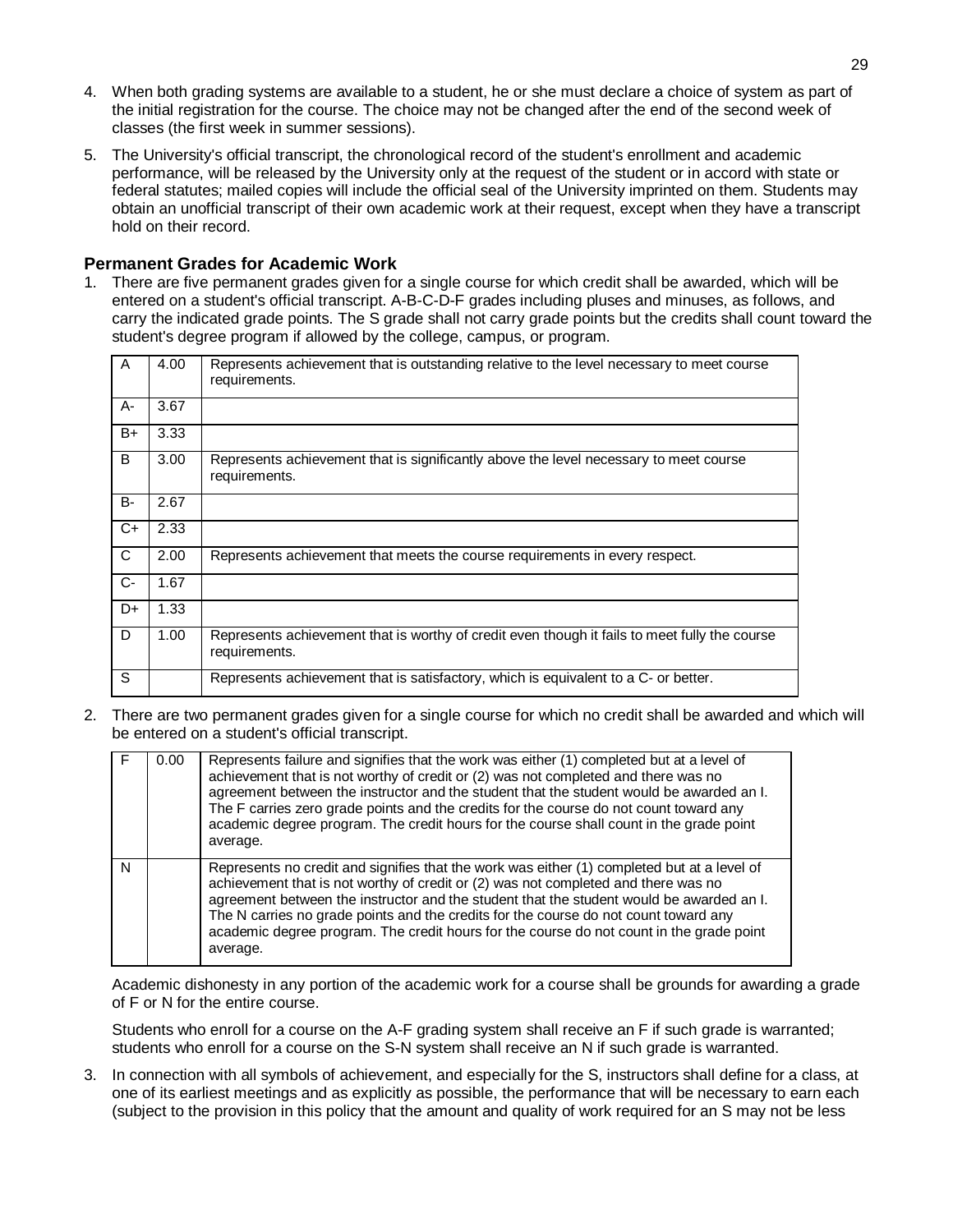than that required for a C-). [In any class, instructors have the right to set the level of performance required for an S at any level. They may not set it at less than a C-.]

4. Every student shall have calculated, both at the end of each grading period (quarter or semester) and cumulatively, a grade point average, which shall be the ratio of grade points earned divided by the number of credits attempted with grades of A-F (including pluses and minuses). Both the periodic and cumulative grade point average will appear on each student's record.

All special grade point averages calculated at the request of a college or unit, if approved by the appropriate chancellor, provost, or vice president, will be accommodated by the Office of the Registrar in such a manner that they do not appear on the student's official transcript or any unofficial transcript which might be issued.

### **Other Transcript symbols**

### **Incomplete [I]**

There shall be a temporary symbol I, **incomplete**, awarded to indicate that the work of the course has not been completed. The I shall be assigned at the discretion of the instructor when, due to extraordinary circumstances, the student was prevented from completing the work of the course on time. The assignment of an I requires a written agreement between the instructor and student specifying the time and manner in which the student will complete the course requirements. In no event may any such written agreement allow a period of longer than one year to complete the course requirements.

For graduate/professional students, an I is to remain on the transcript until changed by the instructor or department.

When an I is changed to another symbol, the I is removed from the record.

A student does not need to be registered at the University in order to complete the work necessary to convert an I to a grade with credit in the time and manner previously agreed upon between the student and the instructor. The instructor is expected to turn in the new grade within four weeks of the date the work was submitted by the student.

### **Interpretation of Policy on Incompletes for Students Called to Active Military Duty**

When appropriate, instructors may prefer to arrange for the student to take an incomplete. Senate policy requires that an incomplete be made up within one calendar year of the end of the term in which the incomplete is given. When students are called to active military duty, and reach agreement with their instructor(s) to take an incomplete, they will have up to one calendar year following their discharge from active duty to complete their incomplete(s). Complete policies and procedures are available in the SPH Student Services Center.

### **Transfer [T]**

There shall be a symbol T, **transfer**, posted as a prefix to the original grade, to indicate credits transferred from another institution or from one college or campus to another within the University when reevaluation is required.

### **Withdrawal [W]**

If a student officially withdraws from a course during the first two weeks of classes, there shall be no record of that course registration entered on the student's transcript. There shall be a symbol W, **withdrawal**, entered upon a student's record when the student officially withdraws from a course in accordance with procedures established by the student's college or campus\*. The W will be entered on the transcript irrespective of the student's academic standing in that course if the student withdraws from the course during the third through eighth week of class (second or third weeks of summer sessions). Withdrawal in the ninth or later week of classes (fourth or later in summer sessions) shall require approval of the college and may not be granted solely because a student is failing the course; there must be extenuating non-academic circumstances justifying late withdrawal.

\*See *section 3.3* for the School of Public Health withdrawal process.

### **Continuation [X]**

There shall be a symbol X, indicating a student may continue in a continuation course in which a grade cannot be determined until the full sequence of courses is completed. The instructor shall submit a grade for each X when the student has completed the sequence.

### **In Progress [K]**

There shall be a symbol K, assigned by an instructor to indicate the course is still in progress and that a grade cannot be assigned at the present time.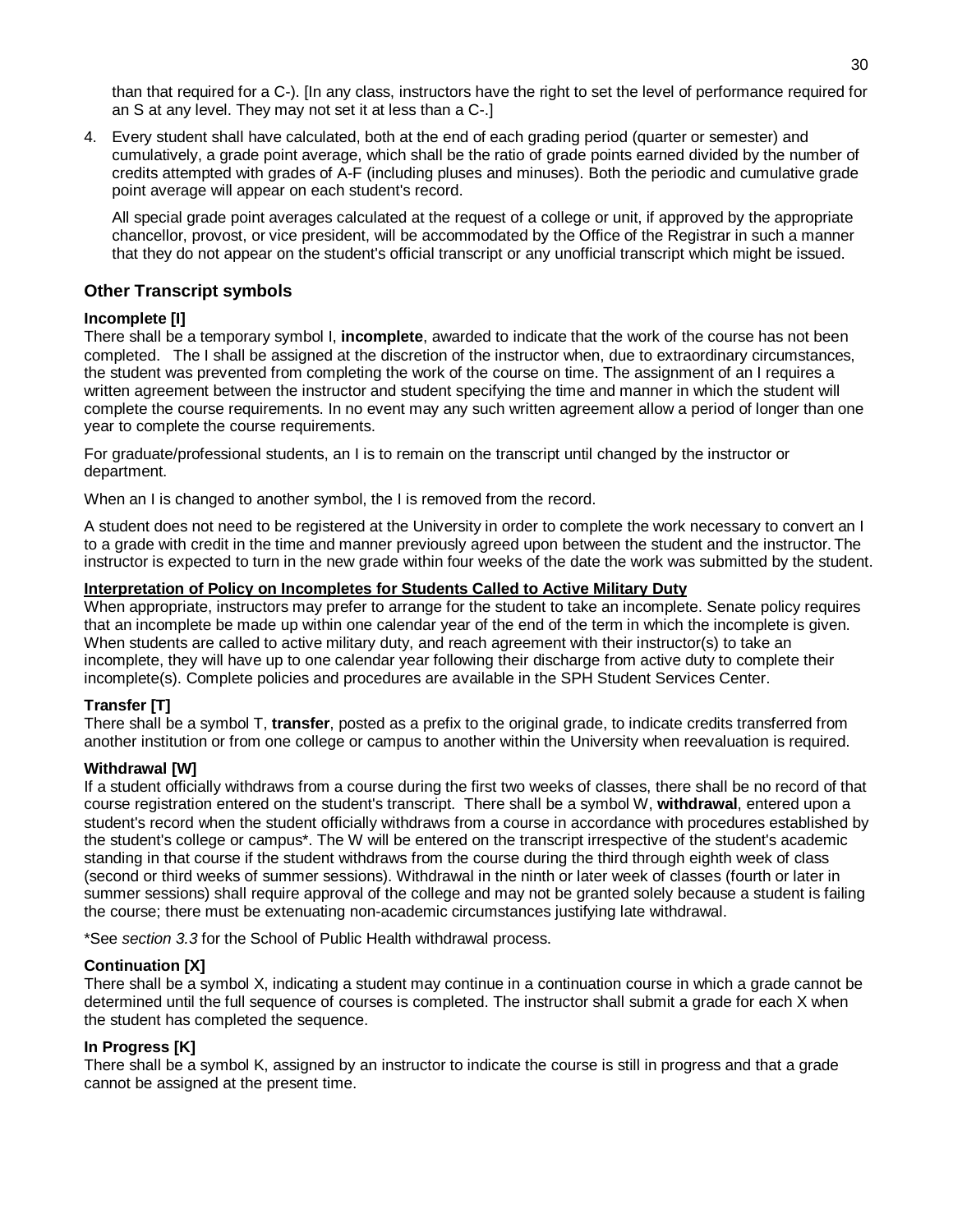### **Other Provisions**

### **Bracketing (repeating) Courses**

An MPH or Certificate student may repeat a course once. When a student repeats a course, (a) both grades for the course shall appear on the official transcript, (b) the course credits may not be counted more than once toward degree and program requirements, and (c) only the last enrollment for the course shall count in the student's grade point average. All such courses falling under this provision must be approved by the college\*.

MS and PhD students are not allowed to repeat a course.

\*In the case of the School of Public Health, this approval must come from the Dean and, in some cases, the Major Chair or DGS. Students should see their Major Coordinator for further information.

### **Course Prerequisites**

Any college or campus may set special scholastic or other standards for registration in a particular course, for scholastic probation, admission, honors, continued residence, degrees, and other purposes they deem appropriate.

### **Grade Submission**

All grades for all courses each term shall be submitted to the Office of the Registrar no later than 72 hours after the last final examination for that term. Students can view their grades online at <http://onestop.umn.edu> 24 hours after they are posted by the course instructor.

### **5.5 AHC Student Health Insurance**

All Academic Health Center students (this includes all SPH students, including those in MS and PhD programs) will be enrolled and charged automatically for the Academic Health Center (AHC) Student Health Benefit Plan. For more information, go to [http://www.bhs.umn.edu/insurance/twincities/ahc/index.htm.](http://www.bhs.umn.edu/insurance/twincities/ahc/index.htm)

### **Benefits**

The Academic Health Center Student Health Benefit Plan (AHC-SHBP) offers the following benefits (all AHC students are eligible):

- § Full access to the Blue Cross and Blue Shield pharmacies
- § No maximum on pharmaceuticals
- § Coverage for all immunizations
- § Early access to immunization services (July 1) for those registered for fall 2010 (incoming students)
- § Ongoing health care coverage will be offered to students after graduating, through the University of Minnesota Conversion Plan

### **Waiver**

All admitted AHC students will be required to participate in the plan if they are not covered by an employer sponsored group health insurance program.

If they want to waive the insurance, they must prove they have other coverage by producing a certificate of credible coverage obtained from their managed care organization, insurance company, or duly authorized agent verifying insurance coverage. They must submit the certificate of credible coverage to the Student Health Benefits Office at Boynton by the enrollment deadline published by the Office of the Registrar. This request must be submitted in person or by fax.

This waiver will be valid for two years. Should students lose coverage during the period they have been waived, they may enroll in the plan within 30 days by providing proof of involuntary loss of coverage from the insurance company.

Students enrolled in the Graduate Assistant Health Benefit Plan will be automatically waived from the AHC-SHBP.

### **5.6 Privacy**

The School of Public Health is committed to protecting the privacy of students, staff, and research participants. Students have privacy rights that assure confidentiality of their student records. Research Participants have many rights that guarantee their safety and their privacy.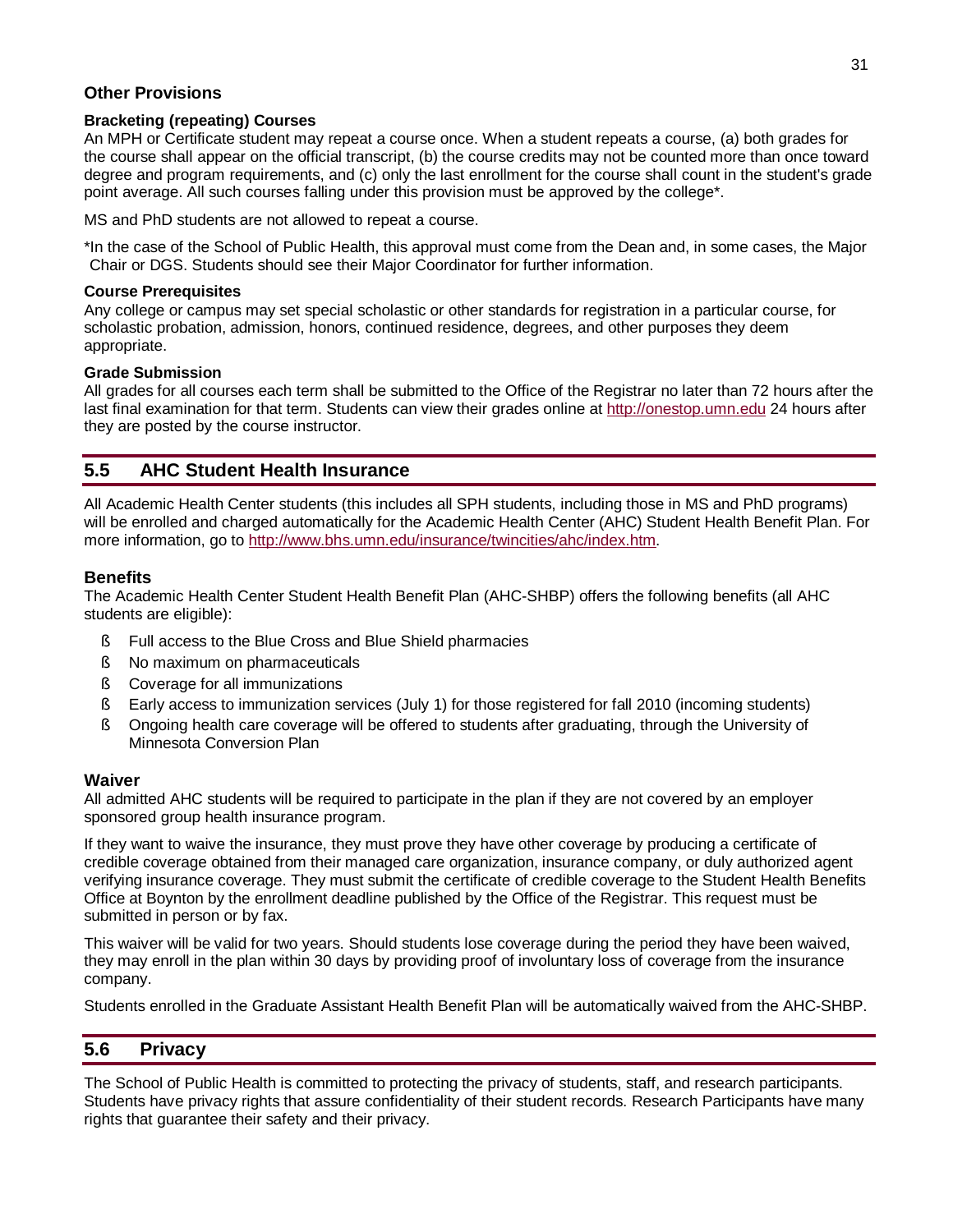Often School of Public Health students work as Teaching Assistants and Research Assistants [that may require exposure] to private information. Please be [aware] of privacy laws, complete required privacy trainings, and act with the highest honor towards all private information.

For further information, go to privacy.ahc.umn.edu/.

### **FERPA (Family Educational Rights and Privacy Act): Student records**

FERPA grants four specific rights to a post-secondary student:

- 1. To see the information that the institution is keeping on the student.
- 2. To seek amendment to those records and in certain cases append a statement to the record.
- 3. To consent to disclosure of his/her records.
- 4. To file a complaint with the FERPA Office in Washington.

In addition:

- § U of MN Faculty and Staff have a legal responsibility, under FERPA, to protect the confidentiality of your student educational records.
- § Student educational records are considered confidential and may not be released without written consent of the student.
- § Student information stored in electronic format must be secure and available only to those entitled to access that information.

### **HIPAA (Health Insurance Portability and Accountability Act)**

HIPAA is a federal law related to the privacy of an individual's health care information.

All students in the Academic Health Center (AHC), including School of Public Health students, must complete the University's online HIPAA Privacy training.

Login to [www.ahc.umn.edu/privacy/training/sectraining/home.html](http://www.ahc.umn.edu/privacy/training/sectraining/home.html), click on myU.umn.edu and select **my Worklife** link to complete the training.

### **5.7 Immunizations**

According to OSHA regulations, CDC guidelines, and University of Minnesota policy, Academic Health Center (AHC) students are required to have a health clearance as a condition of enrollment.

More details and the downloadable *Student Immunization Record* form are available from Boynton Health Service at [www.bhs.umn.edu/services/AHC.htm#AHC](http://www.bhs.umn.edu/services/AHC.htm#AHC). Questions: **Call 612-625-3222**

Immunization Record Form: [http://www.bhs.umn.edu/services/download/AHC\\_ImmForm.pdf](http://www.bhs.umn.edu/services/download/AHC_ImmForm.pdf)

### **5.8 Criminal Background Checks**

Students should be aware that certain facilities are required by Minnesota law to submit paperwork for a criminal background check for all personnel with direct, unsupervised client contact. Students placed in such facilities may be asked by the institution to submit paperwork, or the institution may require that they have this check facilitated by the School of Public Health or Division. The School is prepared to assist students with this process. Facilities that are covered by this law are hospitals, boarding care homes, outpatient surgical centers, nursing homes, home care agencies, residential care homes, and board/lodging establishments providing health supervision services. Client contact must be direct and unsupervised (outside the hearing or vision of a supervisor at the facility). In the unlikely event that this situation arises, students should call the School of Public Health Student Services Center at 612.626.3500 or go to D305 Mayo for assistance.

### **5.9 Use of Human Subjects in Research**

Students at the University of Minnesota who conduct any research using human subjects (even if the subject's data has been collected under IRB approval) are required to submit their research proposal to the University of Minnesota Institutional Review Board (IRB) for approval prior to conducting their study. This applies to projects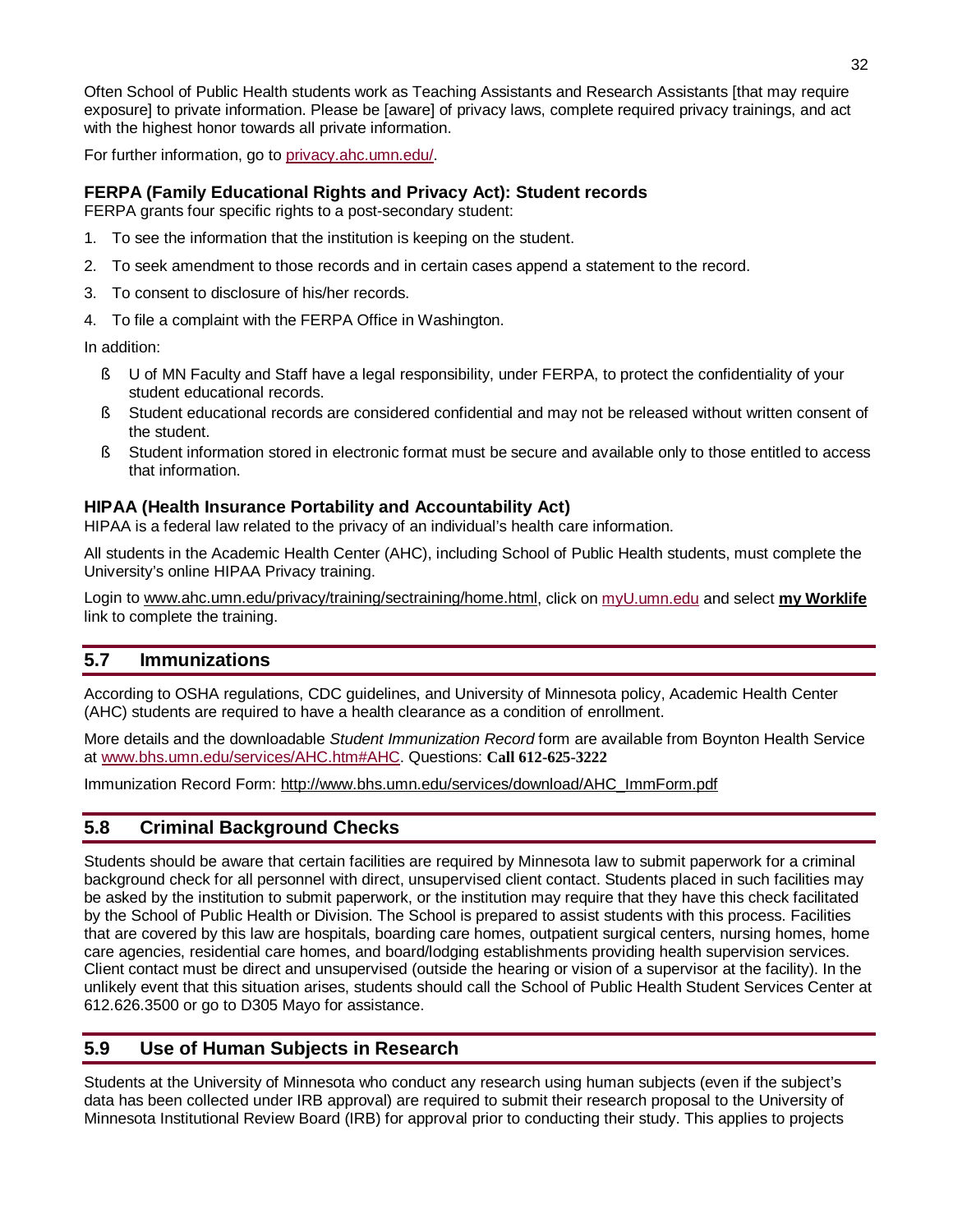conducted inside or outside the University. For research conducted outside of the University, students still need IRB approval from the University even if approval has been obtained from an external agency.

Students must also seek approval if they are using existing datasets and are not collecting any additional data. In these cases, it is still necessary to complete the IRB application using the "expedited review" process. This process requires less time for approval, but the form must be completed in advance of beginning any analysis.

No contacts with potential or actual study participants, including recruitment, or other research may occur until final *IRB approval has been obtained.* Students should plan to complete the application at least **2 months** before they want to collect new data or analyze existing data because the IRB Committees only meet 1-2 times/month and they often request revisions to applications before final approval.

The University of Minnesota IRB web site is [www.irb.umn.edu.](http://www.irb.umn.edu) Students should check this site out before speaking with their advisor to familiarize themselves with procedures and to download/print the forms they will need to complete. Students should consult with their advisor before submitting an application. Here are a few tips:

- § Students will need a copy of the questions they intend to ask, their protocol for collecting data, as well as a consent form, if necessary. If students will be using participant recruitment materials (letters, advertisements, etc.), they should provide a copy with the application.
- § Students should consult with a faculty member who does similar work about what kind of review procedures they will have to go through. Students can also talk to fellow students who recently went through a review process.
- § The Committee does look very closely at research involving children, and any invasive research undergoes especially close examination. If the nature of their research is very sensitive, students may want to speak directly to someone at the IRB about how to prepare the materials.

Questions concerning exemptions or other aspects of human subjects research review should be addressed to [irb@umn.edu](mailto:irb@umn.edu) or call 612.626.5654. Completed application forms should be sent to:

**Research Subjects Protection Program**  MMC 820 D528 Mayo Memorial Bldg 420 Delaware Street SE Minneapolis, MN 55455-0392

### **5.10 International Student Requirements**

**Note:** International student requirements may change over time. For up-to-date information go to [www.isss.umn.edu.](http://www.isss.umn.edu)

### **Document Check and Orientation**

All new international students must visit the University of Minnesota International Student & Scholar Services office (ISSS) shortly after arrival in Minnesota. See [www.isss.umn.edu](http://www.isss.umn.edu) for directions, office hours, and services. ISSS will review immigration documents, register new students for the International Student Orientation Program, and provide information on how to release registration holds. These processes are mandated by the Department of Homeland Security (DHS); formerly known as Immigration and Naturalization Service (INS).

International students are allowed to enter the U.S. only within 30 days of their program start date. Regulations and SEVIS requirements provide strict guidelines regarding this date, to coincide with the term of admission.

### **Student and Exchange Visitor Information System (SEVIS)**

SEVIS is an electronic reporting system that provides the Department of Homeland Security with information on international students and scholars in the United States who hold F, J, and M visas. This internet-based recordkeeping system maintains electronic data on all international students. The system also tracks entries into and departures from the U.S. Every school, college, and university that admits students or scholars on F, J, or M visas is mandated to implement SEVIS.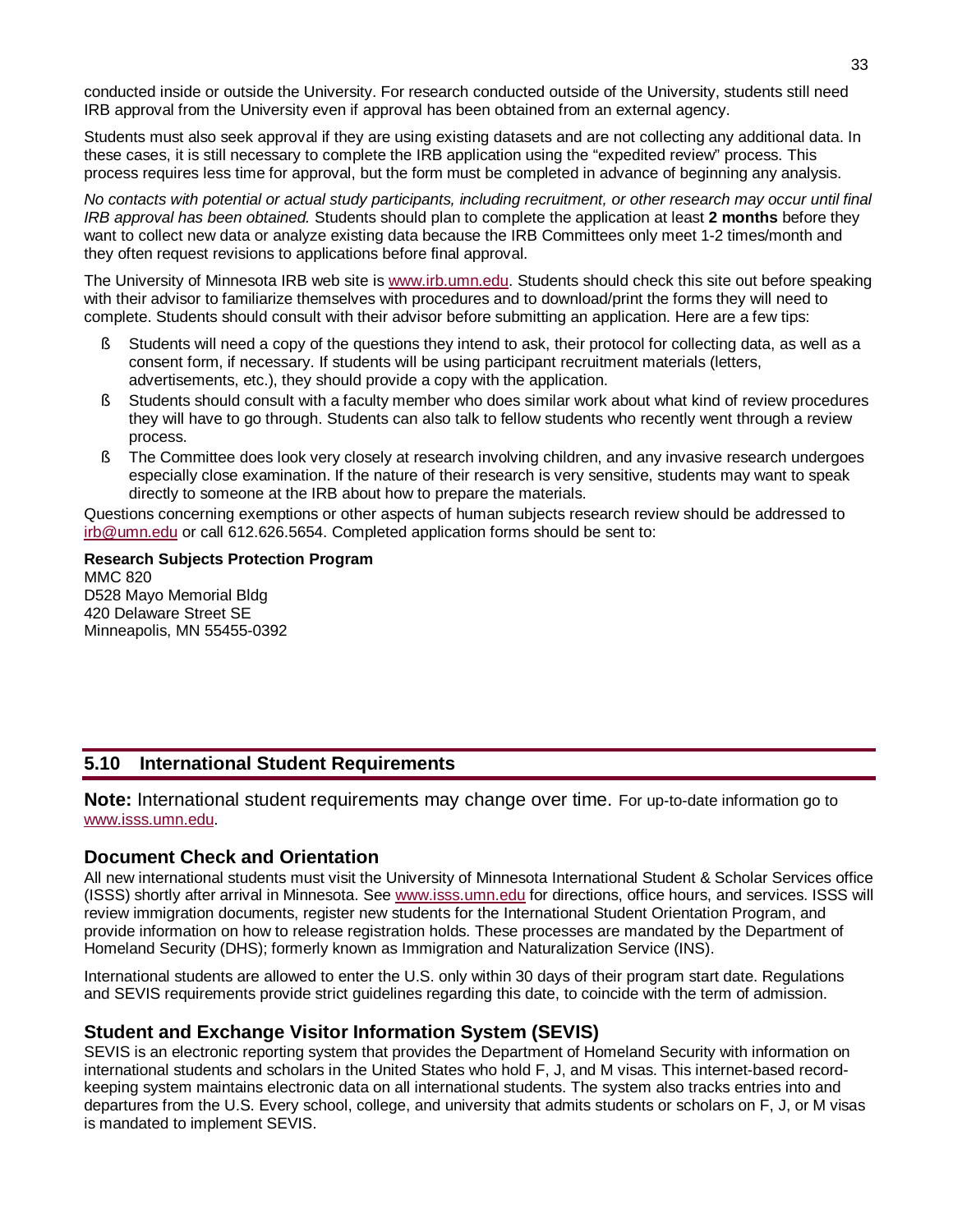In addition to the information routinely reported on I-20 and DS-2019 forms, other information is reported, including but not limited to: academic status, employment, and residential address.

For more information on SEVIS requirements, including those listed below, go to [www.isss.umn.edu](http://www.isss.umn.edu).

### **Academic Status**

International students must maintain full-time status. MPH students must register for at least 9 credits each semester (6 credits for MS and PhD students). Under special conditions, students may apply for an exemption from full-time status rule at the ISSS office. Students must apply for the exemption before registering for less than a full course of study.

### **Address Change**

International students **MUST** notify **BOTH** the DHS Bureau of Citizenship & Immigration Services (BCIS) and the University of Minnesota **within 10 days** of a change of address. For more information go to [www.isss.umn.edu/INSGen/address.html.](http://www.isss.umn.edu/INSGen/address.html)

### **6. GROUPS, ASSOCIATIONS, AND SOCIETIES**

### **6.1 Student Groups**

**School of Public Health Student Senate** [www.sph.umn.edu/current/studentsenate/home.html](http://www.sph.umn.edu/current/studentsenate/home.html)

The Student Senate is comprised of graduate students of the University of Minnesota, School of Public Health. The Senate serves two main functions:

- § The Student Senate is an official organization of the University of Minnesota, School of Public Health, representing the SPH graduate students in several university committees.
- § The Student Senate also acts as the public health student association of the University of Minnesota, organizing activities and events among the graduate students in the school. They participate in volunteer activities around the Twin Cities, organize social events, and address student needs and concerns to the School and the divisions.

The SPH Student Senate welcomes input from all students from the school and invite you to join the Senate and help us serve the needs of the SPH students. Contact us at [sphss@umn.edu.](mailto:sphss@umn.edu)

| Office         | Name         | <b>Email Address</b> |
|----------------|--------------|----------------------|
| President      | Ania Urban   | urba0101@umn.edu     |
| Vice-President | Erika Vetta  | vett0066@umn.edu     |
| Secretary      | Meghan Mason | maso0299@umn.edu     |
| Co-Treasurer   |              |                      |

The student senate officers for the 2009-2010 academic year are:

### **Graduate and Professional Student Assembly** [www.gapsa.umn.edu](http://www.gapsa.umn.edu)

The Graduate and Professional Student Assembly serves many functions on this campus, chief among them ensuring that the University, in all of its offices, programs, schools and departments, works in the interests of excellence in the graduate and professional experience. GAPSA and its coordinate councils advocate on your behalf to make the University of Minnesota the premier institution for graduate and professional education in the nation, and try to make sure students have a smooth, supported, even fun time getting their degree

### **Council of Graduate Students (COGS)** [www.cogs.umn.edu](http://www.cogs.umn.edu)

The Council of Graduate Students (COGS) is the official student governing board of the Graduate School, representing all Graduate Students at the U of M. The U administration looks to COGS for consultation & direction on all matters pertaining to the Graduate School experience, including Graduate Assistant issues.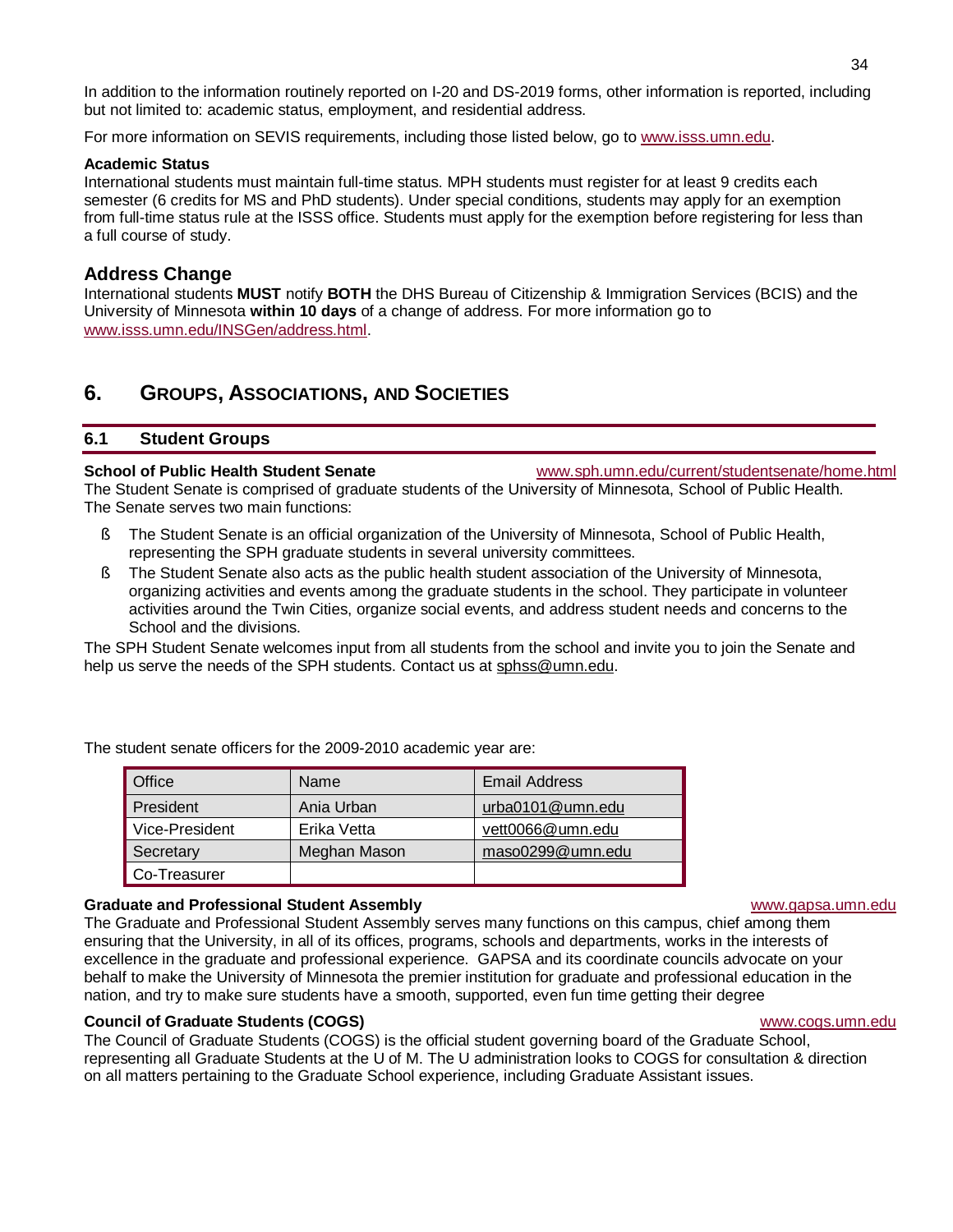### **Center for Health Interdisciplinary Programs (CHIP)** [www.chip.umn.edu](http://www.chip.umn.edu)

The Center for Health Interdisciplinary Programs or CHIP is a department of the Office of Education in the Academic Health Center Senior Vice President's Office. The CHIP Student Center serves AHC students in the schools of dentistry, dental hygiene, health care administration, medical technology, medicine, mortuary science, nursing, occupational therapy, pharmacy, physical therapy, public health, and veterinary medicine.

CHIP exists to foster interdisciplinary relationships and teamwork between Academic Health Center students. CHIP provides educational, leadership, and service opportunities for students.

### **Minnesota International Student Association** [www.tc.umn.edu/~misa/](http://www.tc.umn.edu/~misa/)

The Minnesota International Student Association (MISA) is a non-profit organization that aims at working in the interest of international students at the University of Minnesota. MISA represents the international community of the University of Minnesota Campus. There are about 3000 international students on this campus, whose length of stay varies from 3 months to several years. MISA plays a vibrant role in students' social lives, by being the forum for international students on the U of M campus and by organizing events throughout the year.

More than 400 student groups on campus are registered with the University's Student Unions and Activities Office, including academic societies, cultural centers, sports clubs, political action groups and fraternities and sororities. These organizations provide students with endless involvement opportunities and the chance to interact with others who share a similar interest.

### **6.2 Public Health Related Associations and Agencies**

### **Minnesota Public Health Association (MPHA)** [www.mpha.net/index.html](http://www.mpha.net/index.html)

Founded in 1907, the Minnesota Public Health Association is a statewide professional organization actively serving Minnesotans, our members, and the public health profession through its efforts and activities. MPHA is an affiliate of the American Public Health Association.

### **American Public Health Association** [www.apha.org](http://www.apha.org)

The American Public Health Association (APHA) is the oldest and largest organization of public health professionals in the world, representing more than 50,000 members from over 50 occupations of public health.

### **Association of Schools of Public Health** [www.asph.org](http://www.asph.org)

The Association of Schools of Public Health (ASPH) is the only national organization representing the deans, faculty, and students of the accredited member schools of public health and other programs seeking accreditation as schools of public health. Center for Cross-Cultural Health **[www.crosshealth.com](http://www.crosshealth.com)**

The Center for Cross-Cultural Health is actively involved in the education and training of health and human service providers and organizations in the State of Minnesota and beyond. The Center is also a research and information resource. Through information sharing, training and research, the Center works to develop culturally competent individuals, organizations, systems, and societies.

### **Centers for Disease Control and Prevention** [www.cdc.gov](http://www.cdc.gov)

The Centers for Disease Control and Prevention (CDC) is recognized as the lead federal agency for protecting the health and safety of people - at home and abroad, providing credible information to enhance health decisions, and promoting health through strong partnerships. CDC serves as the national focus for developing and applying disease prevention and control, environmental health, and health promotion and education activities designed to improve the health of the people of the United States.

### **National Institutes of Health** [www.nih.gov](http://www.nih.gov)

Begun as a one-room Laboratory of Hygiene in 1887, the National Institutes of Health today is one of the world's foremost medical research centers, and the Federal focal point for medical research in the U.S.

### **American College of Healthcare Executives <b>by the College of Healthcare Executives WWW.ache.org**

The American College of Healthcare Executives is an international professional society of more than 30,000 healthcare executives who lead hospitals, healthcare systems and other healthcare organizations.

### **Other Groups** [www.sua.umn.edu/groups/](http://www.sua.umn.edu/groups/)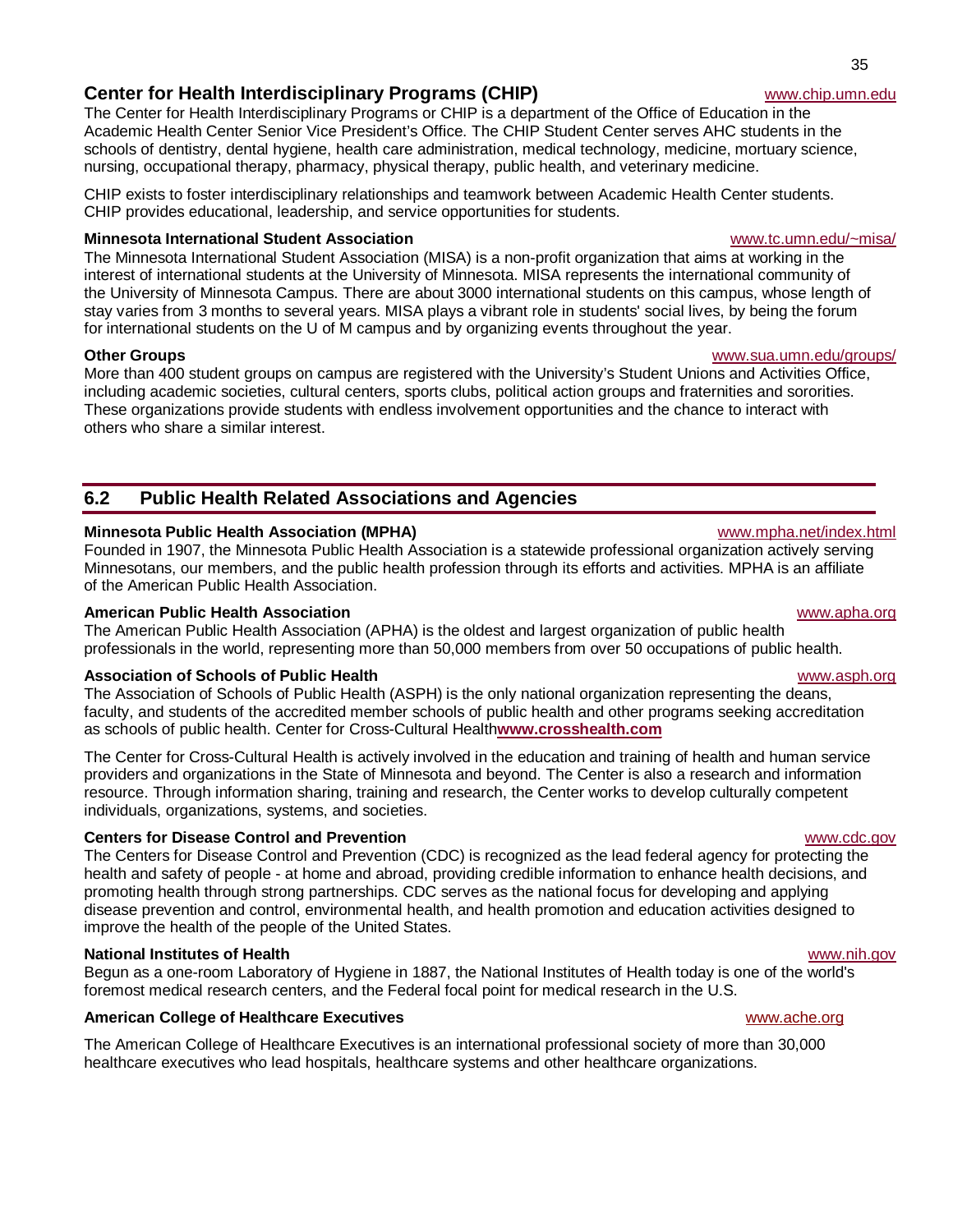### **6.3 Alumni Societies**

### **School of Public Health Alumni Society <b>WWW.alumni.umn.edu [www.alumni.umn.edu](http://www.alumni.umn.edu)**

[www.sph.umn.edu/alumni/home.html](http://www.sph.umn.edu/alumni/home.html)

The School of Public Health Alumni Society has approximately 870 members. All graduates, students, and friends of the school are eligible for active membership in the society.

The society is responsible for a wide variety of successful initiatives, including:

- § Spring Annual Meeting, cosponsored by the Minnesota Public Health Association.
- § Student mentor program, designed to enable students to receive professional and personal guidance from alumni in their field of interest.
- § Awards and student scholarships.
- § Career Center, which provides support for a job bank and résumé database for students and alumni.
- § Assistance with the newsletter *Advances*.

With every new member, the School of Public Health Alumni Society is able to offer more programs and services in support of the school and its students. Each membership makes a difference!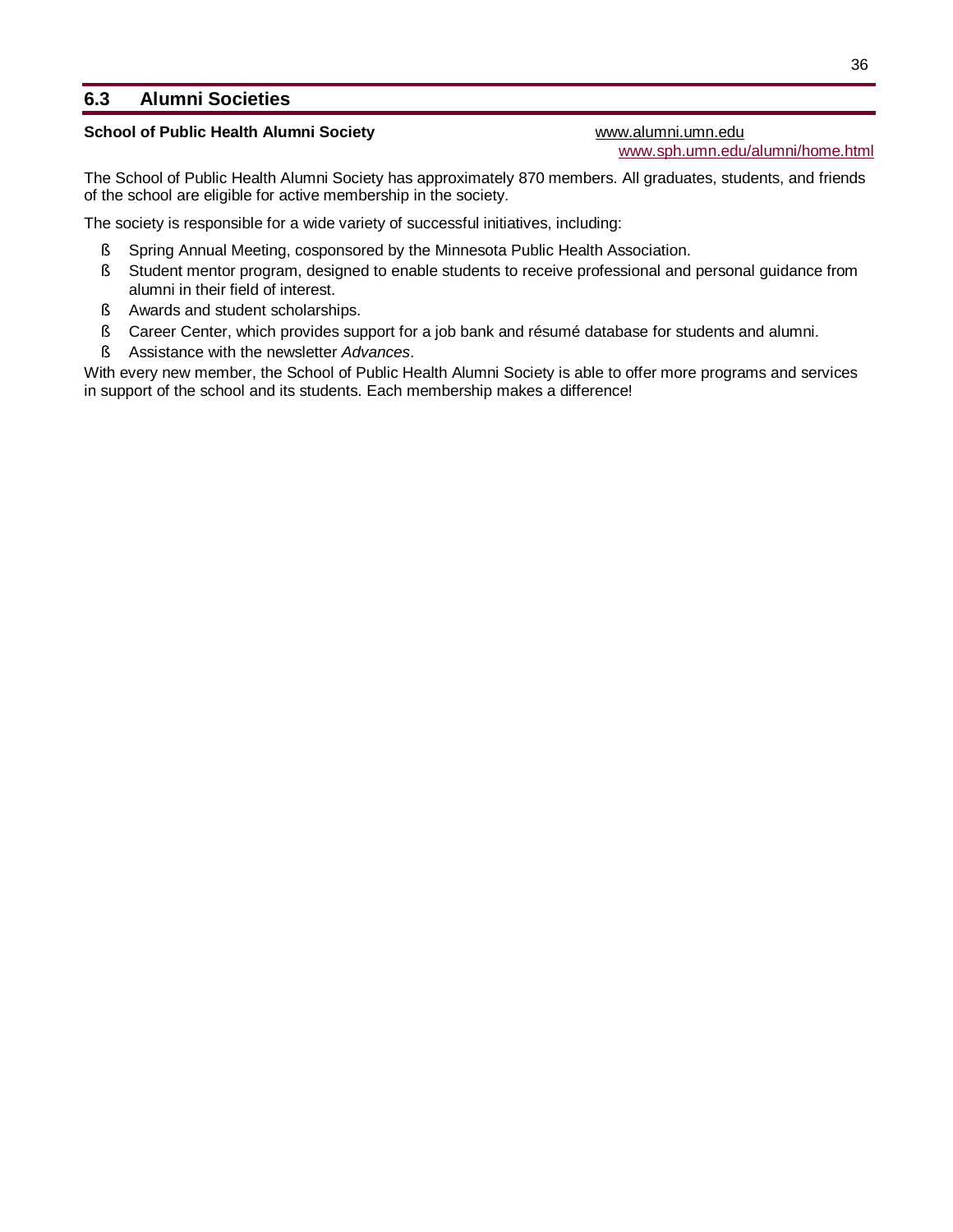# **7. Division of Environmental Health Services (EnHS)**

## **7.1 Division Resources**

### **EnHS Website** - <http://enhs.umn.edu/current/index.htm>

Visit the EnHS website [\(http://enhs.umn.edu/current/index.htm\)](http://enhs.umn.edu/current/index.htm) for current Division news and events, student resources and opportunities, faculty and staff directories, and academic information such as program curriculum, course listings and syllabi.

Website questions or submissions should be sent to Michelle Mansfield at mans0010@umn.edu

### **EnHS Mailboxes - 1215 Mayo**

Student mailboxes are located in the interior hallway in 1215 Mayo. Please check your mailbox regularly for messages.

### **EnHS Computer Room - 1215 Mayo**

We have two Dell PCs available for student use. These computers have internet and email access, Microsoft Office including Word, Excel, PowerPoint and Access. There is also a HP Color LaserJet printer and a HP flatbed scanner available for use. The student room has wireless access– if you need to connect see David Stromberg for assistance, or if you are familiar with setting up wireless connections, there are instructions on how to connect posted in the computer room.

Students are responsible for bringing their own media (USB flash drives, CDs, or floppy disks) for storage of data. Personal items stored on the hard drive cannot be guaranteed against deletion. If any additional software is required to be installed, please see David Stromberg for assistance. Any personal data or unauthorized software is subject to immediate removal without notice or warning.

Any questions regarding computer hardware or software should be addressed to David Stromberg in 1151 Mayo – phone 626-4825.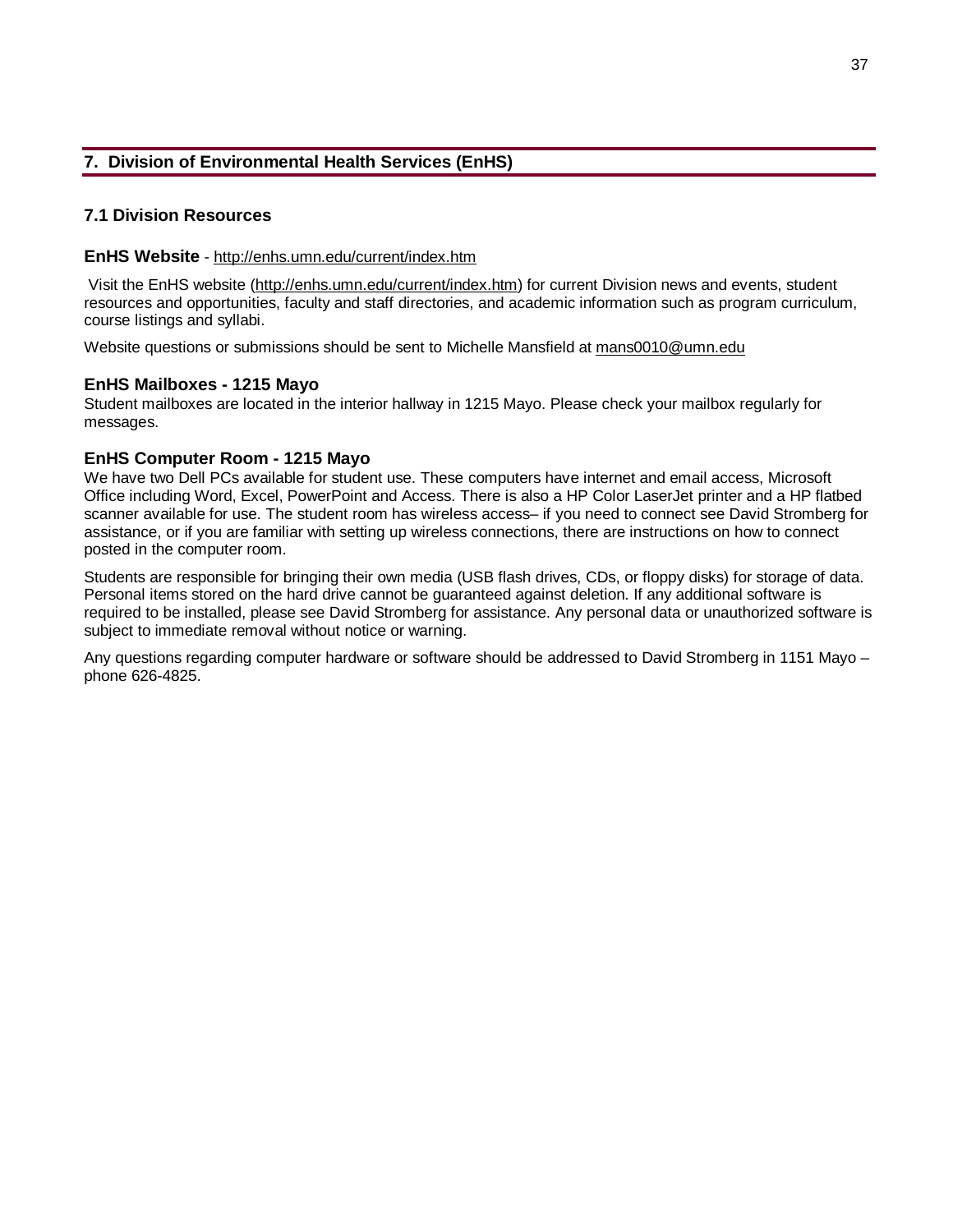# **7.2 EnHS Division Faculty and Staff**

# **Faculty**

| <b>Name</b>                                      | <b>Title</b>               | E-Mail           | <b>Phone</b> | <b>Office</b>      |
|--------------------------------------------------|----------------------------|------------------|--------------|--------------------|
| John Adgate, PhD, MSPH                           | Associate Professor        | jadgate@umn.edu  | 624-2601     | 1214 Mayo          |
| <b>Environmental Health Policy</b>               |                            |                  |              |                    |
| <b>Bruce Alexander, PhD</b>                      | Associate Professor        | balex@umn.edu    | 625-7934     | 1239 Mayo          |
| Env. and Occupational Epidemiology               |                            |                  |              |                    |
| Paul Allwood, PhD, MPH                           | <b>Assistant Professor</b> | allw001@umn.edu  | 625-5422     | W-158 Boynton HS   |
| Lisa Brosseau, ScD, MS<br>Industrial Hygiene     | <b>Associate Professor</b> | brosseau@umn.edu | 624-3143     | <b>1108 Mayo</b>   |
| <b>Timothy Church, PhD, MS</b>                   | Professor                  | churc001@umn.edu | 626-1494     | 1162 Mayo          |
| Env. and Occupational Epidemiology               |                            |                  |              |                    |
| <b>Susan Gerberich, PhD, MS</b>                  | Professor                  | gerbe001@umn.edu | 625-5934     | 1156 Mayo          |
| Env. and Occupational Epidemiology               |                            |                  |              |                    |
|                                                  |                            |                  |              |                    |
| Craig Hedberg, PhD, MS                           | Professor                  | hedbe005@umn.edu | 626-4757     | 1242 Mayo          |
| Env. & Infectious Diseases/Env. & Occ.           |                            |                  |              |                    |
| Epi                                              |                            |                  |              |                    |
| George Maldonado, PhD, MS                        | <b>Associate Professor</b> | gmphd@umn.edu    | 626-2104     | <b>1114 Mayo</b>   |
| Env. and Occupational Epidemiology               |                            |                  |              |                    |
| Julie A. Jacko, PhD<br><b>Health Informatics</b> | Professor                  | jacko011@umn.edu | 624-0132     | 1232 Mayo          |
| <b>Jeff Mandel, PhD</b>                          | <b>Associate Professor</b> | mand0125@umn.edu | 626-9308     | 1260-4 Mayo        |
| Occ Medicine                                     |                            |                  |              |                    |
| Patricia McGovern, PhD, MPH, RN                  | Professor                  | pmcg@umn.edu     | 625-7429     | 1112 Mayo          |
| Env.Health Policy/Occ. Health Nursing            |                            |                  |              |                    |
| Nancy Nachreiner, PhD, MPH, RN,                  | <b>Assistant Professor</b> | nachr001@umn.edu | 625-2487     | 1234 Mayo          |
| <b>COHN-S</b>                                    |                            |                  |              |                    |
| <b>Occupational Health Nursing</b>               |                            |                  |              |                    |
| Deb Olson, DrPH, MPH, RN                         | Professor                  | olson002@umn.edu | 625-0476     | <b>1228 Mayo</b>   |
| Occupational Health Nursing                      |                            |                  |              |                    |
| Michael Osterholm, PhD, MPH                      | Professor                  | mto@umn.edu      | 626-6770     | 263 Mayo           |
| Ctr Infect Dis Res and Policy                    |                            |                  |              |                    |
| Lisa Peterson, PhD                               | Professor                  | peter431@umn.edu | 626-0164     | 760D Cancer Center |
| <b>Environmental Toxicology</b>                  |                            |                  |              |                    |
| Gurumurthy Ramachandran, PhD,<br>MS, CIH         | Professor                  | ramac002@umn.edu | 626-5428     | 1205 Mayo          |
| Industrial Hygiene                               |                            |                  |              |                    |
| Peter Raynor, PhD, MS                            | <b>Assistant Professor</b> | praynor@umn.edu  | 625-7135     | 1230 Mayo          |
| Industrial Hygiene                               |                            |                  |              |                    |
| <b>Matthew Simcik, PhD, MS</b>                   | Associate Professor/       | simci001@umn.edu | 626-6269     | 1210 Mayo          |
| <b>Environmental Chemistry</b>                   | Major Chair                |                  |              |                    |
|                                                  |                            |                  |              |                    |
| Deborah Swackhamer, PhD, MS                      | Professor                  | dswack@umn.edu   | 626-0435     | 1115 Mayo          |
| <b>Environmental Chemistry</b>                   |                            |                  |              |                    |
| <b>William Toscano, PhD</b>                      | Professor/                 | tosca001@umn.edu | 624-2967     | 1260-6 Mayo        |
| <b>Environmental Toxicology</b>                  | <b>Division Head</b>       |                  |              |                    |
| Elizabeth Wattenberg, PhD                        | Associate<br>Professor/DGS | watte004@umn.edu | 626-0184     | <b>1110 Mayo</b>   |
| <b>Environmental Toxicology</b>                  |                            |                  |              |                    |

# **Staff**

| <b>Name</b>            | <b>Title</b>              | E-mail           | <b>Phone</b> | <b>Office</b> |
|------------------------|---------------------------|------------------|--------------|---------------|
| Karen Brademeyer       | <b>Office Supervisor</b>  | kbrad@umn.edu    | 626-0900     | 1260 Mayo     |
| <b>Bridget Brennan</b> | Accountant and Payroll Sp | brenn006@umn.edu | 624-6993     | 1245 Mayo     |
| Debb Grove             | Division Administrator    | grove020@umn.ed  | 626-4803     | 1260-5 Mayo   |
| Michelle Mansfield     | Web Coordinator           | mans0010@umn.edu | 626-1440     | 1260-2 Mayo   |
| Khosi Nkosi            | <b>Major Coordinator</b>  | enhsss@umn.edu   | 625-0622     | 1215-2 Mayo   |
| David Stromberg        | Info Tech Specialist      | dstrom@umn.edu   | 626-4825     | 1151 Mayo     |
|                        |                           |                  |              |               |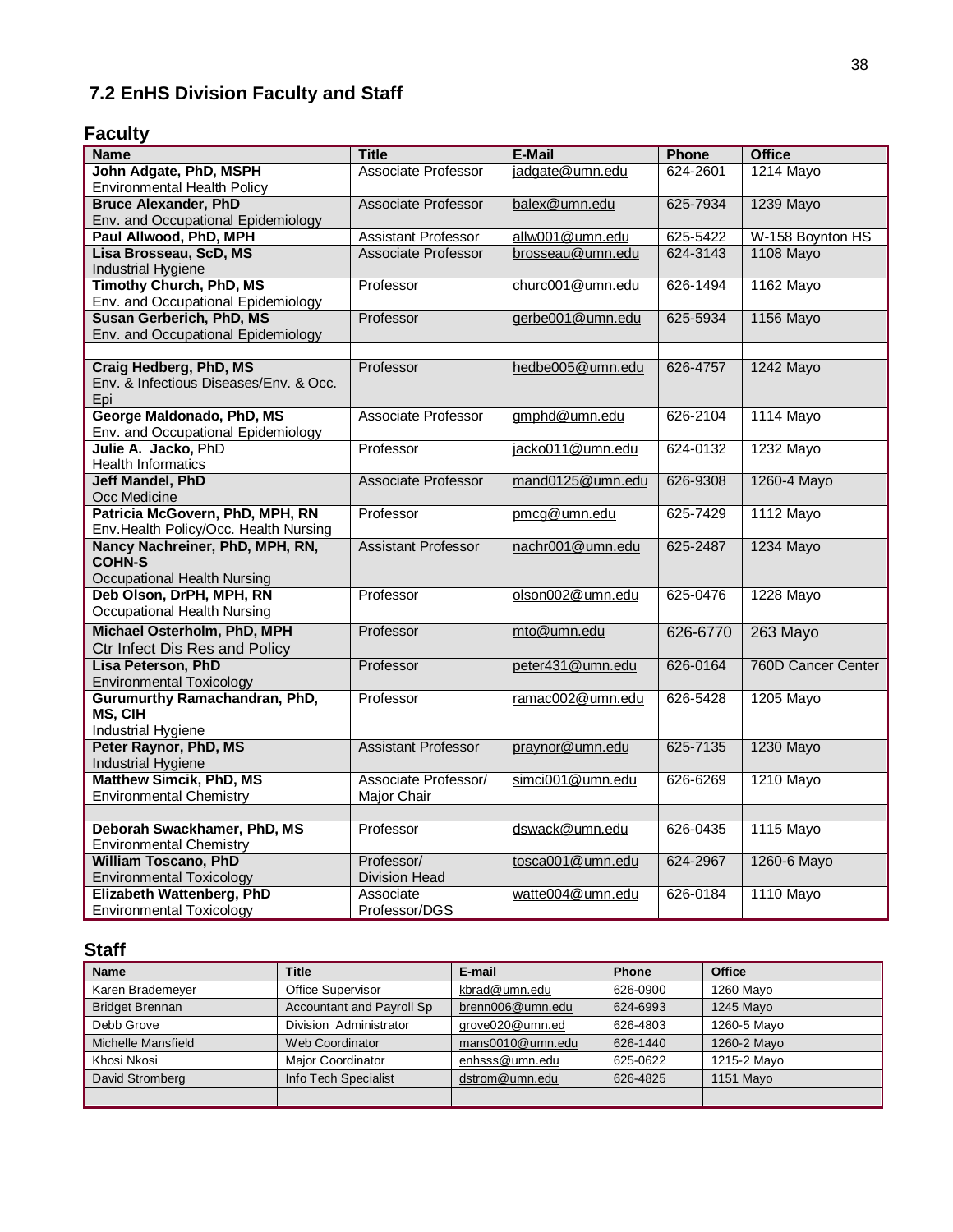# **7.3 EnHS Division Awards** see also**: <http://enhs.umn.edu/prospective/financial.htm>**

Each spring the students vote for recipients of two awards. The Herbert M. Bosch Award honors the student who "best exemplifies the traits of kindness and regard for the welfare of humanity". The Faculty Excellence Award recognizes a professor of Environmental Health for excellence of graduate instruction and progress in the professional development of the graduate students in the past academic year.

## **Herbert M. Bosch Award**

This award is presented to the student who best represents the traits of scholarship, honesty, integrity of character, humaneness and concern for community, to name a few. The class of 1963 felt that the inscription on the plaque, "...who best exemplifies the traits of kindness and regard for the welfare of humanity..." is the most important single guide to be followed by the class in selecting one of their fellow students for this award. The Environmental Health class of 1963 created the Herbert M. Bosch Award as a living memorial to the man who had done much to further the cause of humanity.

To be eligible for consideration for this award, each candidate must be a full-time student in the Environmental Health program (six credits for MS students, nine for MPH). The class of 1963 established that any subsequent class may modify these criteria after discussion and consultation with the program director and a two-thirds majority vote by the class. It was hoped that any modification would strengthen the integrity of the award. The class of 1964 established the following procedures for nominating a candidate:

- 1. The nominating ballot will list those persons who are full-time Environmental Health students this will also be the list of the eligible voters;
- 2. Each eligible voter may select up to two names for the nomination;
- 3. The three names that occur most frequently will constitute the final nominating ballot;
- 4. The eligible voters will then vote for one candidate among the three nominated.

## **Faculty Excellence Award**

This award is presented by the graduating class to a professor of Environmental Health for excellence of graduate instruction and progress in the professional development of the graduate students in the past academic year. It was initiated by the Environmental Health Class of 1966. The selection of one of the candidates for this award in a previous year shall not prejudice the selection either for or against the candidate. Each year's selection shall be on the merit of the candidate in the previous twelve months and shall be independent of selections in previous years. It shall be the duty of the class officers and of the faculty to inform the graduate students of the terms of this award early in fall semester and at least one more time before the date of balloting.

All students registered for a graduate program with a major in the Division of Environmental Health Sciences are eligible to vote. It shall be the duty of the class officers to encourage all those eligible to vote to participate in this selection.

## **Delta Omega - Honorary Society in Public Health**

Delta Omega is the national honorary society for graduate studies in public health. (It is equivalent to Phi Beta Kappa for undergraduate studies in letters or Alpha Omega Alpha in medicine.) The society was founded in 1924, when only a few graduate schools of public health existed in the United States, and now has chapters at the majority of 25 or more such schools providing advanced public health degrees in 1990.

The Constitution and By-Laws were adopted in 1927, and amended occasionally since then. Policies are made by the National Council, composed of elected officers and representatives of each chapter, meeting annually. The annual meeting includes a scientific, as well as a business, program. It is usually held in conjunction with the Annual Meeting of the American Public Health Association.

The principle Delta Omega activities are conducted by each chapter. The chapter elects new members each year from three groups: (1) students who are candidates for a graduate degree in public health, (2) faculty members at the school of public health, and (3) alumni actively engaged in public health work. Election from all three groups is based on outstanding performance - scholarship in students, teaching and research in faculty members, and community service in alumni.

Election to membership in Delta Omega is intended not only to recognize merit, but also to encourage further excellence in and devotion to public health work.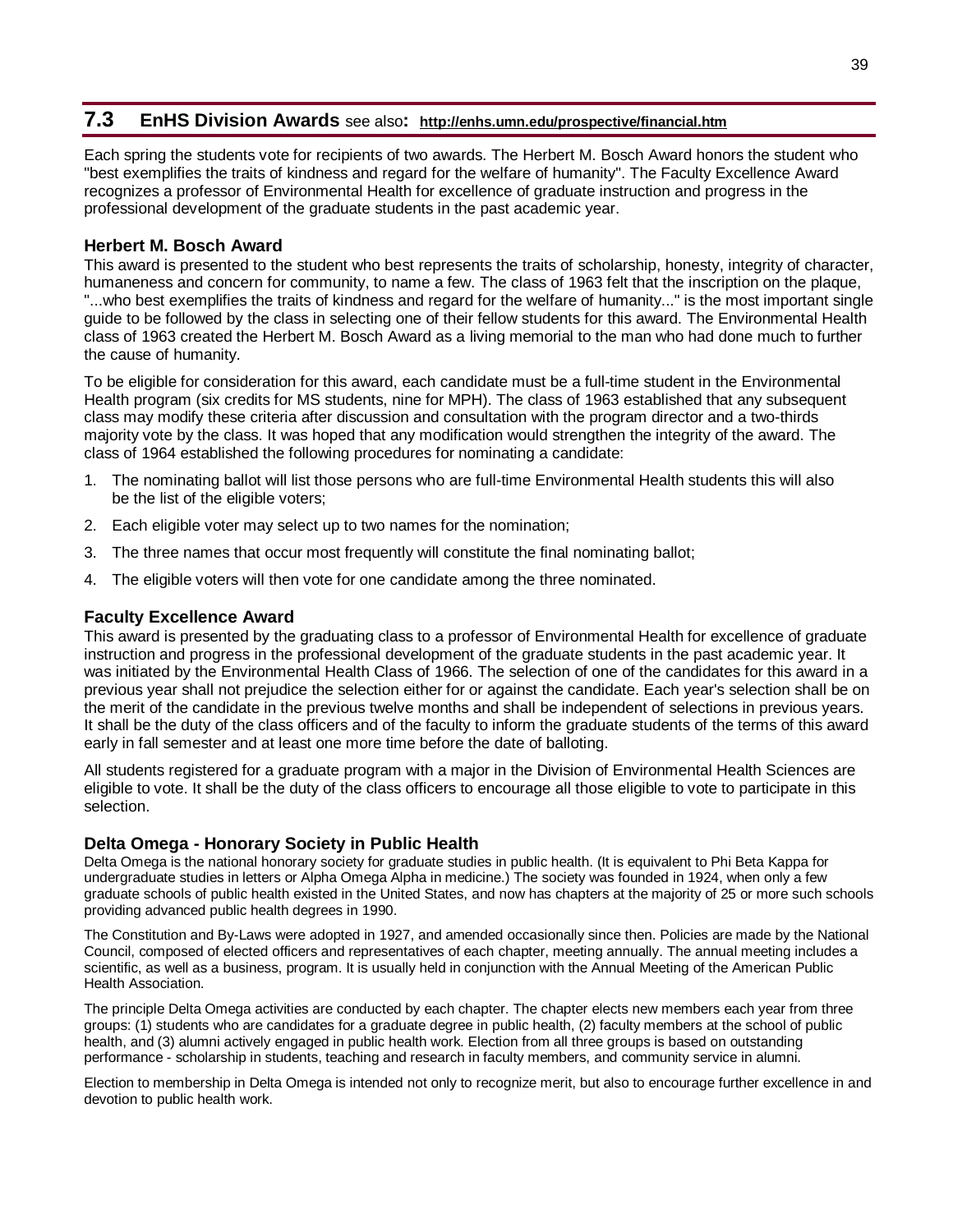# **7.4 Overview of Degree Programs**

**Degree Options**: We offer MS, MPH, and PhD degrees in several specialty areas.

Students may elect **a general program in environmental health**, or focus in one of the following specialty areas:

- Environmental Chemistry (MS, PhD)
- Environmental and Occupational Epidemiology (MPH, MS, PhD)
- Environmental Health Policy (MPH, MS, PhD)
- Environmental Infectious Diseases (MPH, MS, PhD)
- Environmental Physiology (PhD)
- Exposure Sciences (MS)
- Global Environmental Health (MPH, MS)
- Industrial Hygiene (MPH, MS, PhD)
- Occupational and Environmental Health Nursing ((MPH, MS, PhD))
- Occupational and Environmental Medicine (MPH)
- Regulatory Toxicology and Risk Assessment (MPH)

## **For more on specialty descriptions see**: [http://enhs.umn.edu/prospective/specialty\\_tracks.htm](http://enhs.umn.edu/prospective/specialty_tracks.htm)

# **Doctoral Training Grants**

EnHS offers two doctoral training programs; each of which supports and enhances the Ph.D. training of students in multidisciplinary fields of study and research:

# **Occupational Health Services Research and Policy (OHSRP):**

*<http://enhs.umn.edu/prospective/ohsrp.htm>*

## **Occupational Injury Prevention Research Training (OIPRT)**

*<http://enhs.umn.edu/prospective/oiprtp.htm>*

# **Dual Degrees**

The Division also offers the following joint degrees in collaboration with other university schools:

JD with the Law School MA with the School of Journalism and Mass Communication DVM with the School of Veterinary Medicine MD with the Medical School

# **7.5 Role of Academic Advisors**

Faculty advisors are expected to…

- Review program objectives and educational documents at least on an annual basis, (i.e. Student Guidebook, etc.), or when directed by major coordinator or major chair/DGS
- Actively contribute to a welcoming and supportive SPH climate
- Initiate meetings with advisee at least once per semester; regularly communicate with students on program progress
- Respond to student inquiries in a timely manner (ideally within  $5 7$  business days)
- Provide reasonable office hours and/or appointments and be generally available to student inquiries; communicate with students about extended absences or travel
- Serve as a model and example of respectful behavior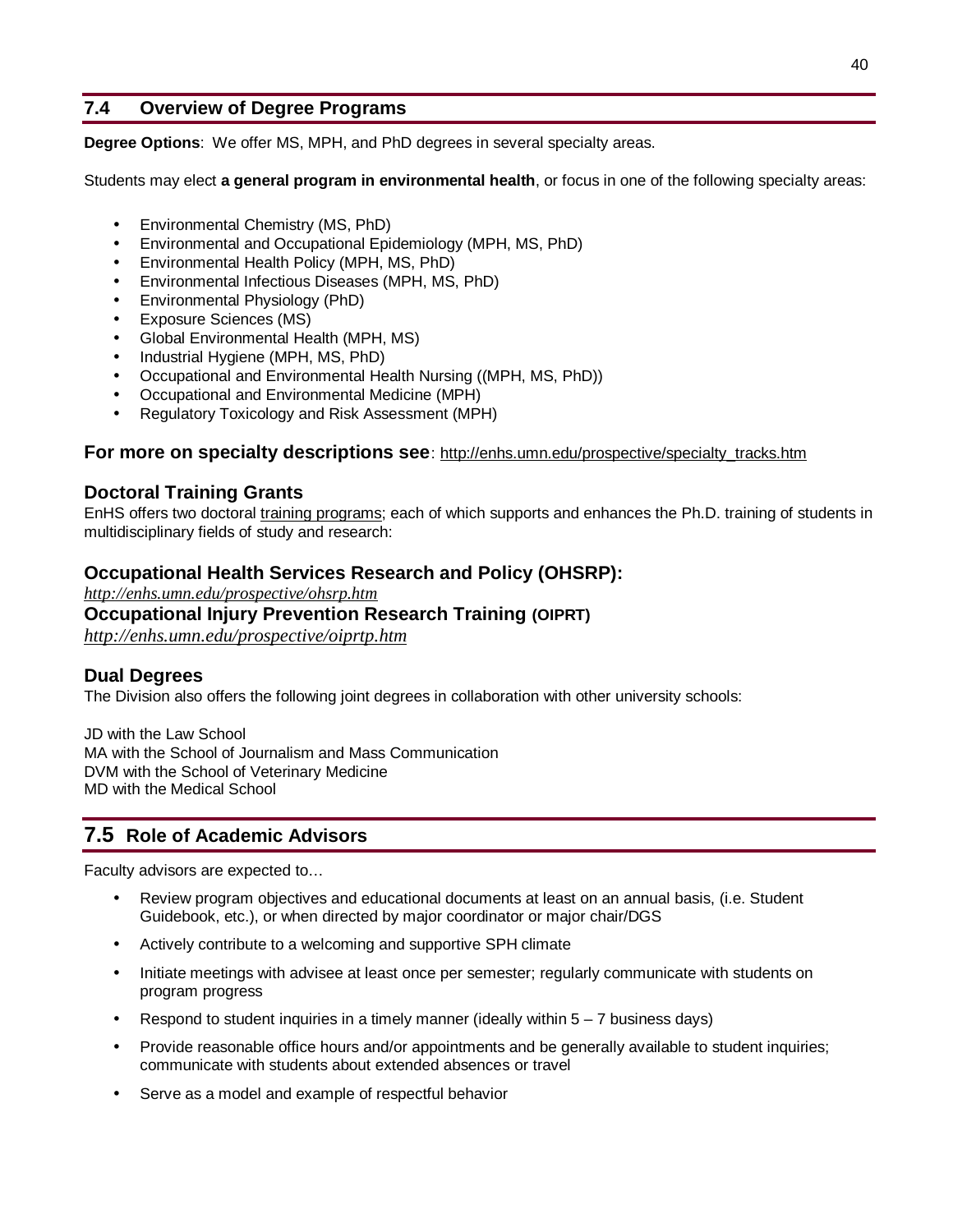- Provide referrals to school and university resources when appropriate (e.g. Student Mental Health Services)
- Refer advisee to Major Coordinator for course planning/scheduling, policy and procedural information

# **7.6 EnHS Program Curriculum**

Most MPH/MS students require two years to complete their degree program. Students should consult with their advisor regarding the time required for their subspecialty; PhD students should also consult with their advisor to determine their curriculum and course of study.

## **Environmental Health Core Coursework [required of MPH and MS]**

Students are required to register for these courses A/F unless otherwise noted.

| Course                                        | <b>Title</b>                                                        | Offered     | Credits        |  |  |  |
|-----------------------------------------------|---------------------------------------------------------------------|-------------|----------------|--|--|--|
| PubH 7194                                     | Master's Project [S-N grade basis only]•<br>Any term<br>$3 - 5$     |             |                |  |  |  |
| PubH 6103                                     | <b>Exposure to Environmental Hazards</b>                            | Fall        | 2              |  |  |  |
| PubH 6104                                     | Environmental Health Effects: Introduction to Toxicology            | Fall        | $\overline{2}$ |  |  |  |
| PubH 6105                                     | Environmental and Occupational Health Policy                        | 2<br>Spring |                |  |  |  |
|                                               | One of the following courses in Epidemiology                        |             |                |  |  |  |
| PubH 6320 or                                  | <b>Fundamentals of Epidemiology</b>                                 | Any term    | 3              |  |  |  |
| PubH 6341                                     | Epidemiologic Methods I<br>3<br>Fall                                |             |                |  |  |  |
| One of the following courses in Biostatistics |                                                                     |             |                |  |  |  |
| PubH 6414 or                                  | <b>Biostatistical Methods I</b>                                     | Any term    | 3              |  |  |  |
| PubH 6415 or                                  | <b>Biostatistical Methods II</b>                                    | Spring      | 3              |  |  |  |
| PubH 6450 or                                  | <b>Biostatistics I</b>                                              | Fall/Spring |                |  |  |  |
| PubH 6451                                     | <b>Biostatistics II</b>                                             | Spring      |                |  |  |  |
| One of the following courses in Ethics,       |                                                                     |             |                |  |  |  |
| PubH 6741 or                                  | Ethics in Public Health: Professional Practice & Policy<br>Any term |             |                |  |  |  |
| PubH 6742                                     | Ethics in Public Health: Research and Policy<br>Any term            |             |                |  |  |  |

•Cannot be used to satisfy the 30 credit minimum requirement for MS students.

'PubH 6741 is recommended for MPH students and 6742 for MS/PhD students (meets the Graduate School requirement for a Research Assistant)

# **Public Health Core Coursework [required of MPH students only]**

**Note:** Students are required to register for these courses on an A/F grade basis unless otherwise noted.

More on Public Health Core Online and In person:<http://www.sph.umn.edu/education/phm/core.html>

| Course       | Title                                                     | Offered     | Credits |
|--------------|-----------------------------------------------------------|-------------|---------|
| PubH 6020    | Fundamentals of Social and Behavioral Science             | Any term    |         |
| PubH 7196    | Field Experience [S-N grade basis only]                   | Any term    | $3-5$   |
| PubH 6751 or | Principles of Management in Health Services Organizations | Fall/Spring |         |
| PubH 6752    | <b>Public Health Management</b>                           | Fall/Summer |         |
|              |                                                           |             |         |

# **7.7 Subspecialty Coursework**

Additional required and elective courses are determined by specialization within the Environmental Health major. Students should consult with their advisor for specialized coursework and electives.

**See Degree option and curriculum listings here:** 

[http://enhs.umn.edu/prospective/specialty\\_tracks.htm](http://enhs.umn.edu/prospective/specialty_tracks.htm)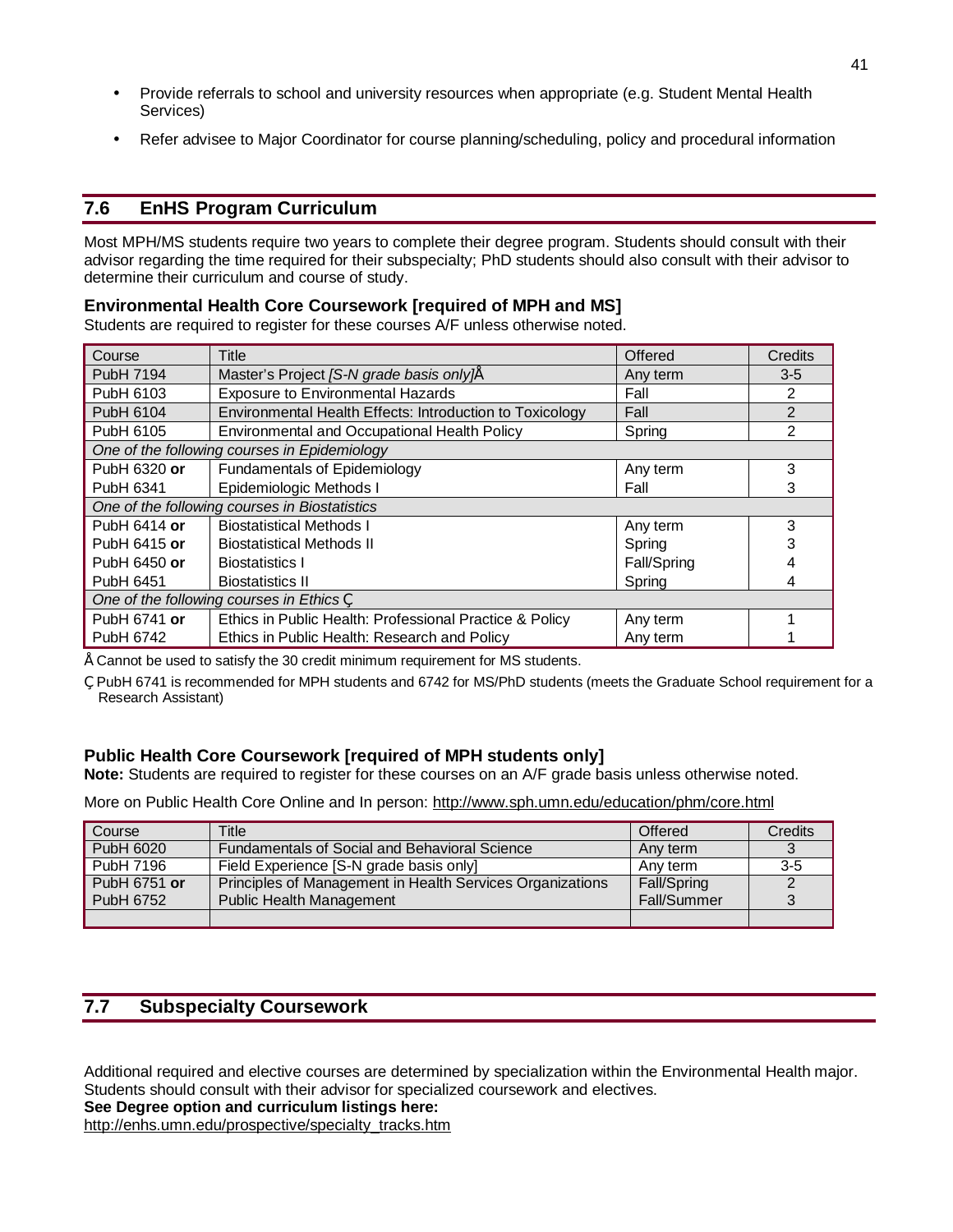# **7.8 EnHS Division Fall Course Schedule**

**Course Schedule Planning Calendar 2009-2010** 

|                 | I Semester 2009   |                              |                                     |                  |                 |                 |                        |      |                                     |                              |            |             |                        |      |
|-----------------|-------------------|------------------------------|-------------------------------------|------------------|-----------------|-----------------|------------------------|------|-------------------------------------|------------------------------|------------|-------------|------------------------|------|
| е               | <b>Mond</b><br>ay | <b>Tuesday</b>               |                                     | Wednesday        |                 |                 | <b>Thursday</b>        |      |                                     | Friday                       |            |             |                        |      |
| 05<br>55        |                   | $6414^a$ ±                   | 6164                                | 6180             |                 | 6132            | 6176                   |      | $6414^a \pm$                        | 6180                         |            |             |                        |      |
| 10              |                   | <b>TuTh</b>                  |                                     | $9:45-$<br>11:00 |                 |                 |                        | 6170 | TuTh                                | $9:45-$<br>11:00             |            |             |                        |      |
| 00              |                   | 9:45-11:00                   |                                     |                  |                 |                 |                        |      | 9:45-11:00                          |                              |            | 6180        |                        |      |
| 15              |                   | $6020 \pm$                   |                                     |                  |                 |                 |                        |      | $6020 \pm$                          |                              |            |             |                        |      |
| 05              | 6420              | TuTh                         |                                     |                  |                 |                 |                        |      | TuTh                                |                              |            |             |                        |      |
| 20              | $6741 \pm$        | 11:15-12:30                  |                                     |                  |                 |                 | 6192                   |      | 11:15-12:30                         |                              |            |             | 6192                   |      |
| 10              | $6742 \pm$        |                              |                                     |                  |                 |                 | First half<br>semester |      |                                     |                              |            |             | First half<br>semester |      |
|                 |                   |                              |                                     |                  |                 |                 | 6193 2 <sup>nd</sup>   |      |                                     |                              |            |             | 61932 <sup>nd</sup>    | 8120 |
|                 |                   |                              |                                     |                  | 8140            |                 | half                   |      |                                     |                              |            |             | half                   |      |
| 25              |                   | $6450^{\circ}$ ±             |                                     | 6190             |                 |                 | semester               |      | $6450^{\circ}$ ±                    |                              |            | 6190        | semester               |      |
| 15              |                   | <b>TuTh</b>                  |                                     | TuTh             |                 |                 |                        |      | TuTh                                |                              |            | TuTh        |                        |      |
| 30              |                   |                              |                                     | $1:25-2:40$      |                 |                 |                        |      |                                     |                              |            | $1:25-2:40$ |                        |      |
| $\overline{20}$ |                   |                              |                                     |                  |                 |                 |                        |      |                                     |                              |            |             |                        |      |
| 35              | 8165              | $6341 \pm$                   | 6320±                               |                  |                 |                 |                        |      | 6341 $\pm$                          | $6320 \pm$                   |            |             |                        |      |
| 25              |                   | sec. 001                     | Lecture                             |                  | 6341 $\pm$      |                 |                        |      | sec. 001                            | Lab()                        | 6341 $\pm$ |             |                        | 8141 |
|                 |                   | <b>TuTh</b>                  |                                     |                  | sec. 002        |                 |                        |      | <b>TuTh</b>                         |                              | sec. 002   |             |                        |      |
|                 |                   | 3:35-4:50                    |                                     | 8163             | TuTh<br>$4:15-$ |                 |                        |      | 3:35-4:50                           |                              | TuTh       |             |                        |      |
|                 |                   |                              |                                     |                  | 5:30            |                 |                        |      |                                     |                              | 4:15-5:30  |             |                        |      |
| 40              |                   |                              |                                     |                  |                 |                 | 6115                   |      |                                     |                              |            | 6112        |                        |      |
| $\frac{30}{5}$  |                   |                              |                                     |                  |                 |                 |                        |      |                                     |                              |            | $4:40-$     |                        |      |
| 45              |                   | $6103 +$                     | 6104                                |                  |                 | 6131<br>$6:00-$ |                        |      | 6103*                               | 6104                         |            | 7:40        |                        |      |
| 35              |                   | TuTh<br>1st half<br>semester | <b>TuTh</b><br>2nd half<br>semester |                  |                 | 8:30            |                        |      | <b>TuTh</b><br>1st half<br>semester | TuTh<br>2nd half<br>semester | 8160       |             |                        |      |
| 50              |                   |                              |                                     |                  |                 |                 |                        |      |                                     |                              |            |             |                        |      |
| 40              |                   |                              |                                     |                  |                 |                 |                        |      |                                     |                              |            |             |                        |      |
|                 |                   |                              |                                     |                  |                 |                 |                        |      |                                     |                              |            |             |                        |      |
| 55              |                   |                              |                                     |                  |                 |                 |                        |      |                                     |                              |            |             |                        |      |

.

**Note: Environmental Health Core** requirements in **bold**. ±Course **meets Public Health core requirement** for MPH Students.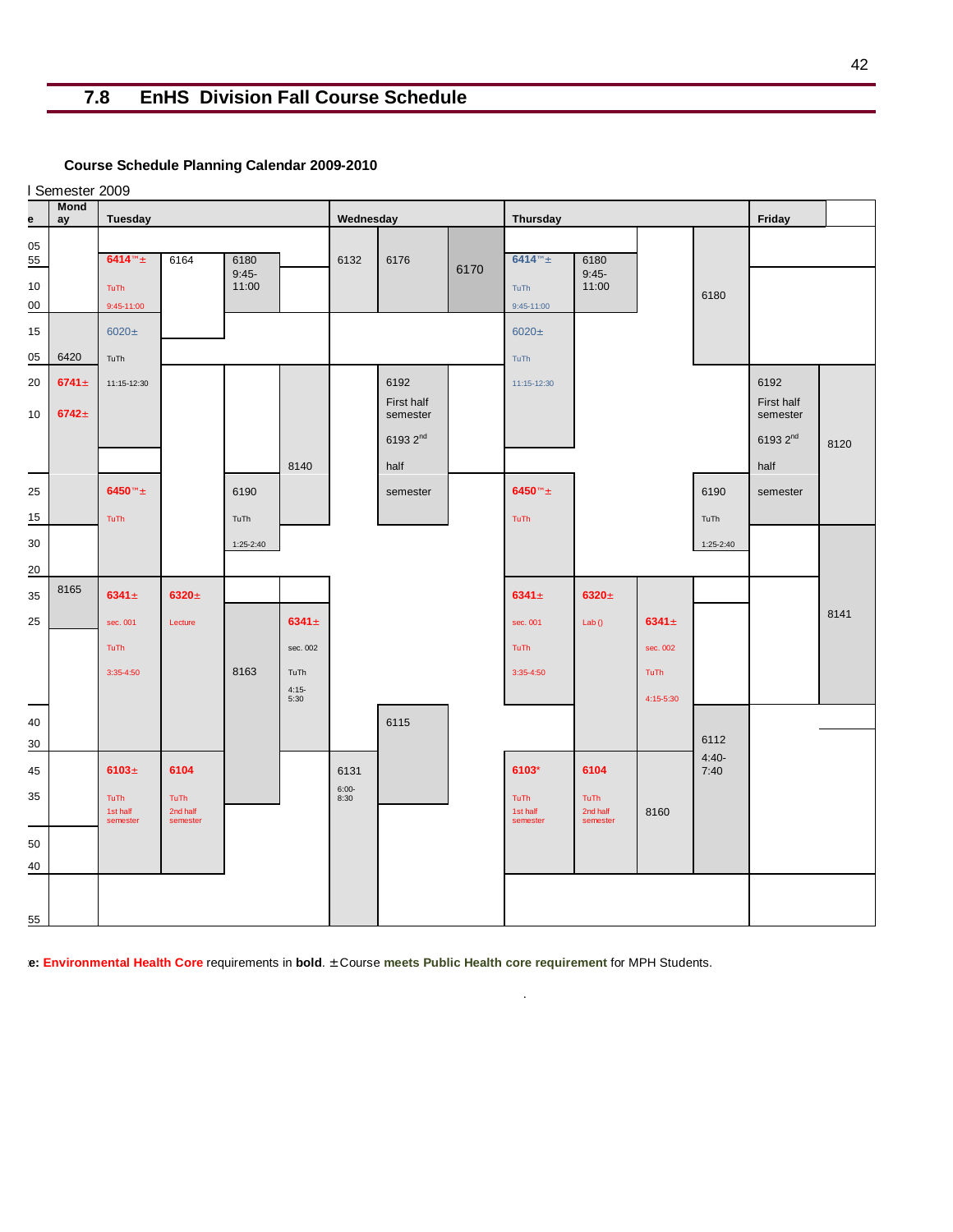# **7.9 EnHS Division Course List**

### **Course Syllabi can be found here: <http://www.sph.umn.edu/education/syllabi/home.html>**

For 2009-2010 SPH Core -Internet Courses and In person see:<http://www.sph.umn.edu/education/phm/core.html>

## **6100 Topics: Environmental Health**

(1-4 cr; prereq EH major or #)

New course offerings or topics of interest in environmental health.

### **6101 Environmental Health**

(2 cr) Toscano

Principles of environmental health relating to macro- and micro-environments and to products consumed or used by people.

Fall, 1:25pm-3:20pm Wed Fri (first seven weeks); Spring, 7:00pm-9:00pm Tue & Th

### **6102 Issues in Environmental and Occupational Health**

(2 cr; prereq grad stu or EH major) Allwood

The field, the current issues and the principles and methods of environmental and occupational health practice. Independent field study to observe, view, and analyze environmental/occupational health programs, contacts on a discussion group on EnHS web page and completion of a take home exam are required.

Spring, Summer online course

## **6103 Exposure to Environmental Hazards**

(2 cr) Ramachandran

Nature, effects, and regulation of exposure to biological, physical, and chemical hazards in the environment, placing these in the context of the inter- and multi-disciplinary scientific field of environmental health as an essential component of the wider field of public health. The course will comprise lectures, presentation of example case studies, and group discussions.

Fall, 5:45pm-7:40pm Tue Thu (first seven weeks of semester)

## **6104 Environmental Health Effects: Introduction to Toxicology**

(2 cr) Toscano

To identify the mechanisms and effects of environmental agents on human health.

Fall, 5:45pm-7:40pm Tue Thu (last seven weeks of semester)

## **6105 Environmental Health Policy**

(2 cr; prereq EH major or #) McGovern

Students will develop an understanding of environmental and occupational health policies, laws, key concepts and principles, proposals and approaches for regulatory reform, approaches to policy analysis, and overall phases and issues in the policy making process.

Spring, 6:00pm-7:40pm Tue

## **6112 Risk Analysis: Application to Risk-Based Decision Making**

(3 cr; prereq PH or grad stu) Adgate

Introduction to risk in the context of regulatory decision-making.

Fall, 4:40pm-7:40pm Th

### **6113 Public Policy and Risk: Strategies for Effective Decisions and Discourse**

(3 cr; prereq EH or grad stu or #) tbd

Strategies for effective decisions and discourse; introduction and overview of making policy in areas of public health and the environment characterized by substantial risk and uncertainty. Topics include the basic mathematics of decision-making under risk and uncertainty, the cognitive psychology of how people react to risk, and methods of risk communication.

tbd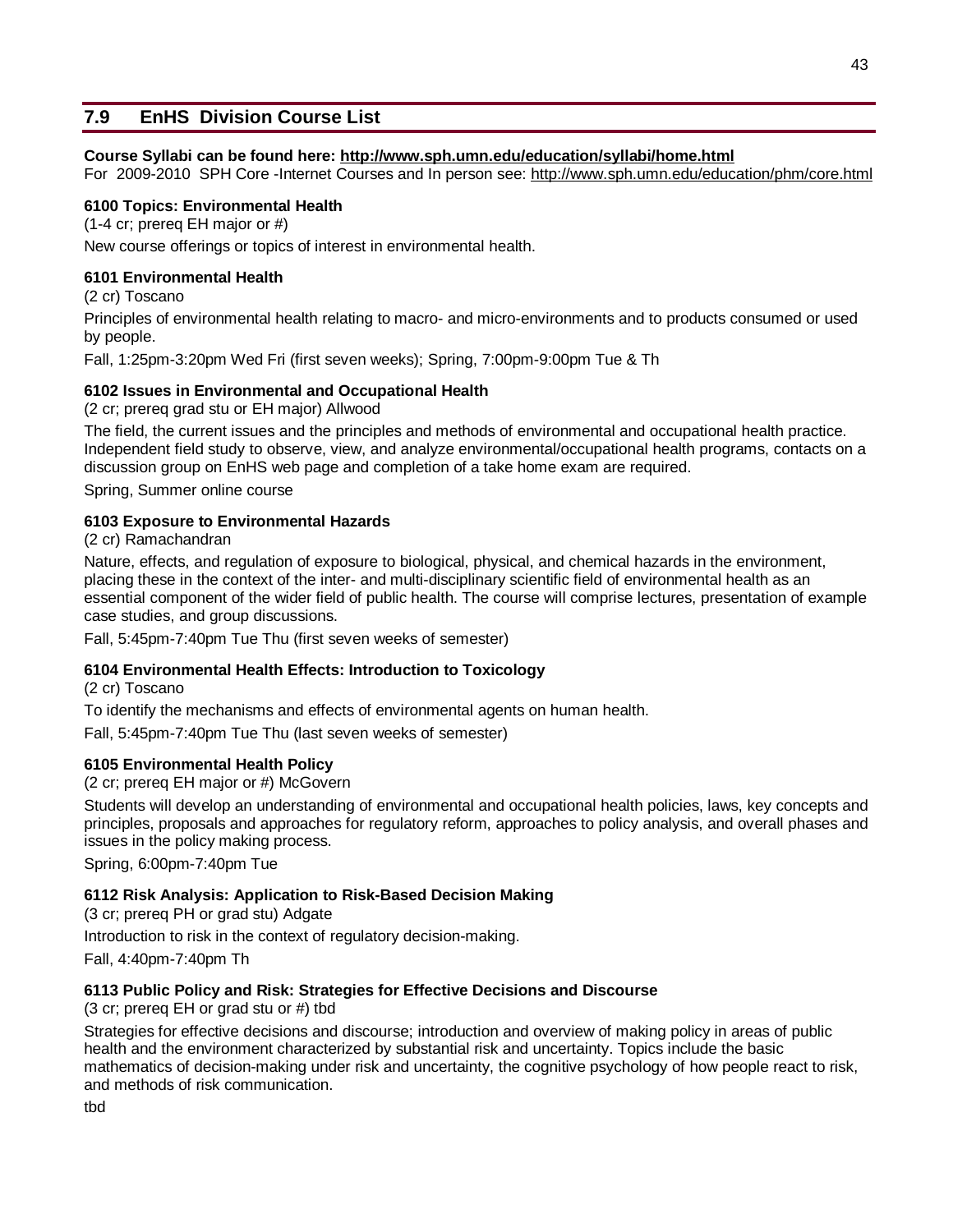## **6115 Worker Protection Law**

(1 cr;) Austin

The course will focus on the role of government in protecting rights of citizens. Labor movement history will serve as a starting point for a discussion of modern systems for protecting workers from unsafe work places and compensating them for Injuries that do occur. Law will be reviewed that protects individuals against class-based discrimination and creates a "right" to work.

Fall, 4:40pm-6:35pm Wed (first seven weeks of the semester)

### **6116 Environmental Law**

(1 cr) Austin

Several difficult legal questions arise when pollution protection law conflicts with policy encouraging use of natural resources. Conflict also arises when the government restricts the use of property without compensating its owner. Course also considers the increasing authority of government agencies to audit business to assure compliance.

Spring, 4:40pm-6:35pm Wed (last seven weeks of the semester)

### **6120 Injury Prevention in the Workplace, Community, and Home**

(2 cr) Gerberich

Injury epidemiology: analysis of major injury problems affecting the public in the workplace, community, and home using the epidemiologic model and conceptual framework; emphasis on strategies/program development for prevention and control.

Spring, 8:00am-9:55am Wed

## **6121 Topics: Injury Prevention in the Workplace, Community, and Home (Online course)**

(1-2 cr; prereq PubH 5194 or 6120, 6330 or 6341) Gerberich

Selected projects relevant to injury problems.

Fall, Spring; Time and place to be arranged

## **6122 Seminar: Safety in the Workplace**

(1 cr) Gerberich

Realm of and potential risk factors for occupational safety problems; strategies for prevention and control. Spring, 12:20pm-1:10pm Wed

## **6123 Violence Prevention and Control: Theory, Research, and Application**

(2 cr) Findorff

Analyses and critique of major theories and epidemiological research pertinent to violence, including characteristics of violence and relevant risk factors, reporting and treatment protocols, and current/potential intervention efforts and prevention initiatives; emphasis on interdisciplinary contributions to violence prevention and control.

### **6130 Occupational Medicine: Principles and Practice**

(3 cr; prereq Grad stu or EH major) Mandel

Pathogenesis of diseases caused by occupational hazards, evaluating work-related illnesses, overall regulatory framework governing occupational health and safety.

Spring, 5:00pm-8:00pm Wed

### **6131 Working in Global Health**

(2 cr) Berthold

Major factors influencing health worldwide, and the interdependence of the developed and developing world in addressing health problems from a global perspective.

Fall, 6:00pm-8:30pm Wed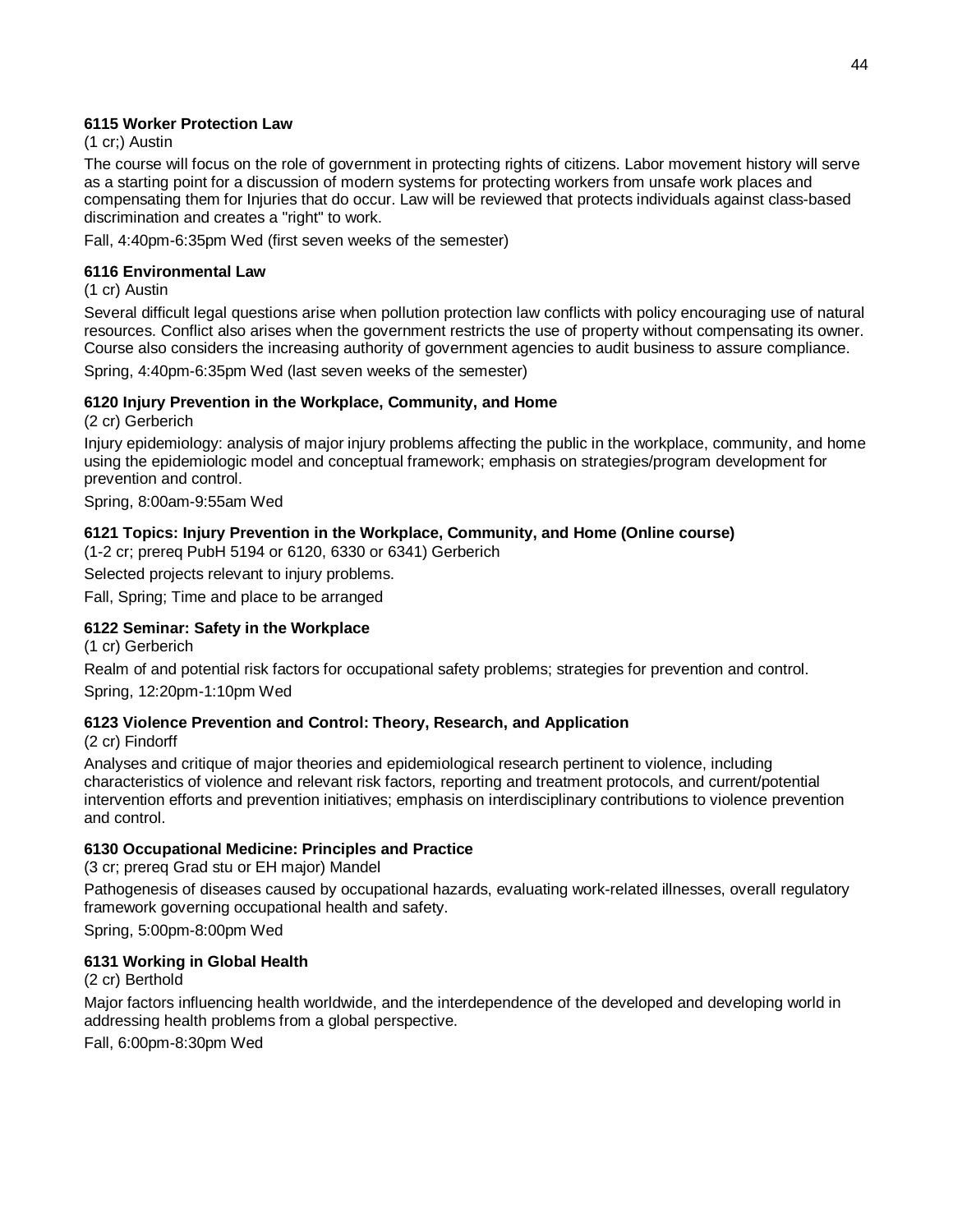# **6132 Air, Water, Health**

### (2 cr) Simcik

In this course, we will explore the issues related to providing adequate levels of clean air and water. Specific issues include local water quantity, quality, local air quality in both the developed and developing world, as well as global air, and water quality, and policies meant to protect these resources.

Fall, 9:05am-11:00am Wed

### **6133 Global Health Seminar**

(1 cr) Alexander

This seminar course will explore various aspects of global health from a public health perspective.

Spring, 3:35pm-5:30pm Thu

## **6140 Occupational and Environmental Epidemiology**

(2 cr; prereq basic course in epidemiology and biostatistics) Church

Principles and concepts in identifying health effects in the workplace; strategies for identifying excess risk, evaluating strengths and weaknesses of research techniques, assessing bias and confounding.

Spring, 9:05am-11:00am Thu

## **6150 Interdisciplinary Evaluation of Occupational Health and Safety Field Problems**

(3 cr; prereq EH major or grad stu) Nachreiner

Guided evaluation of potential health and safety problems at the worksite, recommendations and design criteria for correction; and evaluation of occupational health and safety programs.

Spring, 10:10am-1:10pm Tue

### **6160 Metabolomics**

(3 cr; prereq Biochem, mol biol, org chem or #) Peterson

Pharmacokinetics/toxicokinetics and xenobiotic metabolism. Mechanisms by which phase I and phase II enzymes bioactivate and detoxify xenobiotics. Implications of these biochemical reactions for human health.

Spring, 3:35pm-4:50pm Mon, Wed (check spring schedule day/time may change)

## **6161 Regulatory Toxicology**

(2 cr; prereq some background in [toxicology or pharmacology or related field] is recommended) Wattenberg In-depth introduction to laws (and associated regulations) of U.S. federal regulatory agencies, such as CPSC, EPA, FDA, OSHA, and DOT, that both require and use toxicological data/information in their mission of protecting human and environmental health.

Spring, 6:00pm-8:00pm Mon – dates to be arranged.

## **6164 Toxicological Analysis**

(2cr; Prereq Enrollment in toxicology concentration of Environmental Health PhD program) Peterson Introduction to modern methods in molecular toxicology. Introduction to the core research facilities present at the University of Minnesota as well as field trips to local organizations imploring modern toxicological methods.

## **6170 Introduction to Occupational Health and Safety**

(3 cr; prereq EH major or #) Nachreiner

Introduction to major concepts and issues in occupational health and safety. Apply public health principles and decision-making process in relation to prevention of injury and disease, health promotion of adults and protection of worker populations from environmental hazards.

Fall, 8:00am-11:00am Mon

## **6172 Industrial Hygiene Applications**

(2 cr; prereq EH major, PubH 6170, or #) Brosseau

Recognition, evaluation, and control of occupational health and safety hazards. Practice application to specific industrial hygiene problems related to gases/vapors, aerosols, and physical agents.

Spring (offered every other year odd yr.)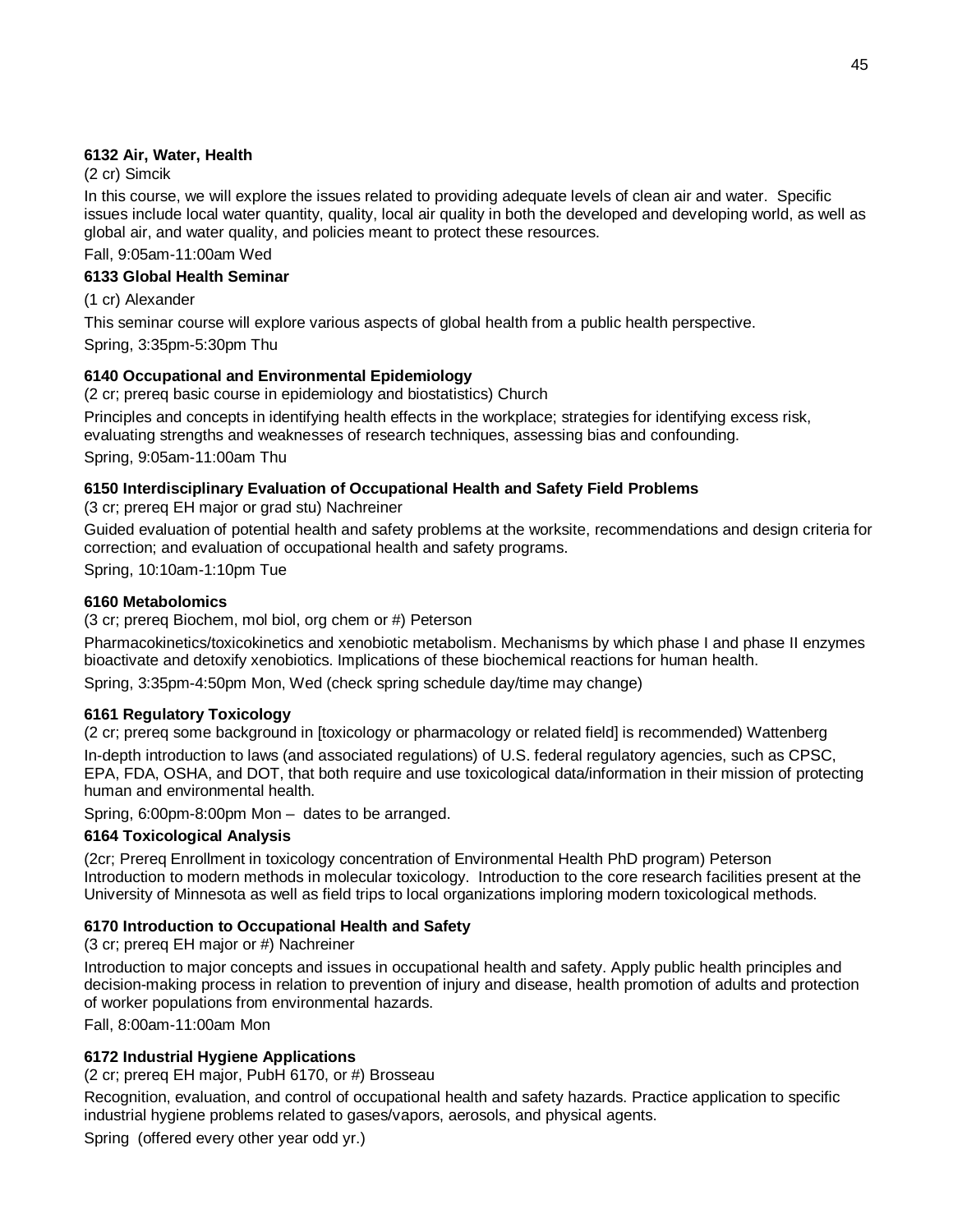## **6173 Exposure to Physical Agents**

(2 cr; prereq grad stu or EH major, IH specialty or equiv preparation) Raynor

Nature, health effects, monitoring and control of physical agents in working and living environments, ionizing/nonionizing radiations (including lasers and ultraviolet, visible and infrared light), noise and vibration, and heat and cold stress; dose, response and engineering interventions.

Spring, 4:40pm-7:40pm Mon – (offered every other year even yr).

## **6174 Control of Workplace Exposure**

(3 cr; prereq EH major or grad stud, IH specialty or equiv) Raynor

Options for reducing human exposures to airborne contaminants, both gaseous and aerosol. Science and practice of general and local exhaust ventilation in workplaces and other indoor spaces. Use of air cleaners for personal respiratory protection and control of emissions to the workplace and the atmosphere.

Spring, (offered every other year odd yrs).

### **6175 Environmental Measurements Laboratory**

(2 cr; prereq PubH 6171 or #) Raynor, Simcik

Broad treatment of occupational health field. Role of industrial hygienist. Emphasizes practical application of industrial hygiene concepts/methods. Lectures/demonstrations, lab exercises, project.

Spring, 12:20pm-4:25pm Wed- (offered every other year odd yrs)

### **6176 Hazardous Materials and Waste Management**

(2 cr; prereq PubH 6170 or equivalent, courses in chemistry including organic or equivalent) Brosseau This course is concerned with the management of hazardous materials and wastes. Through lectures, case studies, workshops and field trips we will consider the generation, control, and disposal of hazardous materials and wastes. (Fall Every other even year)

## **6180 Ecology of Infectious Diseases**

(3 cr) Singer

This course focuses on the ways in which host, agent and environmental interactions influence the transmission of infectious agents. Specific topics related to these microbes include: environmental dissemination, eradication and control, evolution of virulence, and use of analytical and molecular tools.

Fall, 9:05am-12:05pm Thu

## **6181 Surveillance of Foodborne Diseases and Food Safety Hazards**

(2 cr; prereq PubH 6320 or PubH 6341) Hedberg,

Surveillance of food borne disease and food safety.

Spring, 3:35pm-5:30pm Tue

## **6182 Emerging Infectious Diseases: Current Issues, Policies, and Controversies**

(3.0 cr; Prereq-AHC student, #; A-F or Aud, spring, every year) Osterholm

Issues/controversies surrounding emerging infectious diseases. Framework for considering realistic/innovative policies. Bioterrorism, public health preparedness. Pandemic influenza preparedness, smallpox vaccination, antibiotic resistance.

Spring

## **6190 Environmental Chemistry**

(3 cr; prereq gen chem, org chem or #) Simcik

Overview of chemistry of air, water and soil, pertinent environmental problems; human and ecological multi-media exposures to chemicals in the environment.

Fall, 1:25pm-2:40pm Tue Thu

## **6191 Air Pollution**

(3 cr; prereq one course each in Gen Chem and Organic Chem or #) Simcik

This course explores, primary and secondary sources of air pollution, transport mechanisms including meteorological effects, atmospheric transformations and loss processes. It also investigates human and ecosystem health as well nuisance effects, and reviews historical and future regulations and standards.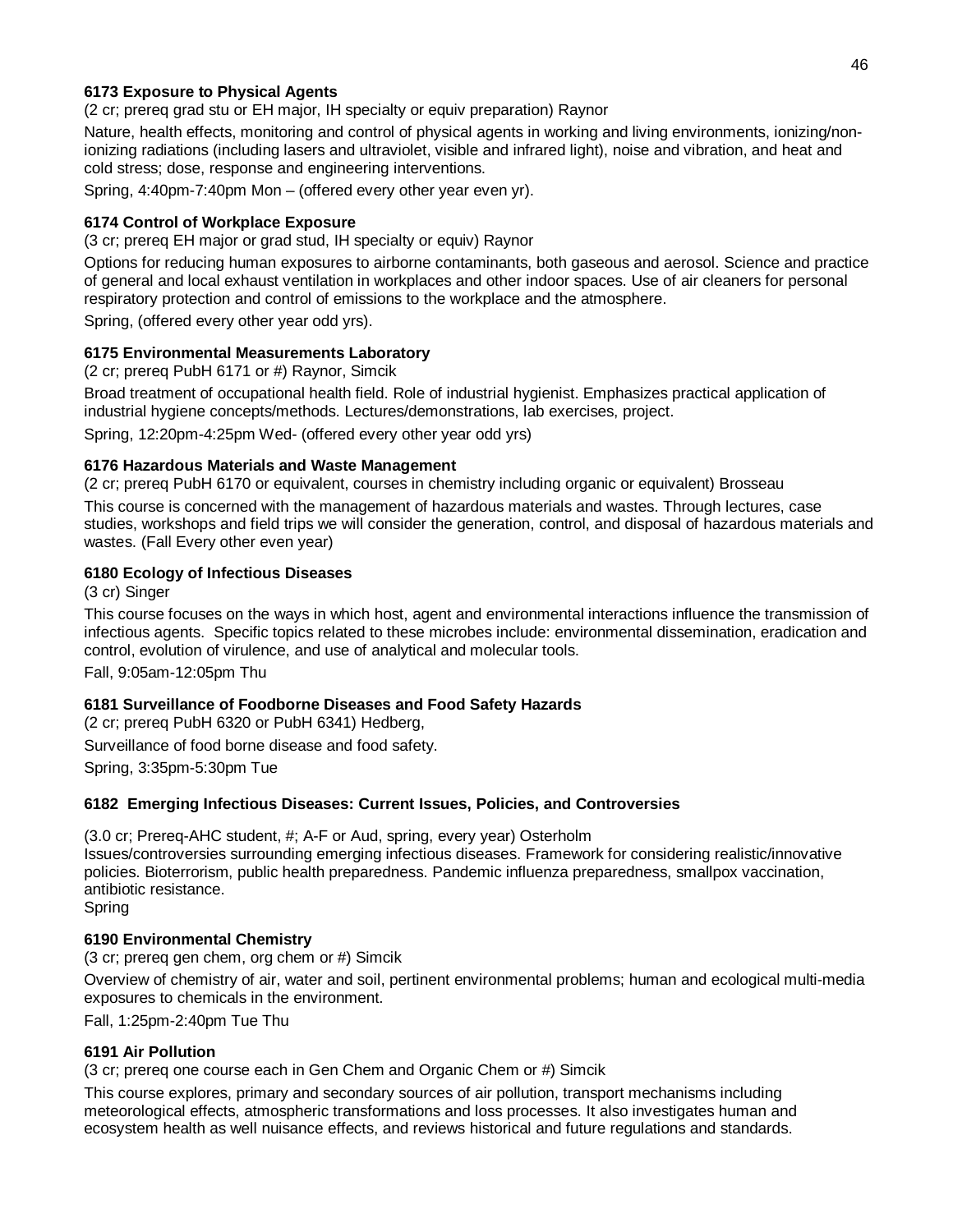# **6192 Measurement and Properties of Air Contaminant**

(2 cr Prereq: Good grasp of [elementary physics, chemistry, and mathematics including calculus)

## Ramachandran

This course explores the physical nature of gaseous and particulate air contaminants, their occurrence in workplaces, the factors governing generation and dispersal, the criteria, rationales and standards under which practical measurement in the workplace is conducted, the principles underlying industrial hygiene measurement techniques; processes of inhalation and deposition of aerosols and their ultimate fate, and scenarios linking exposure with aerosol-related ill-health

Fall, Wed and Fri 12:20pm – 2:15 pm first seven weeks

## **6193 Advanced Topics in Exposure Sciences**

(2 cr A-F only; prereq 6192 or instr consent ) Adgate and Ramachandran

Fall TTH 12:20-2:15pm last seven weeks

## **7193 Directed Study: Environmental Health**

(1-4 cr; prereq grad stu, EH major, #) EnHS Faculty

Directed study in a topic at discretion of faculty member. Usually students and faculty agree upon an area they feel could enhance the advanced masters' students' educational experience.

Fall, Spring, May session, Summer; Time and place to be arranged

## **7194 Master's Project: Environmental Health**

(1-3 cr; prereq EH major or #) EnHS Faculty

Directed projects or examination in environmental and occupational health.

Fall, Spring, May session, Summer; Time and place to be arranged

## **7196 Field Experience: Environmental Health**

(1-5 cr; prereq EH major or #) EnHS Faculty Directed practicum in environmental and occupational health

Fall, Spring, May session, Summer; Time and place to be arranged

## **8100 Topics: Environmental and Occupational Health**

(1-6 cr; prereq #) EnHS Faculty

New course offerings or topics of interest in environmental and occupational health.

Fall, Spring, May session, Summer; Time and place to be arranged

## **8100 Topics: Environmental Health**

(1.0 - 4.0 cr [max 20.0 cr]; fall, spring, summer, every year) New course offerings or topics of interest in environmental health.

## **8120 Occupational Health and Safety Research Seminar**

(1 cr; prereq EH major, OIPRTP specialty or equiv, PubH 6120, 6330 or 6341, 6450) Gerberich, Alexander Facilitate student research efforts in occupational injury epidemiology and control through roundtable discussions and interdisciplinary involvement.

Fall, 12:20pm-2:15pm Fri; Spring, 12:20pm-2:15pm Fri

## **8140 Validity Concepts in Epidemiologic Research**

(2 cr) Maldonado

In-depth examination of the conceptual basis for the design, analysis and interpretation of epidemiologic studies. We begin with a discussion of counterfactual reasoning as applied to epidemiologic studies. We then use counterfactual reasoning as the basis for: (1) a general theory of study design; (2) recognizing, examining, and preventing bias in epidemiologic study results (confounding, selection biases, measurement-error biases and artifacts of statistical methods (specification bias)); and (3) a general theory for adjusting study results for the combined effect of biases.

Fall, 12:20pm-2:15pm Tue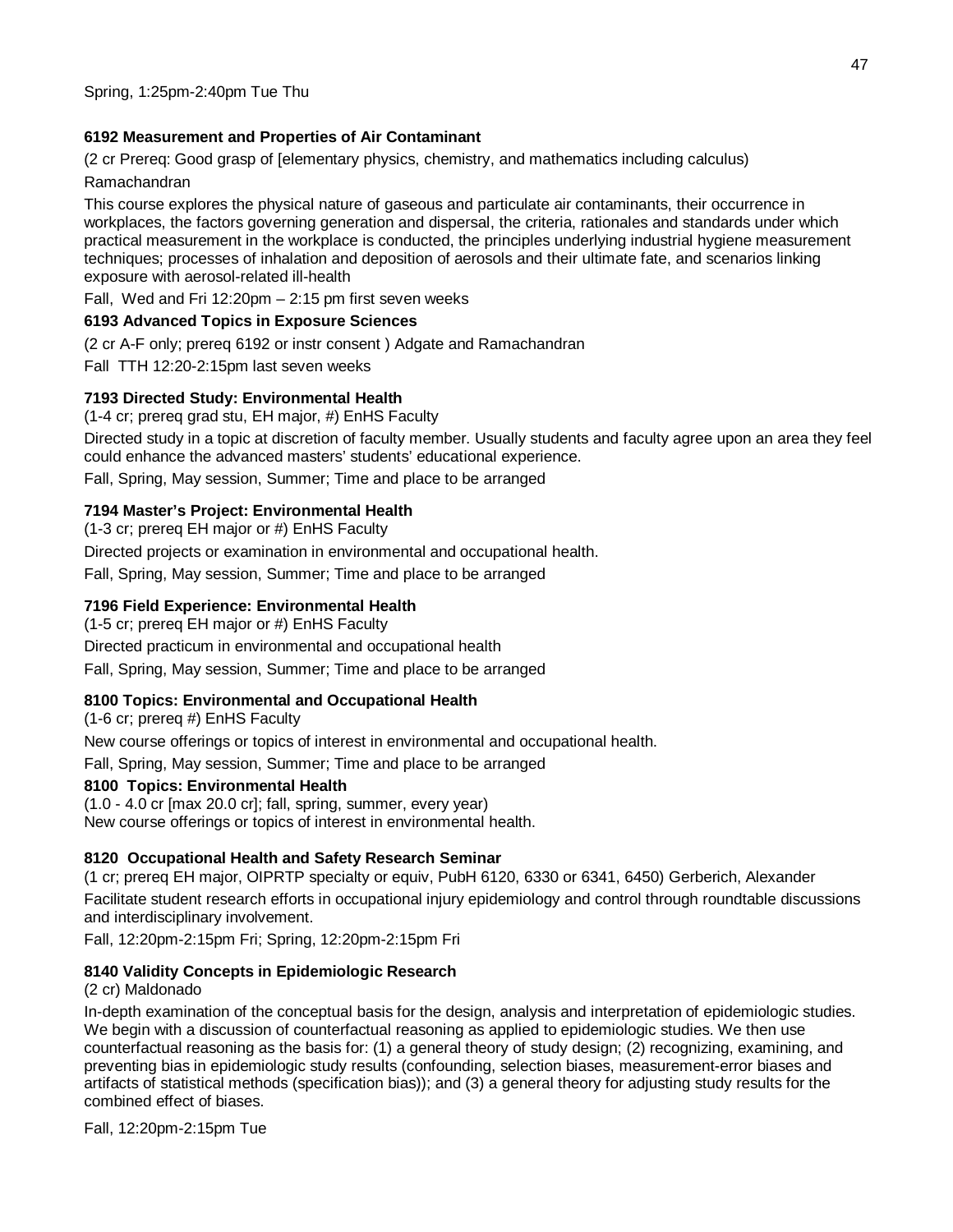### **8141 Doctoral Seminar in Observational Inference**

(2 cr; prereq 8140, doctoral student in PubH, PubH 6330 or 6341, 6340 or 6342) Church, Maldonado, Alexander

This seminar course in observational inference is designed for doctoral students in public health who are interested in practicing the fundamentals of epidemiologic inference, including methods for designing, analyzing, and interpreting epidemiologic studies. Class time will be spent critically discussing methods papers and applied papers and designing studies or parts of studies related to various areas of observational inference, including environmental and occupational health.

Fall/Spring, 2:30pm-4:30pm Fri

## **8142 Epi Uncertainty Analysis**

(2 cr; prereq PubH 8140) Maldonado

The course will focus on the techniques of non-probabilistic and probabilistic (Monte Carlo) sensitivity analysis. This course builds on the concepts discussed in PubH 8140. Spring, 12:20pm-2:15pm Tue

### **8160 Advanced Toxicology**

(2 cr; prereq biochem, molecular biol, PubH 6160 or #) Toscano

Cellular and molecular mechanisms by which xenobiotics cause toxicity; investigative approaches to current research problems in toxicology and carcinogenesis.

Fall, 5:45pm-7:40pm Thu

## **8161 Current Literature in Toxicology**

(1 cr; S-N only, prereq - 6104) Peterson

The objective of this course is for students to critically read and discuss current toxicological literature. The topics covered in this course will change every semester with the goal to learn modern methods in toxicology and develop critical thinking skills.

Fall; Time and place to be arranged; Spring; Time and place to be arranged

### **8162 Chemical Carcinogenesis and Chemoprevention**

(3 cr; A/F only, prereq - BioC 3021. BioC 4331 or equivalent, Chem 2302 or equivalent) Peterson

The objective of this course is for students to apply Information regarding chemical carcinogenesis and chemoprevention. Students will: 1) Investigate biochemical mechanisms by which environmental chemicals Interact with cellular systems to cause carcinogenesis; 2) Investigate mechanisms by which chemopreventive compounds prevent carcinogenesis; and 3) formulate logical hypotheses about the biochemical basis of carcinogenesis/chemoprevention of specific classes of compounds.

## **8163 Toxicology**

Wattenberg, Peterson, Toscano

(5.0 cr; Prereq-Enrolled in toxicology concentration of environmental health PhD program; A-F only, fall, every year)

Biological/physiological principles that govern toxicological methods.

## **8165 Current Topics in Toxicology**

Toscano

1.0 cr [max 2.0 cr]; Prereq-[Environmental health PhD, toxicology concentration] student or #; S-N only, fall, spring, every year)

Seminars presented by students/faculty in toxicology graduate program.

## **8166 - Experiences in Toxicology Research**

Peterson

(3.0 cr; Prereq-Environmental health PhD student in toxicology concentration; A-F only, spring, every year) Students complete research projects in labs of toxicology program graduate faculty members.

## **8170 Advanced Industrial Hygiene Applications**

(2 cr; prereq EH major, PubH 6170)

Recognition, evaluation and control of occupational health and safety hazards; application of concepts to specific industrial hygiene problems related to gases/vapors, aerosols, physical agents.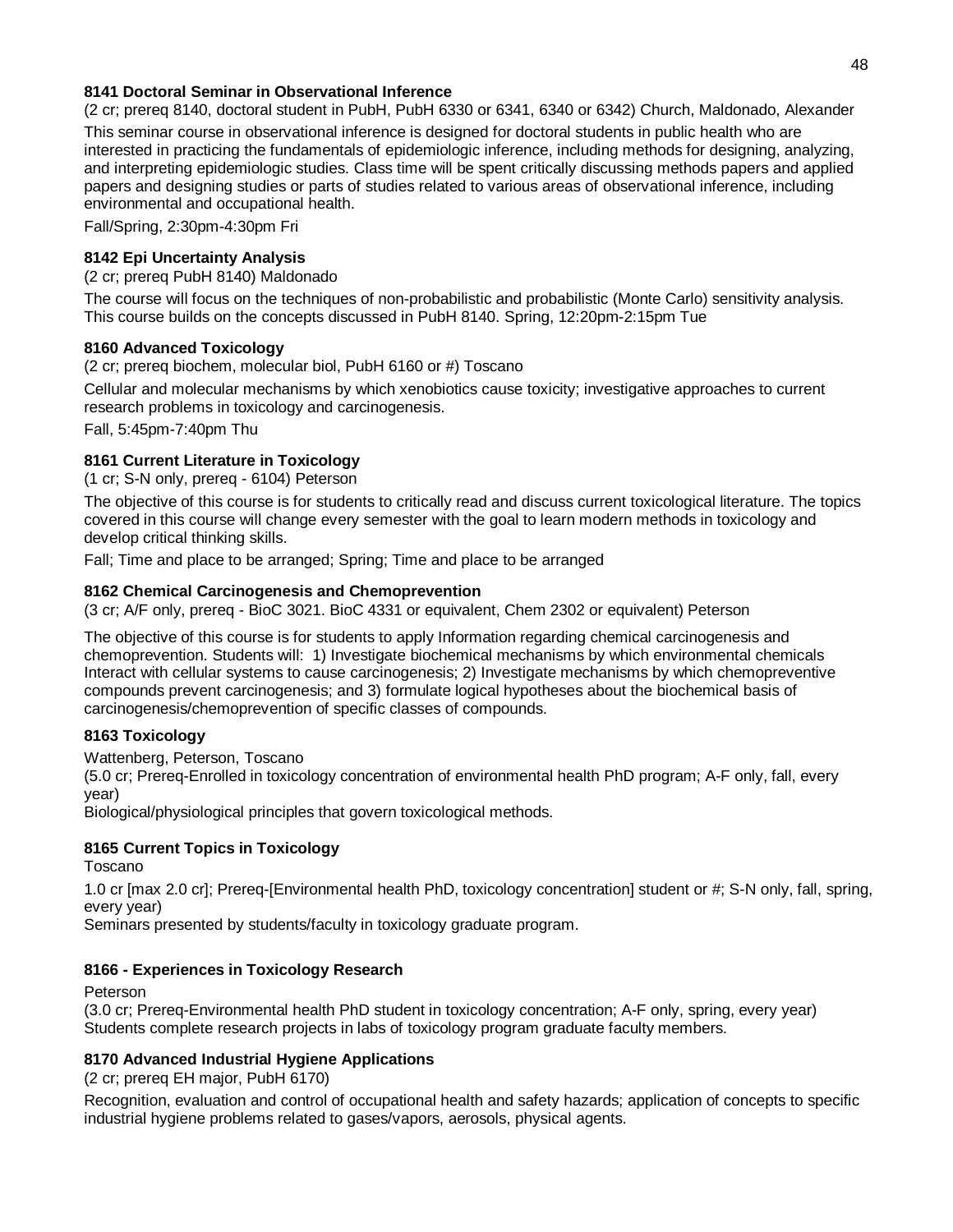**8194 Directed Research: Environmental and Occupational Health**  (1-6 cr; prereq grad stu, EH major) EnHS Faculty Opportunities to pursue research in environmental and occupational stresses on human health. Fall, Spring, May session, Summer; Time and place to be arranged

# **8. EnHS MPH Degree Requirements**

# **8.1 Program Curriculum- Coursework and Credits**

Students must complete a minimum of 42 credits in: **SPH Core** courses, **EnHS Core** courses and **subspecialty** required courses and **electives**. Specialty curriculum have specific credit requirements, see**:**  [http://enhs.umn.edu/prospective/specialty\\_tracks.htm](http://enhs.umn.edu/prospective/specialty_tracks.htm) Click on "Degree Options" to see curriculum for each.

All MPH students must also complete an approved Field Experience and Master's Project (**see section 8.4 for these requirements)** 

# **8.2 SPH Core Area Requirements**

Students working towards an MPH degree must satisfy competency requirements in the six core areas of public health – administration, behavioral science, biostatistics, environmental health, epidemiology, and ethics – by completing ONE of the following in each core area:

- § Satisfactorily pass one of the pre-approved courses in the core area (see pre-approved course list below); OR
- § Pass an equivalency exam in the core area. OR
- § Pass an advanced course in the core area as approved by the respective division head or the Educational Policy Committee, OR
- § Complete a graduate level course, with a grade of B or better, at an accredited university or college that meets the competencies defined by CEPH. The Educational Policy Committee, upon petition of the student, will determine acceptance of a course for transfer.

### **Pre-approved Courses Meeting School of Public Health Core Area Requirements**

#### **Administration**

PubH 6751 Principles of Management in Health Services Organizations – 2 cr. PubH 6752 Public Health Management – 3 cr.

### **Behavioral Science**

PubH 6020 Fundamentals of Social and Behavioral Science – 3 cr.

### **Biostatistics**

- PubH 6414 Biostatistical Methods I 3 cr.
- PubH 6415 Biostatistical Methods II 3 cr.
- PubH 6450 Biostatistics I 4 cr.
- PubH  $6451$  Biostatistics II 4 cr.

### **Environmental Health**

PubH 6103 Exposure to Environmental Hazards – 2 cr.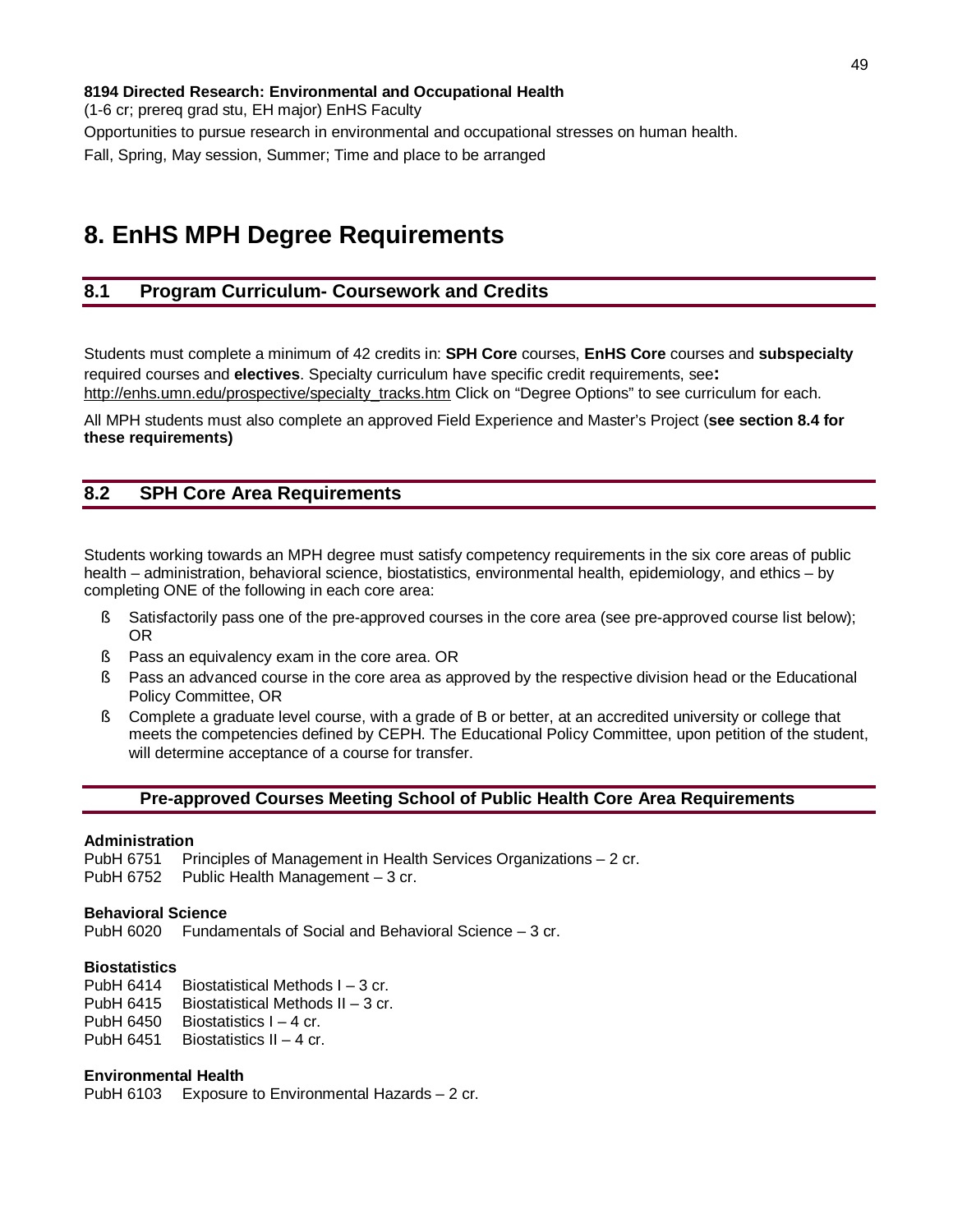### **Epidemiology**

PubH 6320 Fundamentals of Epidemiology – 3 cr. PubH 6341 Epidemiologic Methods I – 3 cr.

### **Ethics**

PubH 6741 Ethics in Public Health: Professional Practice and Policy – 1 cr. PubH 6742 Ethics in Public Health: Research and Policy – 1 cr.

# **8.3 Course Transfer Credits, Substitutions, Waivers, Grading Policies**

Students must complete credit requirements as specified by the individual major with a minimum of 42 credits. A student may seek transfer of up to 40%of the total number of credits required to complete the MPH degree. Courses approved for transfer into the program must be graduate or professional degree level courses taken at an accredited institution within the last five years. Courses older than 5 years may be allowed for individuals with prior earned advanced degrees who have been actively working in their field of study as demonstrated by their current resume. Course credits may be used to satisfy public health core or other program requirements as jointly approved by the appropriate Major Chair and/or Educational Policy Committee and Associate Dean for Academic Affairs.

MPH students who have completed graduate-level coursework at the University of Minnesota or another college or university may petition to transfer those courses toward their MPH degree. Courses taken before the awarding of a baccalaureate degree cannot be transferred. To be considered for transfer, graduate level coursework must have been taken at an accredited graduate institution. Students must:

- 1. Meet with their advisor to discuss the petitioning process. If the petition is acceptable to the advisor, the student will complete and sign the *Petition* form, obtain the advisor's signature, and attach an official transcript on which the final grade has been posted.
- 2. Submit the *Petition* form to the Major Coordinator for processing.
- 3. The Major Coordinator will forward the petition to the major chair and then to the Associate Dean for final evaluation and/or approval.

Students admitted to the Public Health Certificate in Core Concepts program are considered officially enrolled in the School of Public Health (SPH). While successful completion of the Certificate program does not entitle recipients to future admission to SPH degree programs, recipients are free to apply to degree programs upon completion of the Certificate. Should they be admitted to an MPH major, the 15 credits qualifying for the Certificate will be accepted as fulfilling the public health core requirements, and do not count as transfer credits.

### **Course Substitutions and Waivers**

All student requests that deviate from the degree curriculum requirements outlined in this Guidebook must be made on a *Petition* form. The *Petition* form can be obtained here: <http://www.hpm.umn.edu/education/mph/files/Course%20Petition.pdf>

Students should note that the process for approving a course substitution or waiver could take up to one month, so plan accordingly.

### **Course Substitution Procedures:**

The following process should be followed when requesting that a course substitute for a required course in your degree program.

- 1. Gather the course syllabi of the required course in your degree program and the proposed substitute course and a transcript on which the proposed course grade has been posted (if the proposed course has already been completed).
- 2. Complete the *Petition* form with the following information in each section:
	- § REQUEST SECTION: describe the course requested for substitution including the course title, number of credits, term and year taken, and the name of the institution where the course was taken. Also list the course/requirement in your degree program for which you are asking for the substitution.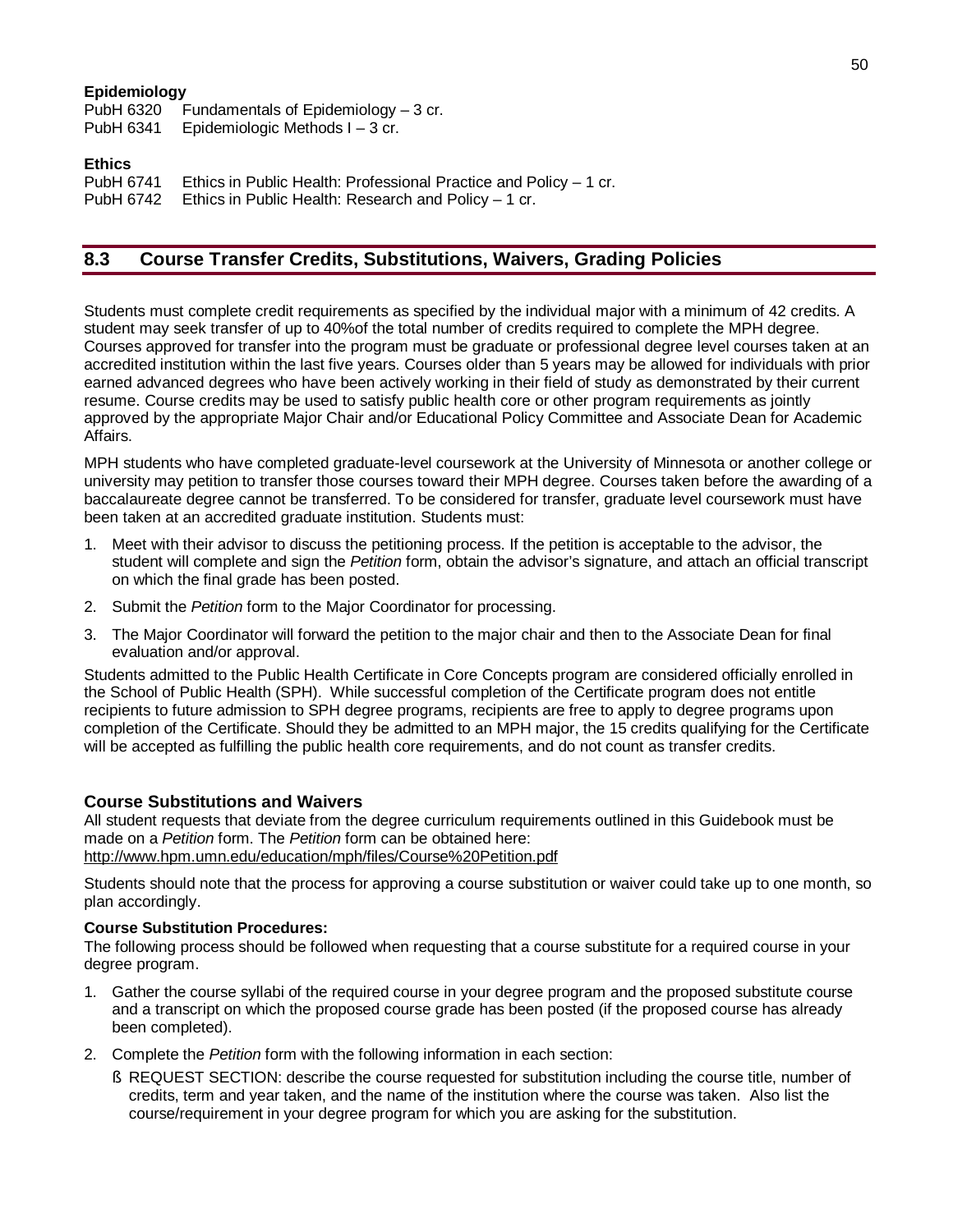- § REASON/EXPLANATION SECTION: Indicate what skills and/or content overlaps between the required course(s) and the proposed substitute course(s).
- 3. Compile the above materials and have the request reviewed by your advisor. He/she will complete the Department section of the *Petition* form and indicate whether or not they approve of the request.
- 4. After the advisor has made his/her recommendations, the student should submit these materials to the Major Coordinator who will forward it to the appropriate Credentials Committee for review. The student will be notified via e-mail of the committee's decision.
- 5. If the substitute course is to replace a School of Public Health Core course (administration-PubH 6751/6752, behavioral/social science-PubH 6020, biostatistics-PubH 6414/6450, environmental health-PubH 6101/6102, epidemiology-PubH 6320/6341, ethics-PubH 6741/6742), there is an additional step to get School level approval. To complete this next step, provide two additional copies of the above materials. All of those materials should be submitted to your Major Coordinator. Upon receipt of those materials, the Major Coordinator will review the request with the Major Chair and then if approved by the Major Chair, all copies of the request will be forwarded to Carol Francis to be presented to the appropriate SPH Educational Policy committee members. The student will be notified via e-mail of the committee's decision. If the Major Chair does not approve of the request, the Major Coordinator will inform the student that the request will not be forwarded to the SPH Educational Policy Committee for review.

**PETITION form:** <http://www.hpm.umn.edu/education/mph/files/Course%20Petition.pdf>

# **Residency and Registration Requirement**

Students are required to register for at least 2 semesters and 15 credits in the School of Public Health.

### **Course Numbers and Graduate Credit**

5xxx, 6xxx, 7xxx and 8xxx-level courses are considered graduate-level. 1xxx and 3xxx-level courses are for undergraduates and will not receive approval for graduate credit. Under some circumstances – with approval of the student's Major Chair – 4xxx level courses may also be applied toward a MPH degree as long as they are taught by a member of the graduate faculty. Courses taken before the awarding of a baccalaureate degree cannot be applied toward a MPH degree.

## **SPH Grading Policies**

### **Grade Point Average**

Students must achieve a grade point average of no less than 3.0 (B) across their entire program to receive an MPH degree.

### **S-N Grade Option**

MPH students may take no more than 20% of their coursework on an S-N grading basis, exclusive of those topics, seminars, and field experience courses offered only on an S-N basis**.** 

### **Public Health Core Courses**

Courses designated as part of the public health core must be taken for a letter grade (A-F). Students will be required to achieve no less than a B- grade in each course taken on an A-F basis. Students may retake public health core courses at their own expense until they achieve a grade of B- or better. However, a retaken course may be counted only once toward degree requirements in the student's study plan.

Each public health major may require higher levels of achievement for its own students in public health core courses that are also core to the major. This may include restrictions on retaking public health core courses that are also core to the major, or requiring more than a B- performance level. Students should consult their Major Coordinator for documentation of these requirements.

**Note:** Students should refer to *section 6.5* for information on the University's uniform grading policy.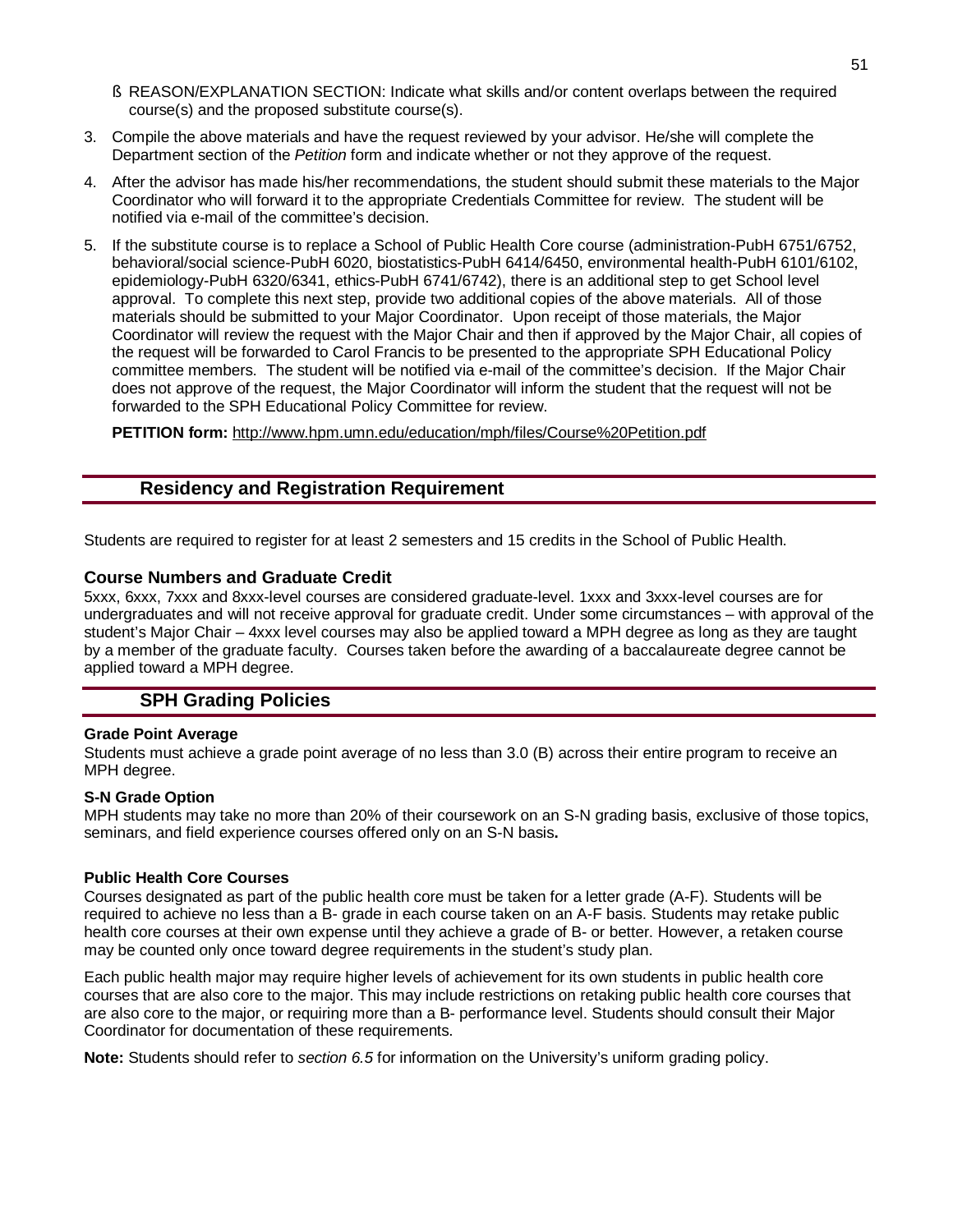# **8.4 Other MPH Degree Requirements**

### **Field Experience Information:** <http://www.sph.umn.edu/current/fe/>

Requires **PubH 7196** registration. After negotiating terms of the contract with your advisor and preceptor, contact Major Coordinator for registration set-up. See Appendix A for more EnHS specific information for field experience.

### **Field Experience Contract :** <http://www.ahc.umn.edu/sphfieldexp/index.cfm>

All students matriculating in a MPH program must complete a formal, supervised fieldwork experience consisting of at least 90 hours in order to graduate. This requires a 3-5cr registration under PubH 7196 arranged through the major coordinator. Neither prior professional degrees nor prior work experience in a field not closely related to the MPH degree program are sufficient grounds for waiving the fieldwork requirement. Each major has established requirements for completion of fieldwork.

All students must complete a contract prior to beginning the experience. The online contract form provides streamlined, comprehensive information for the student, their preceptors, and faculty advisor. Please refer to the current student Web site for this and other resources related to the field experience. [www.ahc.umn.edu/sphfieldexp/.](http://www.ahc.umn.edu/sphfieldexp/)

## **Field Experience: EnHS Specific Requirements**

### **Background**

Part of the curriculum for the master's degree includes an opportunity for students to learn first-hand about the organization, operations, and special activities of selected agencies, institutions, and industries concerned with environmental health (EnHS) or related programs.

The EnHS field experience provides students with a means of gaining additional insight into programs, personnel management, governmental relations, public relations, legislative support and, particularly, knowledge of special investigations conducted by these organizations. Participation in the activities of EnHS programs external to the University adds a dimension of experience to the curriculum that enriches the student's training and may be beneficial in seeking employment.

Various governmental units are involved with EnHS programs in the Twin Cities metropolitan area. Some examples of agencies with which students might seek affiliation for field experience include: Minnesota State Health Department, Minnesota Pollution Control Agency, Environmental Quality Board, Minnesota State Planning Agency, US Food and Drug Administration, Minnesota Department of Natural Resources, St. Paul Water Department, Metropolitan Council, Minneapolis Water Department, and the Metropolitan Waste Control Commission. There may also be possibilities for assignments with local health department units of the cities of Minneapolis, Bloomington, Edina, St. Louis Park, Fridley, and Richfield, or with the Anoka, Ramsey, or Scott County Health Departments, etc. In some cases, students may wish to select affiliation with an EnHS program in a local industry or with a hospital facility. A number of out of state positions are also available during the summer.

As part of fulfilling degree requirements, students may participate in a field placement experience. Please be aware that certain facilities are required by Minnesota law to submit paperwork for a criminal background check for all personnel with direct, unsupervised client contact; see *section 6.10* of this guidebook.

### **Requirements**

- 1. All MPH EnHS majors are required to complete field experience as part of their degree program (also encouraged for MS students).
- 2. Students, in consultation with their advisor, should select the particular organization with which they wish to work. Selection of the organization, contact with it and designation of a preceptor in the organization may be arranged any time during the academic year.
- 3. Students electing field experience must complete a minimum of 3 credits. These credits may be taken during one semester, or divided among several semesters. As a guideline, a minimum effort of 45 hours per credit is expected.
- 4. A maximum of 5 credits (with advisor's consent) earned for the agency experience may be applied toward the fulfillment of degree credit requirements as determined by the faculties of the Graduate School and the School of Public Health.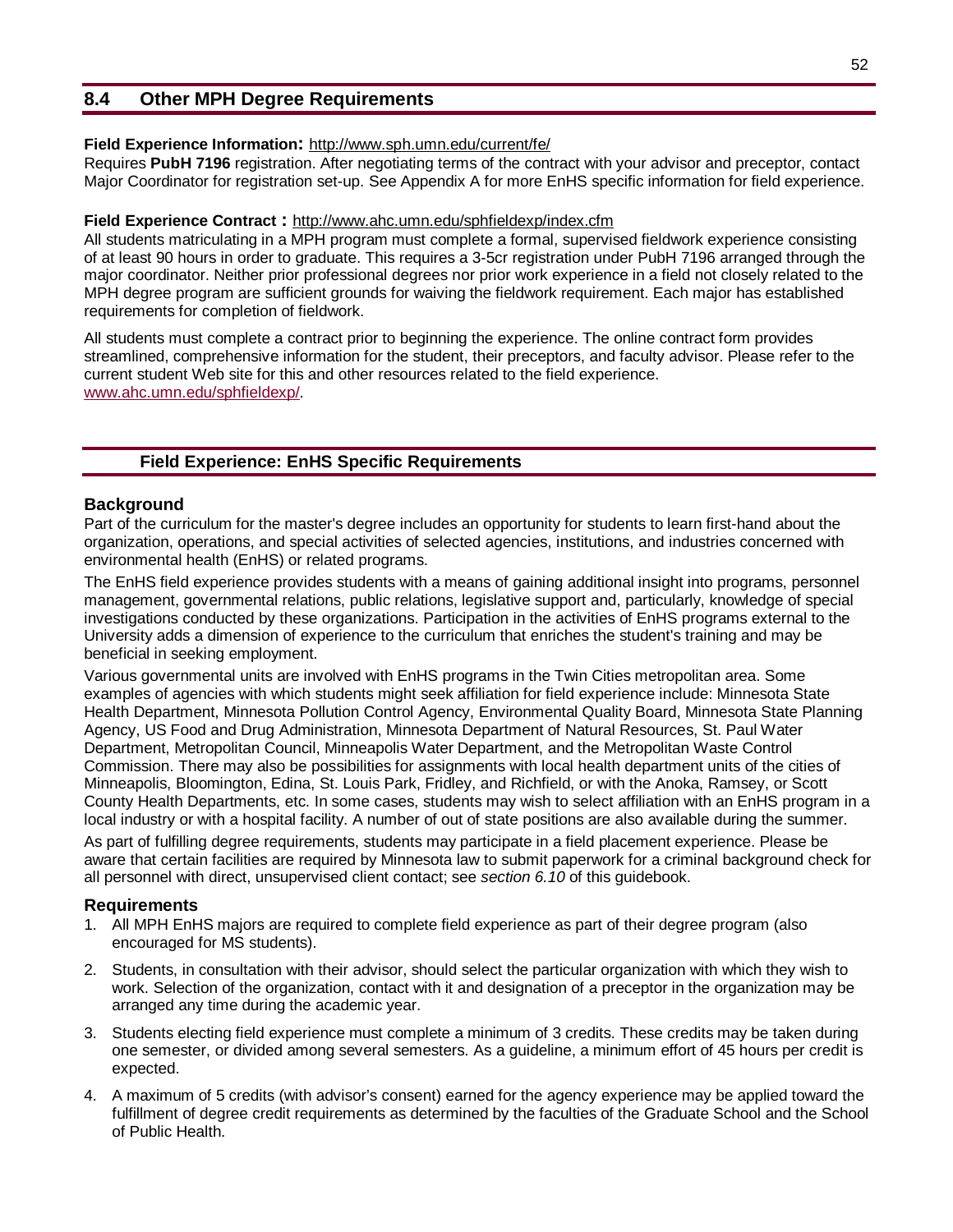- 5. A student registered for PubH 7196 should complete the form, *University of Minnesota School of Public Heath Field Experience Contract*. The contact is online at website: [www.ahc.umn.edu/sphfieldexp/](http://www.ahc.umn.edu/sphfieldexp/) This form should be signed by the person the student will work with at the agency, and then filed with the student's advisor as soon as arrangements are completed for the agency assignment. The form is intended to avoid misunderstandings concerning expectations on the part of people involved.
- 6. Students must submit a field experience report(s) to their academic advisor. The nature and extent of the report(s) is determined by the advisor.
- 7. Some students may find certain aspects of the agency activity of sufficient interest to do a "Plan B" project while assigned to the agency. This requires study that is more extensive, an appropriate literature review, and an expansion of the subject beyond the field experience. The ultimate feasibility of such arrangements should be decided jointly by the student, the advisor, and the preceptor.
- 8. Grades for PubH 7196 are submitted when the major advisor has accepted and approved the report(s) on the field experience. S/N is the only grading option available.

# **8.5 MPH Study Plan**

## **MPH Study Plan:** <http://www.sph.umn.edu/current/studyplan/home.html>

Students are required to submit a completed MPH Study Plan to their Major Coordinator at least one semester prior to their anticipated completion of coursework. Earlier submission (e.g. in the second to last semester) is suggested to allow the Major Coordinators to review the study plan and notify students if they are missing any requirements prior to their last term of study. Complete the Word doc version, save and email to your advisor and major coordinator

# **8.6 Master's Project**

Requires **PubH 7194** registration. After negotiating terms with your academic advisor, contact Major Coordinator for registration set-up.

MPH students must complete a master's project, demonstrating familiarity with the tools of research or scholarship in the major, the capacity to work independently, and the ability to present the results of the investigation effectively. The master's project requires **a 3-5cr of PubH 7194** registration arranged with your major coordinator after discussing your plans with your academic advisor (see also guidelines and sample form. The major faculty specifies the nature and extent of the options available to satisfy this requirement and determines whether the requirement is to be satisfied in conjunction with or independent of the coursework in the student's major. Students are expected to **have 3 committee members to review and supervise their project**. You **may** have a different research advisor besides your academic advisor. This committee is formed in consultation with your academic advisor**. Your research advisor may be different from your academic advisor.** 

# **Master's Project : EnHS Specific**

The use of the word Masters' Project signifies a planned undertaking involving studious inquiry or examination. Typically, the product of that undertaking is a formal, written, scholarly report that demonstrates writing proficiency; and the ability to critically approach a topic, synthesize, interpret, and successfully convey information to the appropriate audience. Other formats for presenting the results of the project can be used in consultation with the faculty advisor.

Students are expected to demonstrate familiarity with the tools of applied research or scholarship in the field of environmental and occupational health, the ability to work independently, and the ability to apply skills learned in coursework by completing a Plan B Project. The Project must involve more than one faculty member, one as primary Research Advisor and at least one faculty member as a reader for the project to give feedback prior to scheduling the final oral exam. The Masters' Project requires a total effort of not less than **180 hours** (3-5 semester credits).

Students, their Research Advisor, and the faculty member for whom the work is to be done (if different from the Research Advisor) decide how the Masters' Project requirement is to be met. Students are responsible for consulting with and acquiring approval from their Academic Advisor to confirm that the project meets the requirements of their program of study. The topic and form of the Masters' Project depend upon the student's experience and the interests of both the student and the faculty. For example, if the student lacks experience in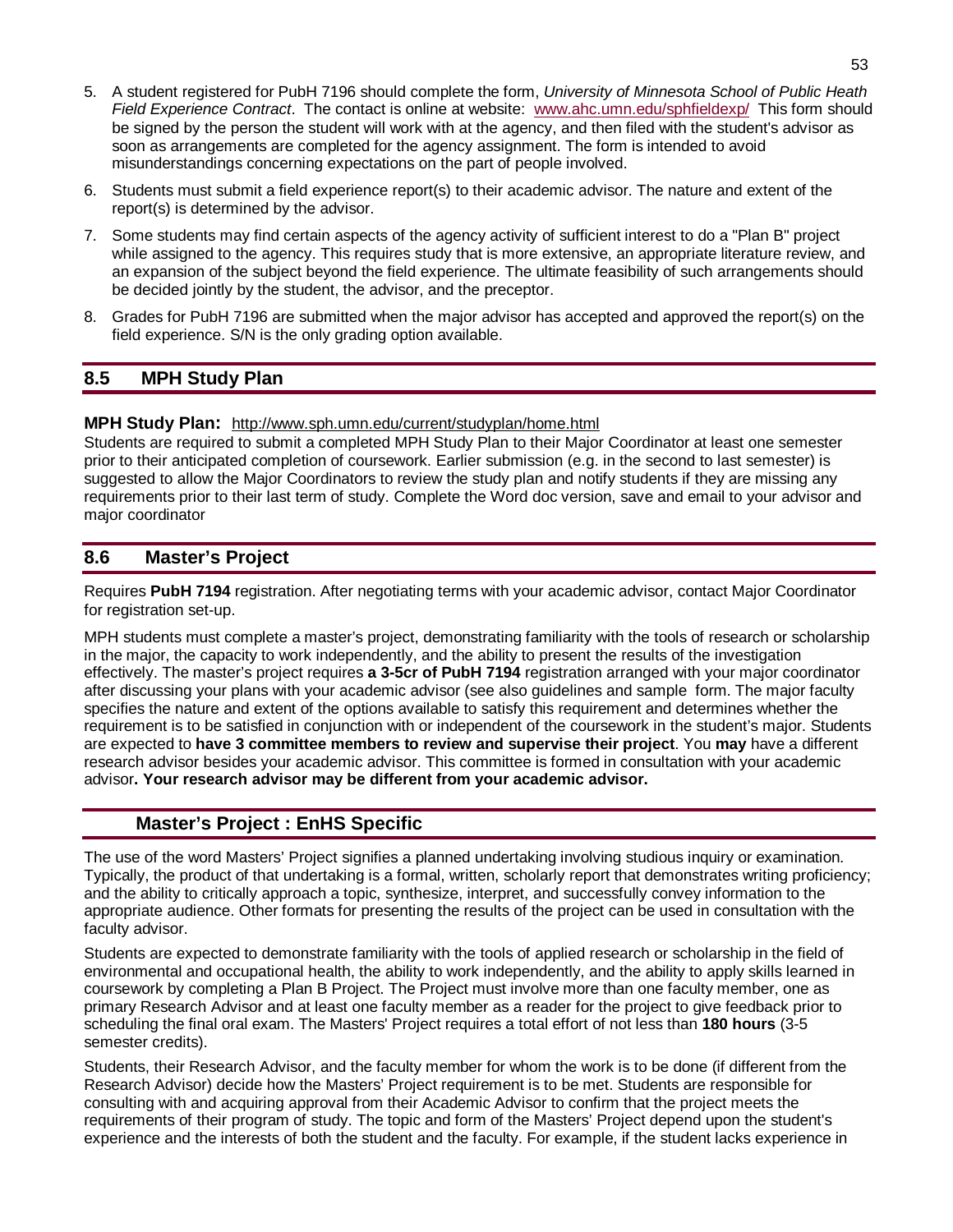writing scholarly papers, the student may profit from writing one or more Plan B Literature Reviews each of which involves a critical synthesis and interpretation of the literature on an environmental or occupational health topic. However, those students with demonstrated writing skills and an interest in research might profit from working on a Plan B Research Paper involving collaboration with EnHS faculty on a data based project.

The student's work could culminate in the preparation of an article for potential publication. Guidelines for a Plan B Research Paper and a Plan B Literature Review are attached. If the student has had considerable experience in writing papers, as evidenced by some published material, and has had little experience in laboratory or other kinds of field activities a Masters' Project developed to provide some experience in this area would be beneficial. This approach may be associated with the PubH 7196 field experience.

Students should refer to the class schedule of the semester they plan to register for the Masters' Project. It is listed as PubH 7194 Master's Project: Environmental Health. Students should obtain a permission number from their Research Advisor before registering for PubH 7194 and then select the section # of their Research Advisor.

## **Approval Process**

In order to maximize the benefit from the Research Advisor's input, students must have their topic approved by their faculty Research Advisor. Approval must be received in writing before work can begin on the project proposal. After receiving the Research Advisor's approval on the topic, the student should begin to develop the project proposal. The *Masters' Project Proposal Form* may be a useful guide for this process. The proposal sets up a guiding framework for the project and establishes a timeline for completion that is mutually satisfactory to students and their advisor. The project proposal should include the following:

- § Statement of purpose or the idea for the project
- § Indication of culminating product: Plan B Research Paper or Plan B Literature Review
- § Statement of key research questions to be addressed and rationale
- § List of associated objectives for the project
- § Brief description of the project's methodology
- § Proposed timeline
- § Project budget (if applicable)

# **Completion of the Masters' Project**

Students must keep in touch with their Research and Academic Advisor(s) during the course of the Masters' Project. Each Advisor should specify how he/she prefers to work with the student. Students should know that faculty may decline working with a student's project that is out of their area of expertise or if the student's timeline does not work out for the faculty member. Therefore, students are encouraged to seek information and ideas from other faculty members as well. A draft or drafts of the project should be submitted to the Research Advisor for review and comments. These should be incorporated into the final draft of the project, and resubmitted to the Research Advisor and Reader. Students desiring publication of the Master's Project should discuss this with their advisor. Master's Projects written in publication format meet the program requirements with prior Research Advisor approval. Once the Research Advisor has approved a final version of the project, the final draft should be typed and submitted for acceptance.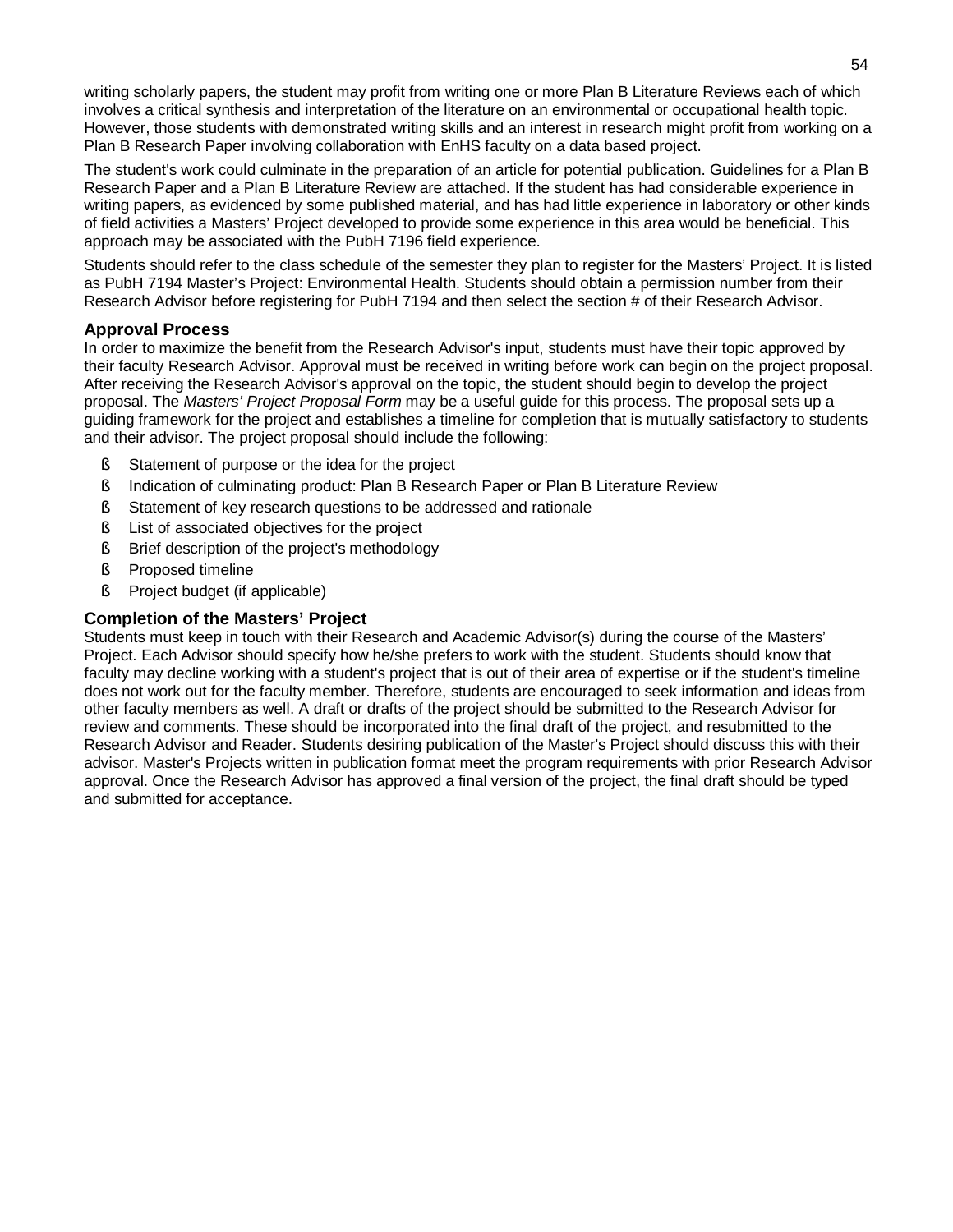# **Sample Form**

|                                                            | <b>Masters' Project Proposal Form</b> |
|------------------------------------------------------------|---------------------------------------|
|                                                            | <b>Environmental Health Major</b>     |
|                                                            |                                       |
|                                                            |                                       |
|                                                            |                                       |
|                                                            |                                       |
| 1. Briefly describe your proposed project and its purpose. |                                       |

- 2. State the key research question(s) and hypotheses (if applicable) to be addressed.
- 3. Briefly list your objectives for the project.
- 4. Briefly describe the project's methodology
- 5. Timeline
- 6. Budget
- 7. Is this project being carried out in conjunction with a fieldwork (practicum) experience?  $\_\_$  NO $\_\_$  YES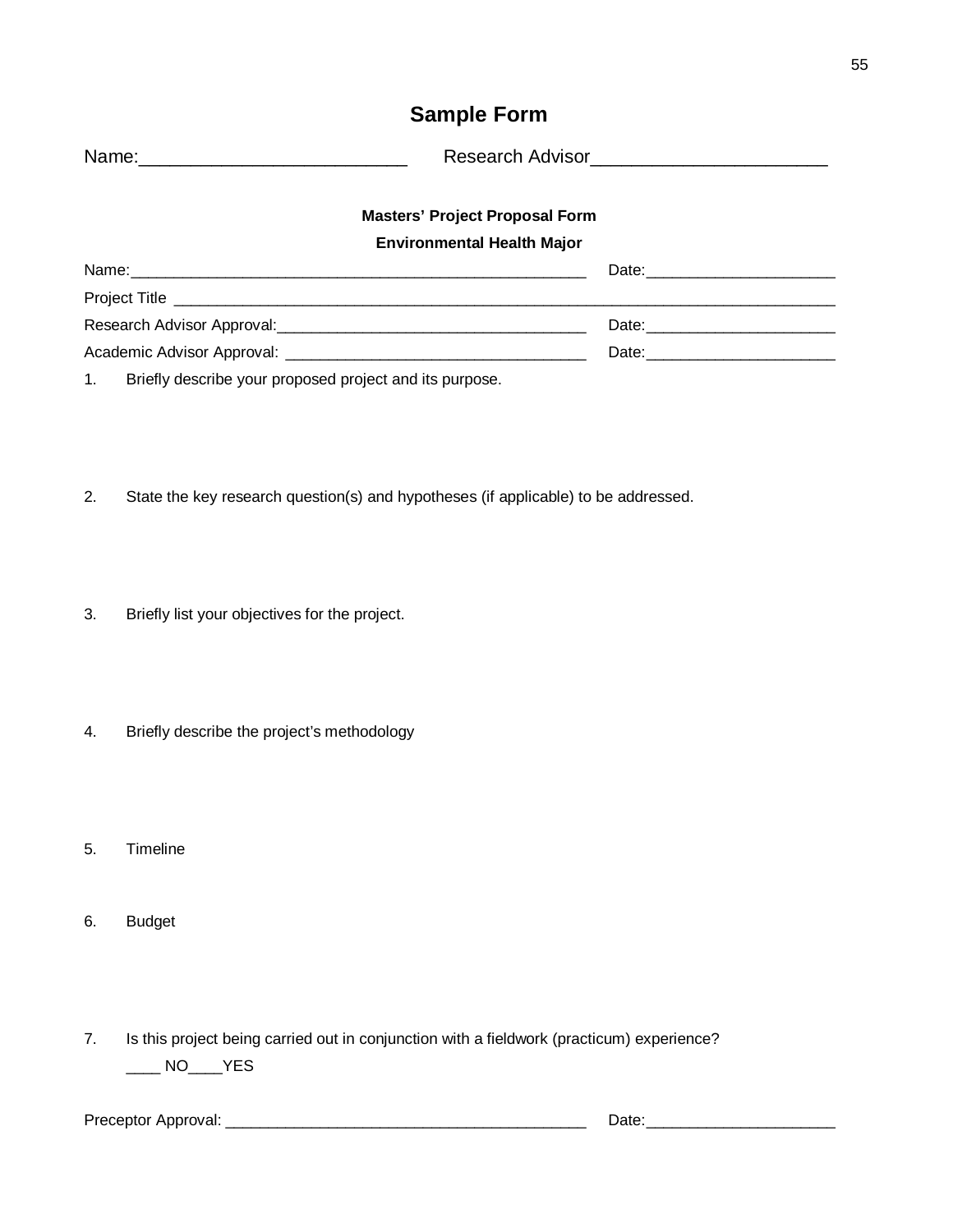# **8.7 Master's Project Options**

# **Guidelines for Masters' Projects resulting in Plan B Research Papers**

The Plan B Research Paper will focus on pertinent questions or issues in environmental or occupational health. This Masters' Project option provides students with an opportunity to apply research skills to pertinent issues and questions under faculty supervision.

The component parts of a Plan B Research Paper are as follows:

- I. Abstract
- II. Introduction
	- A. Statement of the problem and its significance (historical background)
	- B. Review and synthesis of relevant literature (extent of written review dependent on nature of project)
	- C. Statement of conceptual framework, hypotheses and/or focused research questions, and the underlying rationale for each
	- D. Purpose of the study
- III. Methodology
	- A. Study design
	- B. Sample selection and description of sample characteristics including nature of response and nonresponse, as appropriate
	- C. Description of data/information collection procedures, study site and instrumentation, as appropriate
	- D. Analytic technique used quantitative, qualitative, as appropriate
- IV. Results (only the facts)
	- A. Presentation and analysis of data/information
- V. Discussion
	- A. Study limitations
	- B. Biases
	- C. Consistency with prior research
- VI. References (APA reference style or appropriate alternative)
- VII. Tables
- VIII. Figures
- IX. Appendices
	- A. Data collection instruments and letters
	- B. Institutional Review Board permission (as appropriate)

A Masters Project resulting in a Plan B Research Paper may, but need not necessarily involve the collection of primary data by the student. A Masters Project can be completed through secondary analysis of data as well. Projects may be undertaken in conjunction with ongoing faculty research, a student's class, or be carried out in conjunction with a fieldwork placement. Doing research at the placement site can create the opportunity for the student to systematically investigate issues or problems that are of direct relevance to his/her fieldwork organization. Such research in an "applied" mode will then provide an opportunity for the student to wrestle with the issues of knowledge and research utilization in practice or program development. However, this option must be discussed and approved by the Research and Academic Advisor and Preceptor early in the practicum experience and before beginning the Masters' Project itself.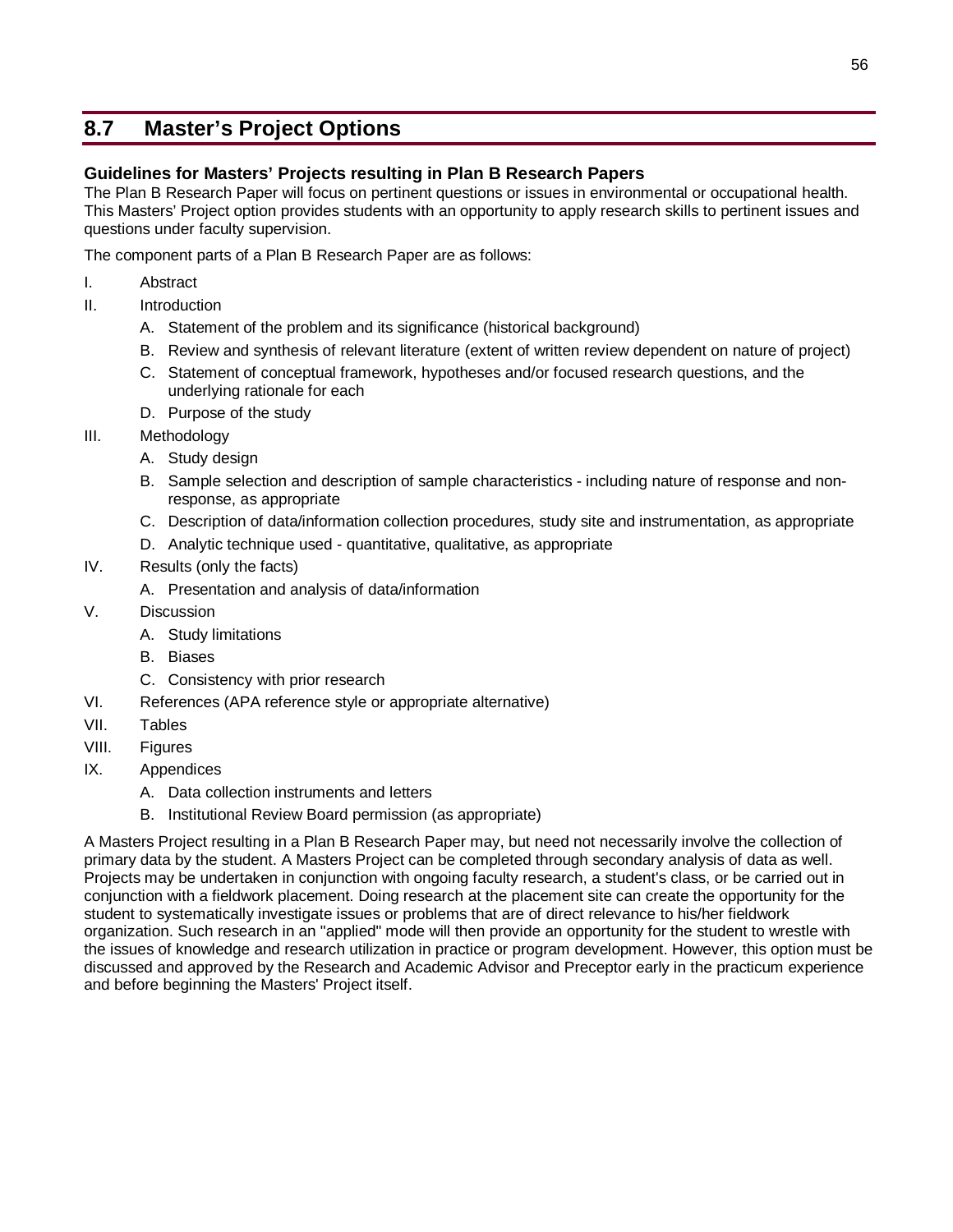# **Guidelines for Masters' Projects resulting in Plan B Literature Review**

The Plan B Literature Review will focus on pertinent questions or issues in environmental or occupational health. This Masters' Project option provides students with an opportunity to apply analytical skills in the synthesis and interpretation of the literature under faculty supervision.

The component parts of a Plan B Literature Review are as follows:

- I. Abstract
- II. Introduction
	- A. Statement of the problem and its significance (historical background)
	- B. Statement of focused research questions and the underlying rationale for each
- III. Conceptual framework
- IV. Methodology (how is the search of the literature being conducted)
- V. Comprehensive Literature Review including analysis and synthesis of
	- A. Data source characteristics (e.g. death certificates, survey data)
	- B. Type of study (e.g. case-control study, cross-sectional survey)
	- C. Target population, number in target population, sample selection and description of sample characteristics
	- D. Description of data/information collection procedures, study site and instrumentation, as appropriate
	- E. Analytic technique used (e.g. quantitative, qualitative)
	- F. Response rate including nature of response and non-response, as appropriate
	- G. Major Limitations
- VI. Conclusions and recommendations
	- A. Significance to the field of environmental and occupational health
- VII. References (APA reference style or appropriate alternative)

A Masters Project resulting in a Plan B Literature Review can be undertaken in conjunction with a faculty research project, student's class, or be carried out in conjunction with a fieldwork placement. Doing synthesis and analysis of the literature at the placement site can create the opportunity for the student to systematically investigate issues or problems that are of direct relevance to his/her fieldwork organization. Such review in an "applied" mode will then provide an opportunity for the student to wrestle with the issues of knowledge and information utilization in practice or program development. However, this option must be discussed and approved by the Research and Academic Advisor and Preceptor early in the practicum experience and before beginning the Masters' Project itself.

# **Human Subjects Protections**

All students at the University of Minnesota who conduct any research using human subjects are required to submit their research proposal to the University of Minnesota Institutional Review Board (IRB) for approval prior to conducting their study. The approval process can take up to two months. This time must be accounted for when developing the proposal timeline. No contacts with potential or actual study participants, including recruitment, or other research may occur until final IRB approval. After the outline has been approved, each student should allow a minimum of six months to complete all the tasks involved in preparing the IRB application and getting approval, conducting the project and preparing the final draft.

Please see *section 6.11* for IRB procedures and further information.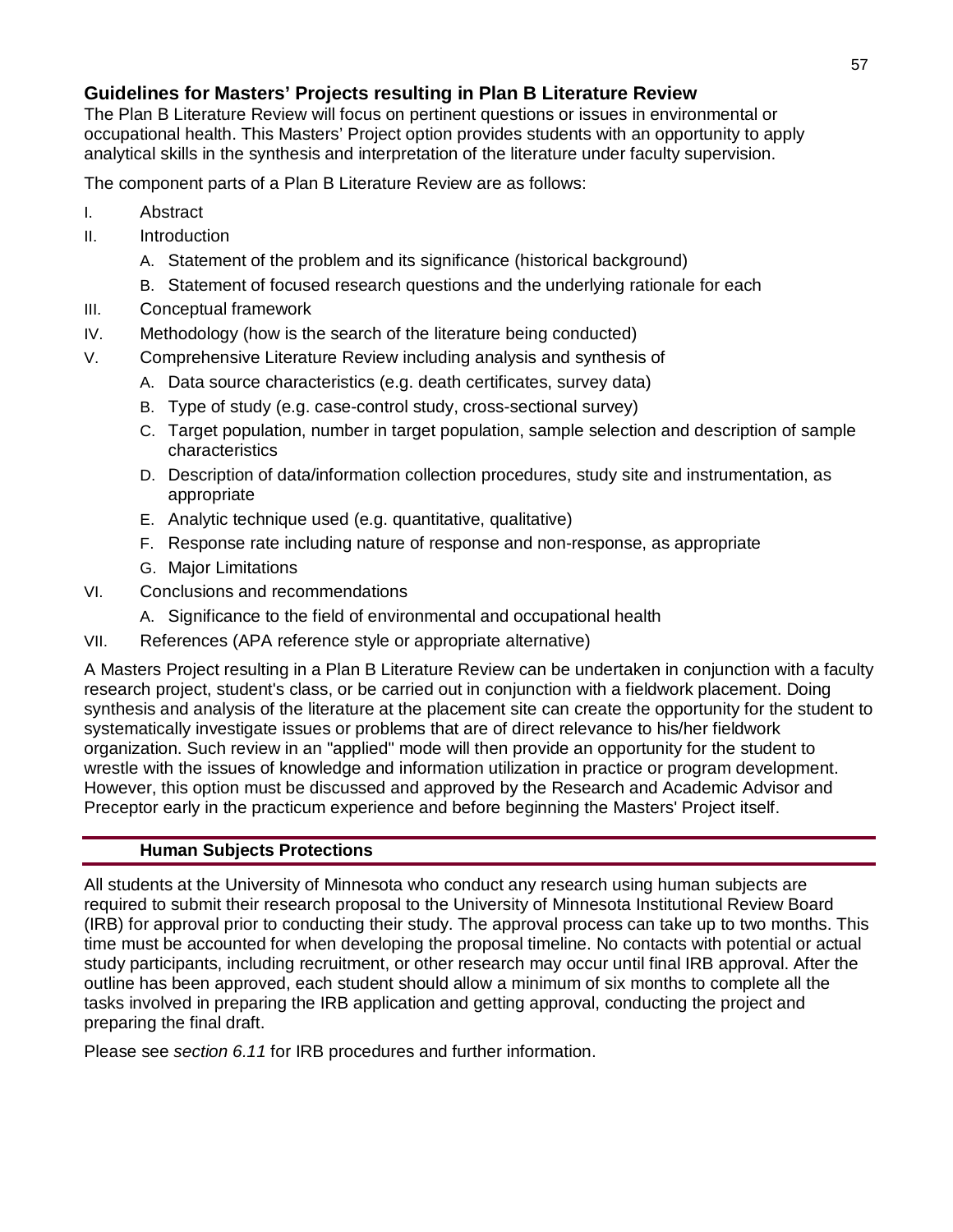## **Final Oral Examination**

All Master's Degree candidates are required to pass a final comprehensive oral examination to be taken after submission of the Plan A thesis or Plan B project(s).

For MPH and MS candidates, a committee composed of a minimum of three faculty members will examine students. The examining committee will consist of at least two representatives from the EH major (the research advisor and academic advisor or reader) and at least one faculty member from outside the EH major/EnHS Division.

Students are expected to present a 20-30 minute professional seminar on their Plan A thesis or Plan B project(s) as part of the final comprehensive oral exam, followed by questions. This seminar will be open to guests and advertised to the faculty and students in the Division of Environmental Health Sciences two weeks in advance of the final exam date.

A closed meeting between the candidate and the examining committee immediately follows the seminar. This closed meeting may include further questions on the Plan A Thesis or Plan B project(s), as well as general areas of environmental health. Upon completion of the examination, the candidate is then excused and a formal vote of the committee is taken on whether the candidate passed the examination. In order to pass the examination, the candidate must receive no more than one negative vote.

After the successful completion of the exam, committee members will sign the *Final Exam Report* (MS) or *Study Plan* (MPH). The signed *Final Exam Report* is returned to the Graduate School; the signed *Study Plan* is forwarded to the EnHS Major Coordinator.

# **Comprehensive Examination**

MPH students must complete an oral examination as specified by the major. For EnHS the oral exam is based on the student's written result of the project-referred to as the master's thesis. All students are expected register S/N for PubH 7196 Master's project credits (3-5cr) and to hold a thesis defense in order to get a grade for the registration. A project not completed within the same term of registration can be continued by the instructor .with a "K" grade posted on the transcript.

# **8.8 Time Frame and Application for Degree and Graduation**

## **Time Frame**

The maximum time allowed by the School of Public Health for completion of an MPH degree is seven years. With full time study, the MPH can be completed in 2 years. Seven-year period begins with the first term of enrollment after admission to a degree program within the School.

# **Application for Degree**

# **MPH students are required to complete an** *Application for Degree* **form:**

## <http://www.sph.umn.edu/img/assets/9103/application%20for%20degree.pdf>

There are strict deadline dates before a student can be cleared for graduation. Complete the Grad Survey<http://www.sph.umn.edu/education/phm/tools.html> and Complete Exit form and you are DONE!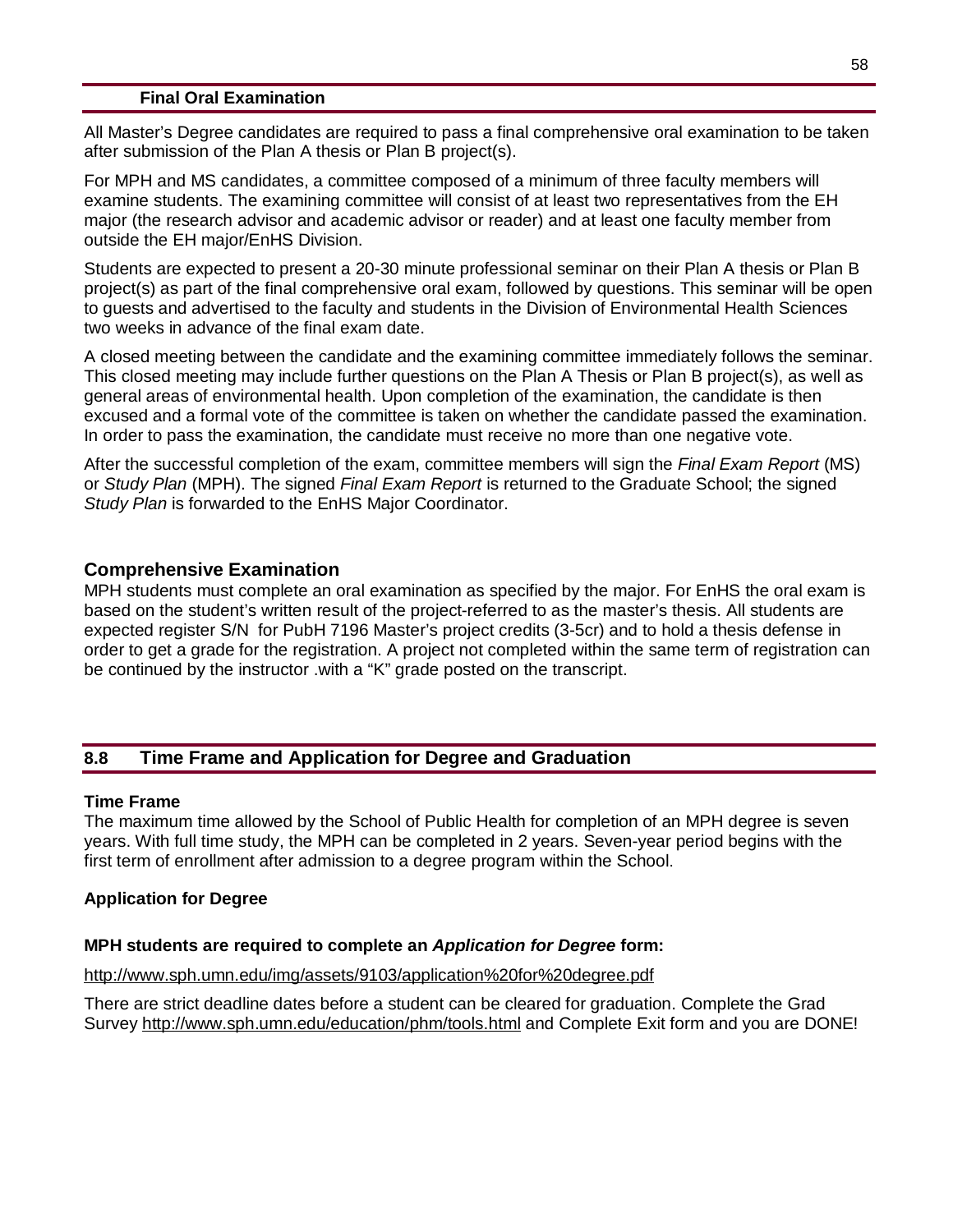# **9. Master of Science (MS) Degree Requirements**

In addition to the requirements listed below, it is the responsibility of each student to meet all degree requirements published in the General Information section of the *Graduate School* or online at: [www.grad.umn.edu/current\\_students/forms/masters.html.](http://www.grad.umn.edu/current_students/forms/masters.html)

# **9.1 Program Curriculum**

MS and PhD students must be registered fall and spring semester each year to remain active in the Graduate School

## **Coursework and Credits**

Students must complete a minimum of 30 credits of which at least 14 credits must be in the major field, 6 credits must be in one or more related fields plus at least 3 credits for **Plan B project (PubH 7194)**.

**Transfer of Credits:** With approval of the advisor and Director of Graduate Studies, up to 40 percent of degree credits may be transferred

**Grade Point Average Expectation** Students must maintain a cumulative GPA of 3.0. EnHS majors are expected to register A/F for EnHS courses. A cumulative GPA below 3.0 or other unsatisfactory progress will warrant discussion with Environmental Health Academic Standards Committee and could result in academic probation.

# **9.2 Subspecialty Requirements**

**Subspecialty programs have specific credit requirements**. See: EnHS Curriculum Website and Consult with advisor

## **Registration Requirement- Remaining Active in the Graduate School**

Students are advised to read carefully the Graduate School Bulletin rules regarding Graduate School registration polices as they relate to active/inactive students.

Effective Fall 2002, all Graduate School students will be required to register in the Graduate School \*every fall and spring term<sup>\*</sup> to maintain their active status. This is a change from the previous policy that required Graduate School registration once per year. Active status is required for students to be able to register for courses, take exams, submit milestone forms, file for graduation, or otherwise participate in the University community as a Graduate School student. Students must then continue to register every fall and spring term until they complete all degree requirements and graduate. Grad 0999 is no longer automatically available for EnHS students to maintain their active status toward the MS degree.

## **For more information on Registration and Readmission after being inactive:**

[http://www.grad.umn.edu/current\\_students/registration/index.html](http://www.grad.umn.edu/current_students/registration/index.html) FAQ:

- Certification for Full-Time or Half-Time Status
- Change of Status / Readmission
- CIC Traveling Scholar
- Policy Change for 8666 (Doctoral Pre-thesis Credits)
- Registration Deadlines
- Registration Exception Request Form and Information
- Registration Requirements (Maintaining Active Status)
- Special Registration Categories Information (GRAD 999, Advanced Status, Thesis Credits, etc.)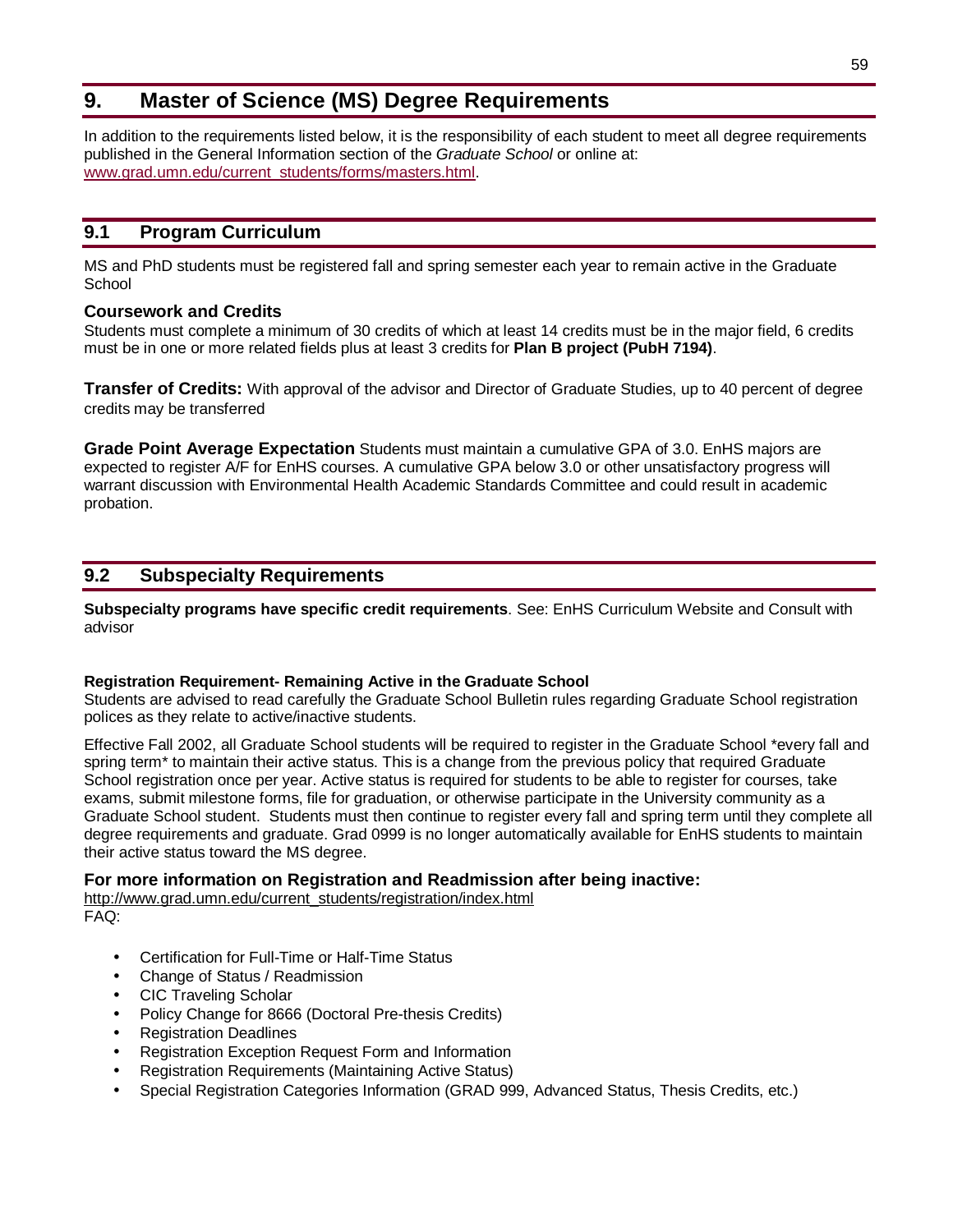## **9.3 Transfer of Credits**

With approval of the advisor and Director of Graduate Studies, up to 40 percent of degree credits may be transferred

## **Grade Point Average Expectation**

Students must maintain a cumulative GPA of 3.0. EnHS majors are expected to register A/F for EnHS courses. A cumulative GPA below 3.0 or other unsatisfactory progress will warrant discussion with Environmental Health Academic Standards Committee and could result in academic probation.

## **Responsible Conduct of Research**

The Graduate School requires all MS and PhD students to receive training in the responsible conduct of research. This includes exposure to the concepts and issues surrounding conflict of interest, authorship, code of conduct, use of animal and human subjects in research, data management, intellectual property and copyright, history of ethics in research, plagiarism, fiscal responsibility, mentorship, environmental health and safety, and social responsibility. This training must occur once during the student's degree program. Taking PubH 6742 will satisfy the Graduate School requirement.

# **9.4 Master's Degree Completion Check List and Forms**

Master's Degree Completion Check List can be found here:

[http://www.grad.umn.edu/current\\_students/masters/planb.html](http://www.grad.umn.edu/current_students/masters/planb.html)



## **Degree Program Transmittal Form**

At least one term prior to graduation, file a Degree Program form with the Graduate School. Once the Program Plan is filed, changes to the program are made by petition. The *Degree Program Transmittal* form can be downloaded at [www.grad.umn.edu/current\\_students/forms/](http://www.grad.umn.edu/current_students/forms/).

## **Program Plans**

Two options for the Master's Degree are offered: Plan A (PubH 8777), involving a thesis, and Plan B (PubH 7194), which substitutes additional coursework and special projects for the thesis.

# **9.5 Plan A –Master's Degree with Thesis**

# **Plan A – Master's Degree with Thesis**

Students must complete minimum of 30 credits which includes 10 thesis credits, a minimum of 14 credits in the major field, a minimum of 6 credits in one or more related fields outside the major; see Plan A: Master's Degree with Thesis in the *Graduate School Bulletin*.

# **9.6 Plan B Master's Degree (without Thesis)**

## **Plan B Project (without Thesis)**

Plan B projects or papers should be discussed with advisor early in the fall semester.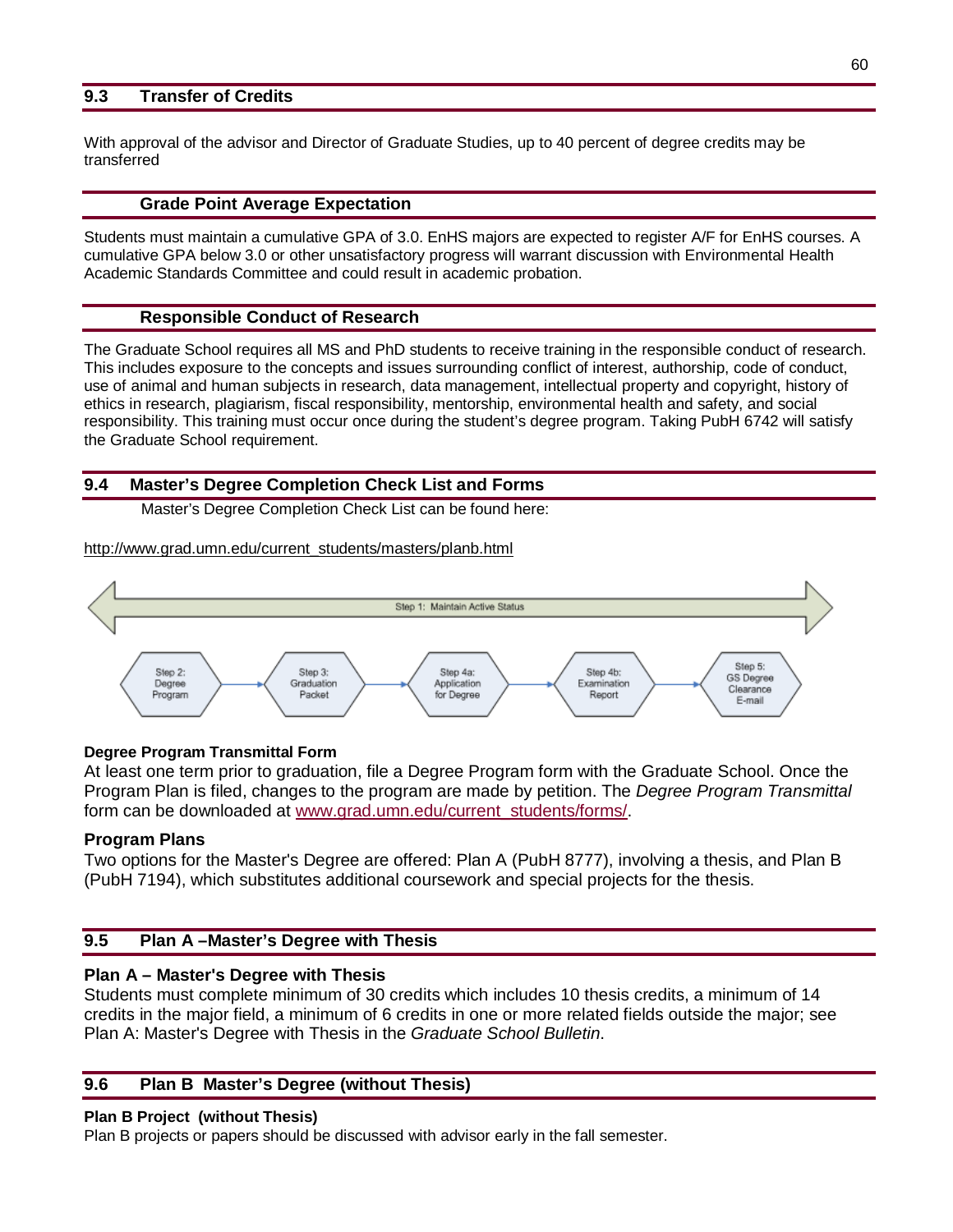### **Final Oral Examination**

Students must pass a final oral examination and should discuss the oral examination with their advisor. The final exam report form is in the Masters Graduation Packet. The packet can be picked up from the Graduate School, Room 316 Johnston Hall or requested online at [www.grad.umn.edu/current\\_students/forms/.](http://www.grad.umn.edu/current_students/forms/)

# **9.7 Time Frame and Satisfactory Progress Requirements**

See below for suggested time line for degree completion. EnHS requires that student meet with the academic advisors at least once a semester and meet with them again in the spring with the purpose of determining if goals have been met for the current year and to set goals for the upcoming year.

All requirements for the master's degree must be completed within seven years. The seven-year period begins with the earliest courses listed on the official degree program, including any transfer of credits.

### **Guidelines for timely progress towards the MS**

See: [http://www.grad.umn.edu/current\\_students/degree\\_completion/masters/index.html](http://www.grad.umn.edu/current_students/degree_completion/masters/index.html)

### **Minimum Requirements**:

•Plan A: 14 credits in the major field, 6 credits in one or more related fields, 10 thesis credits (PubH 8777).

•Plan B: 30 credits in addition to 3-5 credits of PubH 7194: Master's Project: Environmental Health. The 30 credits must include 14 credits in the major field and 6 credits in one or more related fields.

### **Other Requirements**:

•Consult with your advisor about specific required and elective courses.

•All requirements for the master's degree must be completed and the degree awarded within seven years.

•Students are expected to submit the Degree Program form at least one term prior to graduation.

### **Suggested Timeline:**

**Year 1.** 

- •Plan completion of requirements.
- •Select examination committee members.

•Plan Master's project.

•File *Degree Program* form.

### **Year 2**

•Complete course requirements.

•Complete Master's Project.

•Schedule final exam.

•Complete final exam.

## **9.8 Master's Examining Committee**

• Minimum of 2 major field and 1 minor/related field members.

**Adviser:** 

- Must hold an MA or SM membership in the major field.
- Must represent the major field on the examination committee.

**Adviser as chair:** 

• Can serve as chair for the final examination.

**Co-adviser:**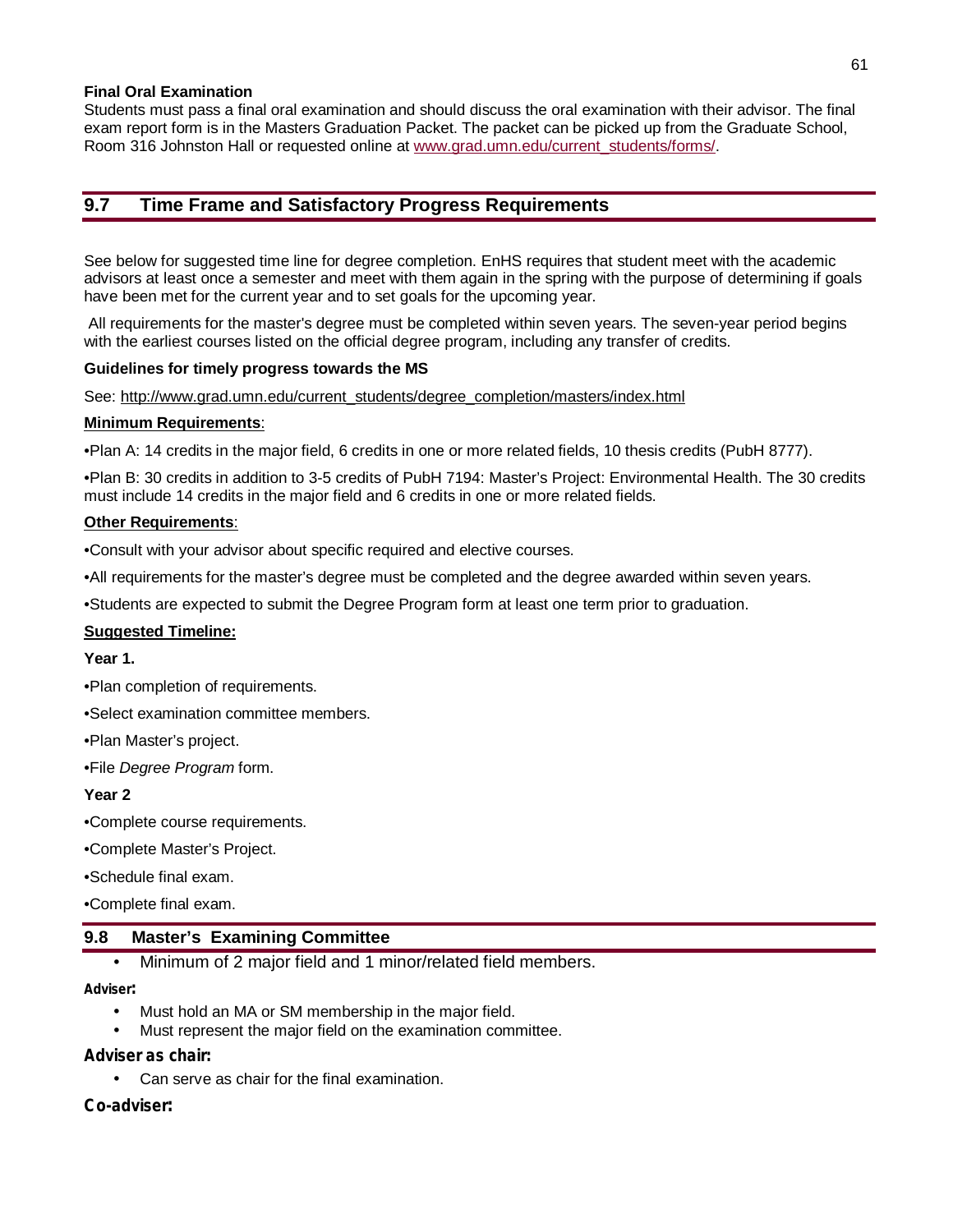- Not required;
- Must hold MA or SM membership in major field and/or minor/related field.

**Co-adviser as chair:** 

• Can serve as chair or co-chair for the final examination.

**Thesis reviewers (Plan A only):** 

• Assigned committee members also serve as thesis reviewers for the Plan A.

# **9.9 Completion of Degree / Degree Clearance/Graduation Packet**

Degrees are granted monthly. To qualify for graduation students must complete the *Application for Degree* on or before the first workday of month and notify both the Graduate School and Division office of their intention to graduate in order to receive up-to-date information on graduation requirements. The *Application for Degree* form is available in the Graduate School Office or their website by requesting a graduation packet. Plan A Masters must file a Thesis Title page with the Graduate School. When filed, a Reviewers Report Form will be issued.

# **Final Oral Examination**

All Master's Degree candidates are required to pass a final comprehensive oral examination to be taken after submission of the Plan A thesis or Plan B project(s).

For MPH and MS candidates, a committee composed of a minimum of **three faculty members** will examine student. The examining committee will consist of at least two representatives from the EH major (the research advisor and academic advisor or reader) and at least one faculty member from outside the EH major/EnHS Division.

Students are expected to present a 20-30 minute professional seminar on their Plan A thesis or Plan B project(s) as part of the final comprehensive oral exam, followed by questions. This seminar will be open to guests and advertised to the faculty and students in the Division of Environmental Health Sciences two weeks in advance of the final exam date.

A closed meeting between the candidate and the examining committee immediately follows the seminar. This closed meeting may include further questions on the Plan A Thesis or Plan B project(s), as well as general areas of environmental health. Upon completion of the examination, the candidate is then excused and a formal vote of the committee is taken on whether the candidate passed the examination. In order to pass the examination, the candidate must receive no more than one negative vote.

After the successful completion of the exam, committee members will sign the *Final Exam Report* (MS) or *Study Plan* (MPH). The signed *Final Exam Report* is returned to the Graduate School; the signed *Study Plan* is forwarded to the EnHS Major Coordinator.

## **Graduate Follow-up Survey**

Students must submit the Graduate Survey prior to receiving their degree or certificate. Students may complete the process online at the Graduate Survey link at: [http://www.sph.umn.edu/current/enrolled/home.html.](http://www.sph.umn.edu/current/enrolled/home.html)

Upon submitting the electronic survey, the student's relevant major coordinator will be notified by e-mail. Coordinators may opt to have the student complete a paper copy, and then enter the information for the student using the online form.

All graduates will receive a three-month and six-month e-mail message asking them to update survey information (e.g., employment). This is through secure access and coordinators will not be able to input on students' behalf.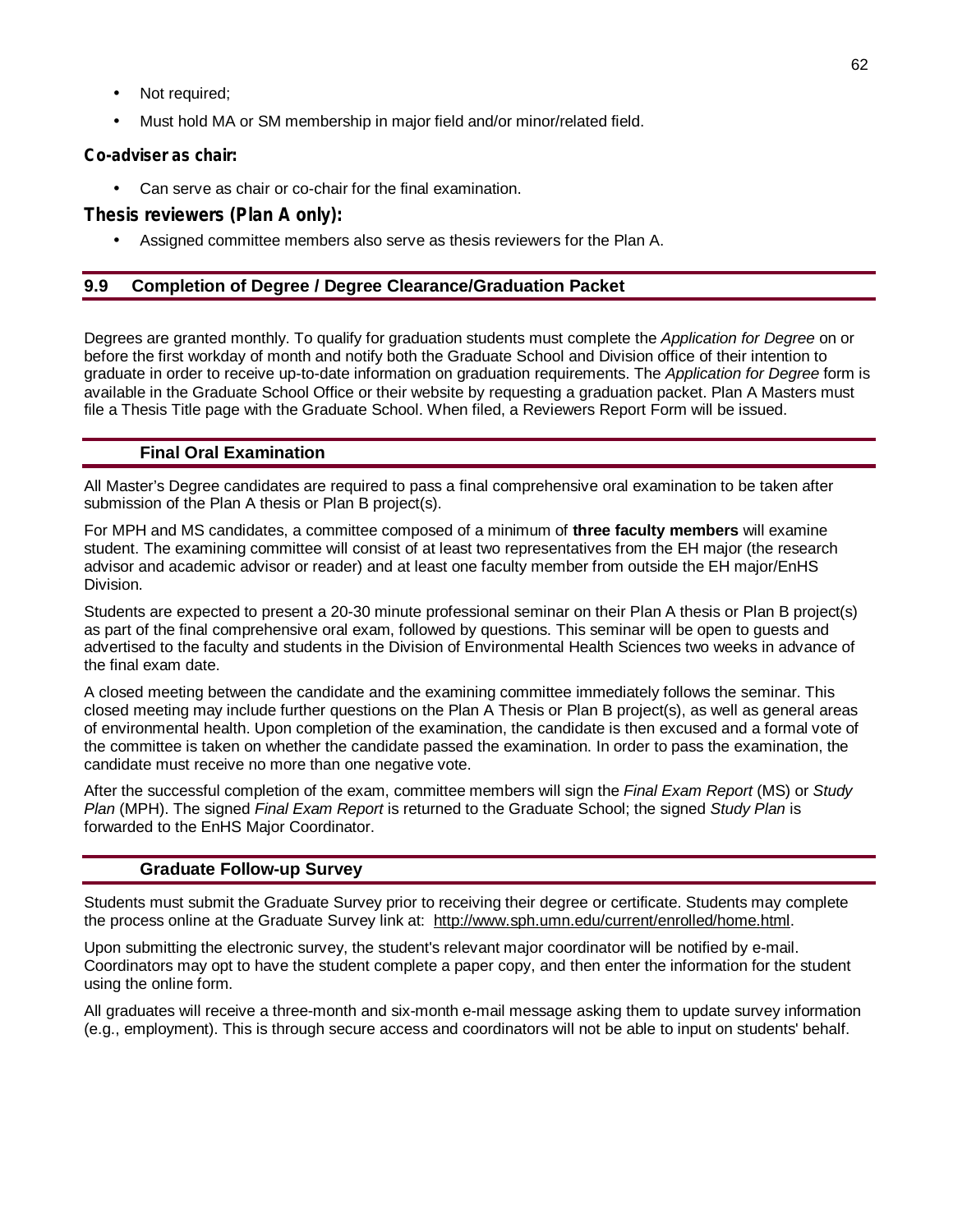# **10. PhD Degree Requirements**

In addition to the requirements listed below, it is the responsibility of each student to meet all degree requirements published in the General Information section of the Graduate School Bulletin or on-line at: [www.grad.umn.edu/current\\_students/forms/doctoral.html.](http://www.grad.umn.edu/current_students/forms/doctoral.html)

# **10.1 Program Curriculum: Coursework and credits**

### **Program Curriculum**

MS and PhD students must be registered each fall and spring semester each year to remain active in the Graduate School.

Doctoral students must fulfill the requirements of a master's program in Environmental Health, complete 24 thesis credits (PubH 8888), fulfill the 12-credit requirement from outside the major, and complete any additional coursework agreed upon in consultation with the advisor.

### **Registration Requirements**

Students are advised to read carefully the Graduate School Bulletin rules regarding Graduate School registration polices as they relate to active/inactive students.

Effective Fall 2002, all Graduate School students will be required to register in the Graduate School \*every fall and spring term\* to maintain their active status. This is a change from the previous policy that required Graduate School registration once per year. Active status is required for students to be able to register for courses, take exams, submit milestone forms, file for graduation, or otherwise participate in the University community as a Graduate School student. Students must then continue to register every fall and spring term until they complete all degree requirements and graduate. Grad 0999 is not automatically available for EnHS students to maintain their active status.

### **Registration/Readmission**

[http://www.grad.umn.edu/current\\_students/registration/index.html](http://www.grad.umn.edu/current_students/registration/index.html)

- Certification for Full-Time or Half-Time Status
- Change of Status / Readmission
- CIC Traveling Scholar
- Policy Change for 8666 (Doctoral Pre-thesis Credits)
- Registration Deadlines
- Registration Exception Request Form and Information
- Registration Requirements (Maintaining Active Status)
- Special Registration Categories Information (GRAD 999, Advanced Status, Thesis Credits, etc.)

## **Transfer of Credits**

With approval of the advisor and Director of Graduate Studies, 12 credits of graduate credit by non-admitted students may be transferred to the doctoral program; see the transfer of credits section in the Graduate School Bulletin for transfer from other graduation institutions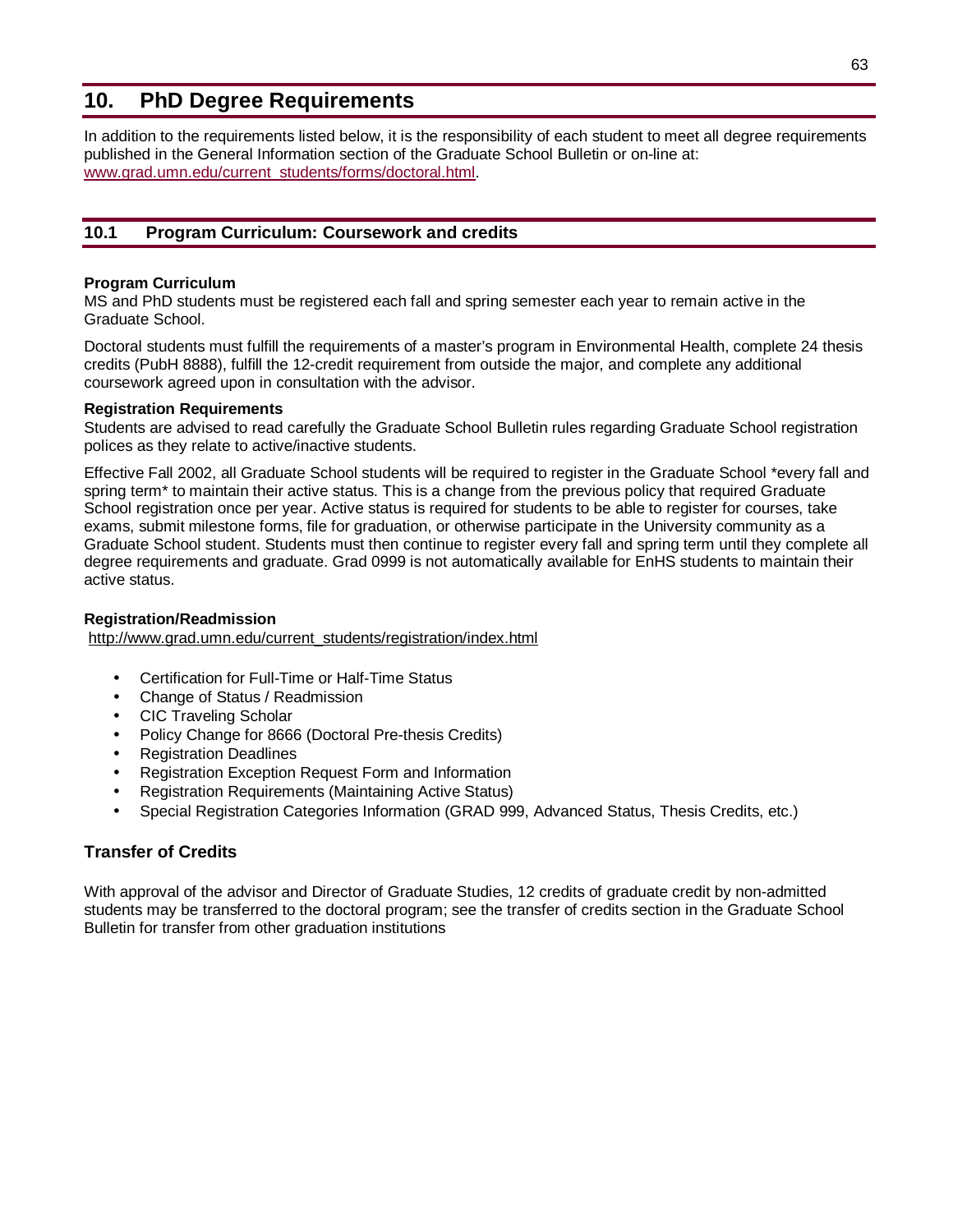## **10.2 PhD Forms and Progress Checklist**



**(**[http://www.grad.umn.edu/current\\_students/doctoral/phdeddchecklist.html](http://www.grad.umn.edu/current_students/doctoral/phdeddchecklist.html))

### **Degree Program Transmittal Form**

Students are expected to file an official program for the degree during their second year of student and at least two terms before their Preliminary Oral Exam. The degree Program Transmittal form and other Graduate School forms can be downloaded at [http://www.grad.umn.edu/current\\_students/forms/doctoral.html](http://www.grad.umn.edu/current_students/forms/doctoral.html).

### **10.3 Preliminary Written and Oral Exams and Other Requirements**

All doctoral students are required to pass a written examination (See **Appendix A** p. 66-69) for Guide to Prelim Written Exams for EnHS. The results of the examination are reported on the preliminary written examination report form, signed by the advisor and Director of Graduate Studies. Students take the preliminary oral examination after completing the coursework and passing the preliminary written exam. After successfully passing the oral preliminary exam the student can begin registering for thesis credits (PubH 8888) to fulfill the minimum of 24 credits.

### **FORMS FOR DOCTORAL DEGREES**

[http://www.grad.umn.edu/current\\_students/forms/doctoral.html](http://www.grad.umn.edu/current_students/forms/doctoral.html)

[http://www.grad.umn.edu/current\\_students/forms/gs89a.pdf](http://www.grad.umn.edu/current_students/forms/gs89a.pdf)

## **Thesis Proposal Form**

### **Thesis Proposal**

After submission of the doctoral program, passing the written and preliminary oral examinations, students must file their thesis proposal form with the Graduate School. The form must include the proposed thesis title and a thesis proposal 250 words in length, describing the research to be undertaken and the methods to be employed in carrying it out. After the Thesis Proposal has been approved, students can request the graduation packet from the Graduate School, 316 Johnston Hall. The Thesis Reviewer's Report form will be issued at that time.

### **Responsible Conduct of Research**

The Graduate School requires all PhD students to receive training in the responsible conduct of research. This includes exposure to the concepts and issues surrounding conflict of interest, authorship, code of conduct, use of animal and human subjects in research, data management, intellectual property and copyright, history of ethics in research, plagiarism, fiscal responsibility, mentorship, environmental health and safety, and social responsibility. This training must occur once during the student's degree program. Taking PubH 6742 will satisfy the Graduate School requirement.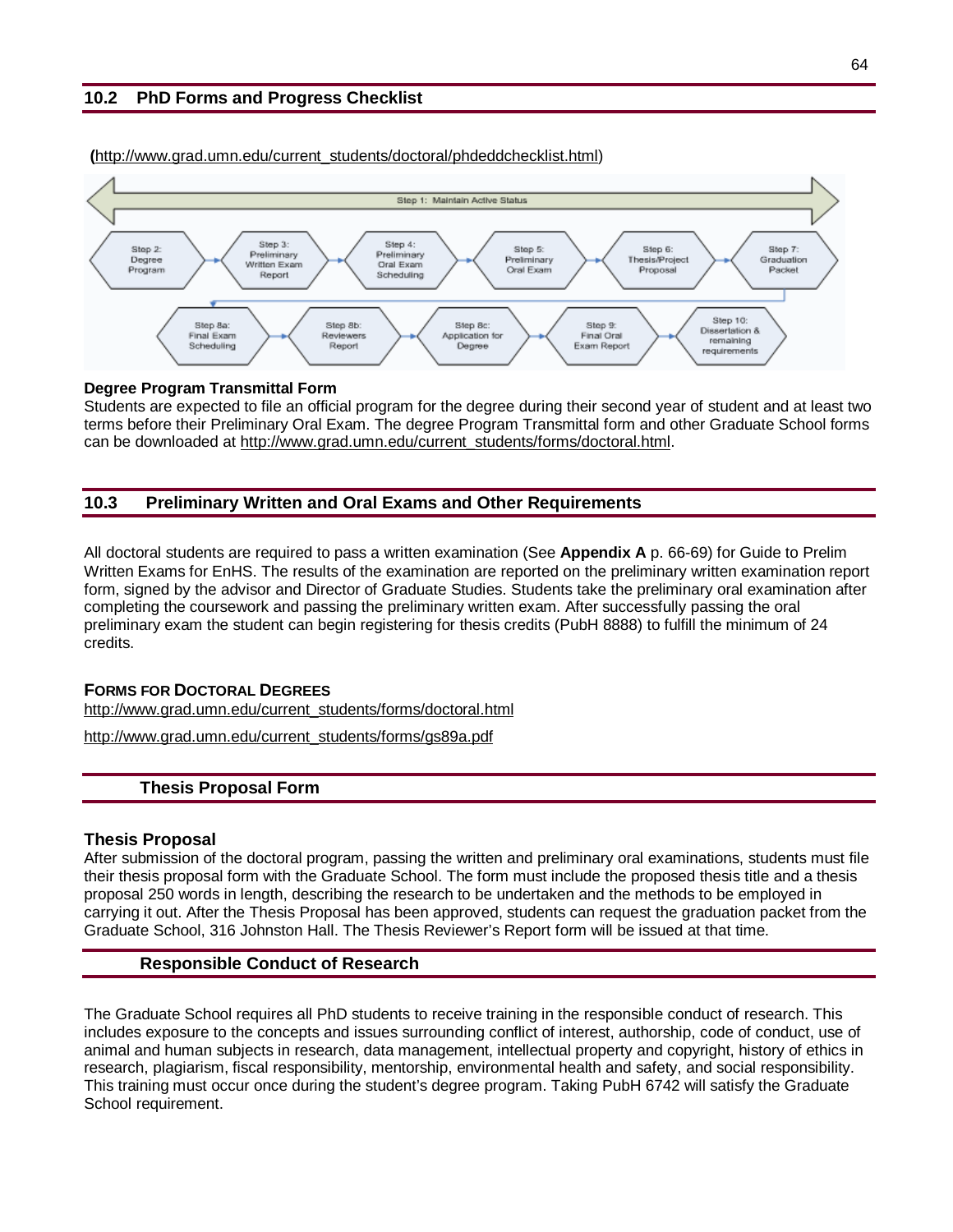### **Final Oral Presentation**

The final oral examination is a public seminar where students present their dissertation results; followed by a defense of the dissertation before the final oral exam committee. To be eligible for the final oral examination a student must have completed all work on the official doctoral degree program form, must have passed both the written and oral preliminary examinations, must have an approved thesis proposal on file with the Graduate School; must have maintained active status; and must have satisfied the thesis credit requirements. After passing the final oral examination, the signed Final Oral Examination Report form must be submitted to the Graduate School no later than the next working day after the exam.

## **10.4 Time Frame, Annual Review and Satisfactory Progress Requirement**

All requirements for doctoral degrees must be completed and the degree awarded within five calendar years after passing the preliminary oral examination.

See below for suggested time line for degree completion.

#### **Annual Review Requirement and Satisfactory Progress**

EnHS requires that student meet with the academic advisors at least once a semester and meet with them again in the spring with the purpose of determining if goals have been met for the current year and to set goals for the upcoming year.---

### **Guidelines for timely progress towards the PhD**

See: [http://www.grad.umn.edu/current\\_students/degree\\_completion/doctoral/index.html](http://www.grad.umn.edu/current_students/degree_completion/doctoral/index.html)

#### **Minimum Requirements**:

- •12 credits in the minor or supporting program, 24 thesis credits (PubH 8888).
- •Preliminary written and oral exam.
- •Final oral exam.

### **Other Requirements**:

•Consult with your advisor about specific required and elective courses.

•All requirements for the PhD must be completed and the degree awarded within five years of passing the preliminary oral exam. If otherwise, file for an extension- follow procedures.

•Students are expected to submit the Degree Program at least one term prior to the Preliminary Oral Exam.

- •Submit the Preliminary Written Exam form at least one week before the Preliminary Oral Exam.
- •Schedule the Preliminary Oral Exam with The Graduate School at least one week in advance of the exam.

•The Preliminary Oral Exam must take place at least one academic term (15 weeks) before the Final Oral Defense.

•Submit the signed Preliminary Oral Examination Report form within one working day of completion of the Prelim Oral exam.

•File a Thesis Proposal form at least one term prior to the Final Oral Exam.

•Submit the signed Thesis Reviewer's Report form and schedule the Final Oral Defense at least one week prior to the exam.

•Return the signed Final Oral Examination Report form no later than one working day following completion of the Final Oral Defense.

•For dissertation submission and formatting refer to [http://www.grad.umn.edu/current\\_students/forms/gs16.pdf](http://www.grad.umn.edu/current_students/forms/gs16.pdf).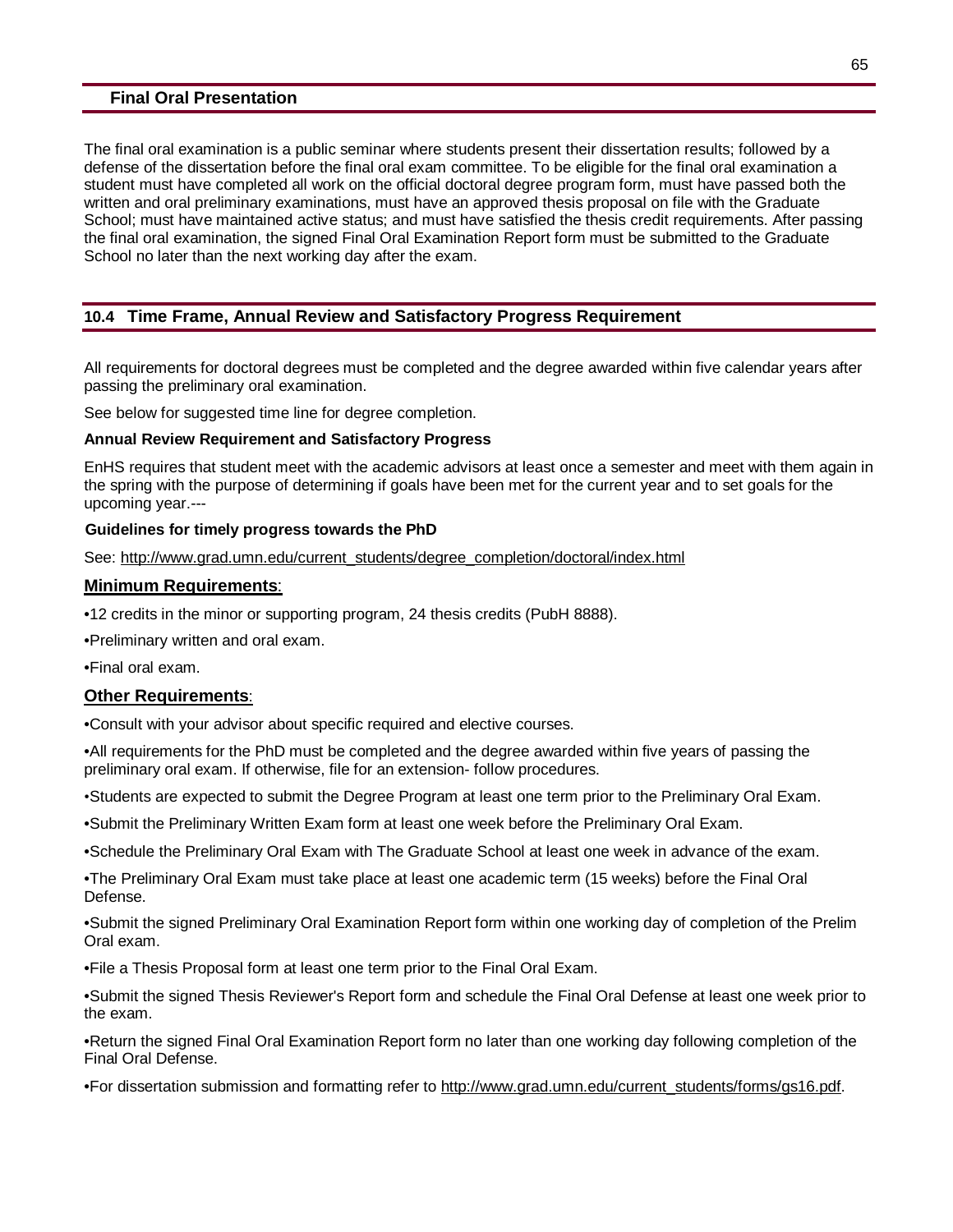# **10.5 Committees, Forms, Prelim Oral, Dissertation Submission and Formatting**

[http://www.grad.umn.edu/current\\_students/examiningcommitteesnew.html](http://www.grad.umn.edu/current_students/examiningcommitteesnew.html) [http://www.grad.umn.edu/Current\\_Students/forms/GS63A.PDF](http://www.grad.umn.edu/Current_Students/forms/GS63A.PDF) [http://www.grad.umn.edu/current\\_students/forms/gs16.pdf](http://www.grad.umn.edu/current_students/forms/gs16.pdf)

## **Forms for PhD and Dissertation**

### **Doctoral Degree Requirements for Graduation**

[http://www.grad.umn.edu/current\\_students/degree\\_completion/doctoral](http://www.grad.umn.edu/current_students/degree_completion/doctoral)/

## **Final Oral, Clearance for Degree**

#### **Clearance for Graduation**

Final Orals must be completed within five years of taking the prelim oral. Submit a scheduling form to graduate School: [http://www.grad.umn.edu/Current\\_Students/forms/gs12a.pdf](http://www.grad.umn.edu/Current_Students/forms/gs12a.pdf)

Degrees are granted monthly. To qualify for graduation students must complete the Application for Degree on or before the first workday of the month and notify both the Graduate School and Division of their intention to graduate in order to receive up-to-date information on graduation requirements. The Application for Degree is available by requesting the graduation packet at website [www.grad.umn.edu/current\\_students/forms/.](http://www.grad.umn.edu/current_students/forms/)

# **Appendix A: Guidelines for the Written Preliminary Exam**

### **I. Introduction**

The purpose of the written preliminary exam is to help determine if a student is prepared to pursue independent research in Environmental Health. This exam consists of a research proposal written by the student. Individual program areas may also require a take-home exam in addition to the research proposal (please see the note at the end of this document for an explanation of the take-home exam).

The research proposal will be written in the format specified by a granting agency, such as the NIH, NSF, or EPA. The student and the advisor will select the appropriate granting agency. The proposal should demonstrate the student's ability to do the following: 1) Formulate a thoughtful and logical approach for investigating a research problem; 2) Understand advantages and limitations of the experimental approach; 3) Master the literature in a field of research in Environmental Health; and 4) Write a clear, well-organized research proposal.

The examining committee will consist of three members of a graduate faculty. At least two committee members must be members of the graduate faculty of Environmental Health, and at least one of these two must be a regular faculty member of the Division of Environmental and Occupational Health. The thesis advisor may not be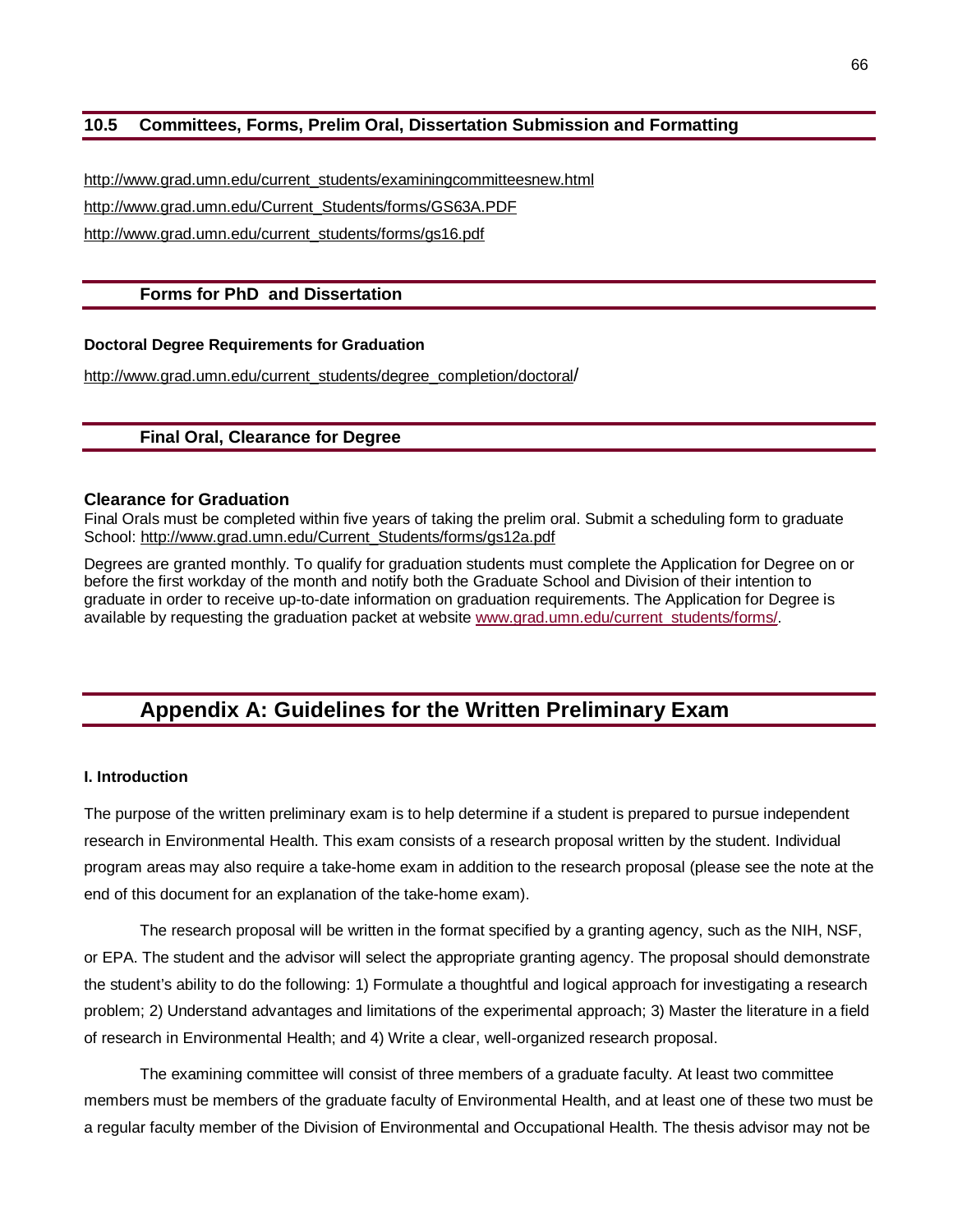a member of the examining committee, except when the student has both an advisor and a co-advisor. In this case, an advisor or co-advisor who does not directly guide the student's research may be a member of the examining committee. While the thesis advisor may guide the student as he or she prepares the research proposal, the advisor must be careful not to write the proposal for the student. When the student's research proposal is based on the advisor's research project, the advisor should write a letter, to be included with the research proposal, that indicates which aspects of the student's research proposal are original and which are adapted from other proposals.

The reviewers will evaluate the research proposal on both form and content, considering the guidelines listed in the following section. The proposal will be graded as either pass, pass with revisions, or fail. If the grade is a pass with revisions, the student will be given three months to revise and resubmit the research proposal. Students are encouraged to consult with the advisor and committee members while revising the research proposal. The revised proposal will be graded either pass or fail. Grading will be done as follows. First, each committee member will read and grade the proposal. The reviewers are also encouraged to write constructive criticism of the proposal. Next, the committee members will meet to discuss the proposal and agree on a final grade. The thesis advisor will be present at this committee meeting and will act as a non-voting chair of the committee. As chair, the advisor is responsible for convening the committee meeting and for meeting with the student to discuss the committee's comments on the proposal and to guide the student's efforts at any revisions.

### **II. Guidelines for Grading the Preliminary Written Exam**

#### **A. CONTENT**

- 1. Does the proposal state a non-trivial, original hypothesis or research objective about an unsolved problem within the area of the student's thesis research? Does the proposal also discuss alternative hypotheses?
- 2 Are statements in the body of the proposal adequately supported with data, citations, etc.?
- 3. Does the student discuss data gaps?
- 4. Is there a thorough discussion of previous research?
- 5. Is the significance of the proposed research clear? For example, is it clear how this study will advance scientific knowledge and affect the concepts or methods that drive this field?
- 6. Is there a clear description of methods and experimental approach?
- 7. Is there a clear and thorough discussion of data analysis and interpretation? Is there an explanation of the most important expected results?
- 8. Is there a demonstrated understanding of the larger perspective of how this research fits into or makes a contribution to broad fields, including public health and environmental and occupational health?
- 9. Does the student discuss future research directions?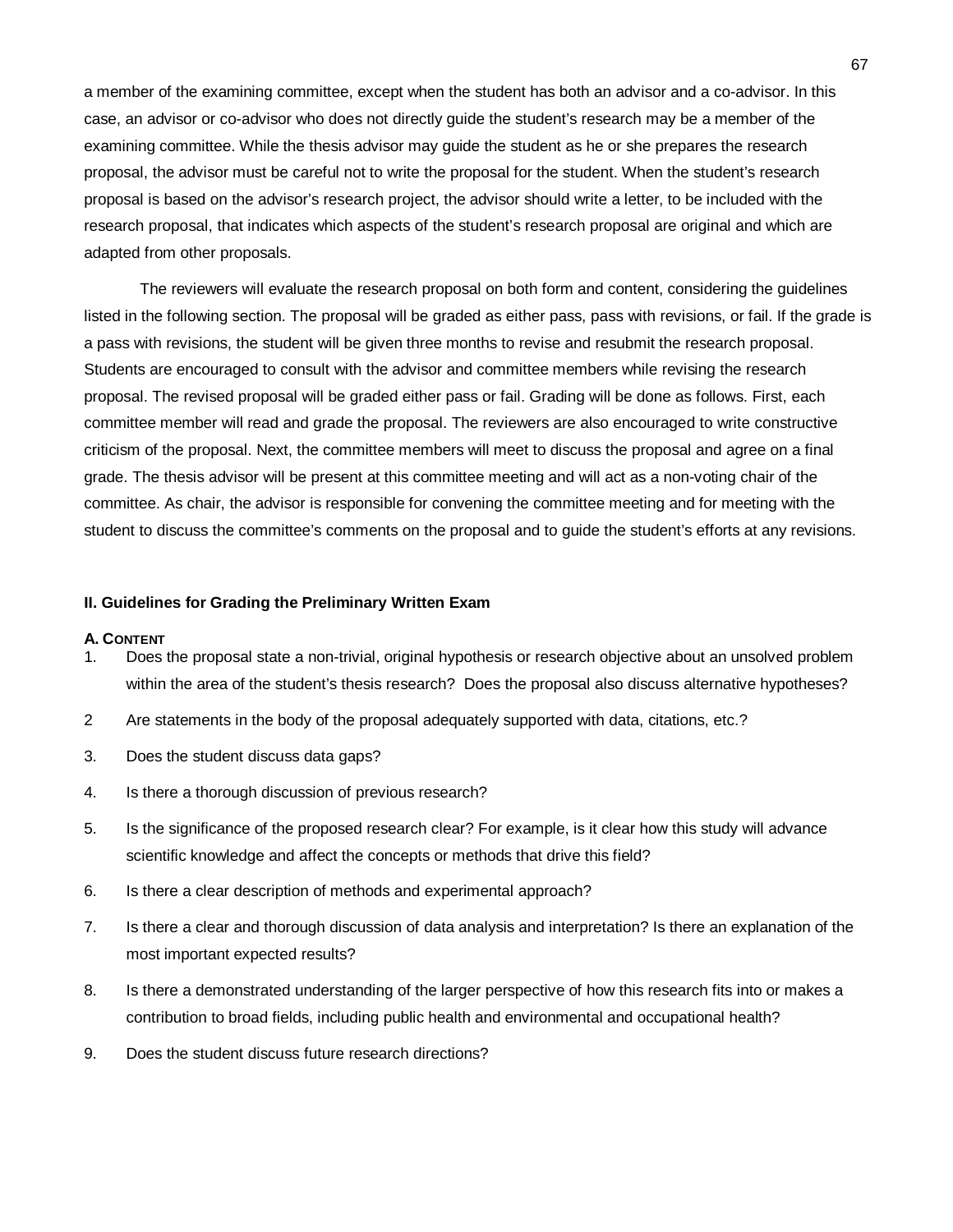#### **B. FORM**

### 1. Readability

- a. Is the proposal well organized and easy to follow?
	- i) Is the hypothesis or research objective clearly stated in the introduction?
	- ii) Is there a preview of the manner in which the hypothesis or research objective will be addressed?
	- iii) Does the background information inform the reader without overwhelming or confusing him or her?
	- iv) Is the proposal written clearly and concisely?
	- v) Are the mechanics of writing correct (spelling, grammar, punctuation, etc.)?
	- vi) Are footnotes and references present and correctly cited?
	- vii) Are data presented clearly in figures and tables with informative figure legends?

### 2. Format

The proposal must conform to the instructions provided for each student. The student will be given instructions that will specify page limits, margins, font size, type density, line spacing, format of citations and references, etc. A copy of the instructions will also be given to the examining committee.

### **III. Tips for Students**

A successful research proposal will convince your committee of the following:

- •Your proposed research addresses important questions in your field.
- •Your proposed research plan will address those questions convincingly.
- •You know and understand the contemporary research literature in your field.
- •You are well qualified to conduct this research. For example, you have sufficient mastery of all the relevant techniques or methods needed to execute your research plan, or you have a reasonable plan to learn or develop the relevant techniques or methods; you have preliminary data to demonstrate your expertise and the likely success of the proposed research; you have consultants and collaborators to assist you in areas where you lack expertise.
- •You have access to all the equipment, reagents, or other resources needed to execute your research plan.
- •You will analyze and interpret your data thoughtfully and honestly.
- •You will complete your studies within the proposed timeline.

**Note:** The written preliminary exam will have, as a minimum, the written research proposal, and in some instances (at the discretion of the thesis advisor) an additional take-home exam. The student will have to obtain a "pass" grade on both components of the preliminary exam.

This take-home exam will be coordinated by the thesis advisor, and will comprise a series of questions posed by the examining committee. The thesis advisor will also obtain clear guidelines from the examining committee on the expectations and the requirements for obtaining a pass grade for each question. Grading of each question will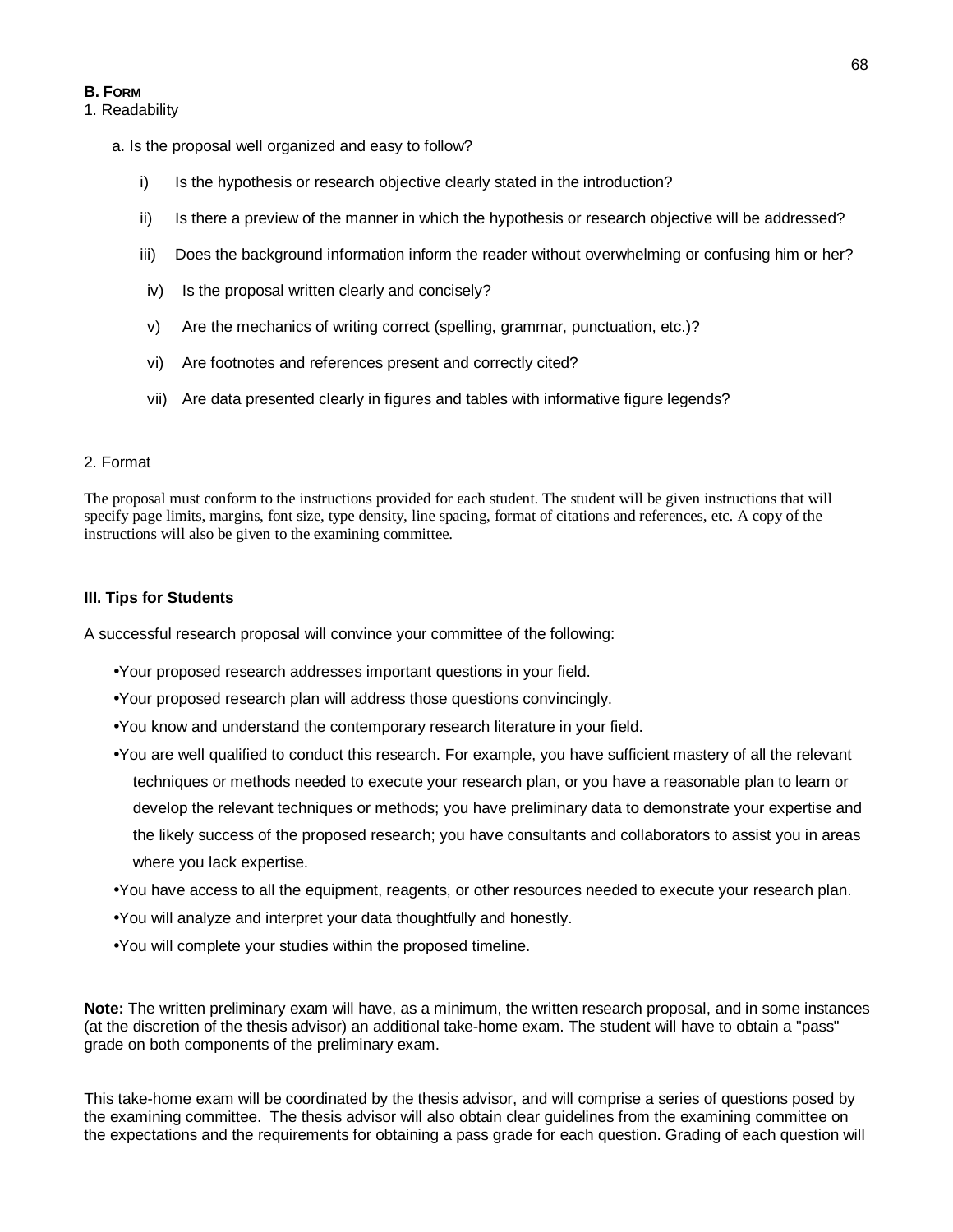be done by the committee member who posed that specific question. The grades for individual questions will be synthesized by the thesis advisor into an overall grade for the take-home exam.

Criteria for Questions:

- a. The exam would typically be of the "open-book", "take-home" variety.
- b. Questions should test the ability of the student to synthesize knowledge from the broad area of environmental health as well as more specific program areas.
- c. The question should not be confined to the prior coursework undertaken by the student, and indeed should test the student for his/her potential to become a Doctor of Philosophy. Thus, extra reading may be recommended for the student on advanced concepts that may not have been dealt with in routine coursework.

# **Appendix B Other MPH Resources**

## **MPH Degree Requirements**

Required SPH Core Courses, EnHS Core and electives See p.41-50 of Guidebook

Study Plan:<http://www.sph.umn.edu/current/studyplan/home.html>

Petitioning Courses for Transfer: <http://www.hpm.umn.edu/education/mph/files/Course%20Petition.pdf>

Field Experience Information: <http://www.sph.umn.edu/current/fe/>

Field Experience Contract : <http://www.ahc.umn.edu/sphfieldexp/index.cfm>

Master's Project Sample and Contract see Appendix B.

Application for degree

Graduate /survey

Exit Form

# **Timeline/Time Frame for MPH degree:**

## **Year 1**

**Take SPH core courses, EnHS courses and Subspecialty courses Sign up for field experience and master's field experience Form defense committee Complete study plan Complete field experience and master project** 

## **Year 2**

**Take more cores courses and EnHS courses and electives Select committee for your defense File Study plan and application for degree Complete or revise study plan Complete field experience and master project Useful URLs:**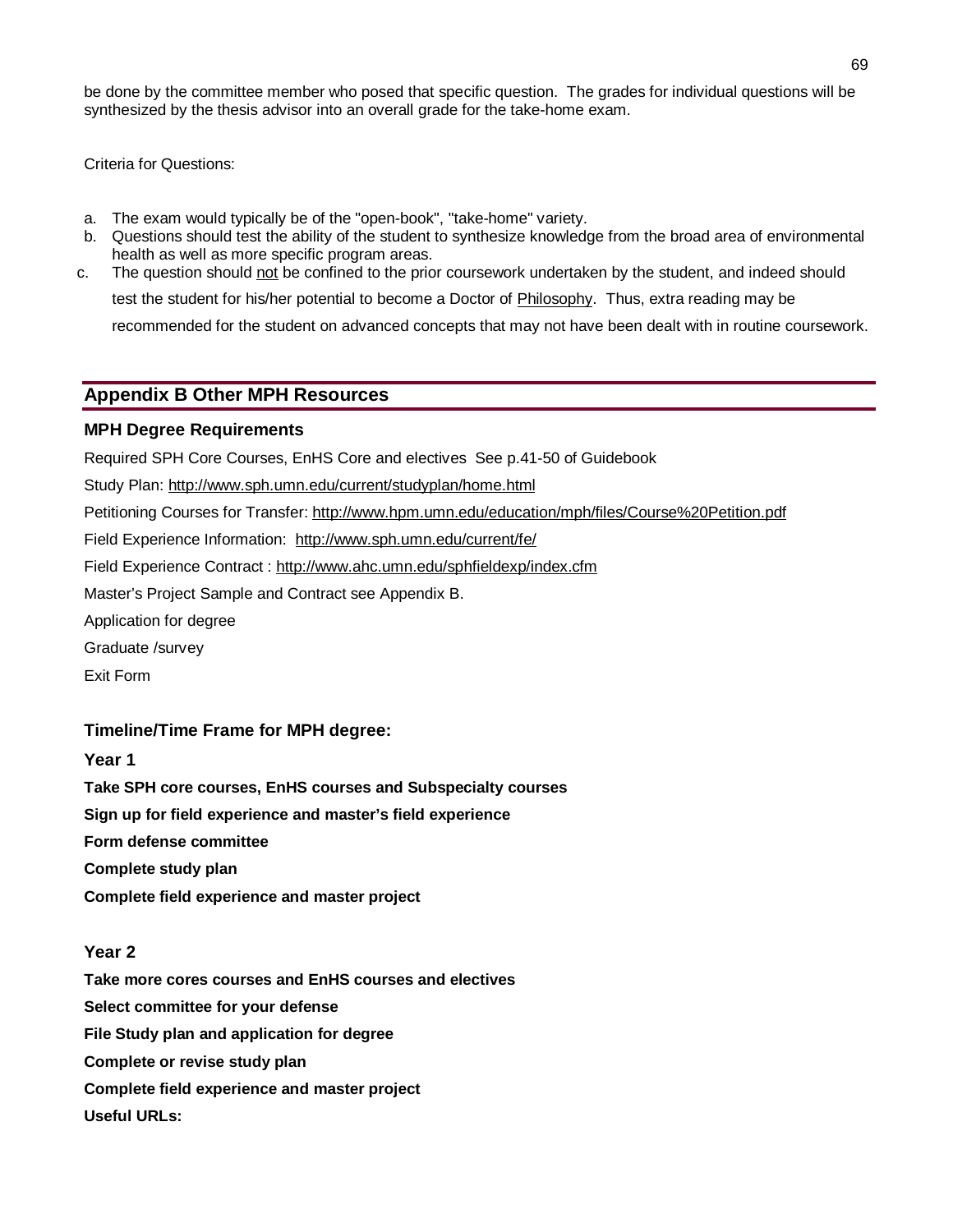# **Graduate Follow-up Survey (All Students)**

Students must submit the Graduate Survey prior to receiving their degree or certificate. Students may complete the process online at the Graduate Survey link at: [http://www.sph.umn.edu/current/enrolled/home.html.](http://www.sph.umn.edu/current/enrolled/home.html)

Upon submitting the electronic survey, the student's relevant major coordinator will be notified by e-mail. Coordinators may opt to have the student complete a paper copy, and then enter the information for the student using the online form.

All graduates will receive a three-month and six-month e-mail message asking them to update survey information (e.g., employment). This is through secure access and coordinators will not be able to input on students' behalf.

# **Appendix C Resources for MS degree**

### **MS Degree Requirements**

[http://www.grad.umn.edu/current\\_students/masters/index.html](http://www.grad.umn.edu/current_students/masters/index.html)

**Instructions/Information:**

- **Graduation Instructions**
- Formatting Guidelines for the Master's Thesis/Project *(Plan A/Design Project only)*
- Time Limits for Degree Completion  $\overline{\Psi}$

# **Degree Progress:**

- **Degree Program Form**  $\Psi$
- **Graduation Packet Request**
- Petition Form **D**

**Special Purpose:**

- **Commencement Attendance Approval Form**  $\Psi$
- Full-Time Status with One Credit Registration Application  $\overline{\Psi}$
- Letter of Certification Request  $\Psi$
- Registration Exception Information and Request Form
- Special Graduate Assistant Registration Status Request **V**
- Thesis or Dissertation Embargo Request **P**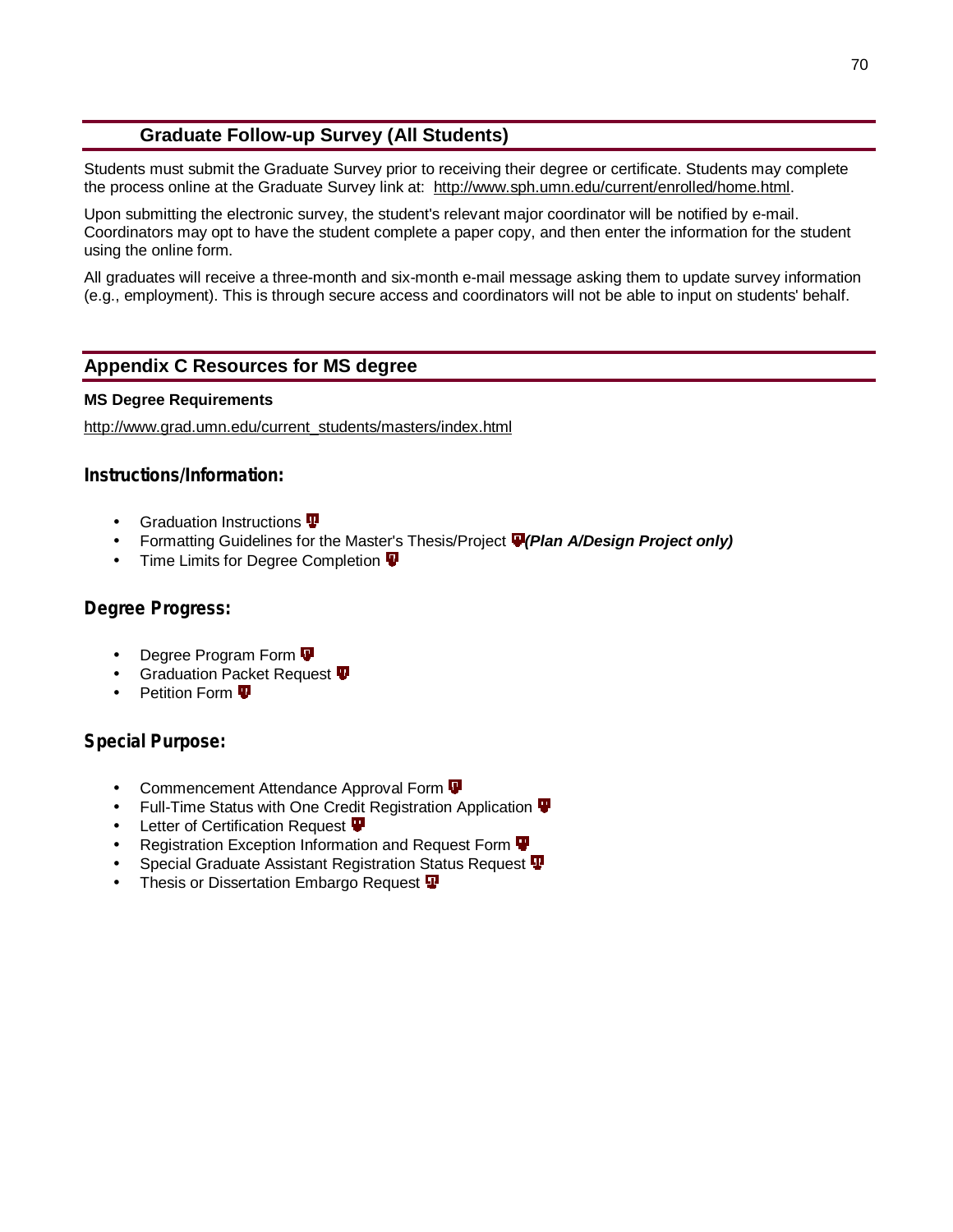# **Appendix D Resources for PhD degree**

# **PHD Degree Requirements**

[http://www.grad.umn.edu/current\\_students/doctoral/index.html](http://www.grad.umn.edu/current_students/doctoral/index.html)

# **FORMS FOR DOCTORAL DEGREES**

**Instructions/Information:**

- **Certification of Foreign Language**  $\overline{\Psi}$
- Graduation Instructions  $\Psi$
- Graduation Instructions for Doctor of Musical Arts  $\Psi$
- Preparing the Doctoral Dissertation **D**
- **Time Limits for Degree Completion**  $\P$

# **Degree Progress**

- **Degree Program Form**  $\mathbf{\Psi}$
- **Final Oral Examination Scheduling Form**  $\Psi$
- Graduation Packet Request  $\Psi$
- Petition Form **曱**
- Preliminary Oral Examination Scheduling Form **P**
- **Preliminary Written Examination Report**  $\Psi$
- Thesis/Project Proposal Form

# **Special Purpose:**

- Commencement Attendance Approval Form **V**
- Full-Time Status with One Credit Registration Application  $\Psi$  (Departmental use only)
- Letter of Certification Request  $\overline{\mathbf{\Psi}}$
- Registration Exception Request Form and Information  $\Psi$
- Special Graduate Assistant Registration Status Request  $\Psi$
- **Thesis or Dissertation Embargo Request**  $\overline{\mathbf{\Psi}}$
- Conservancy Deposit Agreement  $\Psi$

# **Appendix E Environmental Health MPH Competency Statement**

The EHS MPH major is central to understanding the interplay of biological, chemical, physical and behavioral environme**n**tal factors on human health or ecological balances. In addition to obtaining a broad background in core courses, EnHS students select a focus area based on their academic goals. EnHS graduate educational programs are organized into three core areas that reflect the inter- and multi-disciplinary scientific fields of environmental health as an essential component of the wider field of public health. Focus areas in Health Effects, Environmental Exposures, and Environmental Health Policy emphasize training in the assessment, management, and communication of environmental health hazards with a focus on preventing the occurrence of spread of disease. The core competencies promulgated by ASTHO and APHA

<http://www.astho.org/pubs/CoreCompetenciesforLocalEH.pdf> were considered in the development of our curriculum.

# **Appendix F Environmental Health MS and PhD Competency Statement**

MS and PhD degrees are academic degree programs, which focus on the science of environmental health. Upon graduation, a student with an MS should understand the interplay of biological, chemical, physical and behavioral